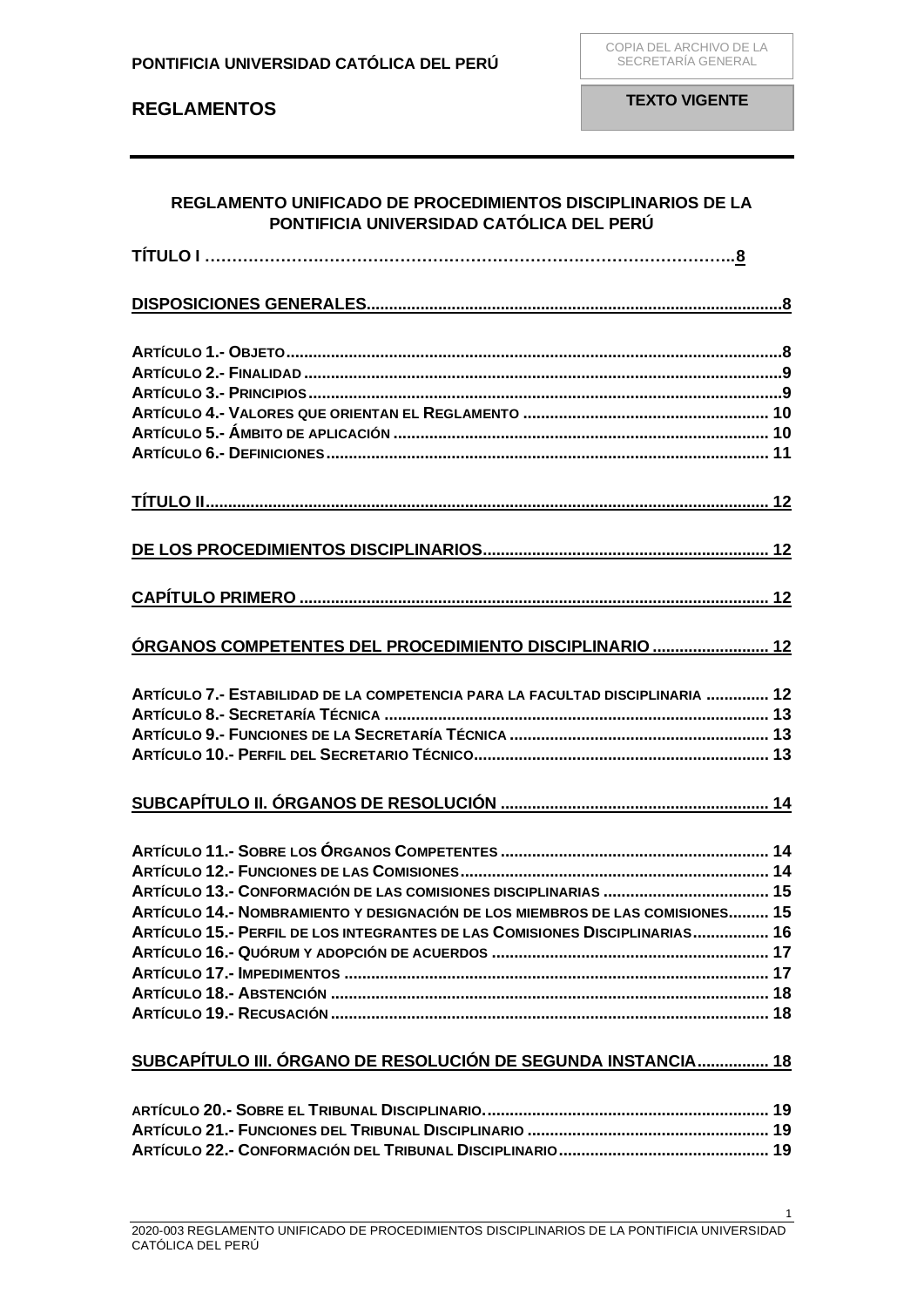| ARTÍCULO 23.- NOMBRAMIENTO Y DESIGNACIÓN DE LOS MIEMBROS DEL TRIBUNAL |  |
|-----------------------------------------------------------------------|--|
|                                                                       |  |
|                                                                       |  |
|                                                                       |  |
|                                                                       |  |
|                                                                       |  |
|                                                                       |  |
|                                                                       |  |
| RÉGIMEN GENERAL DE FALTAS Y SANCIONES DISCIPLINARIAS  22              |  |
|                                                                       |  |
|                                                                       |  |
|                                                                       |  |
|                                                                       |  |
|                                                                       |  |
|                                                                       |  |
|                                                                       |  |
|                                                                       |  |
|                                                                       |  |
|                                                                       |  |
|                                                                       |  |
|                                                                       |  |
|                                                                       |  |
|                                                                       |  |
|                                                                       |  |
|                                                                       |  |
|                                                                       |  |
| ARTÍCULO 37.- ENTREGA DE NOTIFICACIONES Y COMUNICACIONES  24          |  |
|                                                                       |  |
|                                                                       |  |
|                                                                       |  |
|                                                                       |  |
|                                                                       |  |
|                                                                       |  |
|                                                                       |  |
|                                                                       |  |
|                                                                       |  |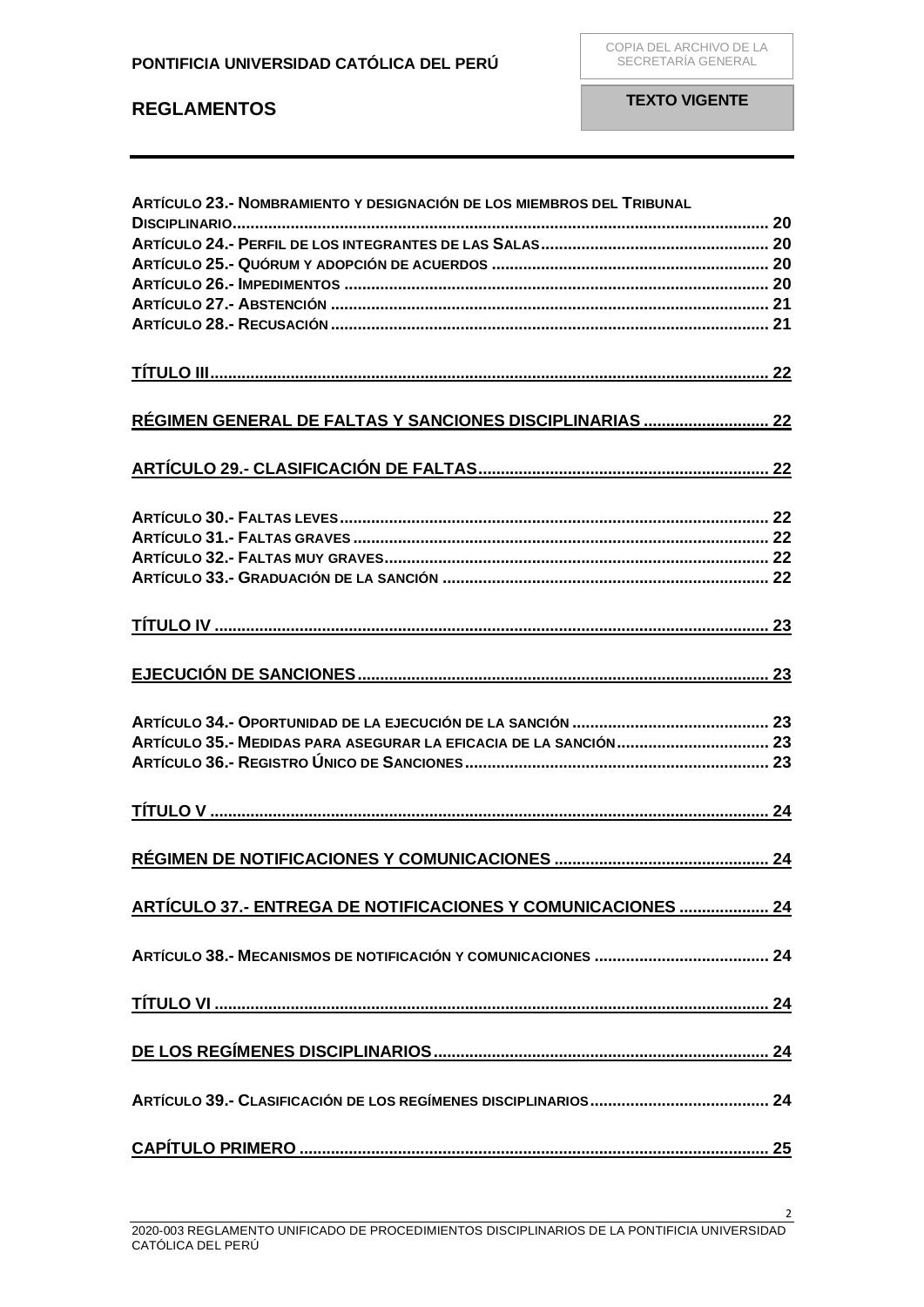| ARTÍCULO 43.- CARACTERÍSTICAS DEL PROCEDIMIENTO DISCIPLINARIO  26             |  |
|-------------------------------------------------------------------------------|--|
|                                                                               |  |
|                                                                               |  |
|                                                                               |  |
|                                                                               |  |
|                                                                               |  |
|                                                                               |  |
|                                                                               |  |
|                                                                               |  |
|                                                                               |  |
|                                                                               |  |
|                                                                               |  |
|                                                                               |  |
|                                                                               |  |
| ARTÍCULO 56.- ÓRGANOS DE APOYO DEL PROCEDIMIENTO DISCIPLINARIO  30            |  |
|                                                                               |  |
|                                                                               |  |
| ARTÍCULO 58.- COMUNICACIÓN DEL INICIO DEL PROCEDIMIENTO DISCIPLINARIO  31     |  |
|                                                                               |  |
|                                                                               |  |
|                                                                               |  |
|                                                                               |  |
|                                                                               |  |
|                                                                               |  |
|                                                                               |  |
|                                                                               |  |
| ARTÍCULO 66.- NOTIFICACIÓN DEL INFORME FINAL DE INSTRUCCIÓN E INFORME ORAL 32 |  |
|                                                                               |  |
| ARTÍCULO 68.- NOTIFICACIÓN DE LA RESOLUCIÓN DE PRIMERA INSTANCIA 33           |  |
|                                                                               |  |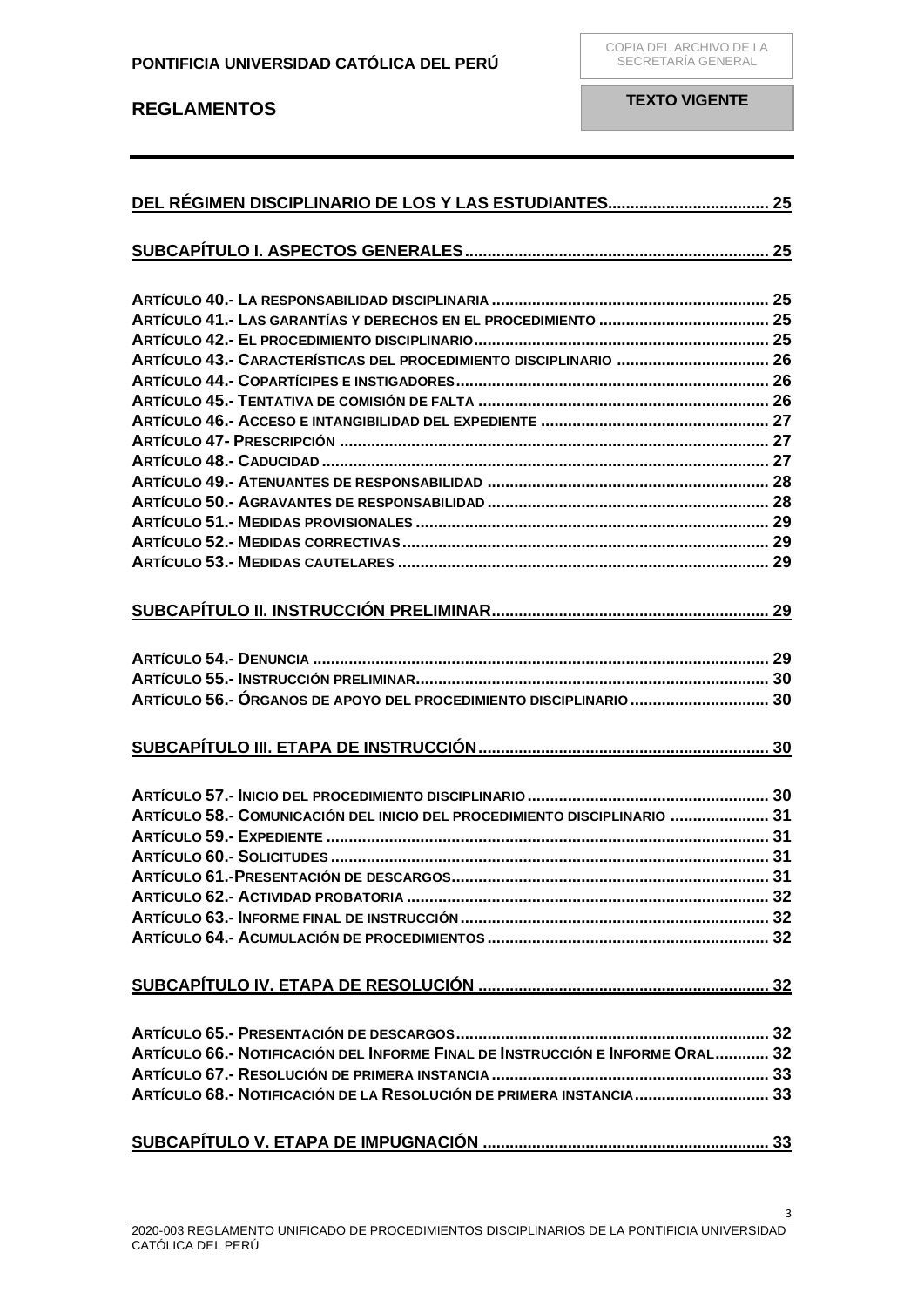| ARTÍCULO 78.- SUSPENSIÓN PREVENTIVA DE DERECHOS ACADÉMICOS Y LABORALES  35      |  |
|---------------------------------------------------------------------------------|--|
| ARTÍCULO 79.- COMPENSACIÓN CON MEDIDAS DE SUSPENSIÓN PREVENTIVA DE DERECHOS  35 |  |
|                                                                                 |  |
|                                                                                 |  |
|                                                                                 |  |
|                                                                                 |  |
|                                                                                 |  |
|                                                                                 |  |
|                                                                                 |  |
|                                                                                 |  |
|                                                                                 |  |
|                                                                                 |  |
|                                                                                 |  |
|                                                                                 |  |
|                                                                                 |  |
|                                                                                 |  |
|                                                                                 |  |
| DEL RÉGIMEN DE PREVENCIÓN, PROTECCIÓN Y SANCIÓN CONTRA EL                       |  |
|                                                                                 |  |
|                                                                                 |  |
|                                                                                 |  |
| SUBCAPÍTULO I. PRINCIPIOS, ENFOQUES, DEFINICIONES Y ACCIONES DE                 |  |

# **[PREVENCIÓN......................................................................................................................](#page-35-8) 36**

| ARTÍCULO 86.- SOBRE LA CONFIGURACIÓN Y MANIFESTACIONES DEL HOSTIGAMIENTO SEXUAL 39 |  |
|------------------------------------------------------------------------------------|--|
|                                                                                    |  |
|                                                                                    |  |
| ARTÍCULO 89.- VALORACIÓN DE LOS MEDIOS PROBATORIOS Y DECLARACIÓN DE LA VÍCTIMA  40 |  |
|                                                                                    |  |
| ARTÍCULO 91.- ACTUACIÓN EN CASOS DESVINCULACIÓN CON LA UNIVERSIDAD 40              |  |
|                                                                                    |  |
| ARTÍCULO 93.- COLABORACIÓN CON OTRAS UNIVERSIDADES O INSTITUCIONES  41             |  |
|                                                                                    |  |

## **SUBCAPÍTULO II.- [REGLAS PARA EL PROCEDIMIENTO EN EL ÁMBITO EDUCATIVO](#page-40-2)**

**[..............................................................................................................................................](#page-40-2) 41**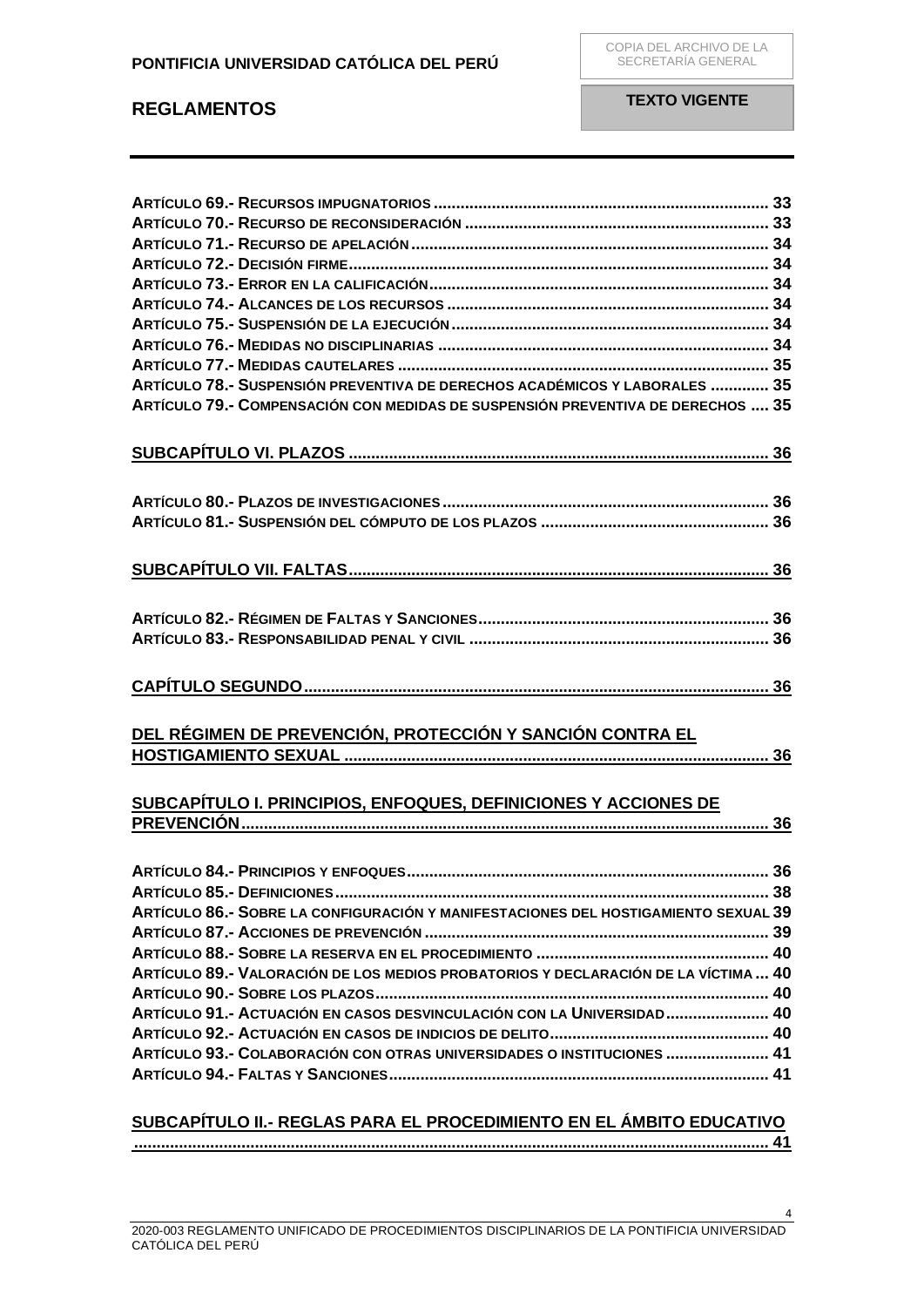| ARTÍCULO 95.- ESTABILIDAD DE LA COMPETENCIA PARA LA FACULTAD DISCIPLINARIA  41                                                                               |  |
|--------------------------------------------------------------------------------------------------------------------------------------------------------------|--|
| SUBCAPÍTULO III. ÓRGANOS DE PRECALIFICACIÓN Y DE INSTRUCCIÓN  41                                                                                             |  |
| ARTÍCULO 96.- EL COMITÉ DE INTERVENCIÓN FRENTE AL HOSTIGAMIENTO SEXUAL  41<br>ARTÍCULO 97.- FUNCIONES DEL COMITÉ FRENTE AL HOSTIGAMIENTO SEXUAL EN EL ÁMBITO |  |
| ARTÍCULO 98.- COMPOSICIÓN DEL COMITÉ DE INTERVENCIÓN FRENTE AL HOSTIGAMIENTO                                                                                 |  |
| ARTÍCULO 99.- NOMBRAMIENTO DE LOS MIEMBROS DEL COMITÉ DE INTERVENCIÓN FRENTE AL                                                                              |  |
|                                                                                                                                                              |  |
| ARTÍCULO 101.- FUNCIONES DE LA SECRETARÍA TÉCNICA EN LOS CASOS DE HOSTIGAMIENTO                                                                              |  |
| SUBCAPÍTULO IV. ÓRGANOS DE RESOLUCIÓN DE PRIMERA INSTANCIA  43                                                                                               |  |
|                                                                                                                                                              |  |
|                                                                                                                                                              |  |
|                                                                                                                                                              |  |
| SUBCAPÍTULO V. SOBRE EL ÓRGANO DE RESOLUCIÓN DE SEGUNDA INSTANCIA                                                                                            |  |
|                                                                                                                                                              |  |
| ARTÍCULO 105.- SOBRE EL ÓRGANO DE RESOLUCIÓN DE SEGUNDA INSTANCIA  45                                                                                        |  |
|                                                                                                                                                              |  |
|                                                                                                                                                              |  |
|                                                                                                                                                              |  |
|                                                                                                                                                              |  |
|                                                                                                                                                              |  |
| ARTÍCULO 109.- SOBRE LA SUSTITUCIÓN O AMPLIACIÓN DE LAS MEDIDAS DE PROTECCIÓN  46                                                                            |  |
| ARTÍCULO 110.- SOBRE LA VIGENCIA DE LAS MEDIDAS DE PROTECCIÓN  46                                                                                            |  |
|                                                                                                                                                              |  |
|                                                                                                                                                              |  |
| ARTÍCULO 114.- DE LA IMPUGNACIÓN DE LA RESOLUCIÓN DEL CONSEJO DE FACULTAD  48                                                                                |  |
|                                                                                                                                                              |  |
| DEL RÉGIMEN DISCIPLINARIO DEL PERSONAL DOCENTE Y PRE-DOCENTE  49                                                                                             |  |
|                                                                                                                                                              |  |
|                                                                                                                                                              |  |
|                                                                                                                                                              |  |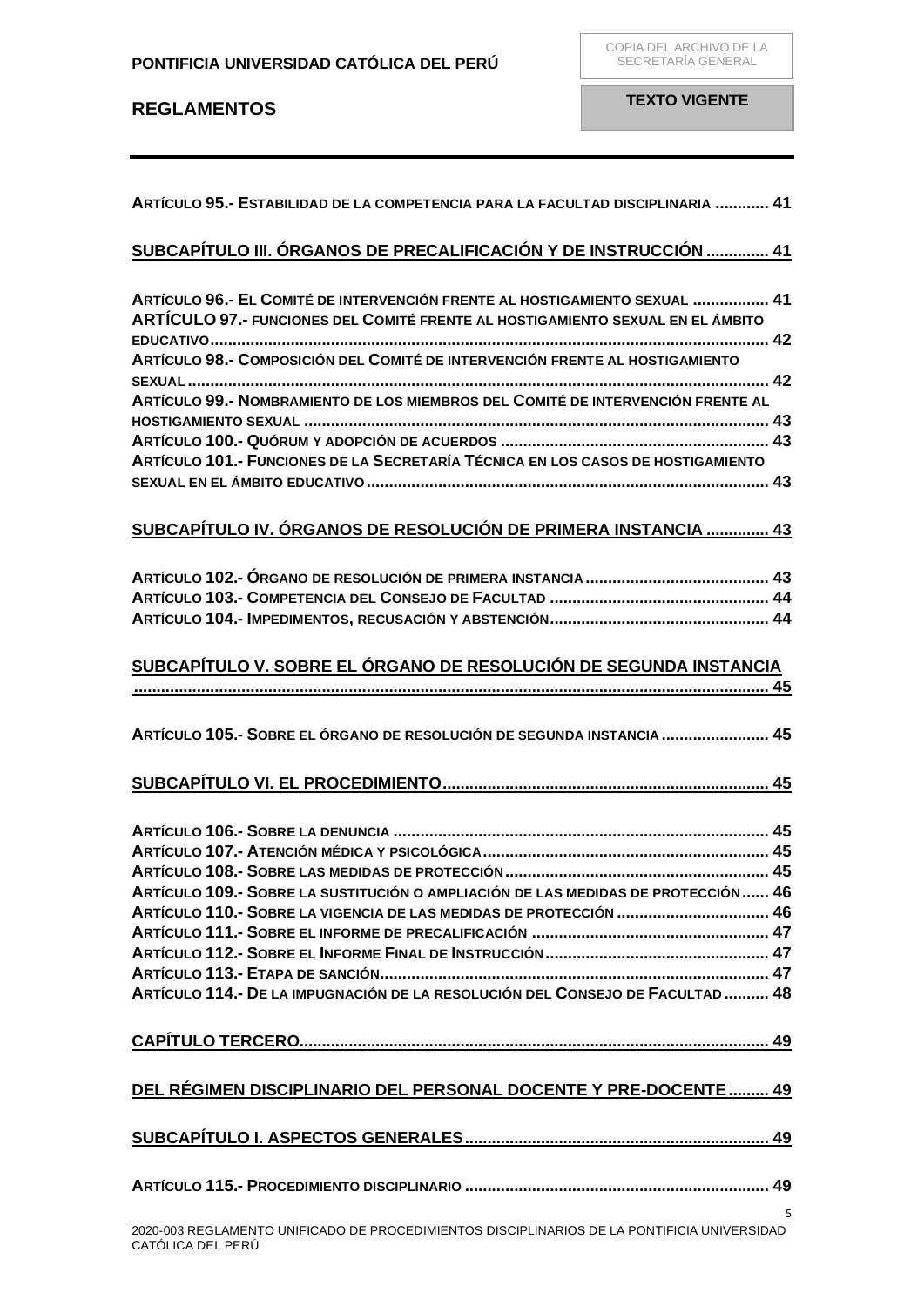| ARTÍCULO 121.- COMUNICACIÓN DEL INICIO DEL PROCEDIMIENTO DISCIPLINARIO  53                  |  |
|---------------------------------------------------------------------------------------------|--|
|                                                                                             |  |
|                                                                                             |  |
|                                                                                             |  |
|                                                                                             |  |
|                                                                                             |  |
|                                                                                             |  |
|                                                                                             |  |
|                                                                                             |  |
|                                                                                             |  |
|                                                                                             |  |
|                                                                                             |  |
|                                                                                             |  |
|                                                                                             |  |
| ARTÍCULO 126.- COMUNICACIÓN DE LAS SANCIONES A LOS ÓRGANOS DE GOBIERNO DE LA                |  |
|                                                                                             |  |
|                                                                                             |  |
|                                                                                             |  |
|                                                                                             |  |
|                                                                                             |  |
|                                                                                             |  |
|                                                                                             |  |
|                                                                                             |  |
| ARTÍCULO 130.- COMUNICACIÓN DEL INICIO Y FIN DEL PROCEDIMIENTO DISCIPLINARIO  57            |  |
|                                                                                             |  |
|                                                                                             |  |
|                                                                                             |  |
|                                                                                             |  |
|                                                                                             |  |
|                                                                                             |  |
| <b>FALTAS APLICABLES A DOCENTES, PRE-DOCENTES Y AUTORIDADES  57</b>                         |  |
|                                                                                             |  |
|                                                                                             |  |
|                                                                                             |  |
|                                                                                             |  |
|                                                                                             |  |
|                                                                                             |  |
|                                                                                             |  |
|                                                                                             |  |
|                                                                                             |  |
|                                                                                             |  |
|                                                                                             |  |
|                                                                                             |  |
|                                                                                             |  |
| 2020 002 RECLAMENTO UNIFICADO DE RROCEDIMIENTOS DISCIPLINARIOS DE LA PONTIFICIA UNIVERSIDAD |  |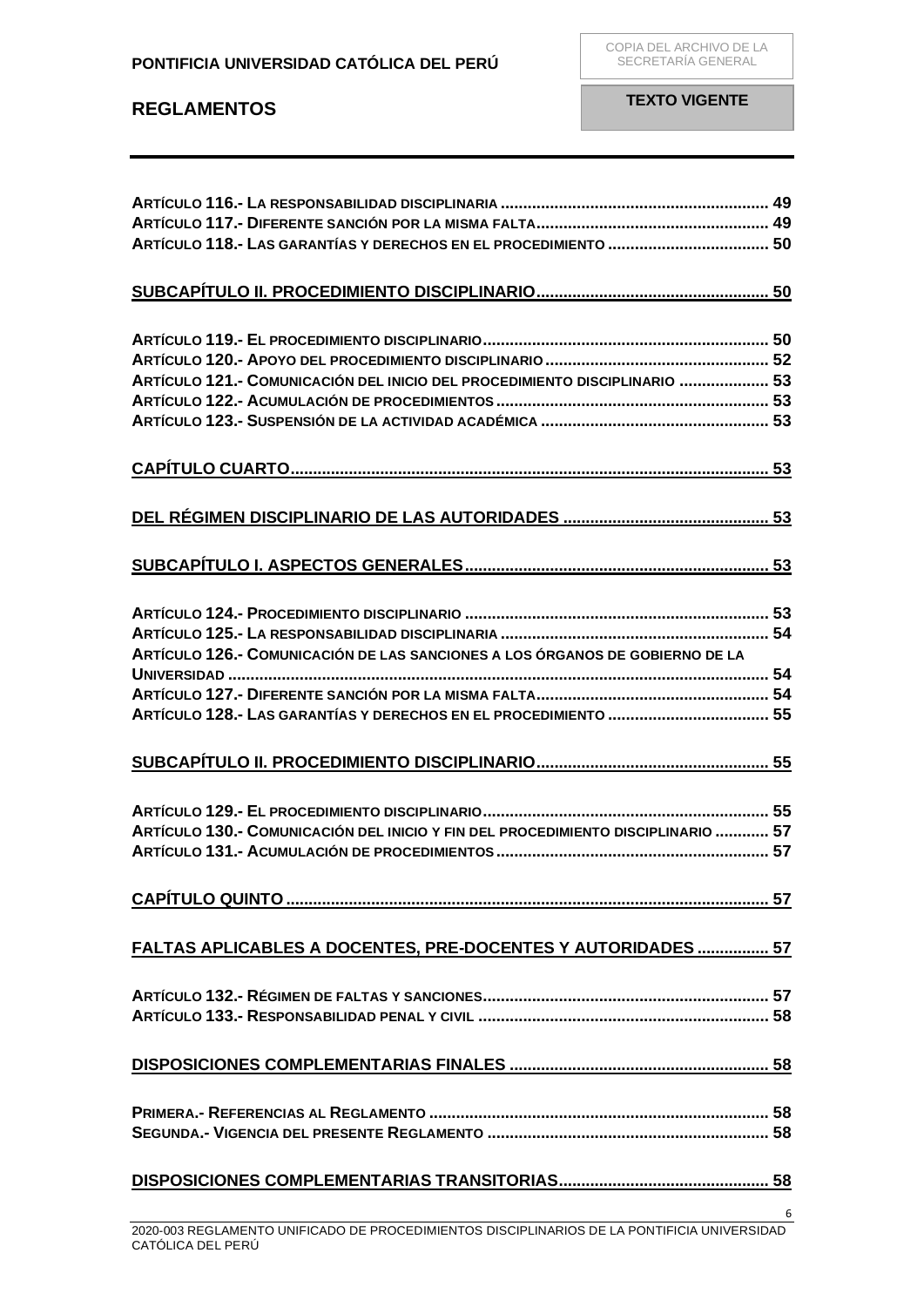| SEGUNDA.- PROCEDIMIENTOS EN CASOS DE HOSTIGAMIENTO SEXUAL ASUMIDOS POR LAS |  |
|----------------------------------------------------------------------------|--|
|                                                                            |  |
| TERCERA. - COMPETENCIA PARA RESOLVER LOS RECURSOS DE APELACIÓN  58         |  |
|                                                                            |  |
|                                                                            |  |
|                                                                            |  |
|                                                                            |  |
|                                                                            |  |
|                                                                            |  |
|                                                                            |  |
|                                                                            |  |
|                                                                            |  |
|                                                                            |  |
|                                                                            |  |
|                                                                            |  |
|                                                                            |  |
| RÉGIMEN GENERAL DE FALTAS Y SANCIONES APLICABLES A LA COMUNIDAD            |  |
|                                                                            |  |
|                                                                            |  |
|                                                                            |  |
|                                                                            |  |
|                                                                            |  |
| RÉGIMEN DE FALTAS Y SANCIONES APLICABLES A ESTUDIANTES 64                  |  |
|                                                                            |  |
|                                                                            |  |
|                                                                            |  |
|                                                                            |  |
| RÉGIMEN DE FALTAS Y SANCIONES APLICABLES POR HOSTIGAMIENTO SEXUAL          |  |
|                                                                            |  |
|                                                                            |  |
|                                                                            |  |
|                                                                            |  |
|                                                                            |  |
| RÉGIMEN DE FALTAS Y SANCIONES APLICABLE AL PERSONAL DOCENTE Y PRE-         |  |
|                                                                            |  |
|                                                                            |  |
|                                                                            |  |
|                                                                            |  |
|                                                                            |  |
| RÉGIMEN DE FALTAS Y SANCIONES APLICABLE A LAS AUTORIDADES 71               |  |
|                                                                            |  |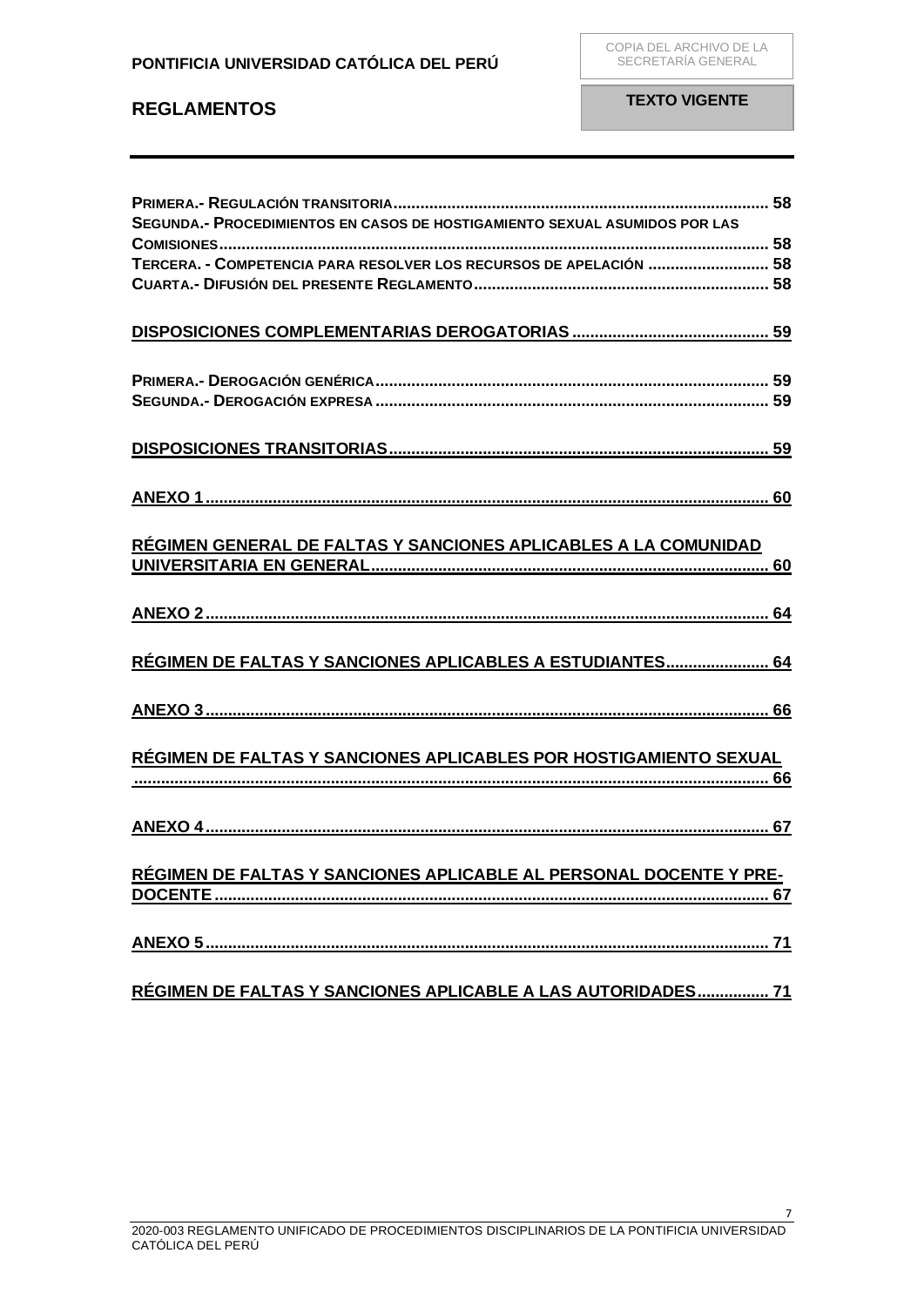**TEXTO VIGENTE**

## **REGLAMENTO UNIFICADO DE PROCEDIMIENTOS DISCIPLINARIOS DE LA PONTIFICIA UNIVERSIDAD CATÓLICA DEL PERÚ**

## **TÍTULO I DISPOSICIONES GENERALES**

## <span id="page-7-2"></span><span id="page-7-1"></span><span id="page-7-0"></span>**Artículo 1.- Objeto**

El presente Reglamento tiene por objeto determinar el régimen de las sanciones y los procedimientos que se han de seguir frente a la comisión de las faltas a las que se refieren los anexos u otros dispositivos que resulten aplicables, en las que incurran los/las estudiantes, los/las docentes, los/las pre-docentes, al personal de apoyo a los/las docentes y las autoridades de la Pontificia Universidad Católica del Perú.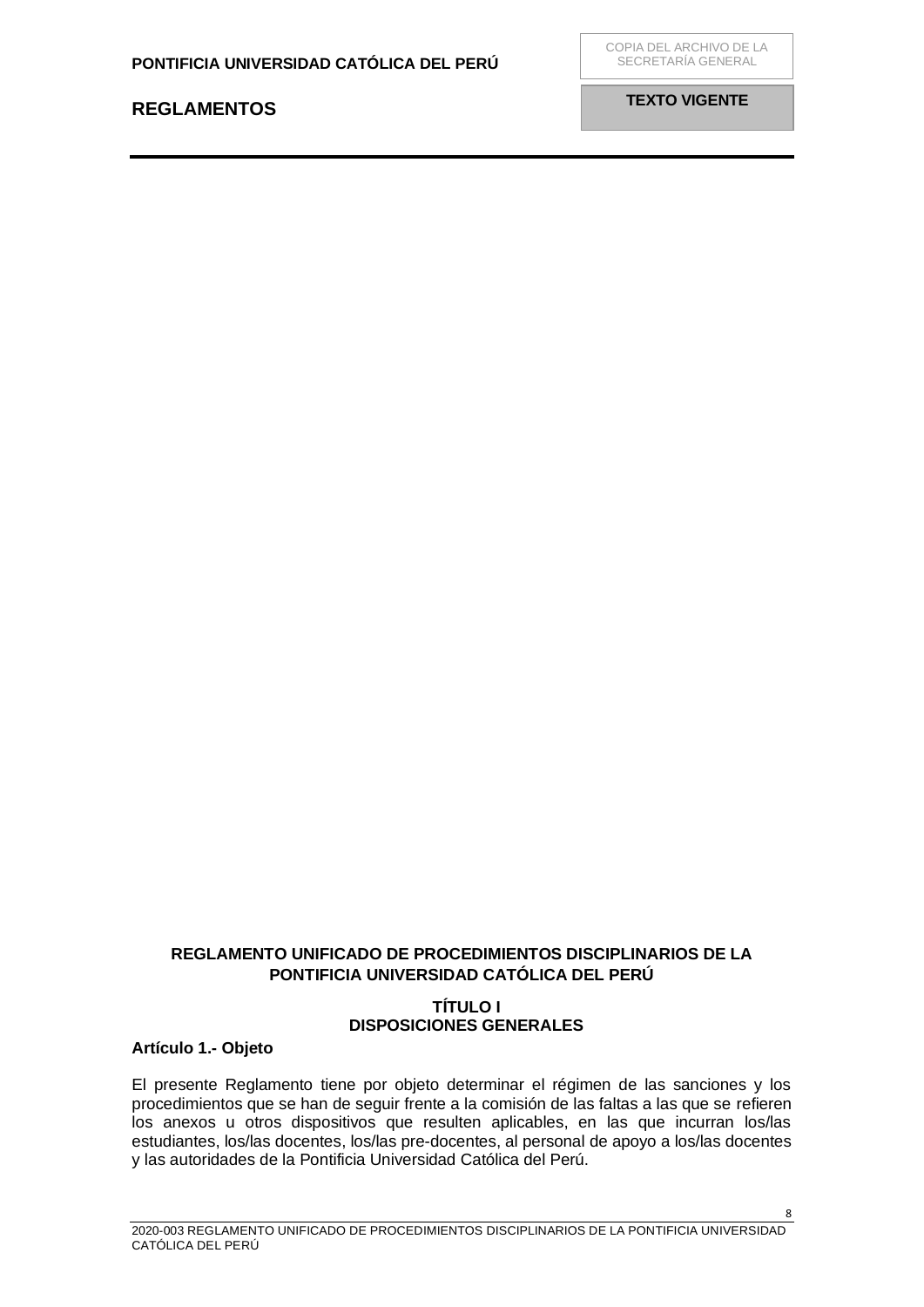Los/las estudiantes de las diplomaturas y otros programas que no conduzcan a la obtención de grados o títulos se regirán por las disposiciones del presente Reglamento.

### <span id="page-8-0"></span>**Artículo 2.- Finalidad**

La finalidad del presente Reglamento es fortalecer los valores morales y los principios educativos que inspiran la conducta de la comunidad universitaria de la Pontificia Universidad Católica del Perú, los que están contemplados en su Estatuto y en la normativa vigente.

### <span id="page-8-1"></span>**Artículo 3.- Principios**

**3.1.-** La potestad de los órganos competentes para imponer sanciones se rige por los siguientes principios:

**1.- Causalidad**: La responsabilidad debe recaer en quien realiza intencional o imprudentemente la conducta activa u omisiva constitutiva de falta.

**2.- Celeridad**: Se debe procurar que el procedimiento disciplinario se desarrolle con el mayor dinamismo posible, respetando los plazos y evitando actuaciones procesales que dificulten el desarrollo del procedimiento o que constituyan meros formalismos.

**3.- Concurso de faltas**: Cuando se incurre en más de una falta mediante una misma conducta, se aplicará la sanción prevista para la falta más grave.

**4.- Debido procedimiento**: El órgano sancionador aplicará las sanciones sujetándose al procedimiento establecido en el presente Reglamento, respetando los derechos fundamentales.

**5.- Inmediatez:** El órgano competente deberá iniciar el procedimiento disciplinario y resolver sobre la falta sancionable en un plazo razonable, atendiendo a los plazos establecidos en el presente Reglamento y a las particulares características del caso concreto.

**6.- Irretroactividad**: Son aplicables las disposiciones disciplinarias vigentes en el momento en que se incurra en la falta, salvo que las posteriores le sean más favorables.

**7.- Presunción de inocencia:** Los órganos competentes deben presumir que los investigados/as han actuado con apego a sus deberes mientras no cuenten con evidencia en contrario.

**8.- Proporcionalidad:** El órgano sancionador debe determinar las sanciones considerando la proporcionalidad entre la conducta sancionada y lo que se pretende proteger.

**9.- Razonabilidad:** El órgano sancionador debe determinar e individualizar la sanción teniendo en consideración, de corresponder, criterios tales como la existencia o no de intencionalidad, el perjuicio causado, la concurrencia de dos (2) o más faltas, las circunstancias de la comisión de la falta, entre otras consideraciones objetivamente atendibles.

**10.- Tipicidad**: Son sancionables disciplinariamente solo las faltas previstas en el presente Reglamento, y en otros instrumentos normativos que resulten aplicables.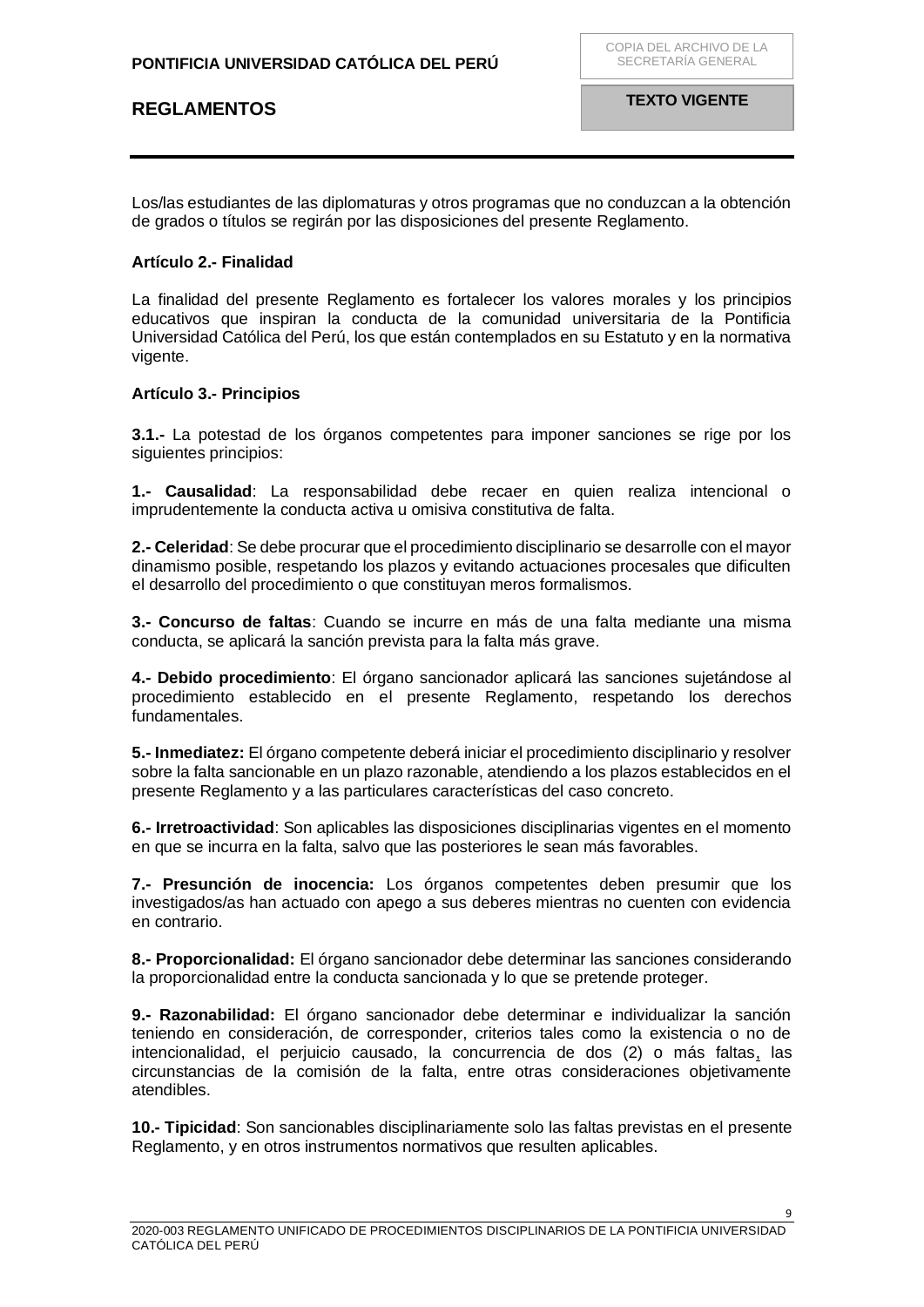**3.2.-** Sin perjuicio de los principios señalados en el numeral precedente, la potestad de los órganos competentes para investigar posibles faltas de carácter laboral e imponer sanciones a docentes, pre-docentes y autoridades se rige por los principios del Derecho Laboral; así como por aquellos otros que por la naturaleza de la relación que estas personas mantienen con la Universidad corresponda aplicar.

3.3.- Sin perjuicio de los principios señalados en el numeral 1 y 2 del presente artículo, cuando se trate de faltas relacionadas a violencia de género, los órganos competentes se rigen por los principios y enfoques a los que hace referencia el artículo 84° del presente reglamento.

### <span id="page-9-0"></span>**Artículo 4.- Valores que orientan el Reglamento**

Las normas previstas en el presente Reglamento se fundamentan en los principios y valores que inspiran a la Universidad, tales como el respeto de la dignidad de la persona, la honestidad, la búsqueda de la verdad y la justicia; todo ello enmarcado en una formación académica, humana y ética.

### <span id="page-9-1"></span>**Artículo 5.- Ámbito de aplicación**

El presente Reglamento se aplica en los siguientes ámbitos:

### **5.1.- Ámbito subjetivo del Reglamento**

**1.-** A los/las estudiantes de la Universidad, sean regulares o no, o que se encuentren bajo la modalidad presencial, semipresencial o a distancia.

Se incluye en este Reglamento a los/las estudiantes de las diplomaturas y otros programas que no conduzcan a la obtención de grados o títulos.

Además, se incluye al personal de apoyo a los docentes.

**2.-** A todo/a docente de la Universidad que tenga la calidad de ordinario/a, o contratado/a, o extraordinario, independientemente de su régimen de dedicación, del rol desempeñado, de que ejerza sus labores bajo la modalidad presencial, semipresencial o a distancia; o que ejerza sus labores con o sin contraprestación.

**3.-** A todo/a pre-docente de la Universidad, independientemente de su régimen de dedicación, del rol desempeñado y de que ejerza sus labores bajo la modalidad presencial, semipresencial o a distancia; o que ejerza sus labores ad honorem o a cambio de alguna contraprestación.

**4.-** A las autoridades que se reconocen en el ámbito del presente reglamento, independientemente de su modalidad de elección o designación.

### **5.2.- Ámbito objetivo del Reglamento**

**1.-** El presente Reglamento se aplica a las conductas sancionables cometidas dentro del campus universitario y los demás locales de la Pontificia Universidad Católica del Perú, o fuera de ellos cuando los hechos deriven directamente de la relación laboral o académica. También, se aplica en otros ámbitos cuando el infractor realice labores a partir de un encargo institucional, o realice una actividad utilizando el nombre de la Pontificia Universidad Católica del Perú para sacar un provecho propio o sin contar con la autorización respectiva.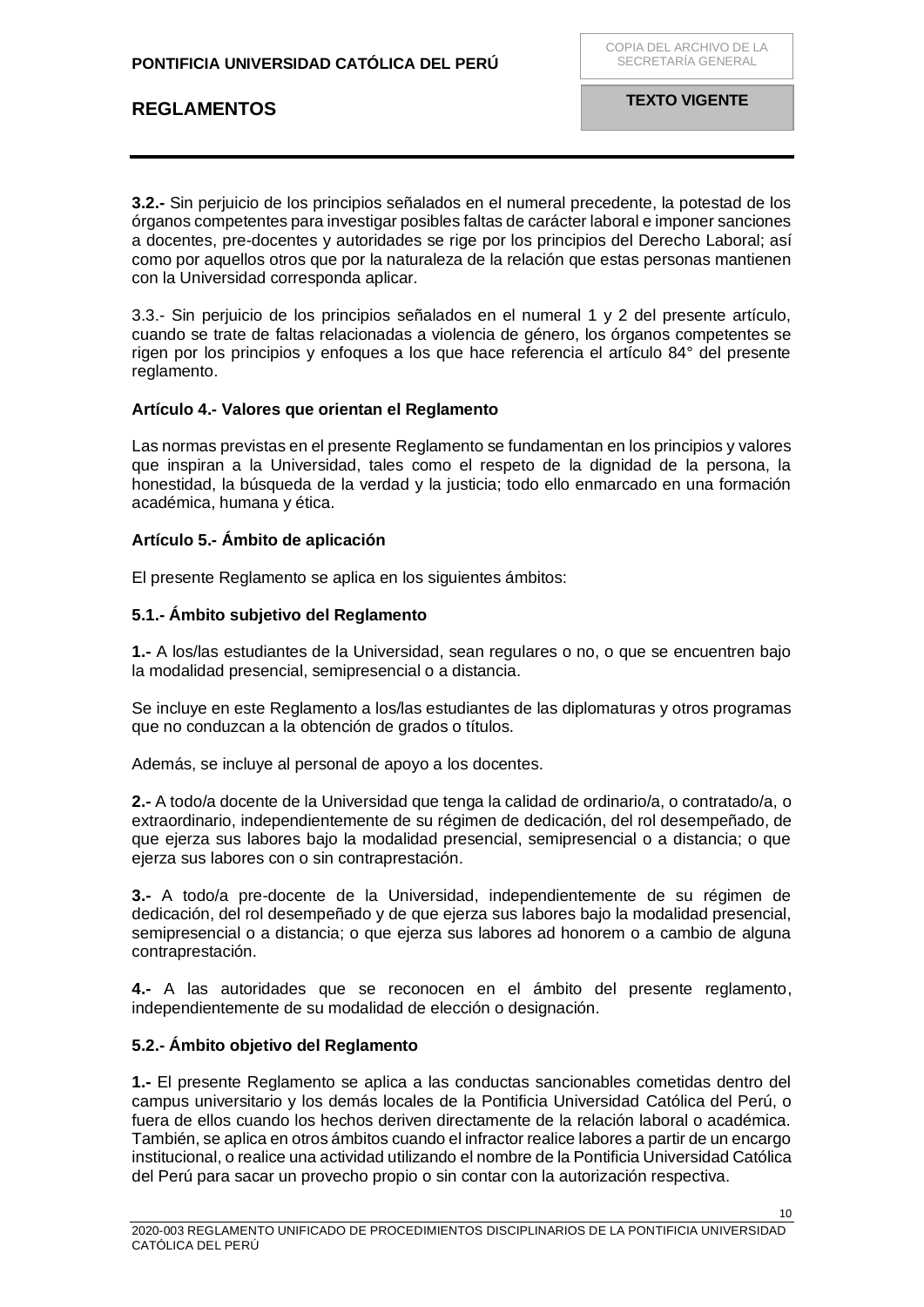**2.-** Los casos de hostigamiento sexual son sancionables cuando ocurren dentro del campus universitario y en los demás locales de la Pontificia Universidad Católica del Perú. También son sancionables los casos que ocurren fuera de las instalaciones de la universidad, cuando ambas personas pertenecen a la Pontificia Universidad Católica del Perú.

### <span id="page-10-0"></span>**Artículo 6.- Definiciones**

Para efectos del presente Reglamento, los términos señalados a continuación se definirán de la siguiente manera:

**1.- Autoridad:** Se considera autoridad, para los efectos del presente Reglamento, al Rector, a los vicerrectores, a los Directores Académicos, a los Decanos, a los Jefes de Departamento Académico, al Defensor Universitario y a los Directores de Centros o Institutos.

**2.- Actividad Académica Universitaria:** Labores de docencia, investigación, gestión académica, relaciones institucionales, responsabilidad social universitaria y, en general, cualquier actividad que realice el personal académico como consecuencia de su vínculo con la Universidad, independientemente del rol que desempeñe.

**3.- Copia:** Reproducción no autorizada de un texto, información u otro, efectuada en el aula, laboratorio o ambiente similar, por un estudiante durante un examen, control o cualquier otro tipo de evaluación.

**4.- Correo electrónico:** Se refiere al correo electrónico asignado por la Universidad para fines académicos y, en general, para fines relacionados a la Universidad que se caracteriza por el dominio @pucp.pe o @pucp.edu.pe. Asimismo, puede ser un correo electrónico personal de dominio indistinto (Gmail, Hotmail, entre otros), proporcionado por el/la investigado/a para las comunicaciones remitidas por la Universidad.

**5.- Días hábiles:** Los días de lunes a viernes, quedando excluido los feriados, días no laborables aprobados por el Consejo Universitario para la comunidad universitaria en general y los días que comprenda el cierre anual de la Universidad.

**6.- Docente:** Es la persona cuya actividad principal es la formación, la investigación o la gestión, independientemente de su desempeño a tiempo completo, tiempo parcial o por horas. Se incluyen los docentes preuniversitarios.

**7.- Estudiante**: Se considera estudiante a toda persona desde que efectúa su primera matrícula en la Universidad hasta que egresa. Se incluyen en esta definición a quienes cursen diplomaturas u otros programas que no conduzcan a la obtención de grados y/o títulos.

**8.- Infracción o Falta**: Toda acción u omisión que se encuentre tipificada en el presente Reglamento u otros instrumentos normativos que resulten aplicables.

**9.- Notificación:** Se entiende por notificación a la comunicación por la cual se pone en conocimiento del interesado una decisión que afecta sus intereses. Puede ser física al domicilio del/de la investigado/a o denunciado/a; o electrónica, esto es, a la dirección de correo electrónico pucp.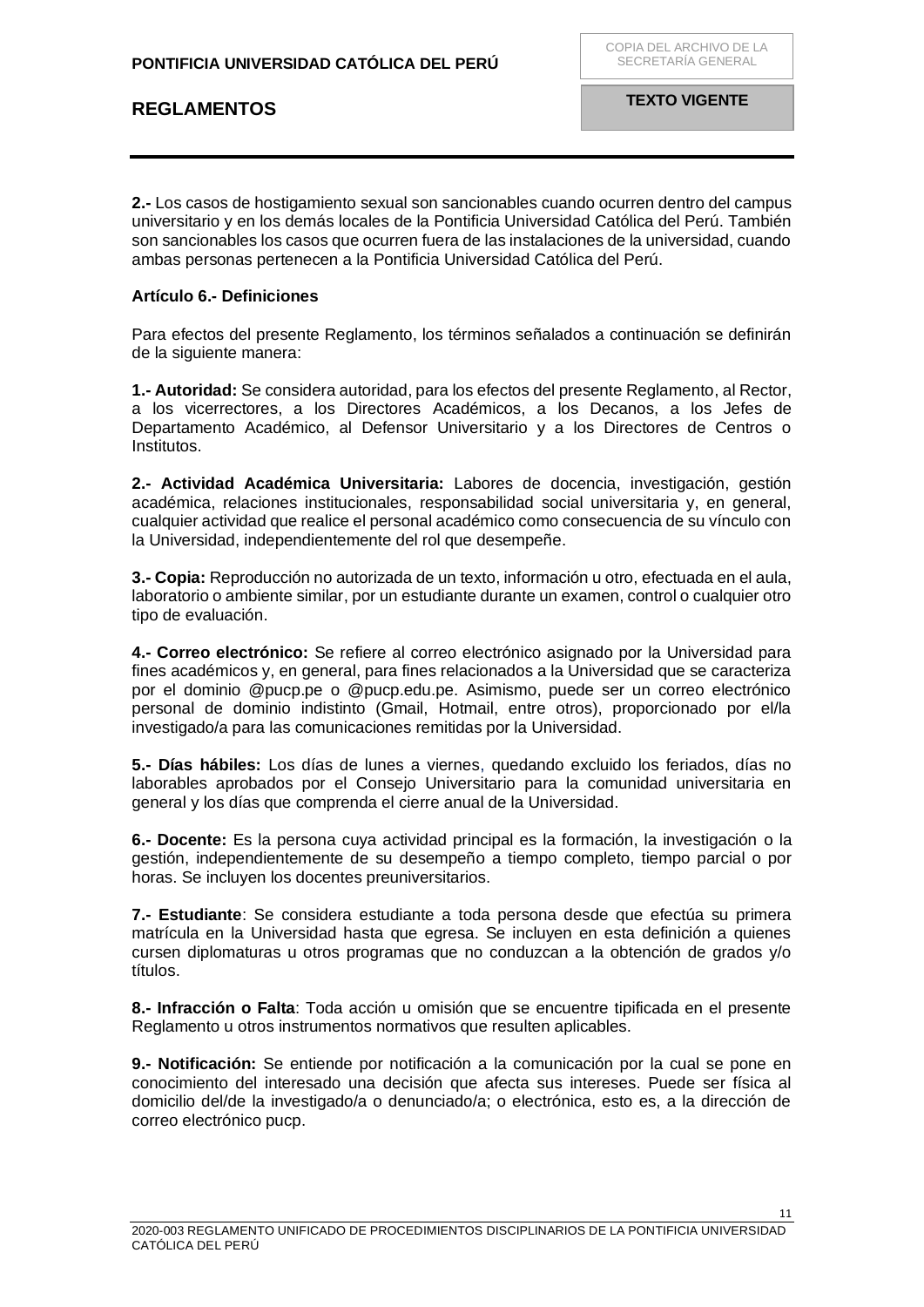**10. Personal de apoyo a los docentes:** Es la persona que, sin ser docente, realiza labores académicas y/o de investigación, como jefes de laboratorio, adjuntos de docencia, asistentes de investigación, entre otros de similar naturaleza.

**11.- Plagio:** Falta que consiste en presentar como propios todos o algunos elementos originales contenidos en textos, gráficos, transcripciones de textos históricos, obras literarias, audiovisuales, fotográficas o de arquitectura, así como en cualquier otra obra del intelecto producida por otra persona, contenidos en cualquier soporte. Se entiende por obra toda creación intelectual personal y original que puede ser divulgada o reproducida en cualquier forma conocida o por conocerse conforme con lo establecido en las Normas Generales sobre la Propiedad Intelectual en la Pontificia Universidad Católica del Perú.

**12.- Pre-docente:** Es la persona que, sin ser docente, se desempeña como instructor o jefe de práctica.

**13.- Reglamento:** Reglamento Unificado del Procedimiento Disciplinario de la Pontificia Universidad Católica del Perú.

**14.- Reiteración**: Realización de otra u otras faltas por parte de un/una estudiante, docente o pre-docente al que se le hubiera considerado de manera definitiva responsable de la realización de una falta en un procedimiento disciplinario anterior.

**15.- Sanción**: Medida disciplinaria prevista expresamente en el presente Reglamento y que se aplica como consecuencia de la realización de una falta.

**16**.- **Suplantación:** Acto por el cual se reemplaza la identidad dolosamente de otra persona (estudiante, docente o pre-docente) en cualquiera de las actividades y por cualquier medio, incluido los medios tecnológicos.

<span id="page-11-1"></span><span id="page-11-0"></span>**17.- Universidad**: Se refiere a la Pontificia Universidad del Católica Perú.

### **TÍTULO II DE LOS PROCEDIMIENTOS DISCIPLINARIOS**

### **CAPÍTULO PRIMERO ÓRGANOS COMPETENTES DEL PROCEDIMIENTO DISCIPLINARIO**

### <span id="page-11-4"></span><span id="page-11-3"></span><span id="page-11-2"></span>**Artículo 7.- Estabilidad de la competencia para la facultad disciplinaria**

La Secretaría Técnica es el órgano instructor en el procedimiento disciplinario. Las Comisiones resuelven en primera instancia, y el Tribunal Disciplinario en segunda instancia.

En los casos de procedimientos disciplinarios de carácter laboral iniciados contra docentes, pre-docentes y autoridades, se resuelven en instancia única, según corresponda.

Estas competencias son indelegables y no pueden ser asumidas por un órgano distinto.

El procedimiento disciplinario en casos de hostigamiento sexual está regulado por normas especiales contenidas en el Capítulo Segundo del Título VI del presente Reglamento.

## **Subcapítulo I. Órgano de instrucción**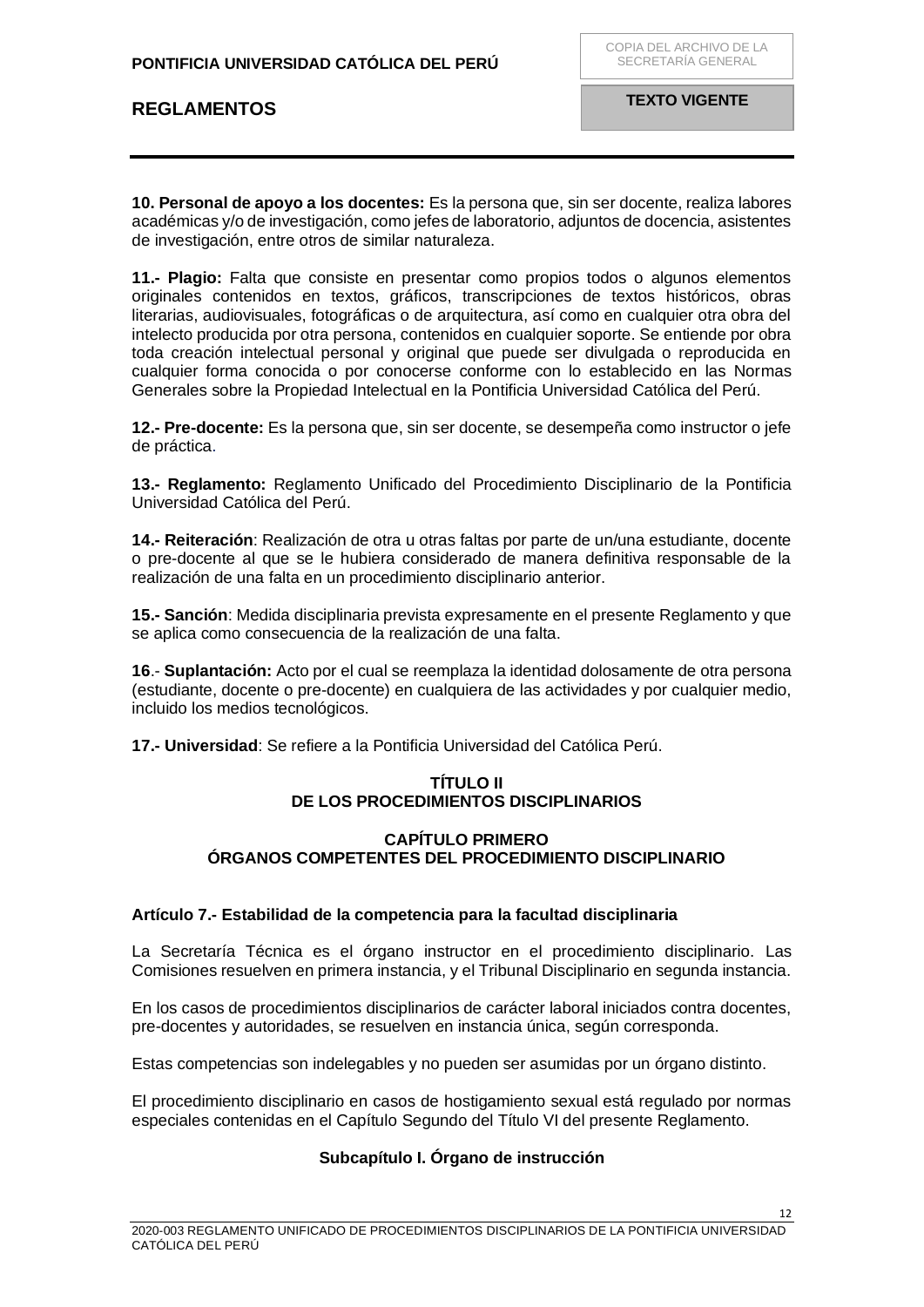### <span id="page-12-0"></span>**Artículo 8.- Secretaría Técnica**

La Secretaría Técnica es el órgano instructor que lleva a cabo el procedimiento disciplinario hasta el Informe Final de Instrucción, dando cuenta al respectivo órgano sancionador.

La Secretaría Técnica se encarga de la instrucción preliminar, del inicio del procedimiento hasta el Informe Final de Instrucción, dando cuenta de todas las acciones al respectivo órgano sancionador, salvo en los casos de hostigamiento sexual.

### <span id="page-12-1"></span>**Artículo 9.- Funciones de la Secretaría Técnica**

**1.-** Recibir las denuncias por posibles faltas. En los casos en los que la Secretaría Técnica desestime la denuncia sin que se inicie un procedimiento dará cuenta a la Comisión correspondiente o al Tribunal Disciplinario según corresponda, en un plazo máximo de cinco (5) días hábiles, según lo dispuesto en el artículo 12 inciso 1 del presente Reglamento.

**2.-** Investigar y dar inicio al procedimiento disciplinario, dando cuenta al respectivo órgano sancionador.

**3.-** Solicitar a las diversas unidades al interior de la PUCP y personas en general su colaboración para el esclarecimiento de las investigaciones

**4.-** Recibir los descargos.

**5.-** Presentar el Informe Final de Instrucción.

**6.-** Realizar las notificaciones necesarias de la etapa de instrucción, así como del Informe Final de Instrucción para garantizar la efectividad de las comunicaciones en el debido procedimiento disciplinario.

**7.-** Elaborar el proyecto de Resolución de las Comisiones y del Tribunal Disciplinario, conforme con las instrucciones recibidas por sus respectivos miembros.

**8.-** Crear y administrar un Registro Único de Sanciones.

**9.-** Remitir los actuados del procedimiento disciplinario al Ministerio Público cuando lo considere pertinente, para la investigación correspondiente.

### <span id="page-12-2"></span>**Artículo 10.- Perfil del Secretario Técnico**

El Secretario Técnico deberá cumplir con requisitos siguientes:

**1.-** Ser abogado/a.

**2.-** Tener una experiencia profesional no menor de cinco (5) años.

**3.-**Tener conocimientos especializados en procedimientos disciplinarios, de preferencia con conocimientos en derecho laboral y en temas de violencia de género.

**4.-** Comportamiento ético y profesional acorde a los valores de la Pontificia Universidad Católica del Perú.

**5.-** Capacidad de organizar y liderar un equipo.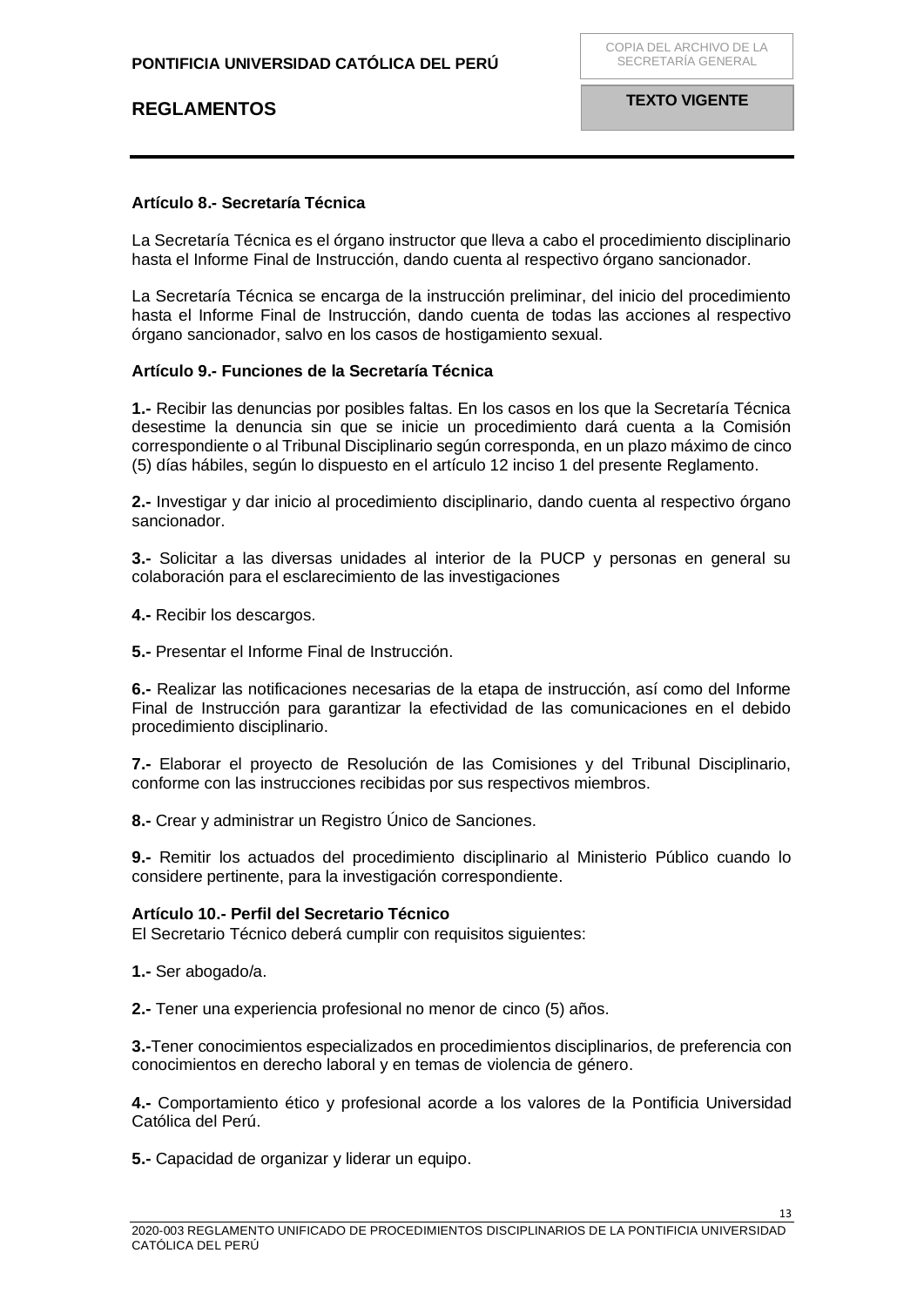**6.-** No haber sido sancionado por el Tribunal de Honor, ni por la Comisión Especial para la Intervención frente al Hostigamiento Sexual. El Secretario Técnico no deberá registrar antecedentes policiales, penales y judiciales, y no debe haber sido sentenciado por violencia contra las mujeres y los integrantes del grupo familiar.

**7.-** El Secretario Técnico es nombrado por el Consejo Universitario.

### **Subcapítulo II. Órganos de resolución**

### <span id="page-13-1"></span><span id="page-13-0"></span>**Artículo 11.- Sobre los Órganos Competentes**

Los procedimientos disciplinarios deben ser llevados a cabo por los respectivos órganos competentes, los cuales en primera instancia son la Comisión Disciplinaria para estudiantes y la Comisión Disciplinaria para docentes y pre -docentes, en este último caso actúa como instancia única.

Además de configurar la primera instancia del procedimiento, son los órganos sancionadores, los cuales deciden a través de una Resolución si sancionan o archivan el procedimiento disciplinario en el que se investigue la comisión de una falta.

Para el caso de las autoridades, el procedimiento disciplinario será llevado a cabo en instancia única por el Tribunal Disciplinario.

Los Órganos Competentes son tres (3):

**1.-** Comisión Disciplinaria para estudiantes.

**2.-** Comisión Disciplinaria para docentes y pre-docentes.

**3.-** El Tribunal disciplinario para las autoridades.

En los casos de hostigamiento sexual, el órgano sancionador es el Consejo de Facultad respectivo.

### <span id="page-13-2"></span>**Artículo 12.- Funciones de las Comisiones**

Las competencias de las Comisiones Disciplinarias son:

**1.-** Disponer que la Secretaría Técnica, en los casos en los que la denuncia haya sido desestimada o requiera de mayores elementos de convicción, realice acciones de investigación complementarias.

**2.-** Recibir el Informe Final de Instrucción.

**3.-** Citar a informe oral, si lo considera necesario, y en los casos en los que haya sido solicitado por el/la investigado/a y/o su abogado/a.

**4.-** Resolver sobre la existencia de la falta y la aplicación de la sanción o sobre la no existencia de la falta.

**5.-** Realizar, a través de la Secretaría Técnica, todas las notificaciones necesarias para garantizar un procedimiento regular.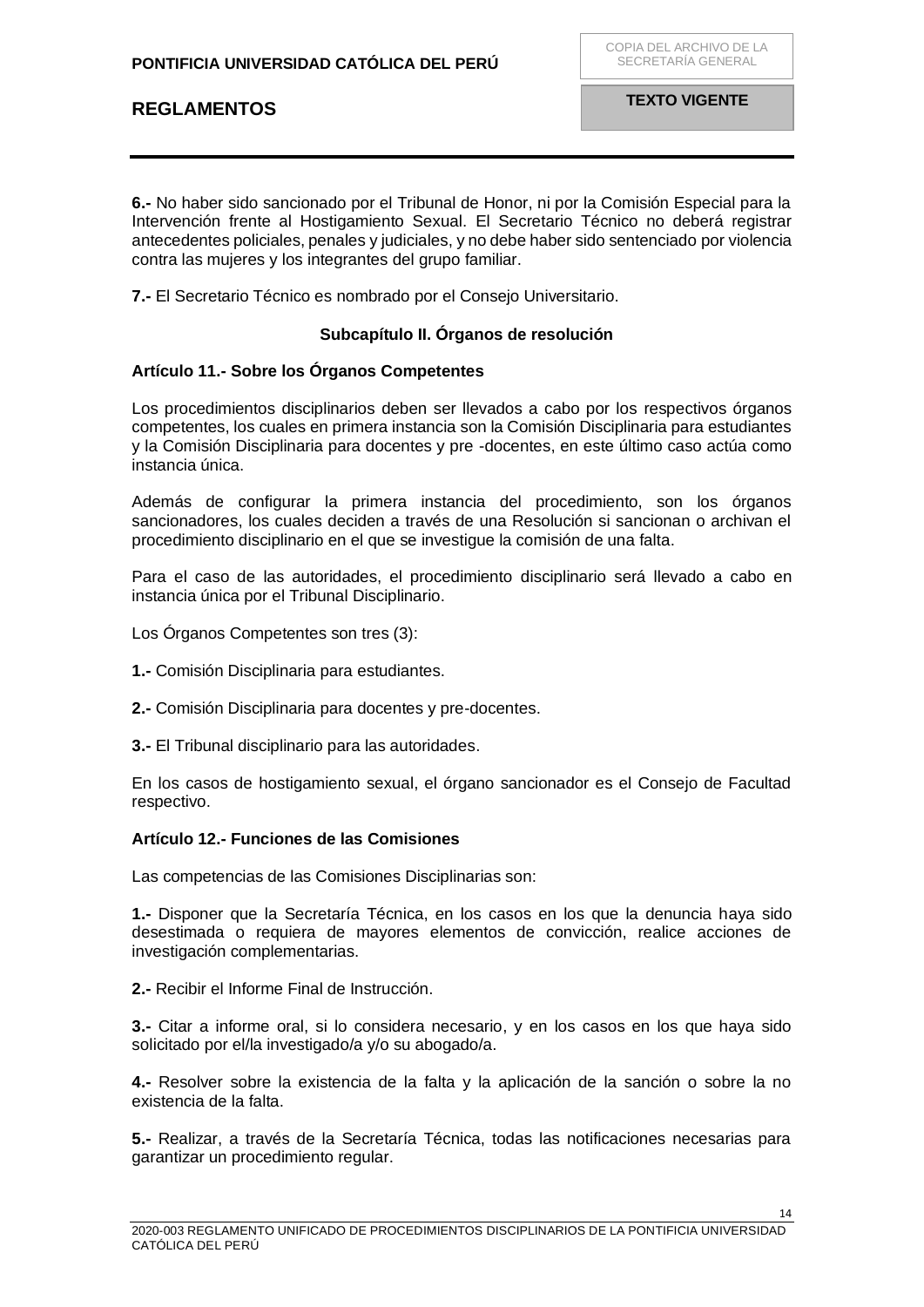**6.-** Ordenar y autorizar a la Secretaría Técnica la ampliación de la investigación para el recojo y presentación de las pruebas que considere necesarias para el esclarecimiento de los hechos.

**7.-** Solicitar a las diversas unidades al interior de la Universidad, si lo considera necesario, su colaboración para el esclarecimiento de las investigaciones.

**8.-** Resolver sobre la ejecución de las resoluciones una vez consentidas las mismas.

**9.-** Remitir a la Secretaría Técnica respectiva todas las decisiones adoptadas para el Registro Único de Sanciones correspondiente.

**10.-** Disponer la remisión de los actuados a los órganos de gobierno de la Universidad a los que pertenezcan las autoridades sancionadas para que estos tomen las medidas que pudieran corresponder.

**11.-** Disponer la remisión de los actuados del procedimiento disciplinario al Ministerio Público cuando lo considere pertinente para la investigación correspondiente.

### <span id="page-14-0"></span>**Artículo 13.- Conformación de las comisiones disciplinarias**

Las Comisiones Disciplinarias están conformadas de la siguiente manera:

**1.- Comisión Disciplinaria para estudiantes:** Estará conformada por cuatro (4) docentes de la Pontificia Universidad Católica del Perú, tres (3) de los cuales deben ser abogados/as y uno (1) debe ser de la unidad en la que pertenece el/la investigado/a. Además, se contará con un (1) estudiante elegido entre los Representantes Estudiantiles que forman parte de la Asamblea Universitaria. En caso de que los investigados/as pertenezcan a diferentes unidades académicas, el Secretario Técnico de la Comisión convocará al representante de la unidad que se encuentre disponible.

**2.- Comisión Disciplinaria para docentes y pre-docentes:** Estará conformada por cuatro (4) docentes de la Pontificia Universidad Católica del Perú, tres (3) de los cuales deben ser abogados/as y uno debe ser de la unidad a la que pertenece el/la investigado/a.

El docente a tiempo completo que, en calidad de titular, conforme cualquiera de las comisiones señaladas en los numerales del 1 al 2 del presente artículo, tendrá una descarga académica equivalente a cinco (5) créditos por semestre académico y por el tiempo que dure su designación como miembro de las comisiones. En el caso de que se trate de un docente por horas (TPA), en condición de activos o no, se le remunerará en función a las sesiones que asista, los que no se considerarán créditos lectivos. En el caso los titulares sean reemplazados por los suplentes, los pagos correspondientes se asignarán al suplente en función a las sesiones que se efectúe el reemplazo. El órgano competente de la Universidad se hará cargo de elaborar una escala para el pago de miembros de Comisión que corresponda por cada sesión.

### <span id="page-14-1"></span>**Artículo 14.- Nombramiento y designación de los miembros de las comisiones**

Los miembros de las comisiones titulares y suplentes serán nombrados por un periodo de tres (3) años, renovables hasta por dos (2) periodos, por el Consejo Universitario. Los miembros titulares eligen a su presidente/a y su vicepresidente/a.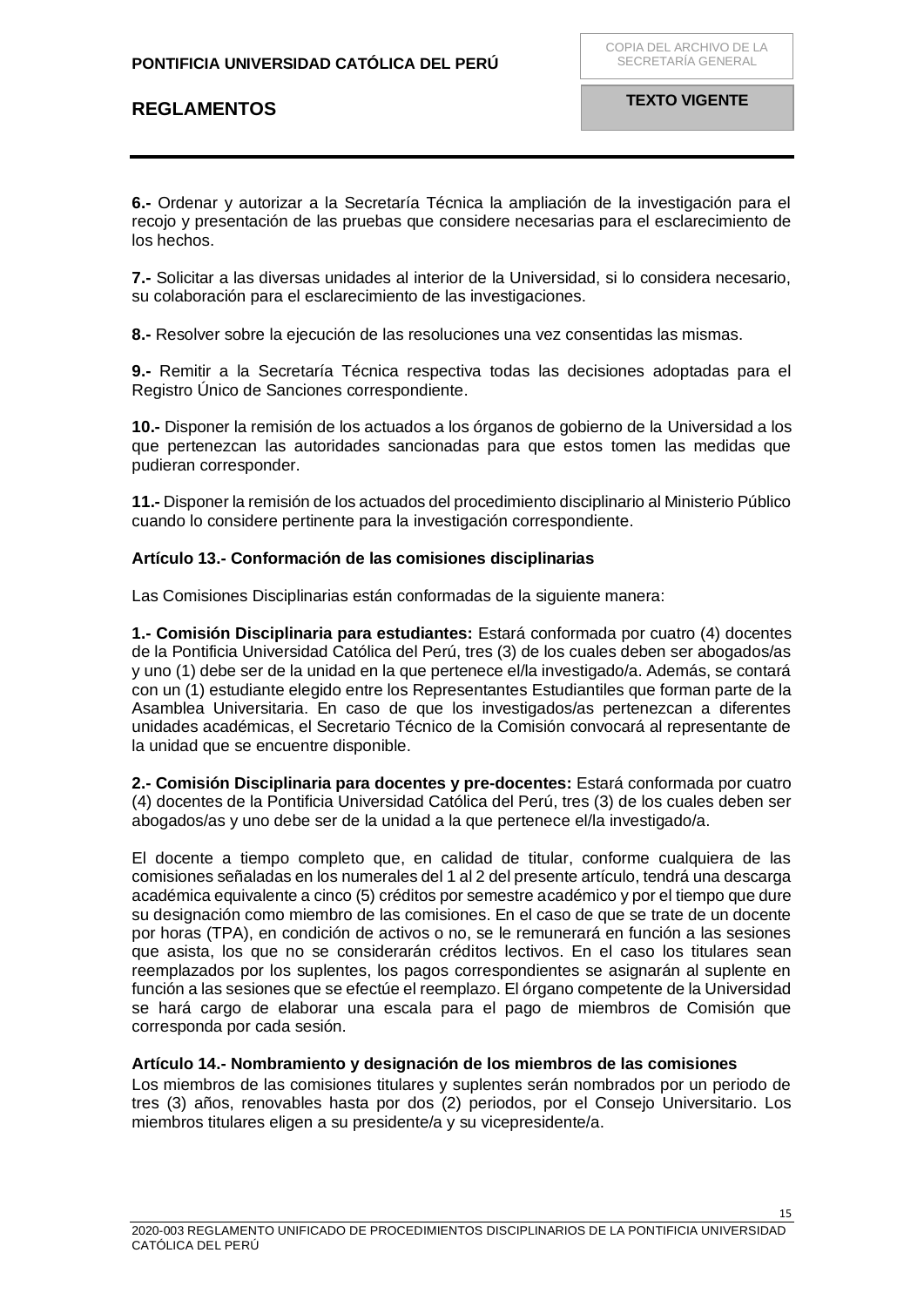Los representantes de las y los estudiantes serán nombrados por el plazo que dure su representación ante la Asamblea Universitaria. No obstante, se mantendrán en el cargo hasta la juramentación de los nuevos representantes tras las respectivas elecciones.

En caso de que ninguno de los representantes de los estudiantes elegidos cumpla con el perfil establecido para el puesto, la comisión podrá sesionar siempre y cuando exista quórum para ello.

### <span id="page-15-0"></span>**Artículo 15.- Perfil de los integrantes de las Comisiones Disciplinarias**

**15.1.-** Las y los docentes miembros titulares y/o suplentes abogados/as de la Comisión Disciplinaria para estudiantes deberán cumplir con los siguientes requisitos:

**1.-** Tener una experiencia profesional no menor de cinco (5) años.

**2.-** Tener conocimientos en las áreas de derecho administrativo, penal y/o constitucional. De preferencia con conocimientos en procedimientos sancionadores y disciplinarios.

**3.-** No haber sido sancionado por el Tribunal de Honor, ni por la Comisión Especial para la Intervención frente al Hostigamiento Sexual.

**4.-** No registrar antecedentes policiales, penales o judiciales, y no haber sido sentenciado de manera definitiva por violencia contra las mujeres y los integrantes del grupo familiar.

**5.-** Comportamiento ético y profesional acorde a los valores de la Pontificia Universidad Católica del Perú.

**15.2.-** Las y los estudiantes titulares y/o suplentes de la Comisión Disciplinaria para estudiantes deberán cumplir con lo siguiente:

**1.-** Ser estudiante matriculado en la Facultad de Derecho. Excepcionalmente se podrá designar a un estudiante de otra facultad.

**2.-** Cumplir con los requisitos establecidos por el Estatuto, para ser elegible y ejercer el cargo de representante estudiantil ante la Asamblea Universitaria.

**3.-** No haber sido sancionado por el Tribunal de Honor, ni por la Comisión Especial para la Intervención frente al Hostigamiento Sexual.

**4.-** No registrar antecedentes policiales, penales o judiciales, y no haber sido sentenciado de manera definitiva por violencia contra las mujeres y los integrantes del grupo familiar.

**5.-** Comportamiento ético y acorde a los valores de la Pontificia Universidad Católica del Perú.

**15.3.-** Los miembros titulares y/o suplentes no abogados/as de la Comisión Disciplinaria para estudiantes deberán cumplir con los siguientes requisitos:

**1.-** Pertenecer y ser miembro activo de la unidad de la que proviene el/la investigado/a.

**2.-** Comportamiento ético y profesional acorde a los valores de la Pontificia Universidad Católica del Perú.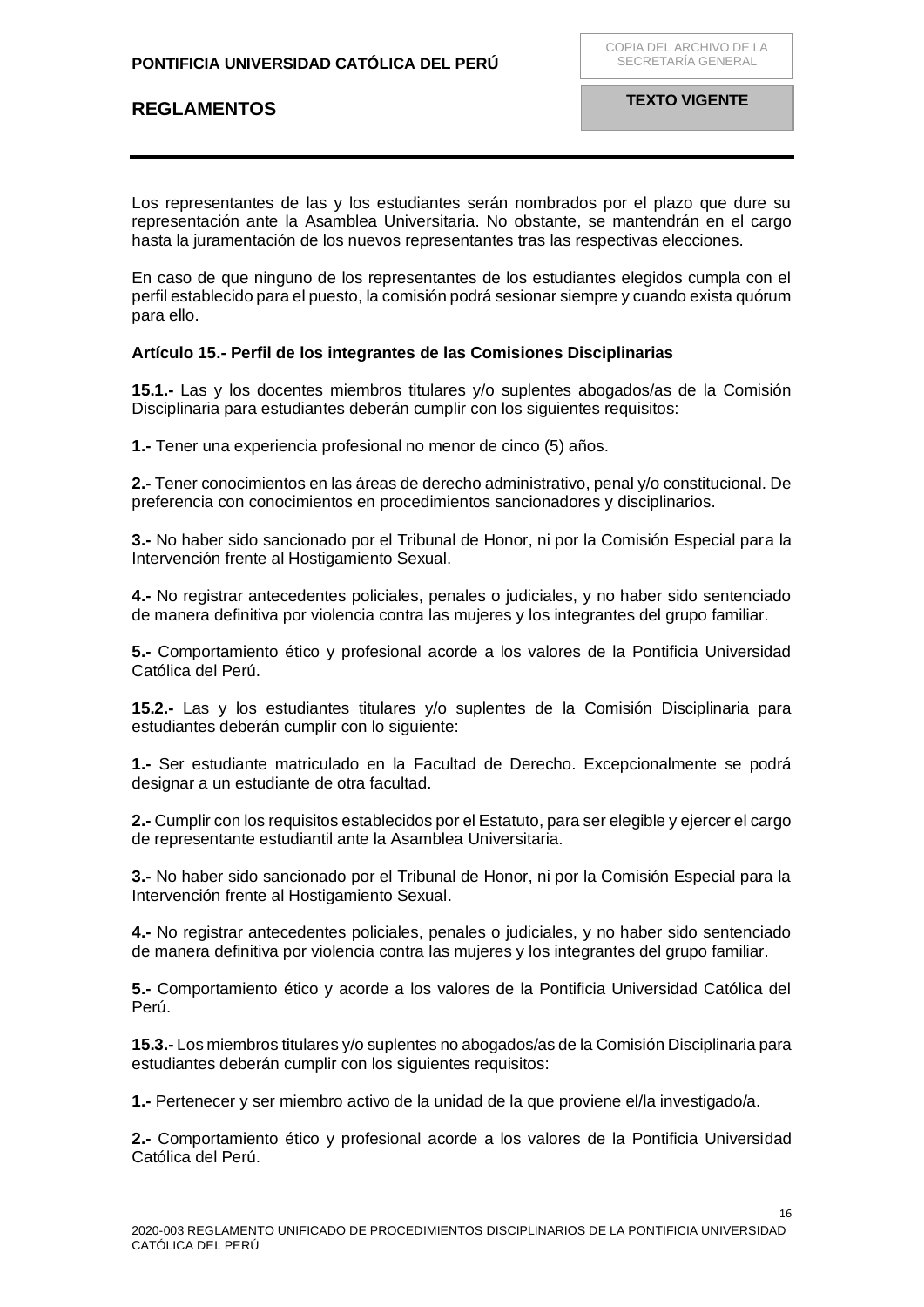**3.-** No haber sido sancionado por el Tribunal de Honor, ni por la Comisión Especial para la Intervención frente al Hostigamiento Sexual.

**4.-** No registrar antecedentes policiales, penales o judiciales, y no haber sido sentenciado de manera definitiva por violencia contra las mujeres y los integrantes del grupo familiar.

**15.4.-** Los miembros titulares y/o suplentes abogados/as de la Comisión Disciplinaria para docentes y pre-docentes deberán cumplir con los siguientes requisitos:

**1.-** Tener una experiencia profesional no menor de cinco (5) años.

**2.-** Tener conocimientos en las áreas de derecho laboral. De preferencia con conocimientos en procedimientos disciplinarios laborales.

**3.-** Comportamiento ético y profesional acorde a los valores de la Pontificia Universidad Católica del Perú.

### <span id="page-16-0"></span>**Artículo 16.- Quórum y adopción de acuerdos**

El quórum de funcionamiento de las Comisiones Disciplinarias será el de la mayoría de sus miembros.

Las comisiones disciplinarias adoptan acuerdos por mayoría absoluta. En caso de empate quien preside tiene doble voto para dirimir.

### <span id="page-16-1"></span>**Artículo 17.- Impedimentos**

Cualquiera de los integrantes que forman parte de los órganos disciplinarios a los que se refiere el presente Reglamento, deberá abstenerse de resolver o intervenir en los siguientes casos:

**1.-** Si es cónyuge o conviviente, o pariente de cualquiera de los investigados/as dentro del cuarto grado de consanguinidad o segundo de afinidad.

**2.-** Si ha tenido vinculación académica directa o indirecta con el/la investigado/a.

**3.-** Si ha sido directa y personalmente agraviado por el acto sancionable.

**4.-** Si personalmente, o bien su cónyuge o conviviente, o pariente dentro del cuarto grado de consanguinidad o segundo de afinidad tuviere interés en el asunto de que se trate o la decisión le pudiere favorecer o perjudicar directa o indirectamente.

**5.-** Si ha tenido intervención como asesor, perito o testigo en el mismo procedimiento, o si como autoridad, hubiere manifestado previamente su parecer sobre el mismo que pudiera entenderse que se ha pronunciado sobre el asunto, salvo la rectificación de errores.

**6.-** Si tiene amistad íntima, enemistad manifiesta o conflicto de intereses objetivo con cualquiera de los investigados/as en el procedimiento, que se hagan patentes mediante actitudes o hechos evidentes en el procedimiento.

**7.-** Si ha tenido en los últimos doce (12) meses relación de servicio o de subordinación con cualquiera de los investigados/as o terceros interesados en el asunto.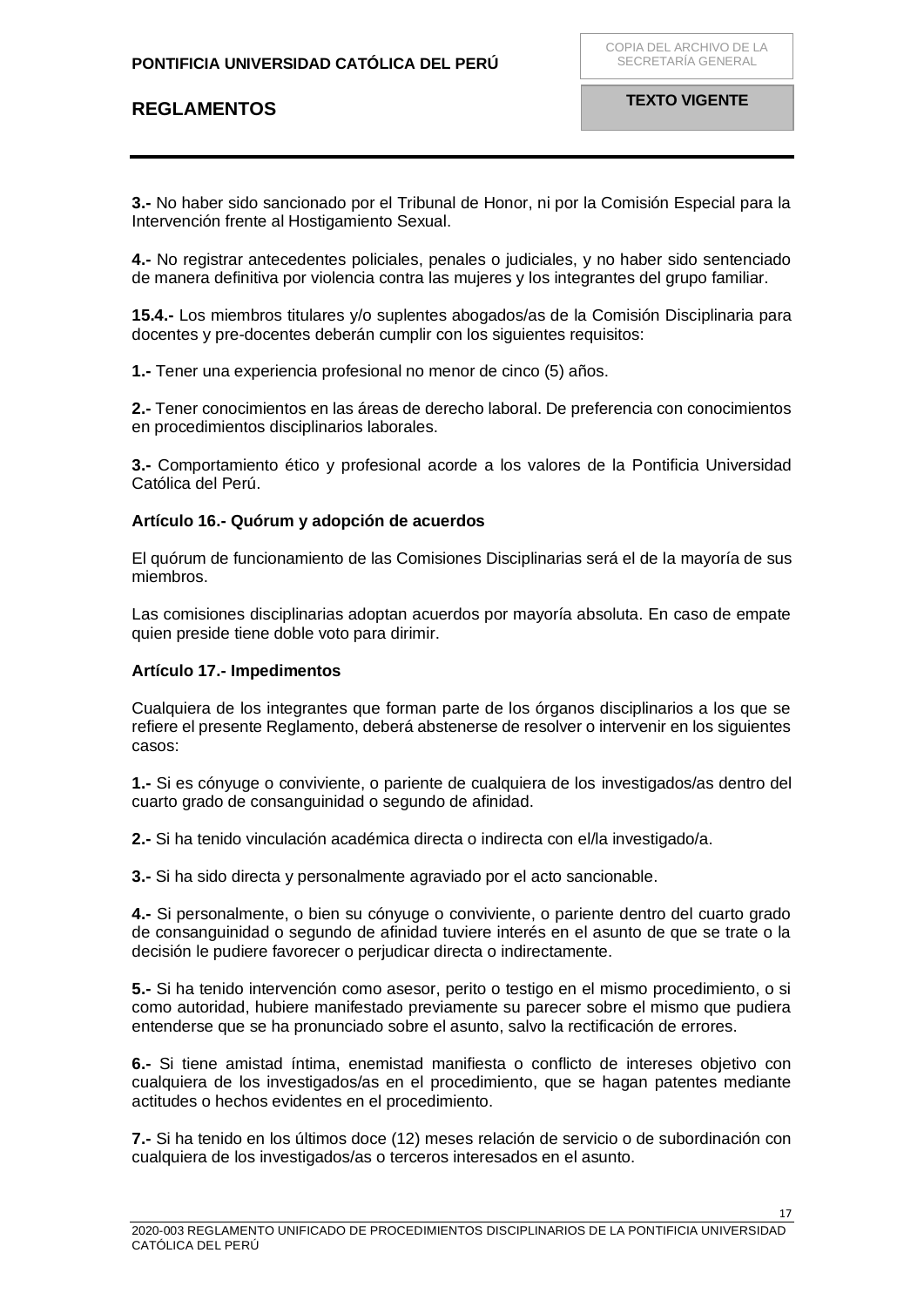**8.-** Si se presentan motivos que perturben su función como miembro del órgano que resolverá.

**9.-** Si el sujeto es denunciado y/o quejado/a.

En todos estos casos, por decoro, el miembro que considere que existe un conflicto de intereses se abstendrá mediante decisión debidamente fundamentada, la cual es inimpugnable.

#### <span id="page-17-0"></span>**Artículo 18.- Abstención**

Los integrantes que forman parte de los órganos disciplinarios se deben abstener de participar en los procedimientos si se encuentran en alguna de las causales de impedimento previstas en el artículo 19 del presente Reglamento.

Cuando se trate de miembros de las comisiones, la abstención por impedimento será presentada ante la misma comisión disciplinaria, la que resolverá si el impedimento procede o no. La comisión resolverá mediante una decisión inimpugnable, debidamente motivada y, en caso de proceder la abstención, citará al suplente respectivo.

El plazo para resolver la presentación de abstención es de hasta cinco (5) días hábiles. La presentación de la abstención no suspende el procedimiento disciplinario.

#### <span id="page-17-1"></span>**Artículo 19.- Recusación**

La recusación de miembros de las comisiones será solicitada ante la misma comisión disciplinaria, la que resolverá si el impedimento procede o no, sin contar con la participación del integrante cuya recusación se solicita. En caso proceda, la comisión emitirá una decisión inimpugnable, debidamente motivada y citará al suplente respectivo.

El plazo para resolver la solicitud de recusación es de hasta cinco (5) días hábiles. La solicitud de recusación no suspende el procedimiento disciplinario.

Las causales de recusación son las mismas que las establecidas en el artículo 17 del presente Reglamento.

### **Subcapítulo III. Órgano de resolución de Segunda instancia**

#### <span id="page-17-2"></span>**Artículo 20.- Sobre el Tribunal Disciplinario**

El Tribunal Disciplinario es el máximo órgano disciplinario de la Universidad. Es la segunda y última instancia, encargada de conocer y resolver los procedimientos disciplinarios de estudiantes y de casos de hostigamiento sexual.

El Tribunal Disciplinario es la primera y única instancia encargada de conocer y resolver los procedimientos disciplinarios de carácter laboral seguidos contra autoridades.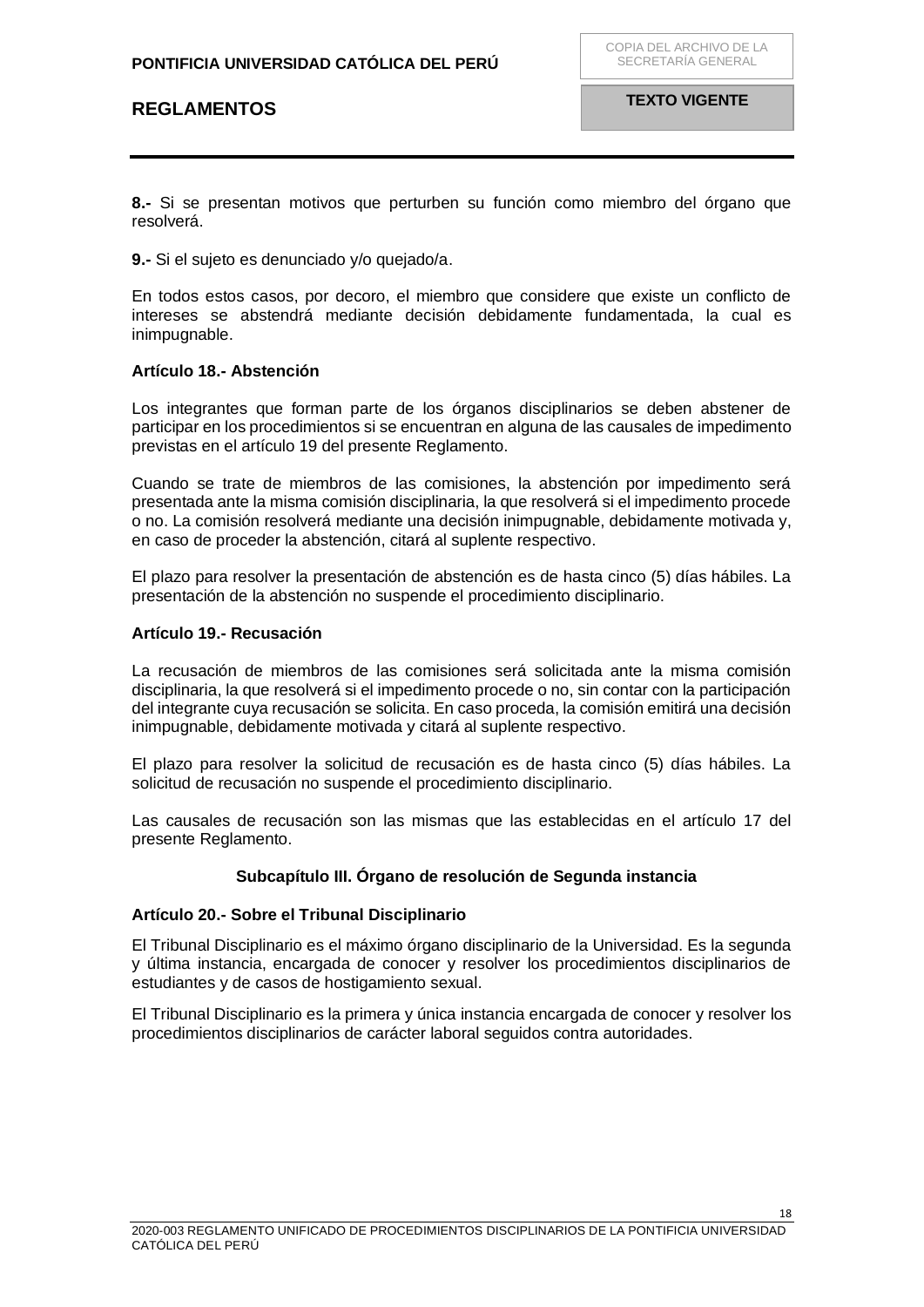<span id="page-18-0"></span>El Tribunal no es competente para conocer los procedimientos disciplinarios de carácter laboral seguidos contra docentes y pre-docentes, los cuales se desarrollan en instancia única.

### <span id="page-18-1"></span>**Artículo 21.- Funciones del Tribunal Disciplinario**

Sin perjuicio de las competencias señaladas en el Estatuto de la Universidad, las competencias específicas del Tribunal Disciplinario son:

**1.-** Recibir y resolver sobre la admisión del recurso de apelación.

**2.-** Citar a informe oral, cuando lo consideren pertinente.

**3.-** Resolver sobre la confirmación o revocación de la Resolución de primera instancia, tomando todas las decisiones que conduzcan a la finalización del procedimiento disciplinario.

**4.-** Recibir el Informe Final de Instrucción cuando actúe como instancia única en el procedimiento disciplinario contra autoridades.

**5.-** Resolver en instancia única sobre la existencia de la falta y la aplicación de la sanción o sobre la no existencia de la falta en el procedimiento disciplinario contra autoridades.

**6.-** Realizar todas las actuaciones necesarias para garantizar la efectividad del debido procedimiento.

**7.**- Remitir a la Secretaría Técnica respectiva todas las decisiones adoptadas para el Registro Único de Sanciones correspondiente.

**8.-** Disponer la remisión de los actuados en el procedimiento disciplinario contra autoridades a los órganos de la Universidad de los que pudieran ser parte estas, para las acciones que pudieran corresponder.

**9.-** Disponer la remisión de los actuados del procedimiento disciplinario al Ministerio Público cuando lo considere pertinente, para la investigación correspondiente.

### **Artículo 22.- Conformación del Tribunal Disciplinario**

El Tribunal Disciplinario elegido por la Asamblea Universitaria está integrado por cinco (5) docentes de la Universidad, de los cuales cuatro (4) son abogados y uno de otra especialidad, y un (1) estudiante de la Facultad de Derecho.

Los miembros del Tribunal Disciplinario son independientes en el ejercicio de sus funciones. No pueden desempeñar simultáneamente ningún cargo de autoridad o de representación.

El docente a tiempo completo que, en calidad de titular, conforme el Tribunal Disciplinario, tendrá una descarga académica equivalente a cinco (5) créditos por semestre académico y por el tiempo que dure su designación. En el caso de que se trate de un docente por horas (TPA), en condición de activos o no, se le remunerará en función a las sesiones que asista, los que no se considerarán créditos lectivos. En el caso los titulares sean reemplazados por los suplentes, los pagos correspondientes se asignarán al suplente en función a las sesiones que se efectúe el reemplazo. El órgano competente de la Universidad se hará cargo de elaborar una escala para el pago de miembros del Tribunal que corresponda por cada sesión.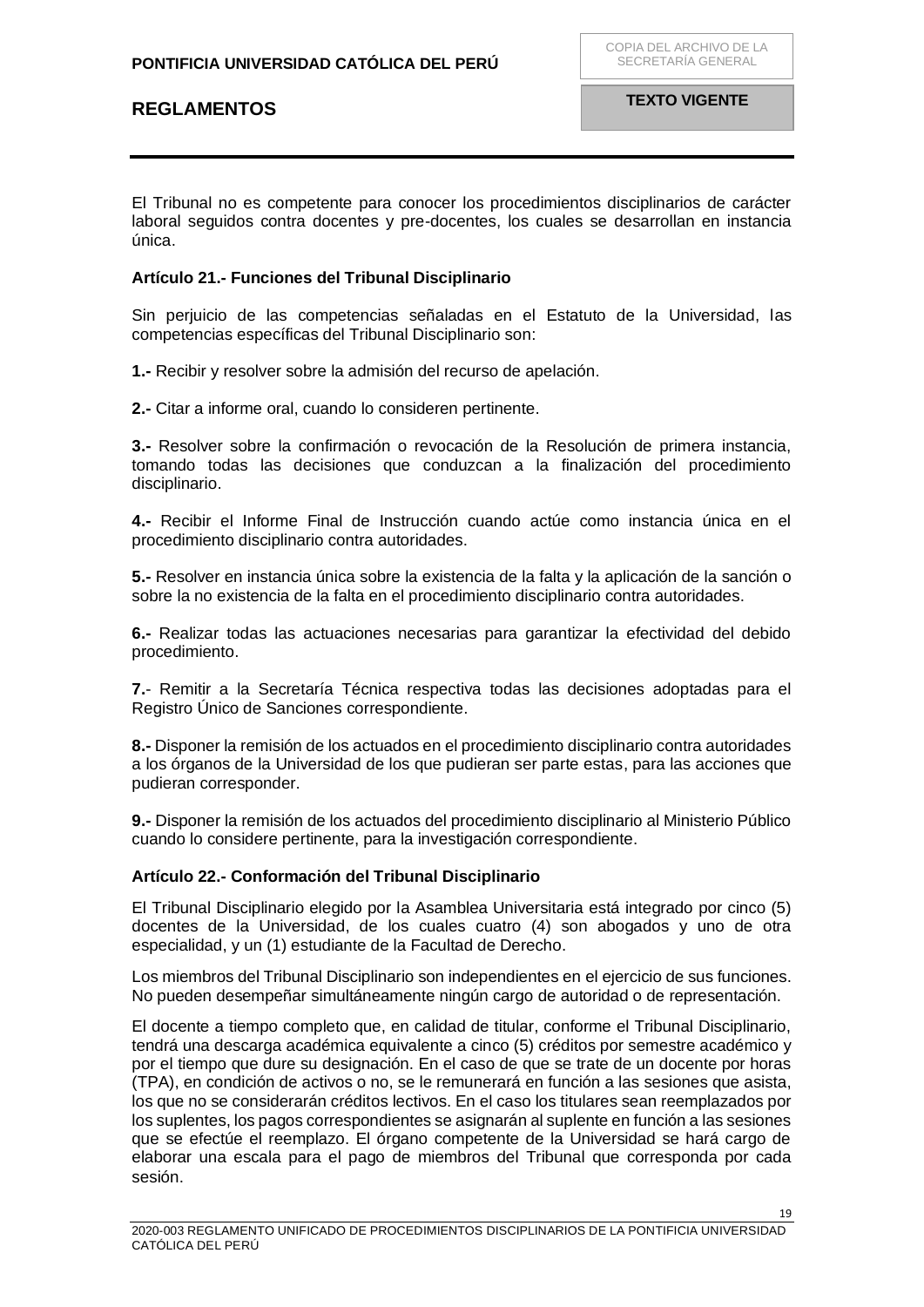### **Artículo 23.- Nombramiento y designación de los miembros del Tribunal Disciplinario**

Los integrantes del Tribunal Disciplinario, titulares y suplentes, son elegidos por un periodo de tres (3) años, renovables hasta por dos periodos, por la Asamblea Universitaria a propuesta del Consejo Universitario. En el caso del estudiante el periodo es anual, no siendo posible su reelección.

Los miembros titulares del Tribunal Disciplinario eligen anualmente a su presidente y su vicepresidente, entre los docentes que lo integran. Se permite la reelección en el mismo cargo para un periodo adicional.

#### <span id="page-19-0"></span>**Artículo 24.- Perfil de los integrantes de las Salas**

Los miembros titulares y/o suplentes de la Sala deberán cumplir con los siguientes requisitos:

**1.-** Tener una experiencia profesional no menor de diez (10) años.

**2.-** Tener conocimientos en las áreas de derecho administrativo, laboral, penal y/o constitucional.

**3.**- Al menos dos (2) de los integrantes debe tener conocimiento sobre violencia de género.

**4.-** Comportamiento ético y profesional acorde a los valores de la Pontificia Universidad Católica del Perú.

**5.-** No haber sido sancionado por el Tribunal de Honor, ni por la Comisión Especial para la Intervención frente al Hostigamiento Sexual.

**6.-** No registrar antecedentes policiales, penales o judiciales, y no haber sido sentenciado de manera definitiva por violencia contra las mujeres y los integrantes del grupo familiar.

**7.-** En el caso del estudiante deberá ser parte de la Facultad de Derecho.

### <span id="page-19-1"></span>**Artículo 25.- Quórum y adopción de acuerdos**

El quórum de funcionamiento de la sala del Tribunal Disciplinario será el total de sus miembros titulares. En caso de imposibilidad de asistencia de un miembro titular, el quórum incluirá al miembro suplente respectivo.

La sala del Tribunal Disciplinario adopta acuerdos por mayoría absoluta.

### <span id="page-19-2"></span>**Artículo 26.- Impedimentos**

El integrante de la Sala del Tribunal Disciplinario deberá abstenerse de resolver o intervenir en los siguientes casos:

**1.-** Si es cónyuge o compañero permanente, o pariente de cualquiera de los investigados/as dentro del cuarto grado de consanguinidad o segundo de afinidad.

**2.-** Si ha tenido vinculación académica directa o indirecta con el/la investigado/a.

**3.-** Si ha sido directa y personalmente agraviado por el acto sancionable.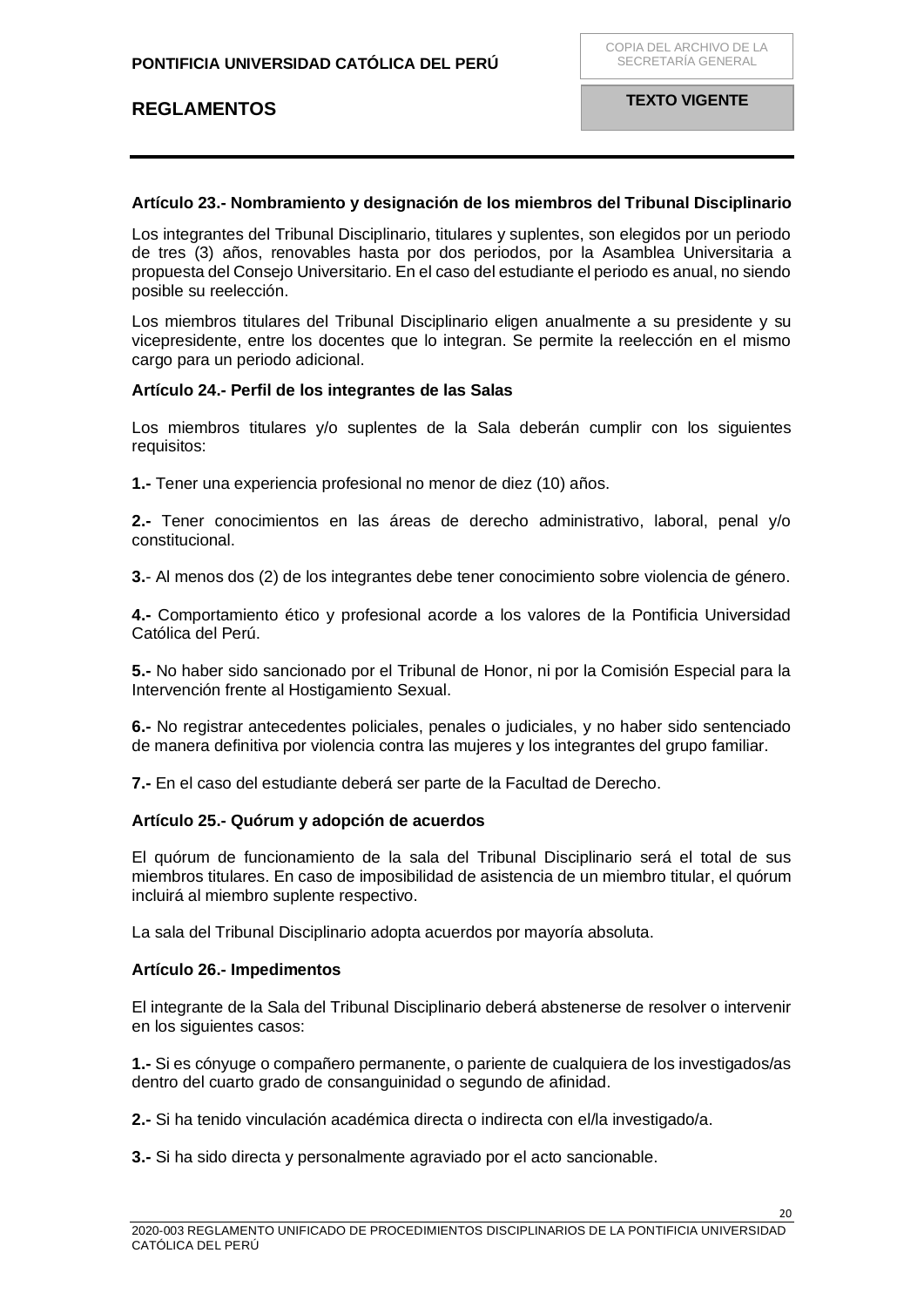**4.-** Si personalmente, o bien su cónyuge o compañero permanente o pariente dentro del cuarto grado de consanguinidad o segundo de afinidad, tuviere interés en el asunto de que se trate o la decisión le pudiere favorecer o perjudicar directa o indirectamente.

**5.-** Si ha tenido intervención como asesor, perito o testigo en el mismo procedimiento, o si como autoridad, hubiere manifestado previamente su parecer sobre el mismo que pudiera entenderse que se ha pronunciado sobre el asunto, salvo la rectificación de errores.

**6.-** Si tiene amistad íntima, enemistad manifiesta o conflicto de intereses objetivo con cualquiera de los imputados en el procedimiento, que se hagan patentes mediante actitudes o hechos evidentes en el procedimiento.

**7.-** Si ha tenido en los últimos doce (12) meses relación de servicio o de subordinación con cualquiera de los investigado/as o terceros interesados en el asunto.

**8.-** Si se presentan motivos que perturben su función como miembro del órgano que resolverá.

**9.-** Si el sujeto es denunciado/a o quejado/a.

En todos estos casos, por decoro, el miembro que considere que existe un conflicto de intereses, se abstendrá mediante decisión debidamente fundamentada.

#### <span id="page-20-0"></span>**Artículo 27.- Abstención**

Los miembros de la sala se abstienen de participar en los procedimientos en los cuales identifiquen que se encuentran en alguna de las causales de impedimento previstas en el artículo 26 del presente Reglamento.

La abstención por impedimento será presentada ante la misma sala del Tribunal Disciplinario, la que resolverá si el impedimento procede o no. La sala resolverá mediante una resolución inimpugnable, debidamente motivada y, en caso de proceder la abstención, citará al suplente respectivo.

El plazo para resolver la presentación de abstención es de hasta cinco (5) días hábiles. La presentación de la abstención no suspende el procedimiento disciplinario.

### <span id="page-20-1"></span>**Artículo 28.- Recusación**

La recusación será solicitada ante la misma Sala del Tribunal Disciplinario, la que resolverá si el impedimento procede o no, sin contar con la participación del integrante cuya recusación se solicita.

La Sala resolverá la recusación mediante una decisión inimpugnable debidamente motivada y, en caso de proceder la recusación, citará al suplente respectivo.

El plazo para resolver la solicitud de recusación es de hasta cinco (5) días hábiles. La solicitud de recusación no suspende el procedimiento disciplinario.

Las causales de recusación son las mismas que las establecidas en el artículo 26 del presente Reglamento.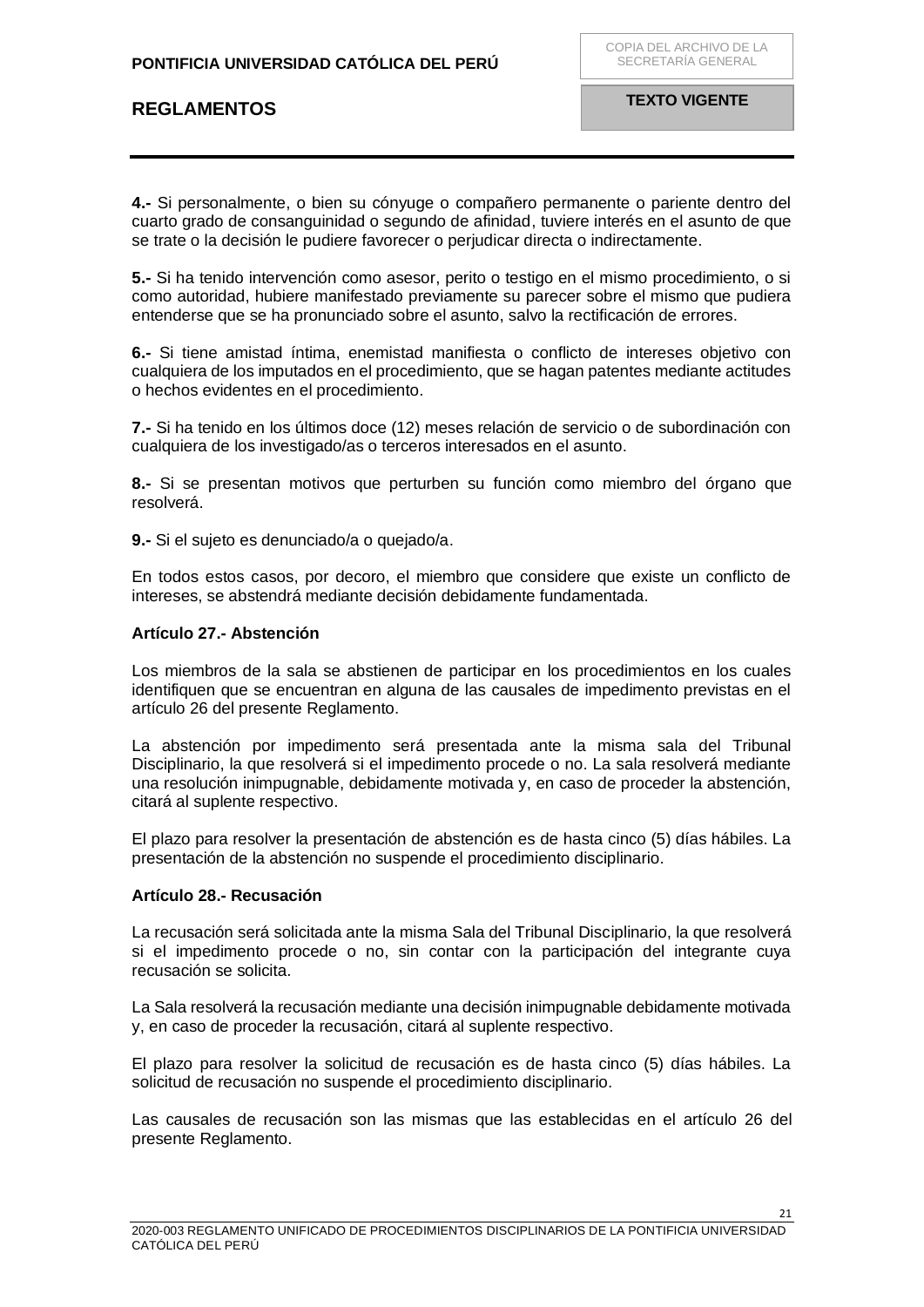## **TÍTULO III RÉGIMEN GENERAL DE FALTAS Y SANCIONES DISCIPLINARIAS**

#### <span id="page-21-2"></span><span id="page-21-1"></span><span id="page-21-0"></span>**Artículo 29.- Clasificación de faltas**

Las faltas disciplinarias sancionadas en el presente Reglamento se clasifican en leves, graves y muy graves.

No obstante, en el caso de faltas cometidas por el personal docente, pre-docente y autoridades, estas pueden ser establecidas en el Reglamento Interno de Trabajo de la Universidad, en los Anexos del presente Reglamento o en otros instrumentos normativos que pudieran corresponder. En estos casos, para la graduación de la sanción correspondiente, la clasificación de faltas del primer párrafo será referencial.

#### <span id="page-21-3"></span>**Artículo 30.- Faltas leves**

Las faltas leves son sancionadas, en función de su gravedad, con la imposición de:

**1.-** Llamada de atención verbal.

**2.-** Amonestación escrita.

**3.-** En los casos de estudiantes, suspensión de un máximo de una (1) semana académica.

#### <span id="page-21-4"></span>**Artículo 31.- Faltas graves**

En los casos de estudiantes, las faltas graves son sancionadas, en función de su gravedad, con la imposición de una suspensión no menor de una (1) semana académica, ni mayor de dieciséis (16) semanas académicas.

#### <span id="page-21-5"></span>**Artículo 32.- Faltas muy graves**

Las faltas muy graves son sancionadas, en función de su gravedad, con la imposición de:

**1.-** En los casos de estudiantes, suspensión no menor de dieciséis (16) ni mayor a treinta y dos (32) semanas académicas, o expulsión.

**2.-** En los casos de hostigamiento sexual cometidos por docentes y autoridades, la sanción será el despido.

### <span id="page-21-6"></span>**Artículo 33.- Graduación de la sanción**

Los órganos sancionadores deben prever que la comisión de la conducta sancionable no resulte más ventajosa para el infractor que cumplir con las normas infringidas o asumir la sanción. Las sanciones a ser aplicadas deben ser proporcionales al incumplimiento calificado como infracción, observando, de corresponder, los siguientes criterios a efectos de su graduación:

**1.-** El beneficio ilícito resultante por la comisión de la falta.

**2.-** La probabilidad de detección de la falta.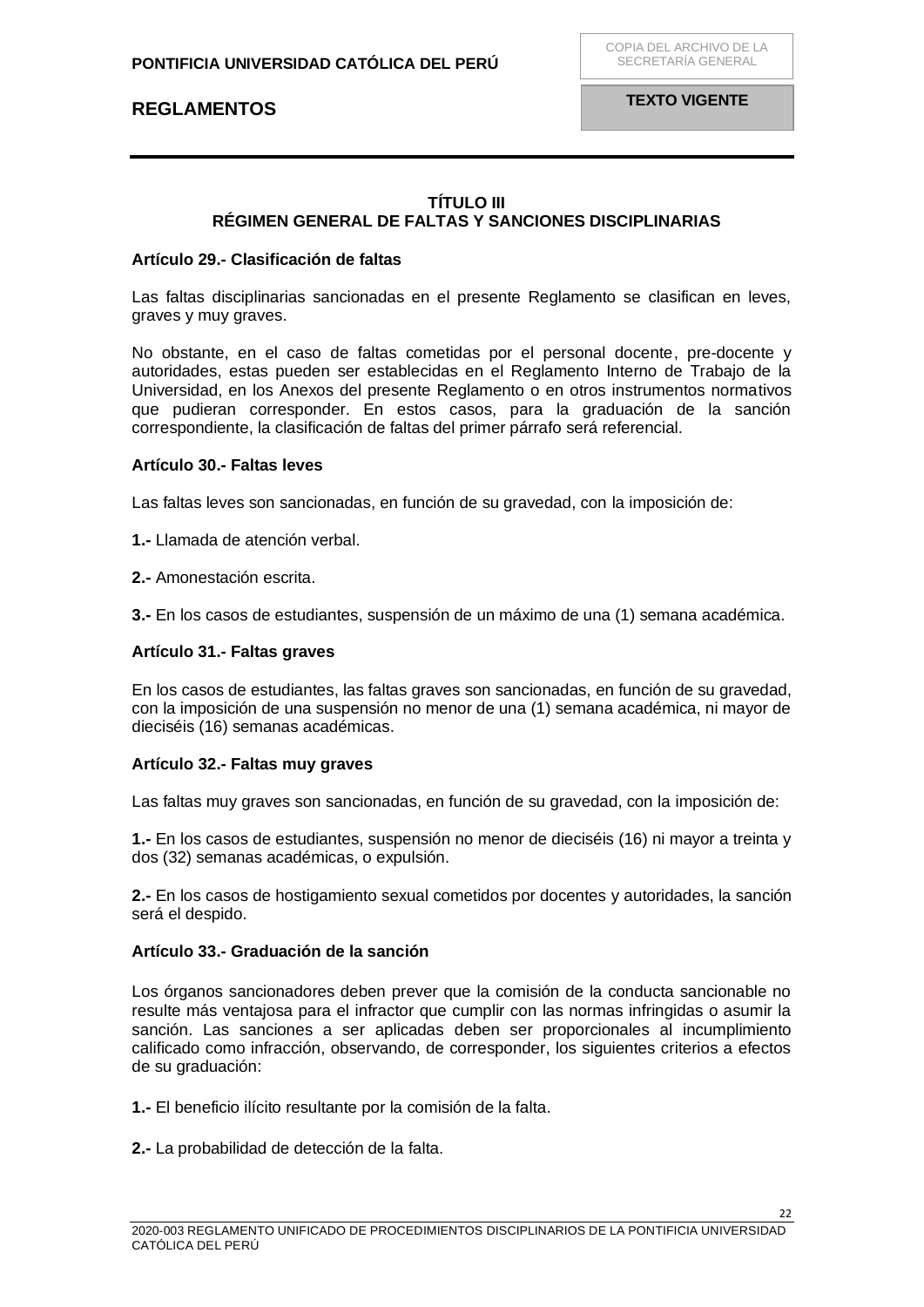**3.-** La gravedad del daño a la víctima, al interés público y/o bien jurídico protegido.

**4.-** El perjuicio económico causado.

**5.-** La reincidencia, por la comisión de la misma infracción dentro del plazo de un (1) año desde que quedó firme la Resolución que sancionó la primera infracción.

**6.-** Las circunstancias de la comisión de la falta.

<span id="page-22-0"></span>**7.-** La existencia o no de intencionalidad en la conducta del infractor.

## **TÍTULO IV EJECUCIÓN DE SANCIONES**

## <span id="page-22-2"></span><span id="page-22-1"></span>**Artículo 34.- Oportunidad de la ejecución de la sanción**

Las resoluciones que impongan sanciones serán ejecutables una vez el acto haya adquirido condición de firme.

En caso de una suspensión, el órgano sancionador podrá disponer que la sanción se ejecute a partir del siguiente semestre académico desde que se impuso la misma.

En caso de una expulsión o despido, la sanción se aplicará de manera inmediata.

### <span id="page-22-3"></span>**Artículo 35.- Medidas para asegurar la eficacia de la sanción**

En el caso de faltas cometidas por estudiantes, cuando la aplicación de la medida de suspensión pudiere tornarse inejecutable en razón de que el estudiante se encuentre próximo a culminar su plan de estudios, el órgano competente para resolver podrá adoptar alguna de las siguientes medidas:

**1.-** Impedimento de realizar trámites académicos durante un tiempo equivalente al de la sanción pendiente de ejecución**;** 

**2.-** Impedimento de obtener grados académicos, títulos profesionales, entre otros, durante un tiempo equivalente al de la sanción pendiente de ejecución, o;

**3.-** Cualquier otra medida que garantice la eficacia de la sanción impuesta.

### <span id="page-22-4"></span>**Artículo 36.- Registro Único de Sanciones**

La imposición de cualquier sanción disciplinaria será incluida en el Registro Único de Sanciones referido en el inciso 8 del artículo 9 del presente Reglamento, y en el expediente personal del sancionado. Este registro será administrado por la Secretaría Técnica Unificada de primera instancia.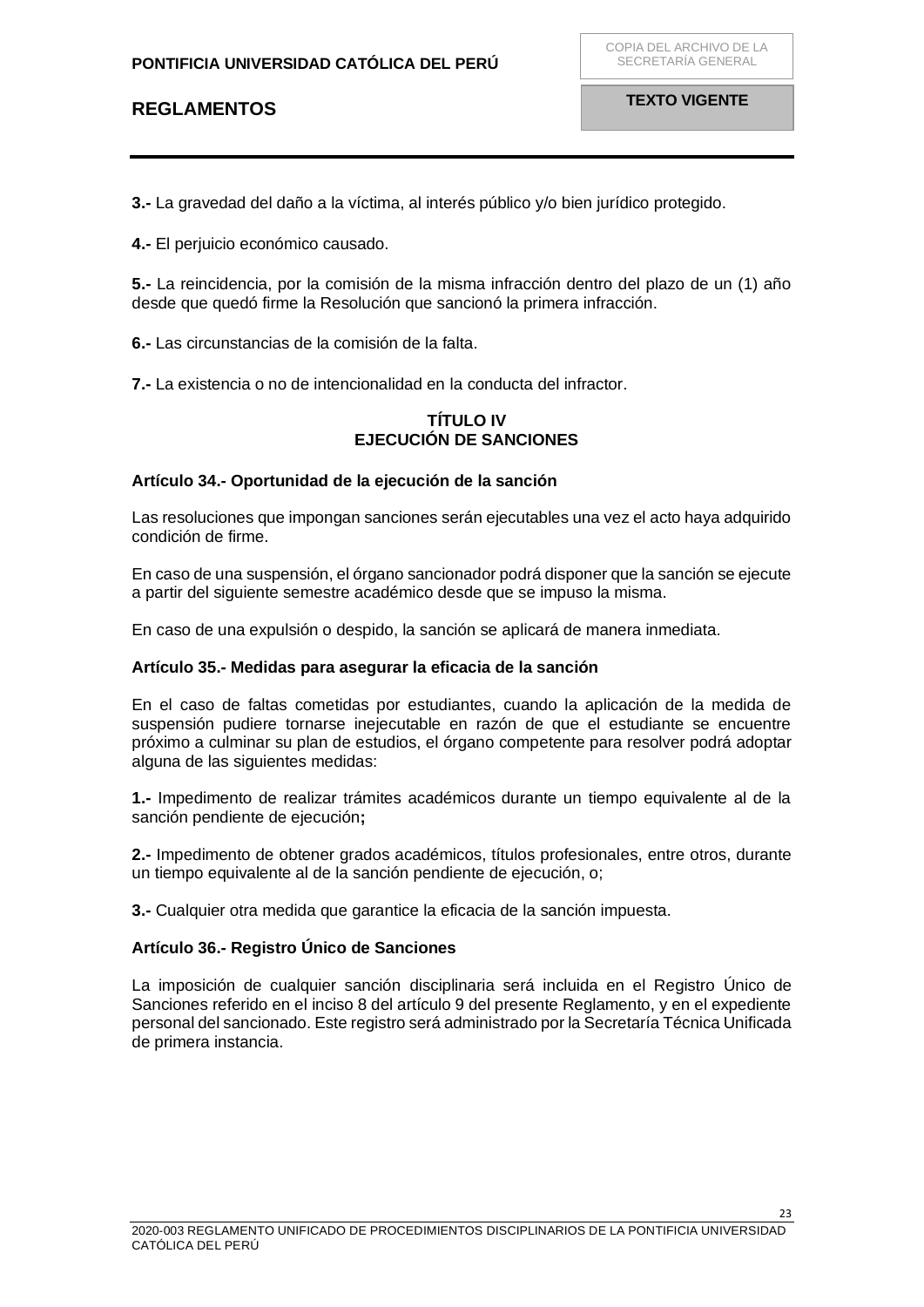**TEXTO VIGENTE**

## **TÍTULO V RÉGIMEN DE NOTIFICACIONES Y COMUNICACIONES**

#### <span id="page-23-2"></span><span id="page-23-1"></span><span id="page-23-0"></span>**Artículo 37.- Entrega de notificaciones y Comunicaciones**

Las decisiones y comunicaciones que versen sobre el procedimiento disciplinario serán notificadas de forma física o electrónica, por iniciativa propia del órgano competente sobre el procedimiento para cada caso.

#### <span id="page-23-3"></span>**Artículo 38.- Mecanismos de notificación y comunicaciones**

Las notificaciones realizadas por los órganos competentes del procedimiento disciplinario son efectuadas a través de los siguientes mecanismos:

**1.-** La notificación física personal al investigado/a, cuando este lo manifieste expresamente por escrito ante los órganos competentes, indicando el domicilio al que desea que le notifiquen, el cual deberá estar fijado dentro del radio urbano de Lima Metropolitana.

**2.-** La notificación electrónica al investigado/a mediante correo electrónico certificado de la Pontificia Universidad Católica del Perú cuando se trate de estudiantes, docentes, predocentes y autoridades, en caso se opte por este tipo de notificación, siempre que las circunstancias lo ameriten, ya sea a solicitud de los órganos competentes o a solicitud del investigado. En caso no se cuente con correo electrónico institucional de la Pontificia Universidad Católica del Perú, la notificación se dirigirá a cualquier otro correo electrónico certificado por el/la investigado/a.

3. En caso el/la investigado/a no quiera recibir la notificación o no quiera firmar el cargo indicando su documento de identidad y fecha de recepción, la comunicación escrita debe realizarse por vía electrónica a través del campus virtual u otro medio electrónico. Será responsabilidad del docente, pre-docente o autoridad informar a la universidad de cualquier modificación de su domicilio o correo electrónico cuando esta ocurra. En el supuesto que el/la investigado/a no pueda recibir de manera personal la comunicación, deberá recibir electrónicamente a través del campus virtual u otro medio electrónico. En los procedimientos disciplinarios que puedan conllevar al despido, las notificaciones se realizarán de acuerdo a ley.

El órgano competente toma la decisión respecto del mecanismo que desea emplear para las notificaciones.

### **TÍTULO VI DE LOS REGÍMENES DISCIPLINARIOS**

### <span id="page-23-6"></span><span id="page-23-5"></span><span id="page-23-4"></span>**Artículo 39.- Clasificación de los regímenes disciplinarios**

- **1.-** Aplicable a los y las estudiantes
- **2.-** Aplicable al personal docente y pre-docente.

**3.-** Aplicable en casos de hostigamiento sexual a estudiantes, personal docente, pre-docente y personal de apoyo al docente.

**4.-** Aplicable a las autoridades.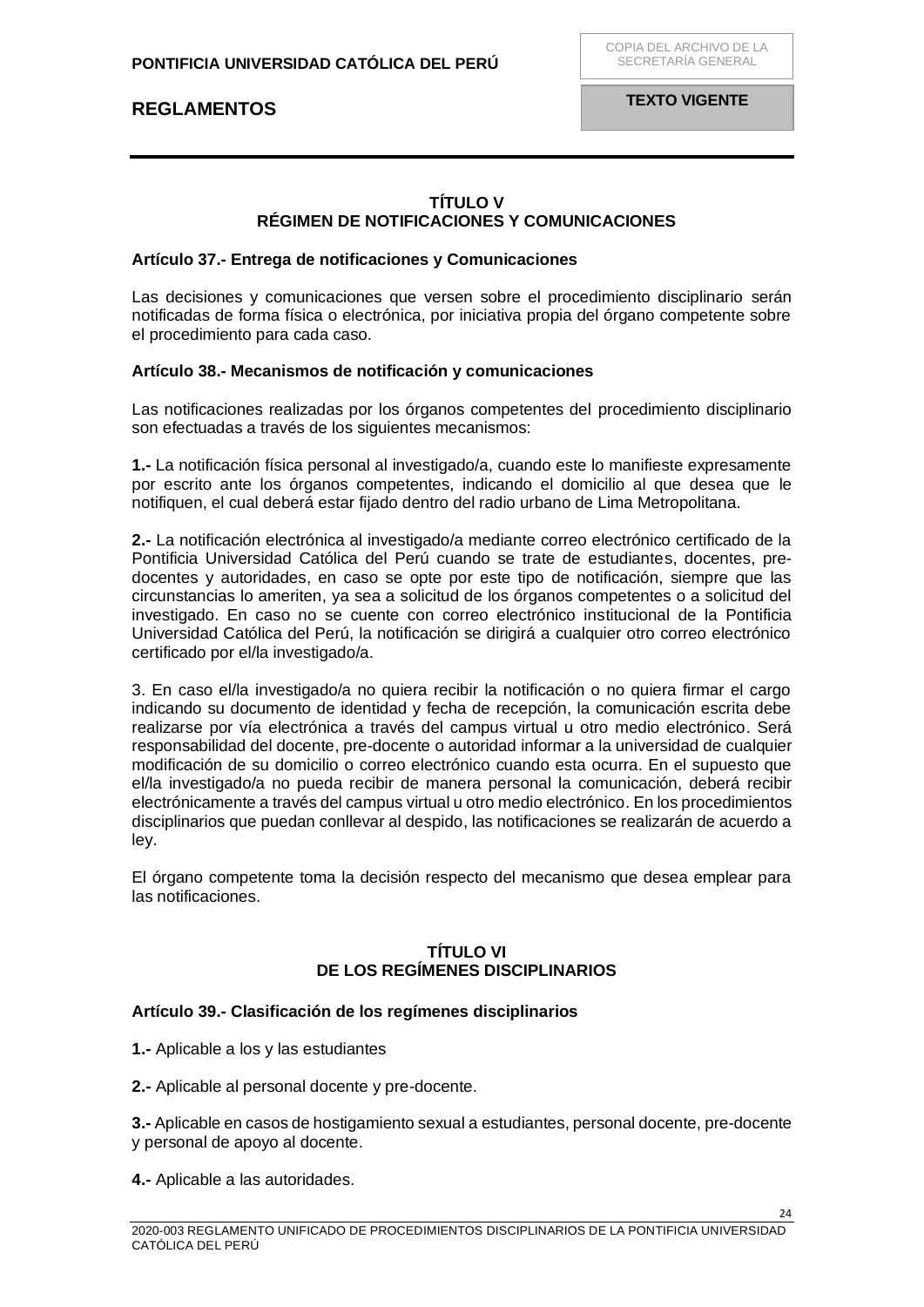**TEXTO VIGENTE**

## **CAPÍTULO PRIMERO**

### <span id="page-24-0"></span>**DEL RÉGIMEN DISCIPLINARIO DE LOS Y LAS ESTUDIANTES**

#### **Subcapítulo I. Aspectos generales**

#### <span id="page-24-3"></span><span id="page-24-2"></span><span id="page-24-1"></span>**Artículo 40.- La responsabilidad disciplinaria**

Todo comportamiento de los/las estudiantes que involucre una infracción, de acuerdo con lo establecido en el presente Reglamento u otros dispositivos normativos que resulten aplicables, será materia de responsabilidad disciplinaria.

Este régimen es aplicable para el personal de apoyo al docente.

#### <span id="page-24-4"></span>**Artículo 41.- Las garantías y derechos en el procedimiento**

En el procedimiento disciplinario se respetan los derechos fundamentales de los/las estudiantes. Los órganos competentes están vinculados a ellos y garantizan su ejercicio.

En el procedimiento disciplinario, en la determinación de las faltas y en la aplicación de las sanciones se respeta el ejercicio legítimo de los derechos fundamentales reconocidos en nuestro ordenamiento jurídico y en el Estatuto de la PUCP a los todos los miembros de la Universidad, tales como los derechos de reunión, a la libre expresión, a la información y representación.

### <span id="page-24-5"></span>**Artículo 42.- El procedimiento disciplinario**

Los órganos competentes en el ejercicio de su facultad disciplinaria se ciñen a las siguientes disposiciones:

**1.-** El procedimiento se inicia siempre de oficio, por petición de las Comisiones o el Tribunal Disciplinario, por petición motivada de otras unidades o por denuncia por escrito o remitida electrónicamente a través del correo PUCP que la Secretaría Técnica haya habilitado para recibir denuncias. En los casos de hostigamiento sexual se aplican las disposiciones establecidas en el Capítulo Segundo del Título VI del presente Reglamento.

**2.-** Con anterioridad a la iniciación formal del procedimiento, se podrán realizar actuaciones previas de investigación y averiguación con el objeto de determinar con carácter preliminar si concurren circunstancias que justifiquen su iniciación.

**3.-** Concluida la etapa de investigación, el órgano instructor determina si corresponde el inicio del procedimiento disciplinario; o la no existencia de falta y el archivo del caso. En caso se determine el inicio del procedimiento se debe abrir un expediente físico y electrónico.

**4.-** Decidido el inicio del procedimiento, el órgano instructor, dando cuenta a la Comisión, formula la respectiva notificación física o electrónica, de cargo al investigado/a, la que debe contener los datos a que se refiere el artículo 57 del presente Reglamento. La decisión que da inicio al procedimiento debe ser notificada al investigado/a para que formule sus descargos por escrito y los remita en físico o de forma electrónica, en un plazo máximo de seis (6) días hábiles. Dentro de este mismo plazo, el/la investigado/a y/o su abogado/a podrán solicitar por escrito o mediante electrónico el uso de la palabra.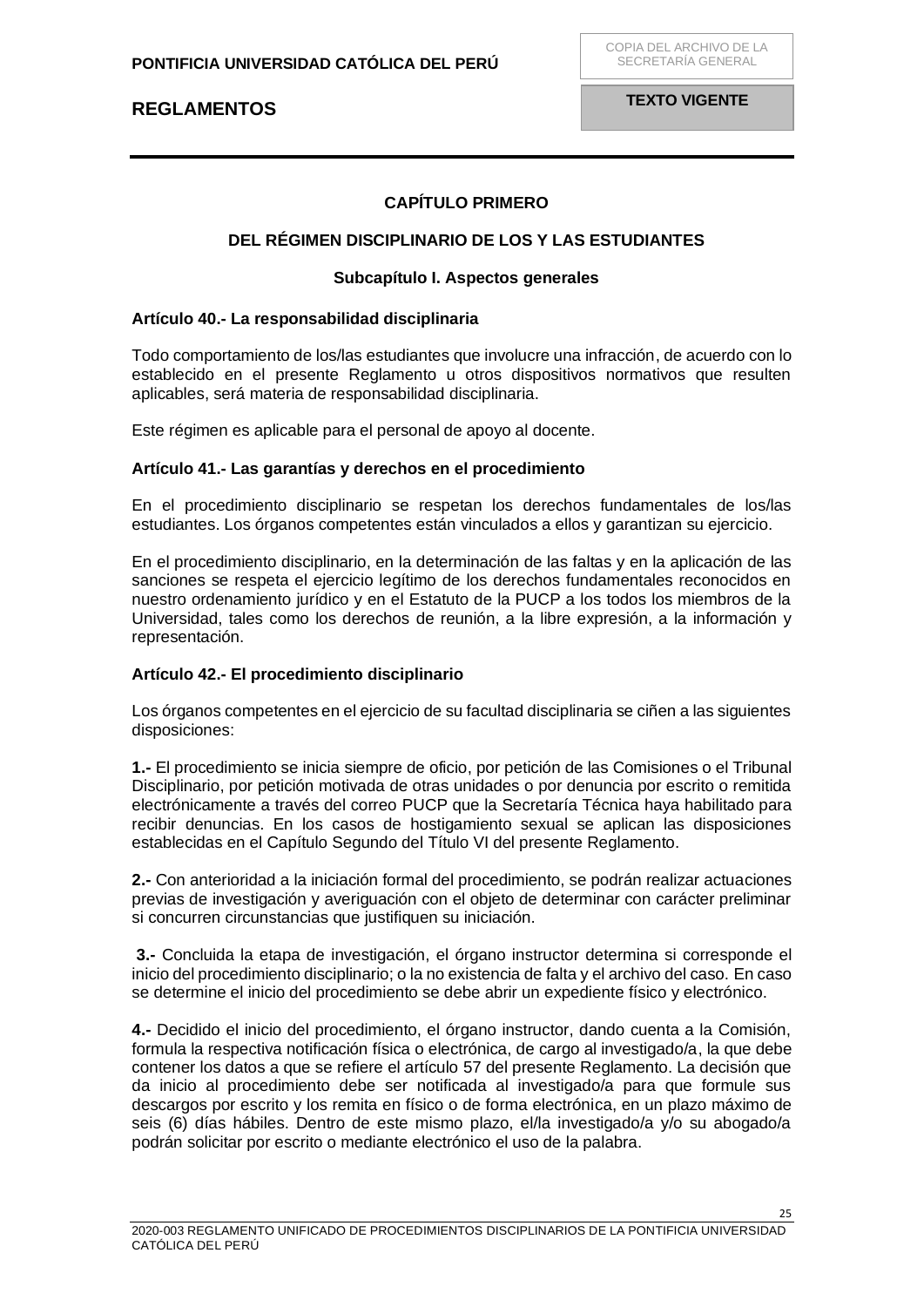**5.-** Dentro del desarrollo del procedimiento el órgano instructor formula un Informe Final de Instrucción en el que se establece, de manera motivada, las conductas que se consideren probadas constitutivas de responsabilidad disciplinaria, la norma que prevé la imposición de sanción, la sanción propuesta o la declaración de no existencia de falta, según corresponda.

**6.-** El órgano competente para decidir la aplicación de la sanción puede disponer la realización de actuaciones complementarias, siempre que las considere indispensables para resolverlo.

**6.-** La Resolución que aplique la sanción o la decisión de archivar el procedimiento será notificada de forma física o electrónica, tanto al investigado/a como al órgano que formuló la solicitud o a quien denunció la falta, de ser el caso.

### <span id="page-25-0"></span>**Artículo 43.- Características del procedimiento disciplinario**

Para el ejercicio de la potestad disciplinaria se requiere obligatoriamente haber seguido el procedimiento caracterizado por:

**1.-** Diferenciar en su estructura entre el órgano que conduce la fase instructora y el que decide la aplicación de la sanción.

**2.-** Notificar a los investigados/as los hechos a título de cargo, las faltas que tales hechos pueden constituir y las sanciones que se le podrían imponer, el órgano sancionador que puede hacerlo y la norma que atribuya tal competencia, sea en modalidad física o electrónica de conformidad con lo señalado en el artículo 38 del presente Reglamento.

**3.-** Otorgar al investigado/a un plazo máximo de seis (6) días hábiles para formular sus alegaciones y utilizar los medios de defensa, por escrito o de forma electrónica, sin que la abstención del ejercicio de este derecho pueda considerarse elemento de juicio contra su situación. Es opcional que el/la investigado/a apersone a un abogado/a defensor/a al procedimiento.

### <span id="page-25-1"></span>**Artículo 44.- Copartícipes e instigadores**

Copartícipe es quien colabora y/o contribuye, de manera indispensable o no, con la realización de la falta.

Instigador es quien induce o hace nacer en otro la resolución para cometer una falta.

Los copartícipes e instigadores serán sancionados con la misma sanción que corresponde al autor de la infracción. Sin embargo, la autoridad, atendiendo a las atenuantes concurrentes en cada caso, puede imponer una sanción por debajo del mínimo establecido, excepto en casos de hostigamiento sexual y violencia física o psicológica por razones de género.

### <span id="page-25-2"></span>**Artículo 45.- Tentativa de comisión de falta**

Quienes empiecen a cometer una falta sin llegar a culminarla serán sancionados con la sanción prevista en la falta respectiva. No obstante, atendiendo a las circunstancias del caso, el órgano sancionador podrá disminuir razonablemente la sanción. Esto no será posible en los casos en los que la falta no se haya consumado por intervención de un tercero distinto al autor de la misma.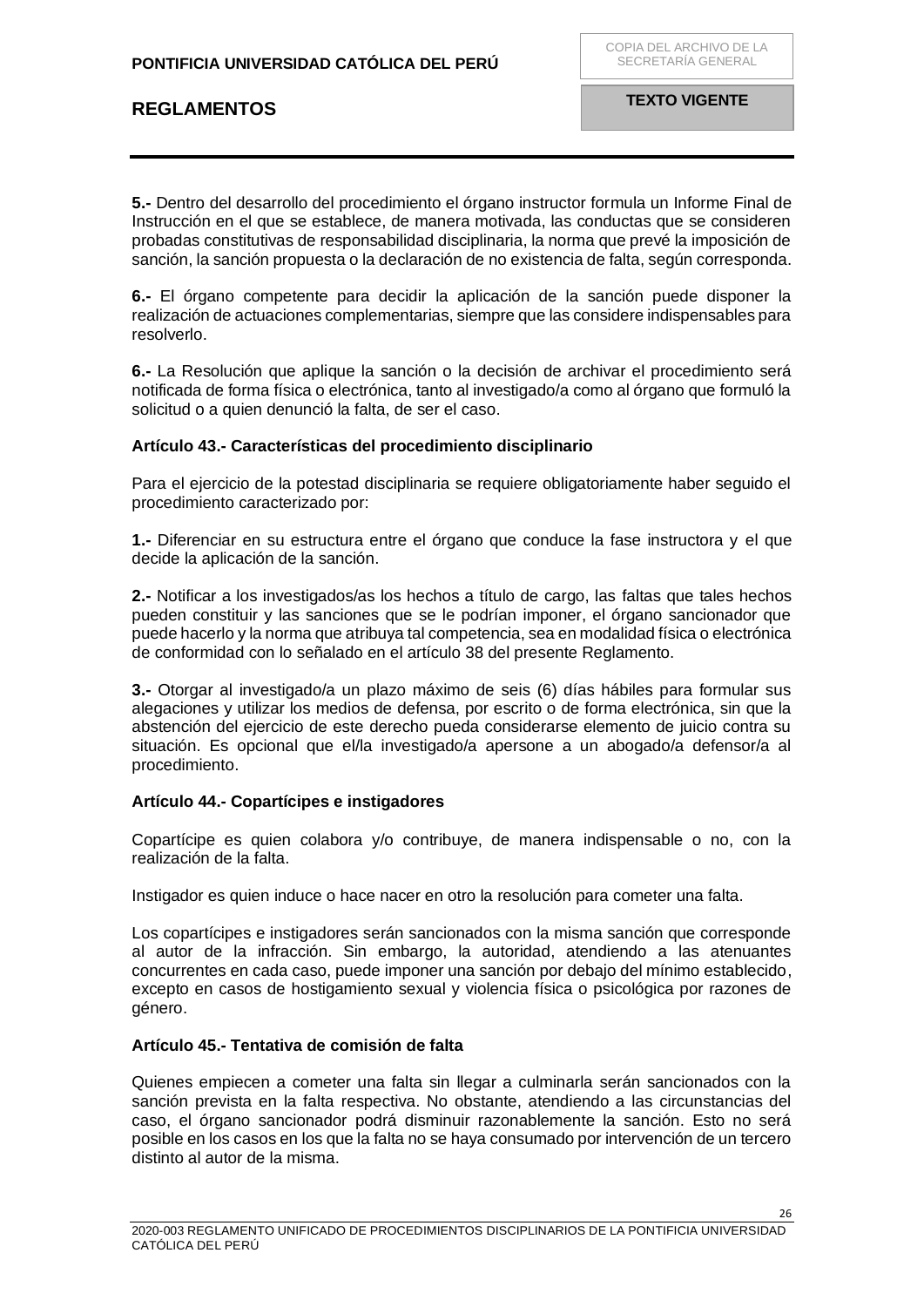### <span id="page-26-0"></span>**Artículo 46.- Acceso e intangibilidad del expediente**

Todos los procedimientos regulados en el presente Reglamento deben dar lugar a un expediente con páginas numeradas en el que constarán ordenados todos los documentos relativos al caso y un expediente digital electrónico el cual contiene únicamente los actuados del procedimiento, de conformidad con lo dispuesto en el artículo 57. El contenido del expediente es intangible.

Los sujetos investigados y sus abogados/as tendrán derecho a acceder al expediente y a obtener una copia de este, durante todo el procedimiento. Esta solicitud deberá ser formulada por escrito o por correo electrónico con dos (2) días hábiles de anticipación.

### <span id="page-26-1"></span>**Artículo 47- Prescripción**

La potestad del órgano para iniciar un procedimiento prescribe, según la gravedad de la falta, en los siguientes plazos:

**1.-** A los dieciocho (18) meses contados desde que fue cometida la falta, si se trata de una falta leve.

**2.-** A los treinta y seis (36) meses contados desde que fue cometida la falta, si se trata de una falta grave.

**3.-** A los setenta y dos (72) meses contados desde que fue cometida la falta, si se trata de una falta muy grave o de un caso de hostigamiento sexual.

En caso de que la falta sea continuada, el plazo de prescripción se cuenta desde el cese de la conducta.

### <span id="page-26-2"></span>**Artículo 48.- Caducidad**

Los plazos para resolver los procedimientos son:

**1.-** A los doce (12) meses contados desde la fecha de imputación de cargos, si se trata de una falta leve.

**2.-** A los dieciocho (18) meses contados desde la fecha de imputación de cargos, si se trata de una falta grave.

**3.-** A los treinta y seis (36) meses contados desde la fecha de imputación de cargos, si se trata de una falta muy grave o de un caso de hostigamiento sexual.

Este plazo puede ser ampliado de manera excepcional y por única vez, como máximo por seis (6) meses, debiendo el órgano competente emitir una Resolución debidamente sustentada, justificando la ampliación del plazo, previo a su vencimiento.

La caducidad no aplica al procedimiento recursivo.

Transcurrido el plazo máximo para resolver, sin que se notifique la Resolución respectiva, se entiende automáticamente caducado el procedimiento disciplinario y se procederá a su archivo.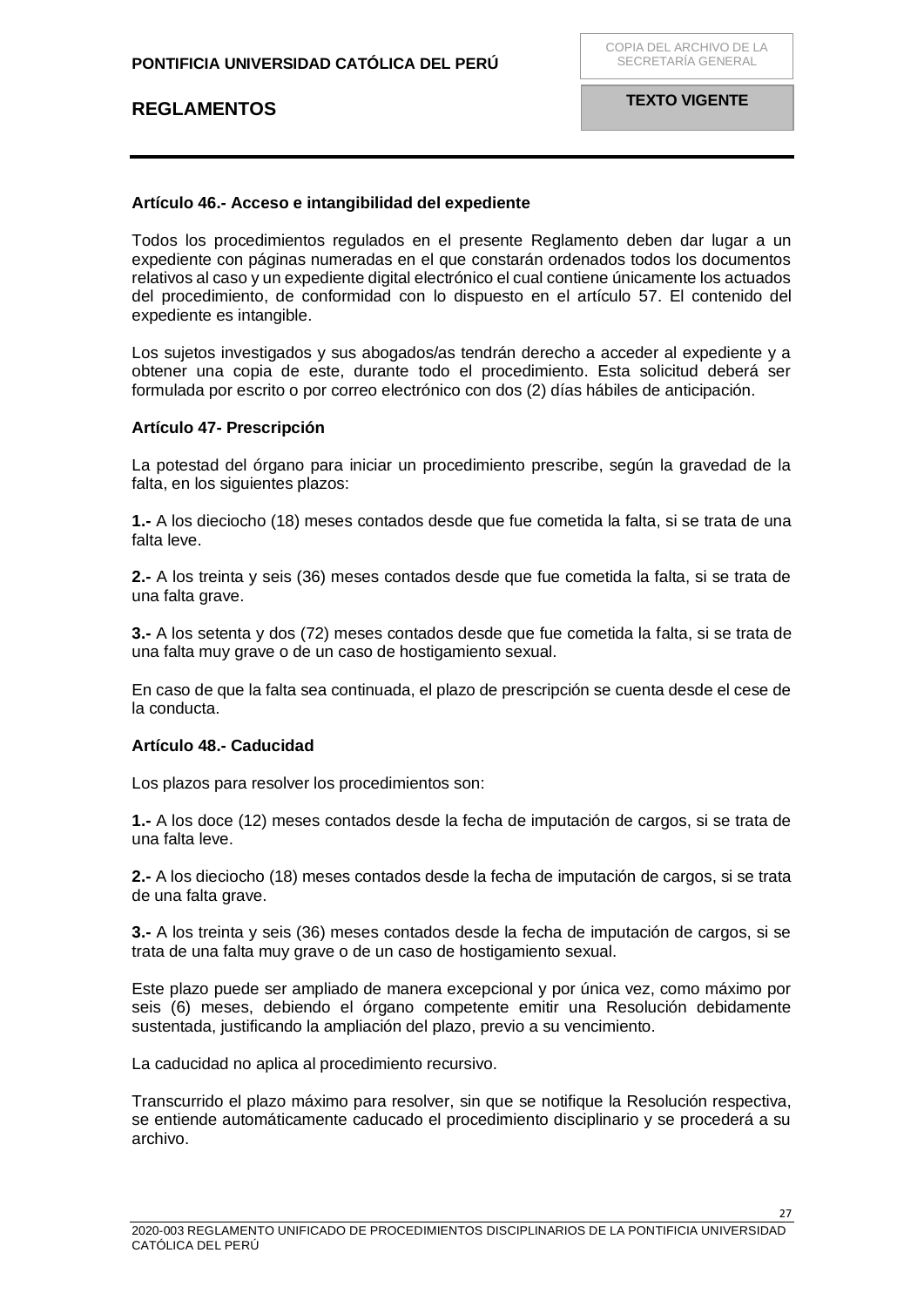La caducidad es declarada de oficio por parte del órgano competente. El/la investigado/a se encuentra facultado para solicitar la caducidad del procedimiento, en caso el órgano competente no lo haya declarado de la forma descrita.

#### <span id="page-27-0"></span>**Artículo 49.- Atenuantes de responsabilidad**

Son atenuantes de responsabilidad, las siguientes:

**1.-** Las particulares circunstancias familiares o personales por las que atraviese el infractor y que le hayan impedido o dificultado la comprensión del daño que ocasiona o la capacidad de autodeterminarse de acuerdo con el sentido de la norma.

**2.-** Procurar voluntariamente después de consumada la falta la disminución de sus consecuencias.

**3.-** Presentarse voluntariamente a las autoridades después de haber cometido la falta para admitir su responsabilidad.

**4.-** La confesión sincera realizada en la etapa de investigación, siempre y cuando la misma contribuya de manera relevante al esclarecimiento de los hechos y a la determinación de los responsables que participaron en la falta. No se aplicará esta atenuante cuando los medios probatorios existentes ofrecidos por la Secretaría Técnica sean suficientes para acreditar la infracción.

**5.-** La subsanación oportuna del daño producido. Este supuesto no se aplica para los casos de hostigamiento sexual, ni para los casos en donde no sea posible una subsanación.

Estos supuestos no se aplican para los casos de hostigamiento sexual y violencia de género que se refiere el presente reglamento.

#### <span id="page-27-1"></span>**Artículo 50.- Agravantes de responsabilidad**

**1.**- Generar dilaciones indebidas que tienen como finalidad que el procedimiento no siga su curso regular.

**2.-** Realizar comportamientos que obstaculicen o dificulten las investigaciones relacionadas con la responsabilidad de la falta disciplinaria imputada.

**3.-** Actuar con ánimo de lucro o con la finalidad de obtener alguna ventaja académica.

**4.-** Actuar con evidente desprecio por el daño evidente que la falta generará.

**5.-** Participar activamente como parte de un grupo en la comisión de la falta o actuar como líder de este.

**6.-** Haber sido sancionado por una o más faltas, sin importar que las mismas sean o no del mismo tipo.

**7.-** Cometer faltas discriminatorias, salvo que la propia falta contenga un acto discriminatorio.

**8.-** Ocupar un cargo de autoridad académica si es docente o de representación estudiantil ante órgano de gobierno si es estudiante. Están incluidos quienes hayan sido elegidos o designados para un cargo académico o de gestión.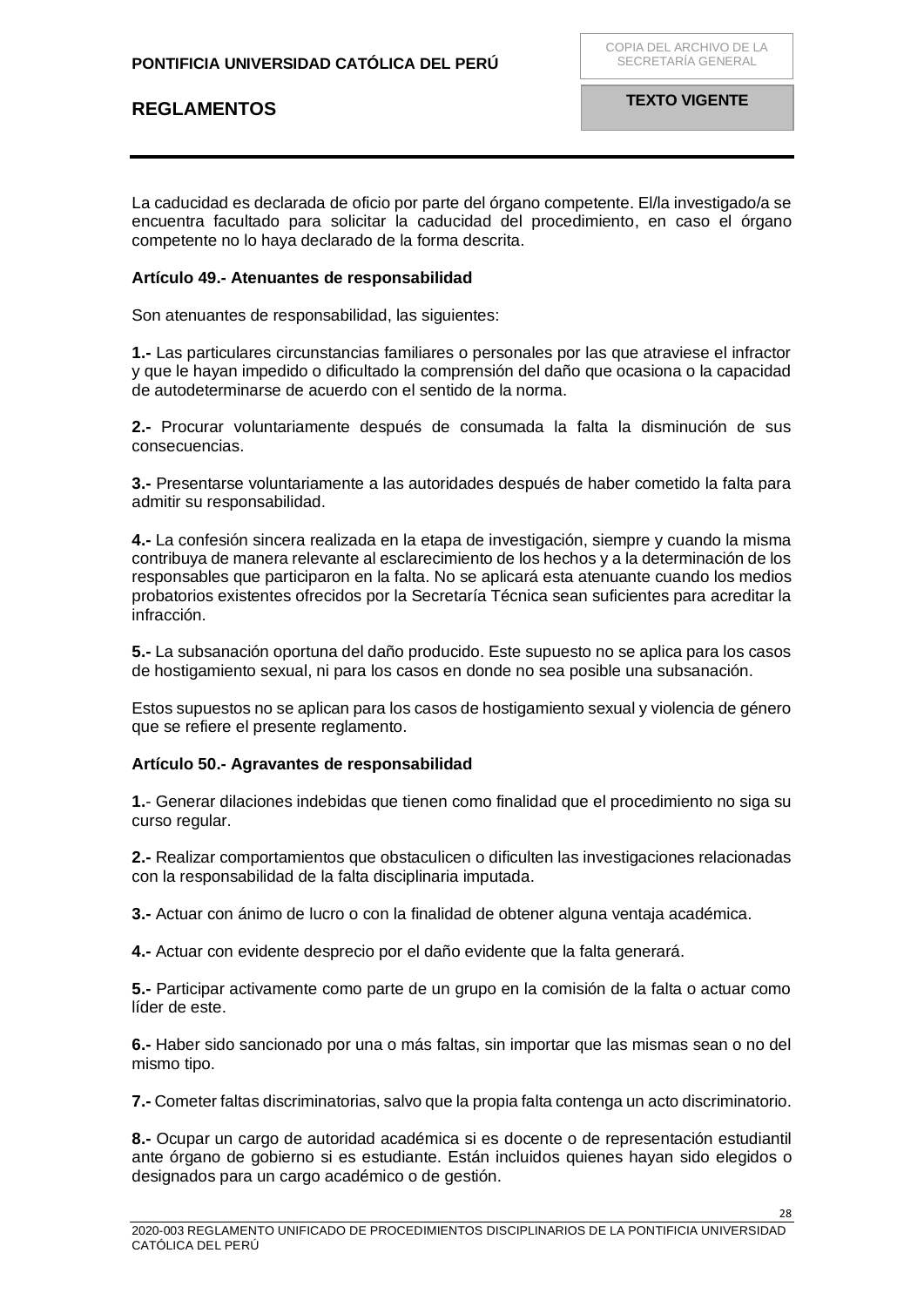**9.-** Abusar de su condición de superioridad o aprovechar las circunstancias especiales propias de su cargo para la realización de la falta.

### <span id="page-28-0"></span>**Artículo 51.- Medidas provisionales**

El órgano que instruye el procedimiento podrá disponer la adopción de medidas de carácter provisional que aseguren la eficacia de la Resolución final que pudiera recaer, en aplicación de las normas que según el caso correspondan.

Las medidas que se adopten deberán ajustarse a la intensidad, proporcionalidad y necesidades de los objetivos que se pretende garantizar en cada supuesto concreto.

El cumplimiento o ejecución de las medidas de carácter provisional que en su caso se adopten, se compensarán, en cuanto sea posible, con la sanción impuesta.

#### <span id="page-28-1"></span>**Artículo 52.- Medidas correctivas**

Las sanciones que se impongan al responsable son compatibles con el dictado de medidas correctivas conducentes a ordenar la reposición o la reparación de la situación alterada por la falta a su estado anterior, incluyendo la de los bienes afectados, así como con la indemnización por los daños y perjuicios ocasionados, las que son determinadas en el proceso judicial correspondiente.

Las medidas correctivas deben ser razonables y ajustarse a la intensidad y proporcionalidad de los bienes jurídicos tutelados que se pretenden garantizar en cada supuesto concreto.

Entre las medidas correctivas se pueden dictar medidas compensatorias, medidas restauradoras y/o medidas de abstención.

### <span id="page-28-2"></span>**Artículo 53.- Medidas cautelares**

Iniciado el procedimiento, el órgano decisor, a solicitud del órgano de instrucción, puede adoptar provisoriamente, las medidas cautelares establecidas en el presente Reglamento y por las normas que fueran aplicables, mediante decisión fundamentada, si hubiera posibilidad de que sin su adopción se arriesgue la eficacia de la Resolución a emitir. En caso involucre actos de violencia física o psicológica por razones de género, el órgano de instrucción podrá aplicar las medidas cautelares especificadas en el artículo 108° del presente reglamento.

### **Subcapítulo II. Instrucción preliminar**

#### <span id="page-28-4"></span><span id="page-28-3"></span>**Artículo 54.- Denuncia**

Todos los órganos o miembros que integran la Universidad están habilitados para interponer una denuncia ante la Secretaría Técnica cuando tengan conocimiento de la comisión de una falta disciplinaria en el régimen de estudiantes.

Las denuncias deberán presentarse por escrito y bajo firma a la Secretaría Técnica, individualizando con nombres y apellidos a la persona responsable de la falta. Se podrá presentar también la denuncia correspondiente con firma digitalizada, remitiendo la misma a la dirección de correo que haya habilitado la Secretaría Técnica para recibir denuncias.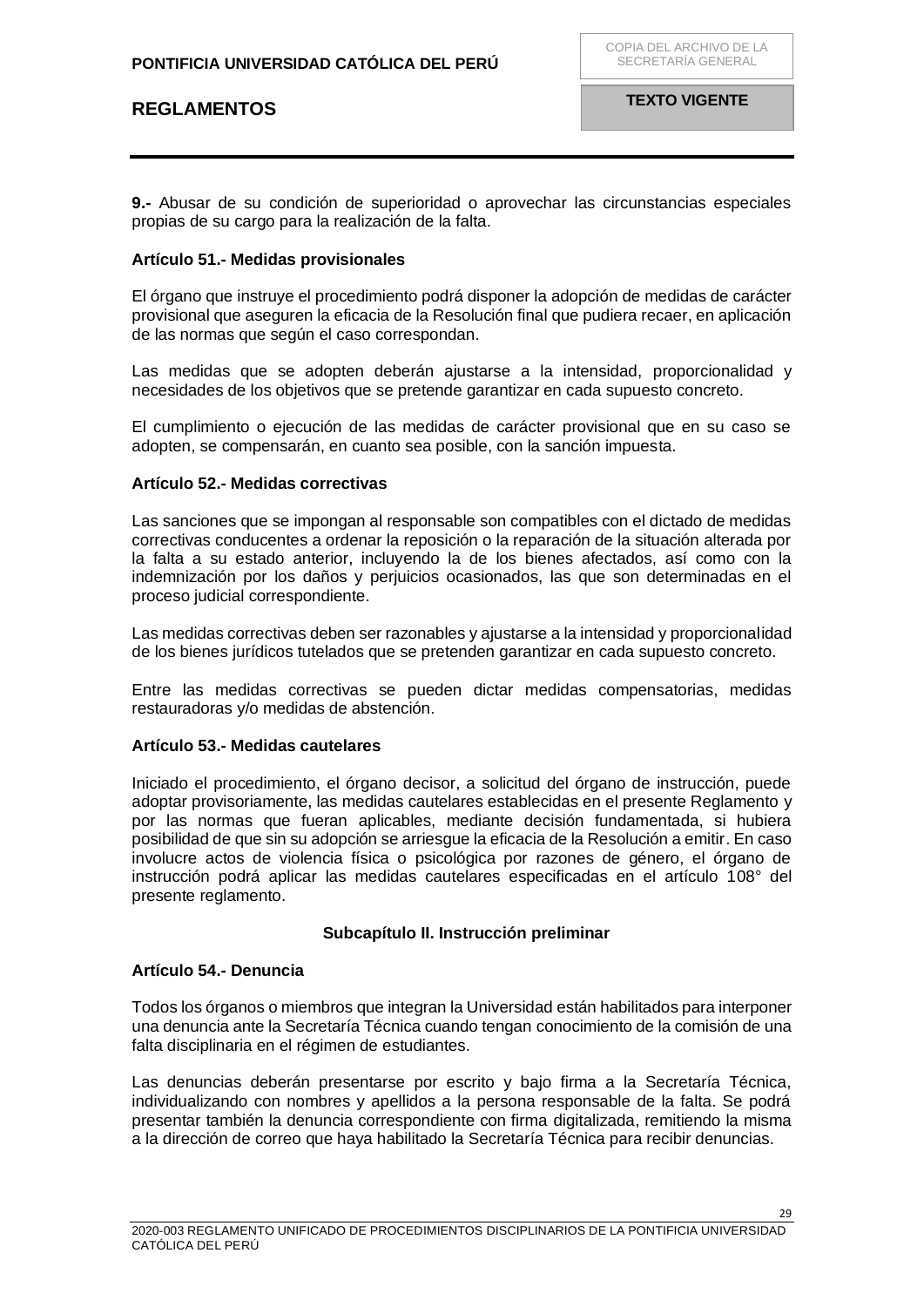Además de las referidas unidades, todas las personas directa o indirectamente afectadas por la comisión u omisión de hechos contrarios al presente Reglamento están facultadas para formular denuncias ante la Secretaría Técnica.

Cuando la denuncia se interponga de manera verbal se levantará un acta que deberá contar con la firma del denunciante. En caso se trate de denuncia verbal, se podrá remitir por la vía electrónica, siempre que cuente con la firma digitalizada del denunciante.

Su presentación obliga a practicar diligencias preliminares necesarias y, una vez comprobada su verosimilitud, a iniciar las respectivas indagaciones a iniciativa propia de la Secretaría Técnica. El rechazo de una denuncia debe ser motivado y comunicado al denunciante, si estuviera individualizado.

La Secretaría Técnica puede otorgar medidas de protección a la víctima de los hechos denunciados y/o a los testigos, garantizando su seguridad y evitando se le afecte de algún modo.

### <span id="page-29-0"></span>**Artículo 55.- Instrucción preliminar**

Una vez que la Secretaría Técnica tome conocimiento de los hechos que pudieran configurar la falta, se podrá realizar una investigación preliminar a fin de determinar si corresponde iniciar un procedimiento disciplinario. Esta investigación preliminar deberá realizarse en un plazo no mayor a sesenta (60) días hábiles y estará a cargo de la Secretaría Técnica. En los casos de estudiantes, el plazo contemplado en el presente artículo se suspenderá durante los periodos académicos en los que no se encuentre matriculado.

### <span id="page-29-1"></span>**Artículo 56.- Órganos de apoyo del procedimiento disciplinario**

La Secretaría Académica de las facultades, la Defensoría Universitaria, los Departamentos Académicos, la Dirección de Gestión de Talento Humano y, en general, toda unidad al interior de la Universidad, se encuentran en la obligación de brindar apoyo al órgano competente para el esclarecimiento de los hechos y el impulso del procedimiento correspondiente.

### **Subcapítulo III. Etapa de instrucción**

### <span id="page-29-3"></span><span id="page-29-2"></span>**Artículo 57.- Inicio del procedimiento disciplinario**

Una vez recibida la denuncia y hechas las investigaciones necesarias, la Secretaría Técnica, en su calidad de órgano instructor del procedimiento y dando cuenta a la Comisión respectiva, notificará físicamente al domicilio del/de la investigado/a y/o electrónicamente, según corresponda, a través de la dirección de correo PUCP que contemple el campus virtual, el inicio del procedimiento disciplinario, identificando lo siguiente:

- **1.-** Los hechos que se le imputan;
- **2.-** El tipo de falta que configuran los hechos que se le imputan;
- **3.-** Las sanciones que se le pudieren imponer;
- **4.-** El órgano competente para investigar;
- **5.-** El órgano competente para resolver;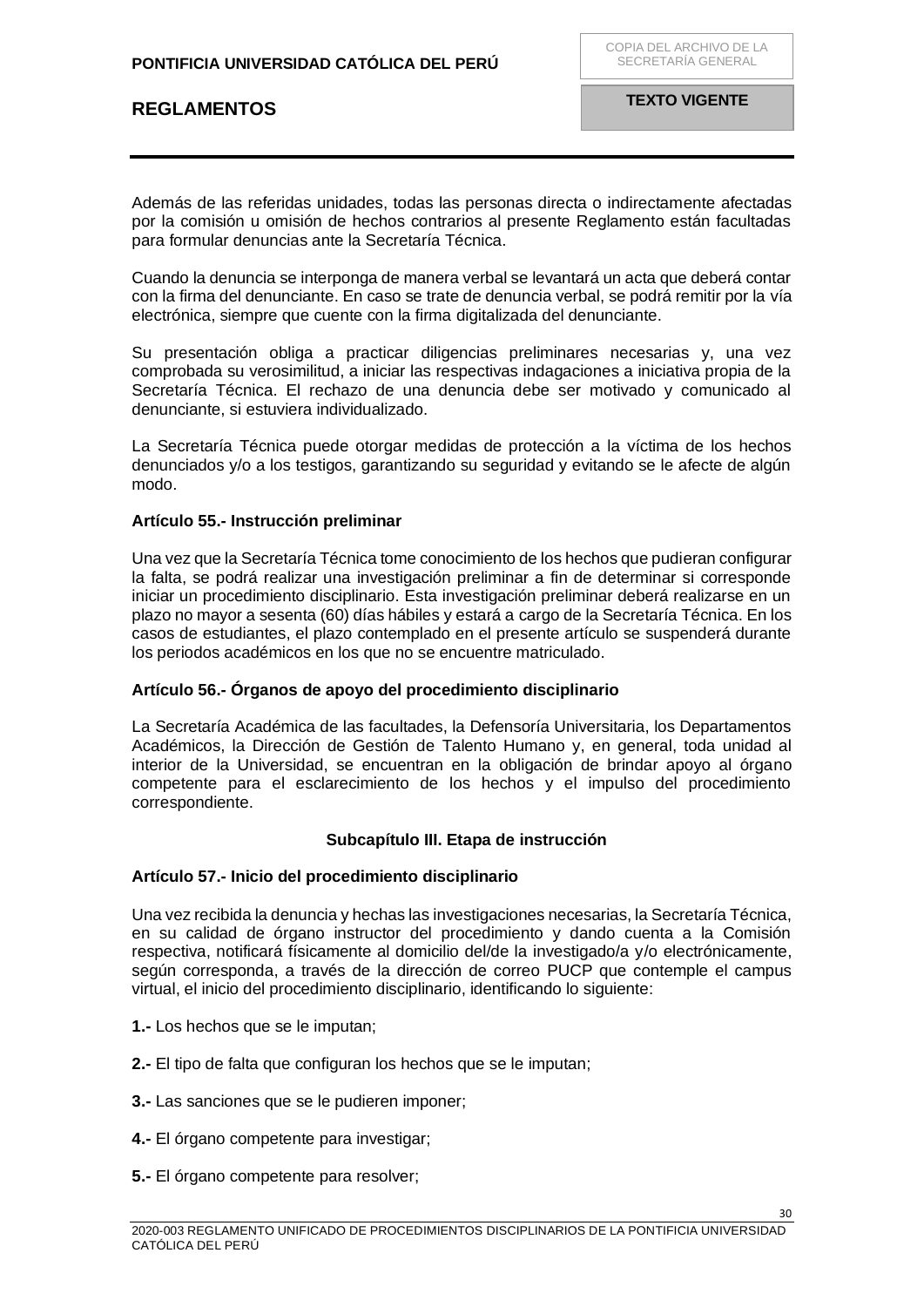COPIA DEL ARCHIVO DE LA SECRETARÍA GENERAL

**6.-** El órgano a los cuales podrá recurrir en vía de reconsideración o apelación, y;

**7.-** La base normativa que les atribuye tal competencia.

### <span id="page-30-0"></span>**Artículo 58.- Comunicación del inicio del procedimiento disciplinario**

El inicio del procedimiento se debe comunicar física y/o electrónicamente:

**1.-** Al decano respectivo, cuando el imputado sea un/a estudiante matriculado o no matriculado.

**2.-** En todos los casos, al órgano competente para resolver.

El plazo para comunicar el inicio del procedimiento disciplinario será de cinco (5) días hábiles contabilizados a partir de la notificación física y electrónica al investigado/a, según corresponda.

### <span id="page-30-1"></span>**Artículo 59.- Expediente**

Es el conjunto ordenado de documentos y actuaciones que sirven de antecedente y fundamento a la decisión del órgano competente, así como las diligencias encaminadas a ejecutarla. Puede ser físico, o digital, en formato electrónico. El expediente en formato electrónico tendrá lugar frente a la imposibilidad de reunir todos los actuados en físico. Es decir, cuando las circunstancias lo ameriten.

El expediente en ambas modalidades se forma mediante la agregación ordenada de cuantos documentos, pruebas, dictámenes, informes, acuerdos, notificaciones y demás diligencias deban integrarlos, así como un índice numerado de todos los documentos que contenga cuando se remita. Asimismo, deberá constar en el expediente copia electrónica de la Resolución adoptada, o la Resolución misma, en caso el expediente sea físico.

### <span id="page-30-2"></span>**Artículo 60.- Solicitudes**

Los investigados/as podrán exigir el cargo o acuse de recibo electrónico que en ambos casos permita acreditar fecha y hora de presentación de las solicitudes, comunicaciones y escritos que presenten los investigados/as física o electrónicamente.

La Secretaría Técnica deberá establecer modelos y sistemas de presentación masiva que permitan a los investigados/as presentar varias solicitudes. Estos modelos de uso voluntario estarán a disposición de los interesados en sedes electrónicas y en las oficinas correspondientes.

### <span id="page-30-3"></span>**Artículo 61.-Presentación de descargos**

La persona investigada tendrá un plazo de seis (6) días hábiles contados desde la recepción de la notificación del inicio del procedimiento para presentar sus descargos por escrito. En caso las circunstancias lo ameriten y habiendo establecido el uso de medios electrónicos, el/la investigado/a podrá enviar dichos descargos utilizando esta modalidad.

Ante la necesidad de extensión de plazo para presentación de los descargos, el/la investigado/a podrá presentar una solicitud de ampliación. Para ser admitida a trámite debe ser presentada o enviada electrónicamente dos (2) días hábiles antes del vencimiento del plazo.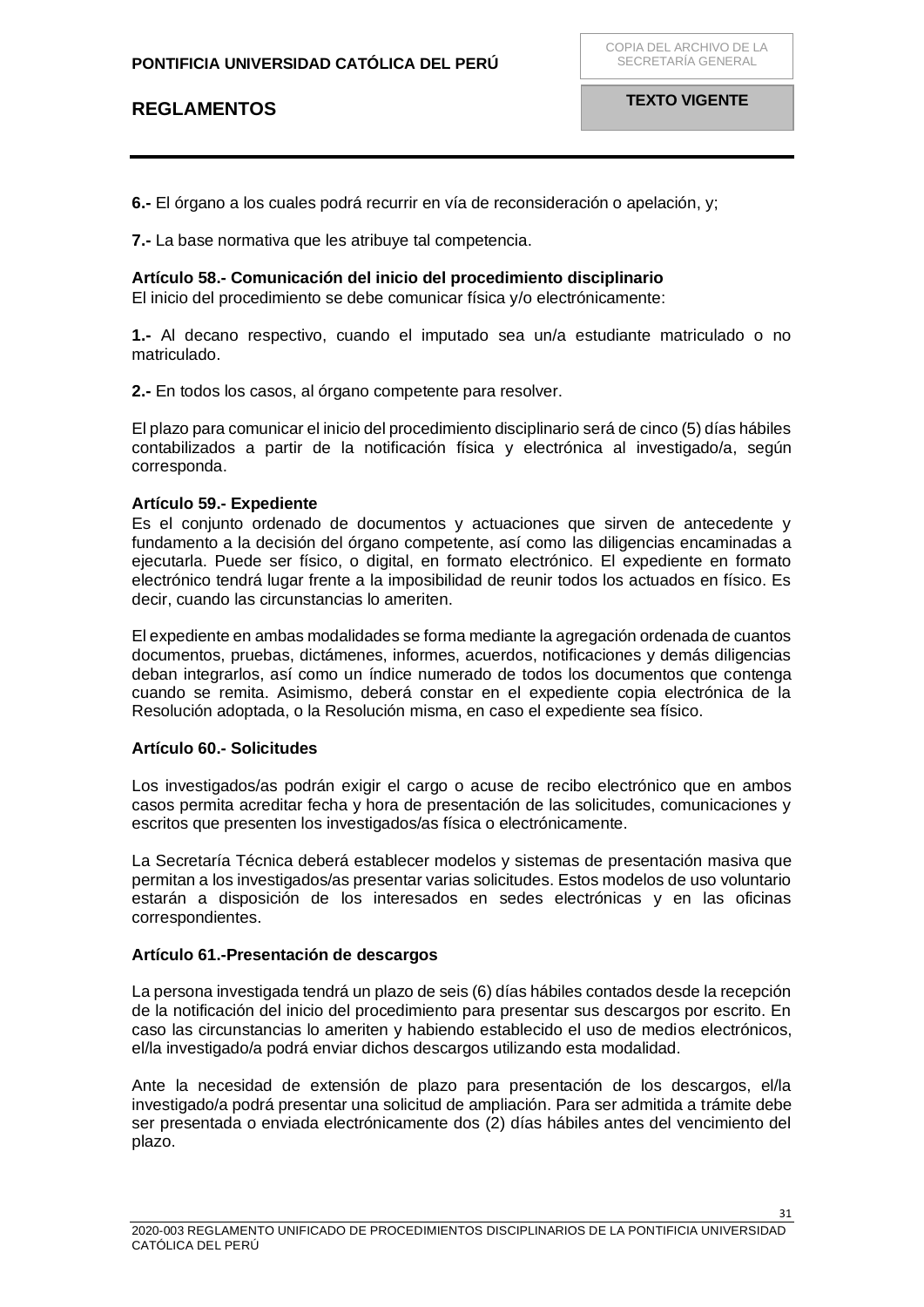Si la prórroga es concedida, lo será por única vez, por un plazo máximo de tres (3) días hábiles. La decisión que concede la prórroga debe ser expresa y debidamente notificada física o electrónicamente, de corresponder.

### <span id="page-31-0"></span>**Artículo 62.- Actividad probatoria**

Los/las investigados/as tienen derecho a aportar pruebas mediante la presentación de documentos e informes, proponer pericias de parte, testimonios, inspecciones y demás diligencias permitidas o aducir alegaciones de forma física o electrónica.

La Secretaría Técnica puede, por iniciativa propia, disponer la presentación de pruebas. Solo podrá rechazar motivadamente los medios de prueba propuestos por el/la investigado/a, cuando no guarden relación con el fondo del asunto, sean improcedentes o innecesarios; o cuando, por su naturaleza no puedan ser propuestos electrónicamente.

En caso la audiencia para la exposición y presentación de pruebas sea presencial, se notifica a los investigados/as en su domicilio con la antelación razonable, indicando lugar, fecha y hora; o en todo caso, se le notifica electrónicamente indicando lugar, fecha y hora.

En caso la audiencia para la exposición y presentación de pruebas sea remota, se notifica electrónicamente a los investigados/as a su correo PUCP, indicando la sala implementada electrónicamente para llevar a cabo la audiencia, así como la fecha y hora correspondiente.

El plazo de para la exposición y presentación de pruebas será de quince (15) días hábiles.

### <span id="page-31-1"></span>**Artículo 63.- Informe final de instrucción**

Concluida la etapa de instrucción, la Secretaría Técnica elaborará un Informe Final de Instrucción motivado, indicando los hechos ocurridos, la tipificación de la falta, la norma que prevé la imposición de la sanción y la sanción propuesta o la declaración de no existencia de falta, según corresponda.

### <span id="page-31-2"></span>**Artículo 64.- Acumulación de procedimientos**

El órgano responsable de la instrucción, por propia iniciativa o a instancia de los investigados/as, dispone mediante decisión irrecurrible la acumulación de los procedimientos en trámite que guarden conexión.

### **Subcapítulo IV. Etapa de resolución**

### <span id="page-31-4"></span><span id="page-31-3"></span>**Artículo 65.- Presentación de descargos**

El Informe Final de Instrucción debe ser notificado al investigado/a para que este/a pueda formular sus descargos física o electrónicamente, dentro de un plazo mínimo de seis (6) días hábiles.

### <span id="page-31-5"></span>**Artículo 66.- Notificación del Informe Final de Instrucción e Informe Oral**

El Informe Final de Instrucción será notificado con los actuados, a través de medios electrónicos, a la Comisión encargada de emitir la Resolución de primera instancia y será notificada física y/o electrónicamente, según corresponda, a la persona investigada.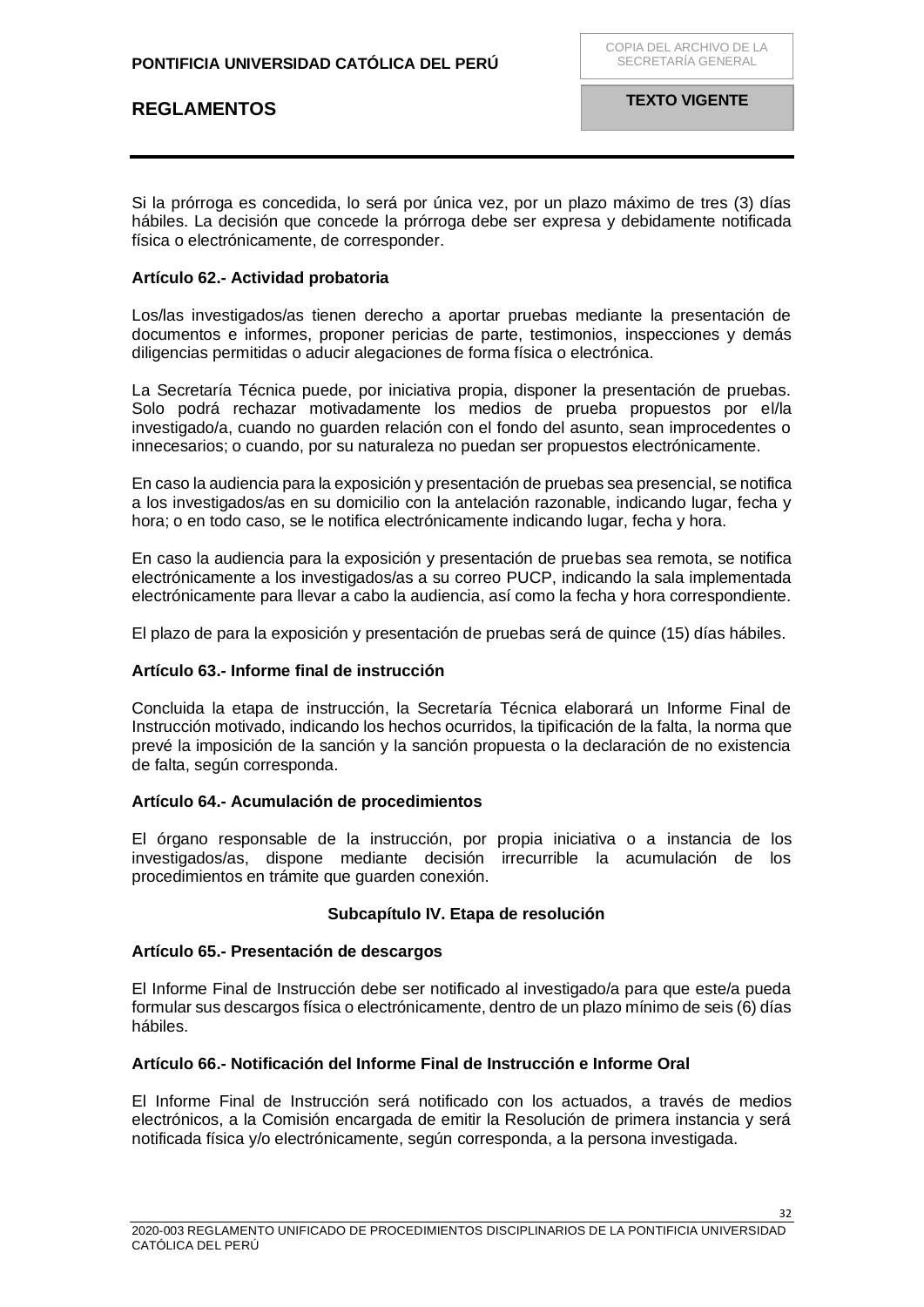La Comisión competente podrá citar a informe oral, a solicitud del investigado/a o a iniciativa de la Comisión cuando las circunstancias lo ameriten, con no menos de cuatro (4) días hábiles. En el primer caso, la Comisión podrá denegar la solicitud presentada por el/la investigado/a mediante decisión motivada. La intervención se podrá llevar a cabo por el/la investigado/a y/o su abogado/a debidamente colegiado/a y habilitado/a.

El informe oral se podrá llevar a cabo remotamente a través de una plataforma electrónica, si las circunstancias lo ameritan. Se aplican los mismos plazos de anticipación con relación a la citación.

### <span id="page-32-0"></span>**Artículo 67.- Resolución de primera instancia**

Una vez concluidas las actuaciones, la Comisión competente emitirá su Resolución por escrito y/o electrónicamente, según corresponda. La Resolución contendrá lo siguiente:

- **1.-** La fecha y lugar de su expedición;
- **2.-** La relación de los hechos probados relevantes para el caso;
- **3.-** Las razones que justifican la decisión;
- **4.-** La base normativa que la sustenta;

**5.-** La decisión a la que se hubiere llegado, la cual no podrá fundamentarse en hechos distintos a los acreditados en el curso del procedimiento;

**6.-** La firma por escrito o en digital de la autoridad o de quien preside el órgano competente.

### <span id="page-32-1"></span>**Artículo 68.- Notificación de la Resolución de primera instancia**

La Resolución de primera instancia deberá ser notificada al infractor dentro de los cinco (5) días hábiles siguientes a la fecha de su expedición, adjuntando una copia de la misma, en caso se trate de notificación física. Para el caso de la notificación electrónica la Resolución deberá ser notificada dentro de los tres (3) días hábiles siguientes a la fecha de su expedición.

La citada Resolución deberá ser remitida también en formato electrónico a la Secretaría General y al Decano/a o Jefe/a de la unidad académica a la que pertenece administrativamente el estudiante, y deberá ser registrada en el Registro Único de Sanciones de la Universidad.

### **Subcapítulo V. Etapa de impugnación**

### <span id="page-32-3"></span><span id="page-32-2"></span>**Artículo 69.- Recursos impugnatorios**

Los recursos impugnatorios son los de reconsideración y apelación.

### <span id="page-32-4"></span>**Artículo 70.- Recurso de reconsideración**

El recurso de reconsideración se presenta de forma física o electrónica ante la misma instancia que dictó el primer acto, la que a su vez lo resolverá. Para ser admitido debe fundarse en nueva prueba. El plazo para presentarlo es de quince (15) días hábiles a partir del día siguiente de recibida la notificación de la resolución de primera instancia.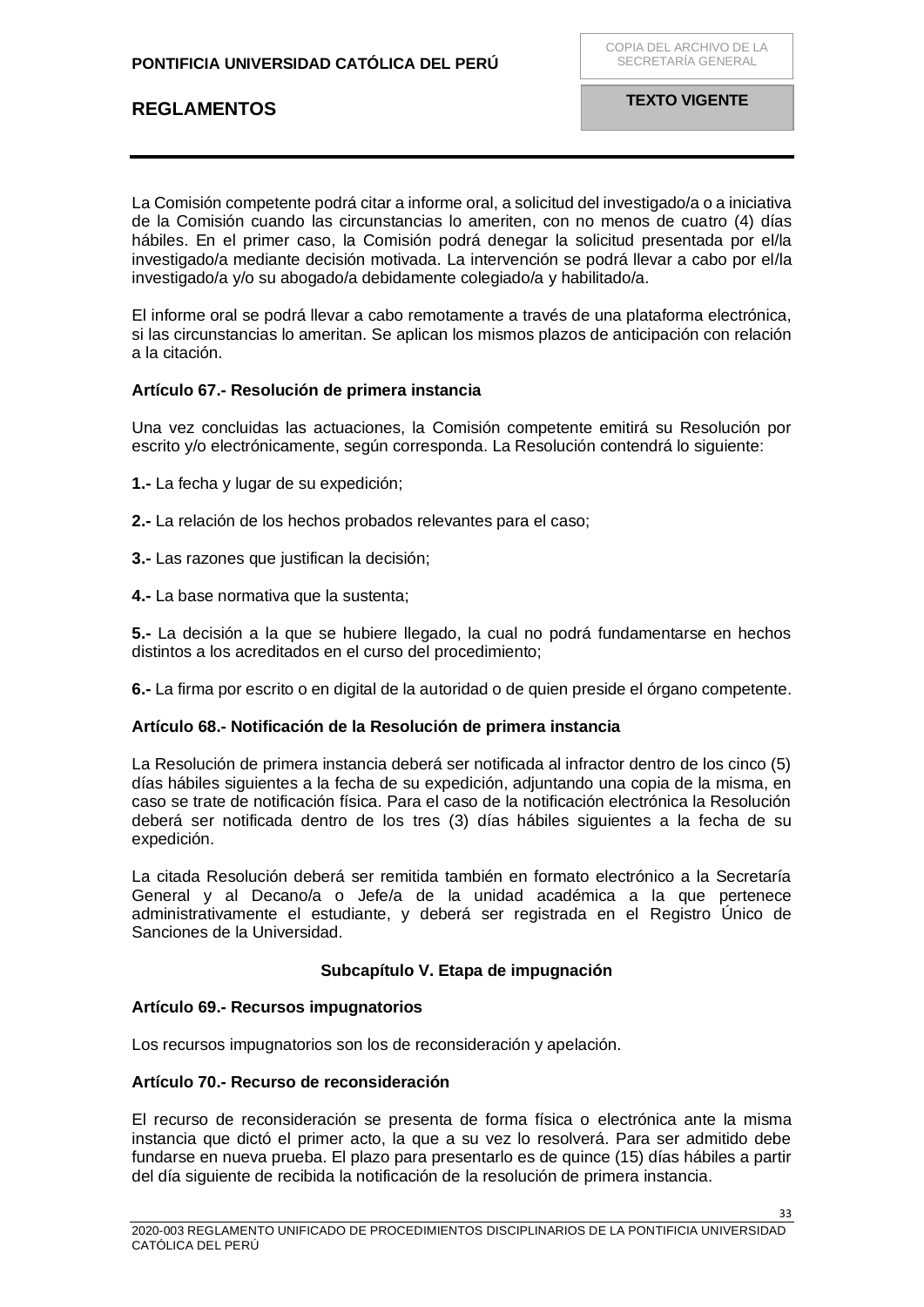### <span id="page-33-0"></span>**Artículo 71.- Recurso de apelación**

La persona sancionada puede presentar el recurso de apelación ante la primera instancia, la que lo eleva al Tribunal Disciplinario que constituye la segunda y última instancia. El plazo para la interposición de la apelación física o electrónicamente es de quince (15) días hábiles a partir del día siguiente de recibida la notificación de la decisión de primera instancia o de la vía de reconsideración.

La apelación se funda en discrepancia con la interpretación del Reglamento, de las pruebas o con los criterios aplicados por la primera instancia.

La Resolución de segunda instancia estimará o desestimará, en todo o en parte, las pretensiones formuladas en el recurso de apelación, revocando o confirmando la resolución de primera instancia.

Para los casos correspondientes a los regímenes disciplinarios de los docentes, predocentes y autoridades no es posible acudir al Tribunal Disciplinario en vía de apelación, debido a que son resueltos en instancia única. El sancionado goza de la facultad de impugnar su sanción ante el Poder Judicial.

### <span id="page-33-1"></span>**Artículo 72.- Decisión firme**

Una vez vencidos los plazos para interponer los recursos impugnatorios, se perderá el derecho de interponerlos y la resolución de primera instancia quedará firme.

La Resolución de segunda instancia es una decisión firme.

### <span id="page-33-2"></span>**Artículo 73.- Error en la calificación**

El error en la calificación del recurso por el recurrente no será obstáculo para su tramitación, siempre que del escrito se deduzca su verdadero carácter.

### <span id="page-33-3"></span>**Artículo 74.- Alcances de los recursos**

Los recursos impugnatorios se ejercerán una sola vez en cada procedimiento y nunca simultáneamente.

### <span id="page-33-4"></span>**Artículo 75.- Suspensión de la ejecución**

La Resolución será ejecutiva cuando sea emitida la decisión por el Tribunal Disciplinario. La interposición de cualquier recurso suspende la ejecución de la resolución impugnada.

### <span id="page-33-5"></span>**Artículo 76.- Medidas no disciplinarias**

En el caso de infracciones realizadas por estudiantes, en adición a las sanciones a imponerse por las faltas cometidas, de ser procedente, se aplicarán las siguientes medidas no disciplinarias:

**1.-** El examen, prueba académica, trabajo de investigación, monografía u otra evaluación similar que contenga elementos de copia, plagio u otro análogo, como no es expresión del conocimiento del estudiante, no será calificado por el docente encargado del curso y se consignará la nota cero (00) no subsanable en el acta de notas respectiva.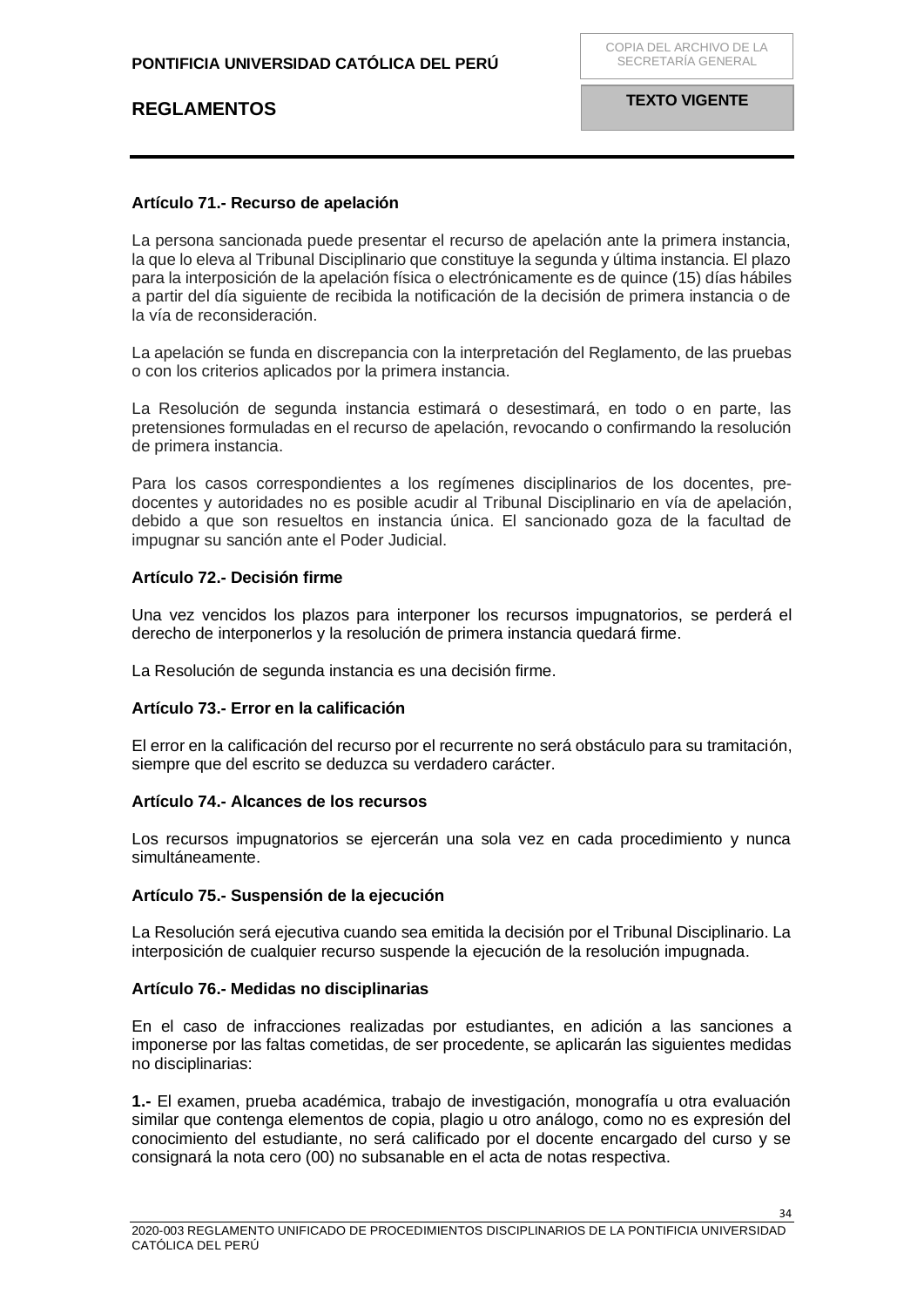**2.-** Aquellos sancionados por afectar el material del Sistema de Bibliotecas, de acuerdo con lo señalado en el presente Reglamento, deberán reponer dicho material por sus originales. Mientras ello no suceda, permanecerán inhabilitados para hacer uso de los servicios del Sistema de Bibliotecas.

### <span id="page-34-0"></span>**Artículo 77.- Medidas cautelares**

Cuando se trate de faltas muy graves, la Comisión, a solicitud de la Secretaría Técnica o por iniciativa propia de ésta, podrá dictar otras medidas cautelares contra los estudiantes matriculados y no matriculados, como las siguientes:

**1.-** Suspensión temporal del estudiante: Esta podrá ser aplicada inmediatamente o desde que lo establezca el órgano sancionador competente, y deberá fundamentarse en la existencia de un grave riesgo para la integridad de la institución o de los miembros de la comunidad universitaria.

**2.-** Impedimento de la entrada a las instalaciones de la Universidad.

### <span id="page-34-1"></span>**Artículo 78.- Suspensión preventiva de derechos académicos y laborales**

El órgano competente para resolver podrá suspender temporalmente el ejercicio de los derechos de estudiantes, docentes y pre-docentes mediante decisión debidamente motivada.

La suspensión temporal procede:

**1.-** Cuando se encuentren sometidos a una investigación o procedimiento disciplinario por falta grave o muy grave;

**2.-** Cuando se encuentren investigados/as o sometidos a un procedimiento o proceso ante los órganos de la administración de justicia por la presunta comisión de un delito doloso y se haya dispuesto el cumplimiento de garantías personales a favor de algún miembro de la comunidad universitaria, que suponga la prohibición de acercarse a la víctima. En estos casos el órgano competente es la Secretaría General.

3. Cuando se encuentren investigados/as o sometidos a un procedimiento o proceso ante los órganos de la administración de justicia por la presunta comisión de un delito doloso y se haya dispuesto el cumplimiento de garantías personales a favor de algún miembro de la comunidad universitaria, que suponga la prohibición de acercarse a la víctima.

La medida caduca a los doce (12) meses contados desde que comenzó a ser aplicada. No obstante ello, en los casos en los que el órgano jurisdiccional correspondiente haya dispuesto el cumplimiento de garantías personales a favor de un miembro de la comunidad universitaria, la medida de suspensión preventiva se prorrogará automáticamente hasta el cese de las garantías dispuestas por el órgano jurisdiccional.

### <span id="page-34-2"></span>**Artículo 79.- Compensación con medidas de suspensión preventiva de derechos**

El tiempo de suspensión preventiva de derechos que haya sufrido un estudiante sometido a un procedimiento disciplinario o judicial será abonado para el cómputo de la sanción impuesta, a razón de un día de suspensión académica por cada día de suspensión preventiva de derechos.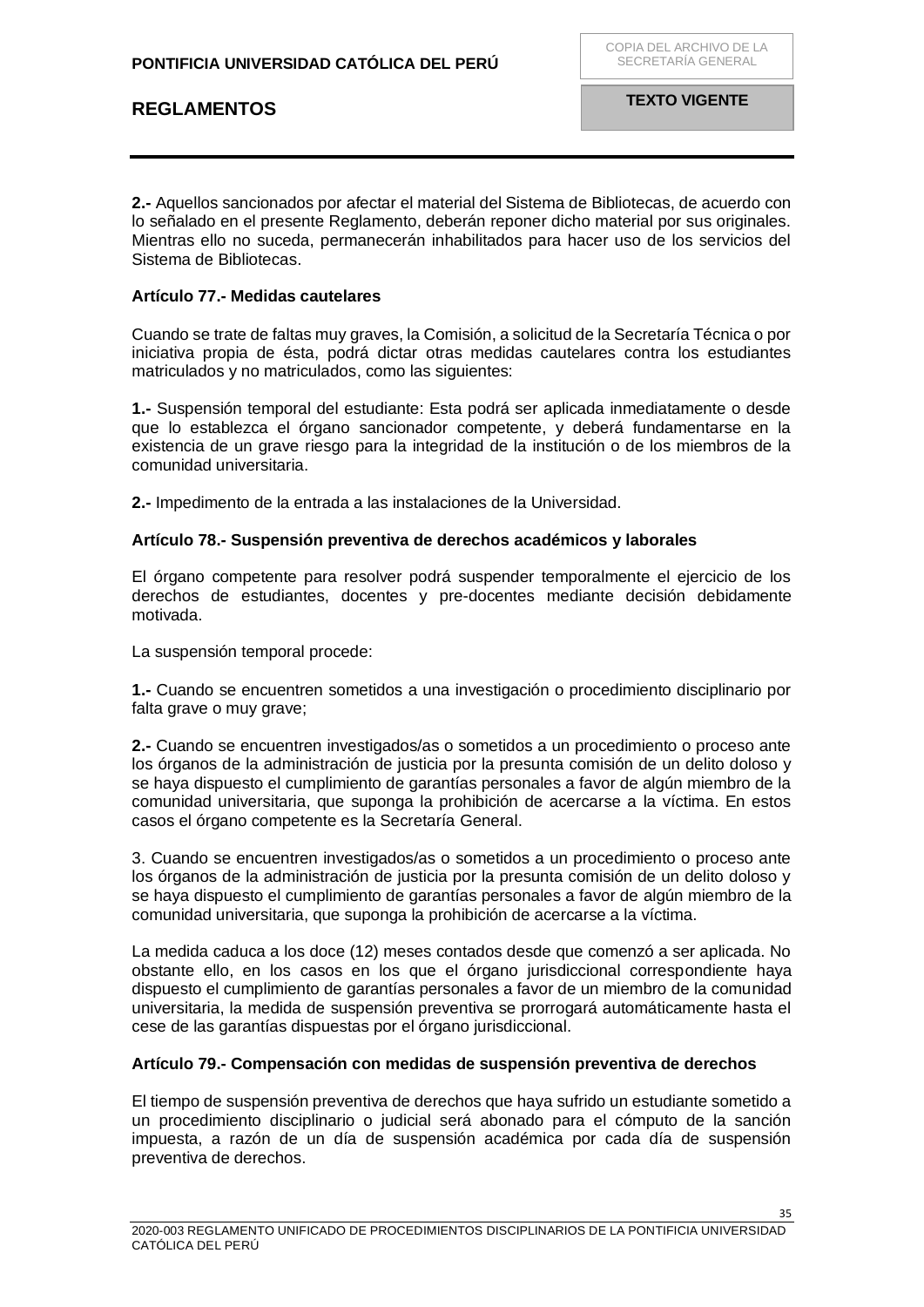## **Subcapítulo VI. Plazos**

#### <span id="page-35-1"></span><span id="page-35-0"></span>**Artículo 80.- Plazos de investigaciones**

Los plazos para que la Secretaría Técnica realice las investigaciones son los siguientes:

**1.-** Faltas leves: hasta treinta (30) días hábiles.

**2.-** Faltas graves: hasta cuarenta y cinco (45) días hábiles.

**3.-** Faltas muy graves: hasta sesenta (60) días hábiles.

Estos plazos se computan desde que la Secretaría Técnica toma conocimiento de la infracción. Podrán ser ampliados por igual tiempo, por única vez.

En el caso de procedimientos disciplinarios contra estudiantes, el plazo contemplado en el presente artículo se suspenderá durante los periodos académicos en los que no se encuentre matriculado.

#### <span id="page-35-2"></span>**Artículo 81.- Suspensión del cómputo de los plazos**

El cómputo de los plazos al que hace mención el presente Reglamento se suspende durante actuaciones que sean solicitadas o se encuentren a cargo de los investigados/as o de terceros, por la reprogramación de audiencias solicitadas por los investigados/as, la suspensión de actividades de la Universidad o por caso fortuito o fuerza mayor. Este artículo no es de aplicación para los procedimientos disciplinarios por acoso u hostigamiento sexual regulados en el Capítulo Segundo del Título VI del presente Reglamento.

### **Subcapítulo VII. Faltas**

#### <span id="page-35-4"></span><span id="page-35-3"></span>**Artículo 82.- Régimen de Faltas y Sanciones**

En los Anexos 1 y 2 se detalla el Régimen de Faltas y Sanciones aplicables al presente capítulo.

#### <span id="page-35-5"></span>**Artículo 83.- Responsabilidad penal y civil**

Las faltas en que se puedan incurrir, así como las sanciones a que den lugar, son independientes de las implicancias y responsabilidades de carácter civil y/o penal que asimismo puedan derivarse.

### **CAPÍTULO SEGUNDO**

### <span id="page-35-7"></span><span id="page-35-6"></span>**DEL RÉGIMEN DE PREVENCIÓN, PROTECCIÓN Y SANCIÓN CONTRA EL HOSTIGAMIENTO SEXUAL**

### **Subcapítulo I. Principios, enfoques, definiciones y acciones de prevención**

#### <span id="page-35-9"></span><span id="page-35-8"></span>**Artículo 84.- Principios y enfoques**

El presente régimen disciplinario se rige por los principios y reglas del presente Reglamento, así como por los principios y enfoques establecidos en los artículos 4 y 5 del Decreto Supremo Nº 014-2019-MIMP, Decreto Supremo que aprueba el Reglamento de la Ley de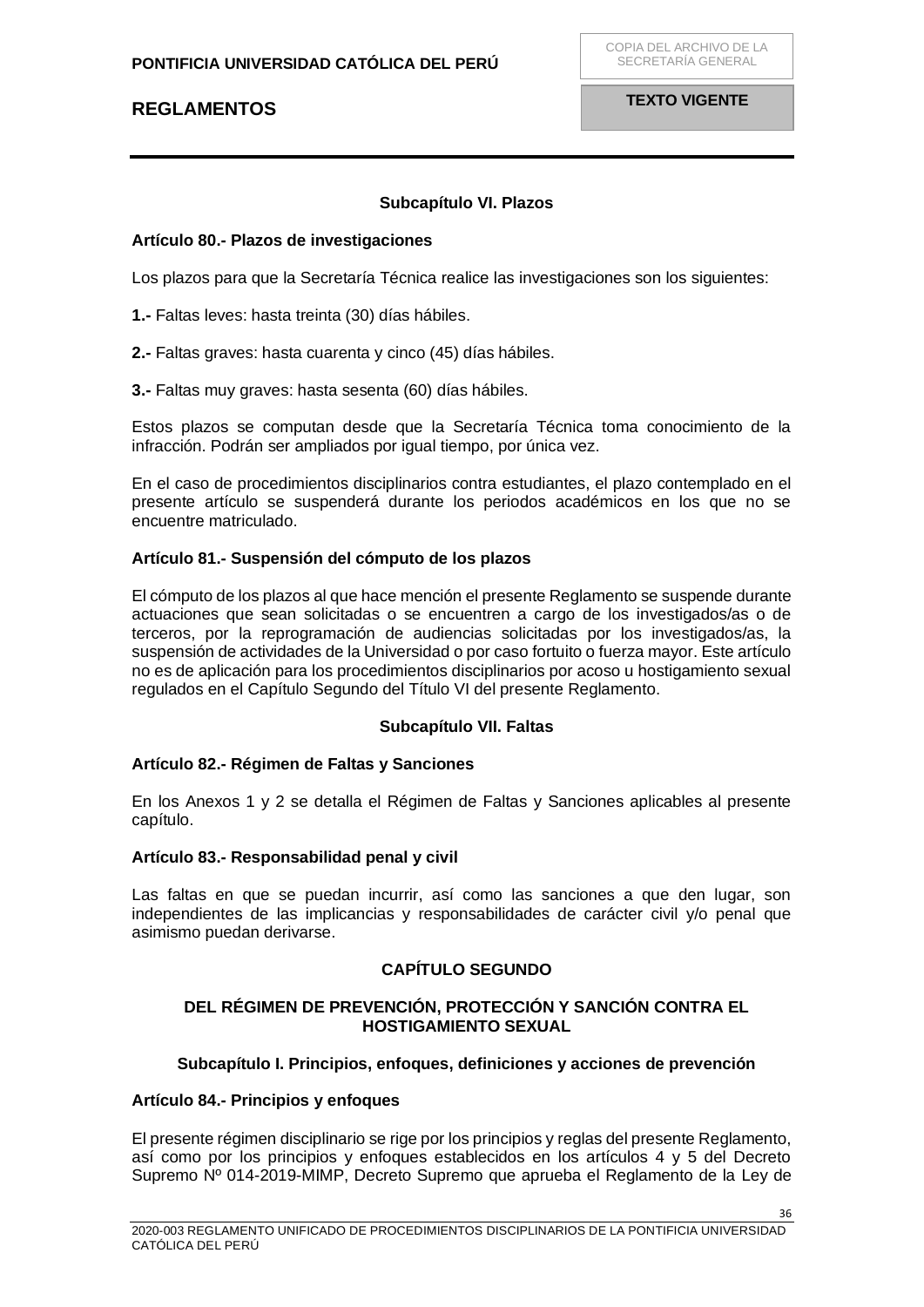Prevención y Sanción del Hostigamiento Sexual o norma que la modifique o derogue. Entre ellos se encuentran:

**1. Principio de confidencialidad.** Rige desde la presentación de la denuncia por hostigamiento sexual, así como en el procedimiento disciplinario que eventualmente se instruya. Se deberá respetar la confidencialidad de la información implicada en cada medida o decisión adoptada, en especial con respecto a la identidad o a los datos que permitan a terceros la identificación de quien presenta la denuncia, de la víctima, de las personas que resultan afectadas y de los testigos.

La publicidad de la decisión o resolución final, según lo estipulado en la disposición novena de la Ley 27942, Ley de Prevención y Sanción del Hostigamiento Sexual, se hará respetando el principio de confidencialidad a que se refiere el párrafo anterior.

- **2. Principio de impulso de oficio**: Las instituciones, los órganos, las autoridades y todas las personas involucradas en la investigación y sanción del hostigamiento sexual, deben dirigir e impulsar por iniciativa propia el procedimiento y ordenar la realización o práctica de los actos, así como la obtención de pruebas, que resulten convenientes para el esclarecimiento de los hechos y la resolución del procedimiento.
- **3. Principio de informalismo**: Las instituciones, los órganos, las autoridades y todas las personas involucradas en la investigación y sanción del hostigamiento sexual deben interpretar las normas contenidas en la Ley y en el presente Reglamento de forma más favorable a la admisión y decisión final de la queja o denuncia; sin afectar los derechos e intereses de los/las quejosos/as o denunciantes y quejados/as o denunciados/as, por exigencia de aspectos formales que pueden ser subsanados dentro del procedimiento, siempre que dicha excusa no afecte derechos de terceros o el interés público.
- **4. Principio de gozar de un ambiente saludable y armonioso:** Toda persona tiene el derecho de ejercer sus actividades laborales, educativas, formativas o de similar naturaleza en un ambiente sano y seguro, de tal forma que pueda preservar su salud, física y mental, y su desarrollo y desempeño profesional.
- **5. Principio de igualdad y no discriminación por razones de género:** Las instituciones, los órganos, las autoridades y toda persona involucrada en la prevención y sanción del hostigamiento sexual deben garantizar la igualdad entre las personas, independiente de su sexo o género. Cualquier tipo de distinción, exclusión o restricción, basada en el sexo, identidad de género u orientación sexual que tenga por finalidad o por resultado menoscabar o anular el reconocimiento, goce o ejercicio de los derechos de las personas es discriminación y se encuentra prohibida.
- **6. Principio de no revictimización**: Los órganos, las autoridades y personas involucradas en el proceso de investigación deben adoptar todas las medidas necesarias en el marco de la Constitución y de los tratados internacionales para evitar que la víctima de hostigamiento sexual sea revictimizada. La víctima no puede ser expuesta a situaciones de revictimización, como la declaración reiterativa de los hechos, careos o cuestionamientos a su conducta o su vida personal, confrontaciones con los/las presuntas/os hostigadores, entre otros. Los miembros de los órganos que intervienen en el procedimiento evitan cualquier acto que, de manera directa o indirecta, disuada a la víctima de presentar queja o denuncia y de continuar con el procedimiento.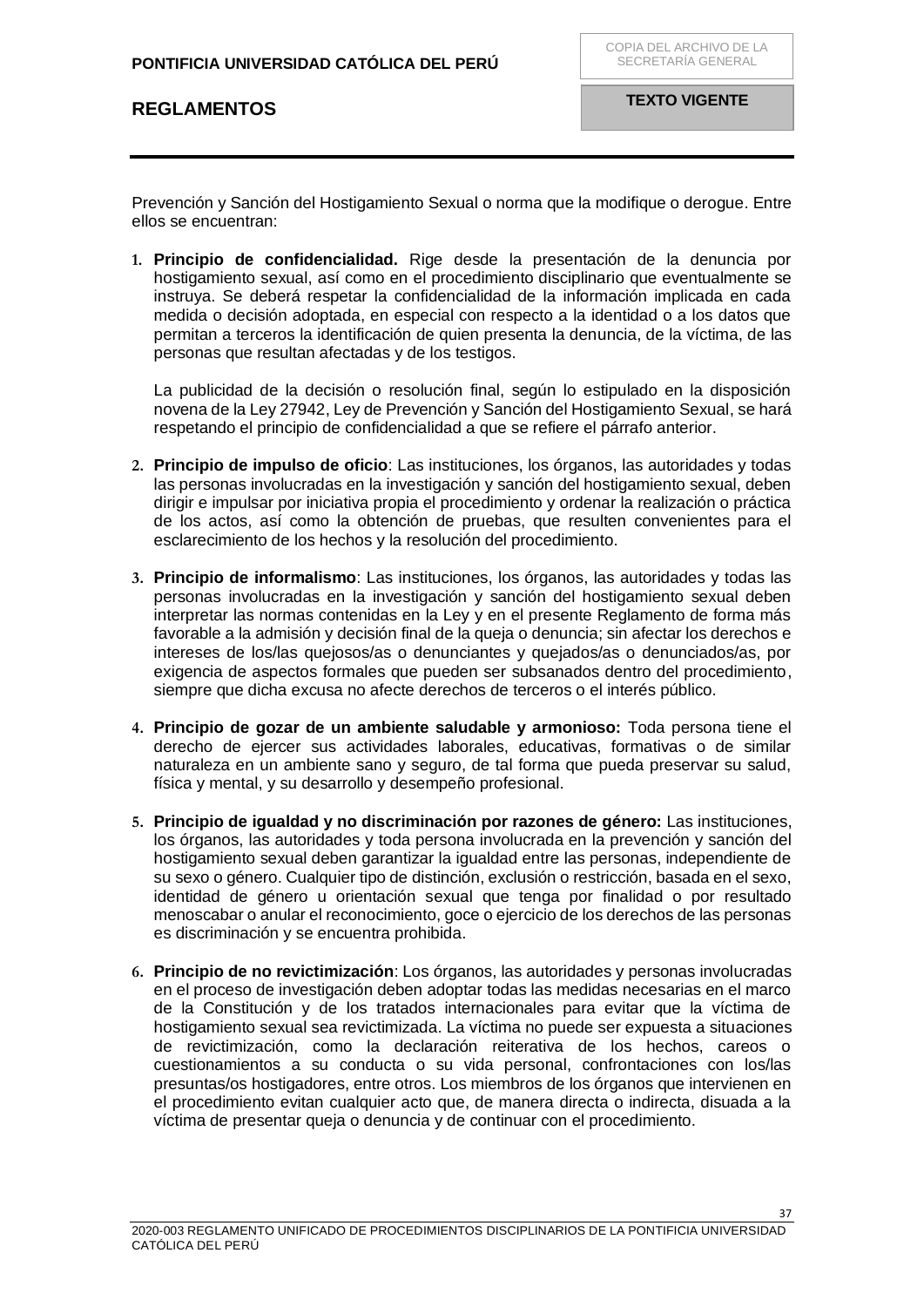- **7. Enfoque de género:** Herramienta de análisis que permite observar de manera crítica las relaciones que las culturas y las sociedades construyen entre hombres y mujeres y explicar las causas que producen las asimetrías y desigualdades. Así, este enfoque aporta elementos centrales para la formulación de medidas que contribuyan a superar la desigualdad de género, modificar las relaciones asimétricas entre mujeres y hombres, erradicar toda forma de violencia basada en género, origen étnico, situación socioeconómica, edad, la orientación e identidad sexual, entre otros factores, asegurando el acceso de mujeres y hombres a recursos y servicios públicos, y fortaleciendo su participación política y ciudadana en condiciones de igualdad .
- **8. Enfoque centrado en la víctima:** Herramienta que permite que todos los intervinientes en la atención de casos de hostigamiento sexual asignen prioridad a los derechos, las necesidades y la voluntad de la víctima.

### <span id="page-37-0"></span>**Artículo 85.- Definiciones**

Para efectos del presente régimen disciplinario, los términos señalados a continuación se definirán de la siguiente manera:

- **1. Conducta de naturaleza sexual:** Comportamientos o actos físicos, verbales, gestuales u otros de connotación sexual, tales como comentarios e insinuaciones; observaciones o miradas lascivas; exhibición o exposición de material pornográfico; tocamientos, roces o acercamientos corporales; exigencias o proposiciones sexuales; contacto virtual; entre otras de similar naturaleza.
- **2. Conducta sexista:** Comportamientos o actos que promueven o refuerzan estereotipos en los cuales las mujeres y los hombres tienen atributos, roles o espacios propios, que suponen la subordinación de un sexo o género respecto del otro.
- **3. Hostigado/a:** Toda persona, independientemente de su sexo, identidad de género u orientación sexual, que es víctima de hostigamiento sexual.
- **4. Hostigador/a:** Toda persona, independientemente de su sexo, identidad de género u orientación sexual, que realiza uno o más actos de hostigamiento sexual.
- **5. Queja o denuncia:** Acción mediante la cual una persona pone en conocimiento, de forma verbal, escrita o electrónica, hechos que presuntamente constituyen actos de hostigamiento sexual, con el objeto de que el órgano competente realice las acciones de investigación y sanción que correspondan.
- **6. Quejado/a o denunciado/a:** Persona contra la que se presenta la queja o denuncia por hostigamiento sexual.
- **7. Quejoso/a o denunciante:** Persona que presenta la queja o denuncia por hostigamiento sexual.
- **8. Relación de autoridad:** Todo vínculo existente entre dos personas a través del cual una de ellas tiene poder de dirección sobre las actividades de la otra, o tiene una situación ventajosa frente a ella. Este concepto incluye el de relación de dependencia.
- **9. Relación de sujeción:** Todo vínculo que se produce en el marco de una relación de prestación de servicios, formación, capacitación u otras similares, en las que existe un poder de influencia de una persona frente a la otra.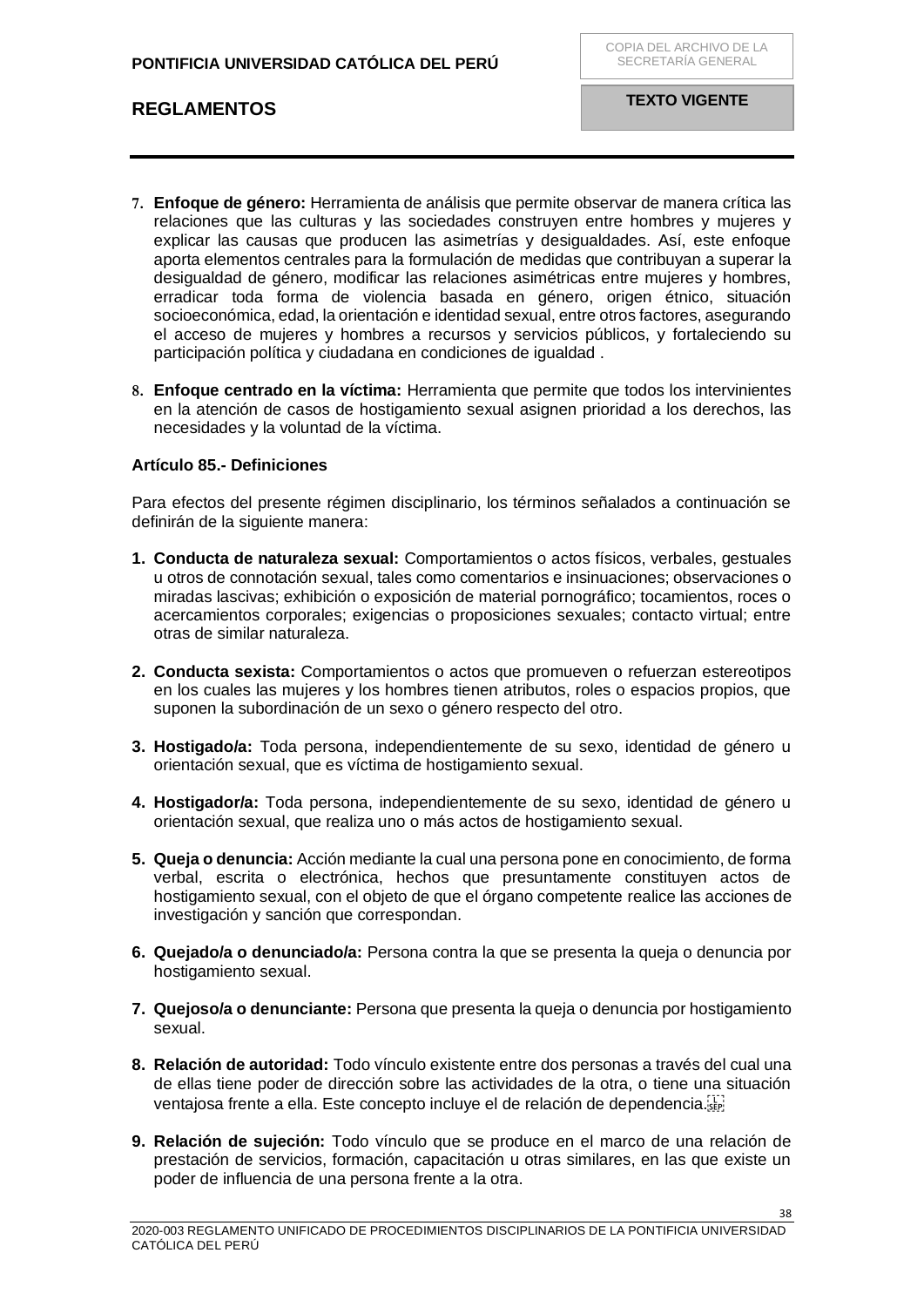### <span id="page-38-0"></span>**Artículo 86.- Sobre la configuración y manifestaciones del hostigamiento sexual**

El hostigamiento sexual es una forma de violencia que se configura a través de una conducta de naturaleza o connotación sexual o sexista no deseada por la persona contra la que se dirige. Esta conducta puede crear un ambiente intimidatorio, hostil o humillante; o afectar la actividad o situación laboral, docente, formativa o de cualquier otra índole de la víctima, aunque no necesariamente se requiere de dichas consecuencias.

La configuración del hostigamiento sexual no requiere acreditar que la conducta de quien hostiga sea reiterada o el rechazo de la víctima sea expreso. La reiteración puede ser considerada como un elemento indiciario.

El hostigamiento sexual se configura independientemente de si existen grados de jerarquía entre la persona hostigada y la hostigadora o si el acto de hostigamiento sexual se produce durante o fuera de la jornada educativa, formativa, de trabajo o similar; o si este ocurre o no en el lugar o ambientes educativos, formativos, de trabajo o similares.

El hostigamiento sexual puede manifestarse a través de cualquier conducta que encaje en el presente artículo, así como en los artículos 4 y 6 de la Ley N° 27942, y el artículo 6 del Decreto Supremo 014-2019-MIMP.

### <span id="page-38-1"></span>**Artículo 87.- Acciones de prevención**

La Defensoría Universitaria, conjuntamente con la Dirección de Asuntos Estudiantiles, llevan a cabo las siguientes acciones de prevención:

- a) Una (1) capacitación en materia de hostigamiento sexual al inicio de la relación laboral, educativa, formativa, contractual u otra relación de autoridad o dependencia. Estas capacitaciones tienen como objetivo sensibilizar sobre la importancia de combatir el hostigamiento sexual, identificar dichas situaciones y brindar información sobre los canales de atención de las quejas o denuncias.
- b) Una (1) capacitación anual especializada para la Oficina de Talento Humano, los Comités de Intervención Frente al Hostigamiento Sexual y los demás involucrados en la investigación y sanción del hostigamiento sexual, con el objeto de informar sobre el correcto tratamiento de las víctimas, el desarrollo del procedimiento, así como la aplicación de los enfoques previstos en el artículo 5 del Decreto Supremo N° 014-2019- MIMP.
- c) Difusión de la Ley  $N^{\circ}$  27942, Ley de prevención y sanción del hostigamiento sexual y de su Reglamento; así como de las disposiciones pertinentes del presente Reglamento disciplinario, el formato de denuncia, el flujo del procedimiento y los plazos con los que cuentan las autoridades u órganos designados; a través de medios escritos, electrónicos, redes sociales, entre otros.
- d) Charlas o talleres informativos para la sensibilización de la comunidad universitaria en materia de prevención del hostigamiento sexual.
- e) Desarrollo anual de eventos de capacitación sobre prevención del hostigamiento sexual para la comunidad universitaria, así como de promoción de la investigación vinculada al hostigamiento sexual a nivel de pregrado y posgrado.
- f) Coordinación con las autoridades de la universidad con el objeto de que se lleven a cabo evaluaciones anuales y diagnósticos para identificar posibles situaciones de hostigamiento sexual o riesgos, y remisión de sus resultados al órgano competente de la PUCP, a fin de que sean reportados a la Superintendencia Nacional de Educación Superior Universitaria – SUNEDU.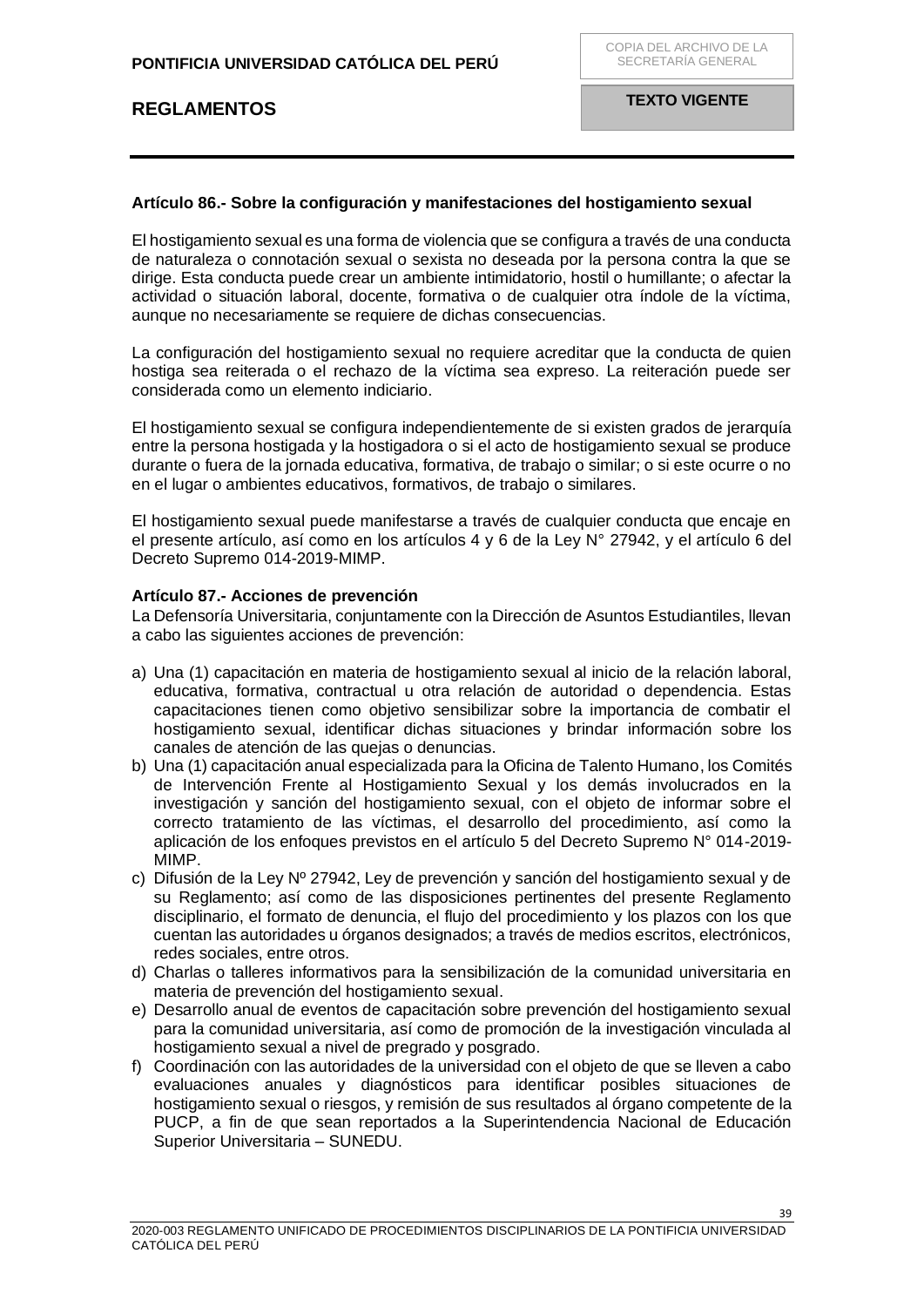Las acciones de prevención son difundidas en el portal electrónico, redes sociales, medios escritos u otros medios internos de la universidad. Las actividades de capacitación y sensibilización a las que se refiere este artículo deben ser llevada a cabo por personas especializadas en la materia.

### <span id="page-39-0"></span>**Artículo 88.- Sobre la reserva en el procedimiento**

Se debe guardar la debida reserva de la identidad del/de la presunto/a hostigador/a y del/de la quejoso/a o denunciante frente a personas ajenas al procedimiento. El nombre de los/as testigos debe mantenerse en reserva, si estos así lo solicitan.

### <span id="page-39-1"></span>**Artículo 89.- Valoración de los medios probatorios y declaración de la víctima**

Tanto en la etapa de investigación como en la de sanción, la valoración de los medios probatorios debe realizarse tomando en cuenta la situación de vulnerabilidad de la presunta víctima, considerando de forma particular lo siguiente:

a. La posibilidad de que la sola declaración de la víctima sea hábil para desvirtuar la presunción de inocencia, si es que no se advierten razones objetivas que invaliden sus afirmaciones. Para ello se evalúa la ausencia de incredibilidad subjetiva, la verosimilitud del testimonio y la persistencia en la incriminación.

b. La importancia de que la retractación de la víctima se evalúe tomando en cuenta el contexto de coerción propiciado por el entorno familiar y social próximo del que proviene la víctima y la persona denunciada.

Se admiten y valoran, de acuerdo a su pertinencia, todos los medios probatorios que puedan acreditar los hechos de violencia.

En la recolección y valoración de la prueba no se aplicarán criterios basados en estereotipos de género y otros que generen discriminación.

En la etapa de investigación y de sanción se admiten y se valoran los certificados e informes sobre la salud física y/o mental de la presunta víctima, emitidos por un profesional competente del área evaluada, así como otros medios probatorios que puedan acreditar los hechos de violencia.

### <span id="page-39-2"></span>**Artículo 90.- Sobre los plazos**

Los plazos del procedimiento disciplinario no se interrumpen en periodo vacacional ni por cualquier otra pausa institucional.

### <span id="page-39-3"></span>**Artículo 91.- Actuación en casos desvinculación con la Universidad**

La desvinculación del/de la presunta/o agresor/a o de la presunta víctima con la Universidad, antes o después del inicio de la investigación, no exime a los órganos competentes de iniciar o continuar con el procedimiento y de aplicar la sanción correspondiente, o las medidas necesarias que correspondan.

### <span id="page-39-4"></span>**Artículo 92.- Actuación en casos de indicios de delito**

Si durante o como resultado del procedimiento se adviertan indicios de la comisión de delitos, la universidad debe poner en conocimiento tales hechos al Ministerio Público, la Policía Nacional del Perú u otras instituciones competentes, con conocimiento de la presunta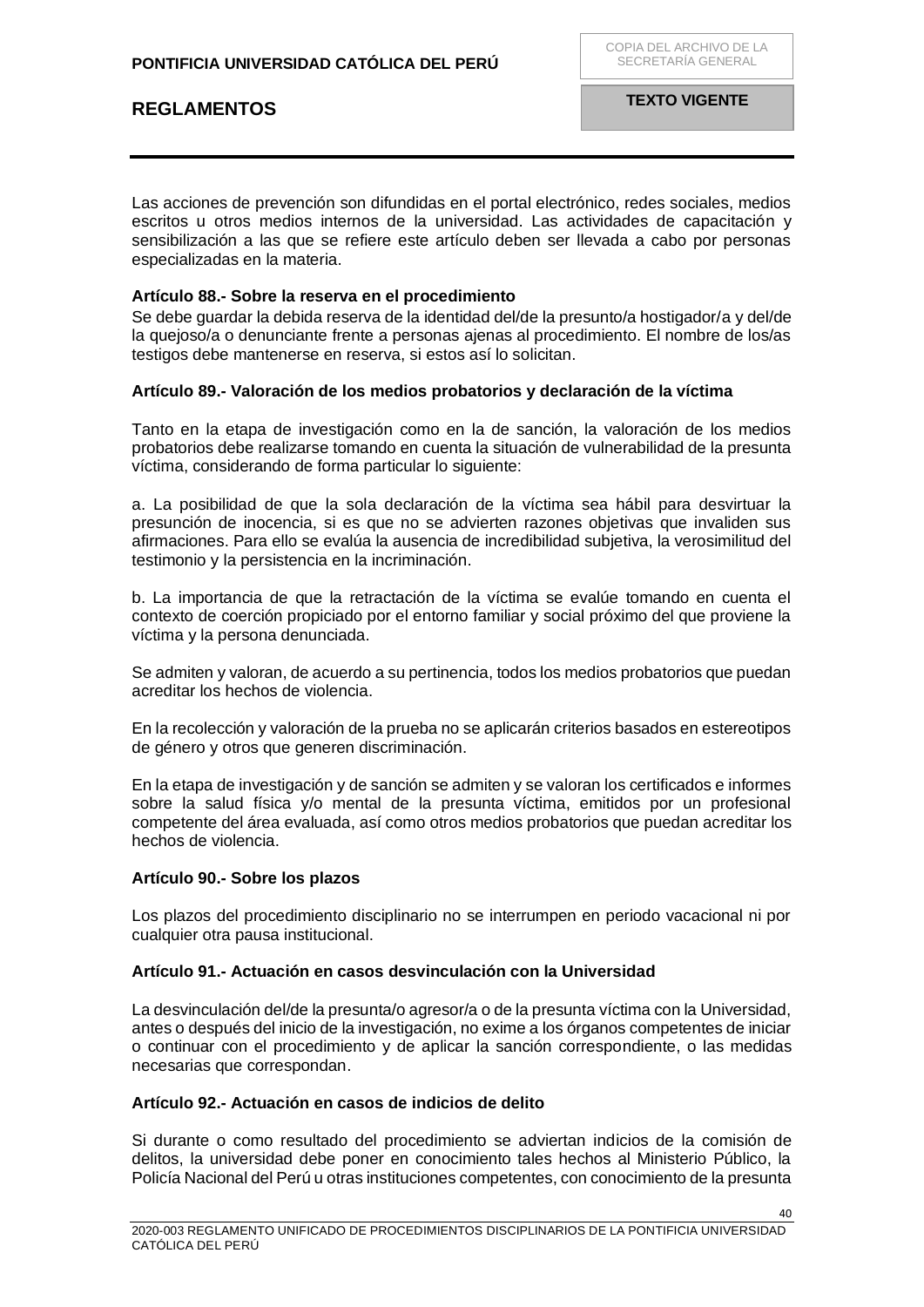víctima. Esta información debe ser traslada en un plazo no mayor de veinticuatro (24) horas de conocidos los hechos, previo consentimiento de la víctima.

El responsable de correr traslado al Ministerio Público será la Secretaria Técnica, lo que no implica que la víctima tenga que declarar ante este órgano.

### <span id="page-40-0"></span>**Artículo 93.- Colaboración con otras universidades o instituciones**

Culminado el procedimiento disciplinario, a solicitud de otras universidades o instituciones, o de algún/a estudiante o profesor/a de la PUCP, la Secretaría General procederá con la entrega de la Resolución final del caso, protegiendo la identidad de las víctimas.

### <span id="page-40-1"></span>**Artículo 94.- Faltas y Sanciones**

En el Anexo 3 se detalla el Régimen de Faltas y Sanciones aplicables al presente capítulo.

### **Subcapítulo II.- Reglas para el Procedimiento en el ámbito Educativo**

### <span id="page-40-3"></span><span id="page-40-2"></span>**Artículo 95.- Estabilidad de la competencia para la facultad disciplinaria**

El Comité de intervención frente al hostigamiento sexual en el ámbito educativo es el órgano encargado de recibir las denuncias o quejas, elaborar el informe de precalificación y otorgar medidas de protección.

La Secretaría Técnica es el órgano instructor en el procedimiento disciplinario.

Los Consejos de Facultad resuelven en primera instancia y el Tribunal Disciplinario en segunda instancia, cuando el hostigador sea un estudiante, docente y pre-docente que estudie, labore o preste servicios, en alguna Facultad o Departamento, centro de investigación, laboratorio o afines asociados a un Departamento.

En aquellos casos en los que la/el presunta/o hostigador/a no pertenece a alguna facultad o Departamento, corresponde al Tribunal Disciplinario conocer el informe elaborado por el órgano instructor y al Consejo Universitario resolver el caso.

Estas competencias son indelegables y no pueden ser asumidas por un órgano distinto, salvo lo dispuesto en el artículo 48.4 del Decreto Supremo N° 014-2019 MIMP.

### **Subcapítulo III. Órganos de precalificación y de instrucción**

### <span id="page-40-5"></span><span id="page-40-4"></span>**Artículo 96.- El Comité de intervención frente al hostigamiento sexual**

Es el órgano encargado de recibir las denuncias o quejas por hostigamiento sexual, elaborar el informe de precalificación y otorgar medidas de protección para los casos de infracciones disciplinarias relacionadas a hostigamiento sexual y acoso.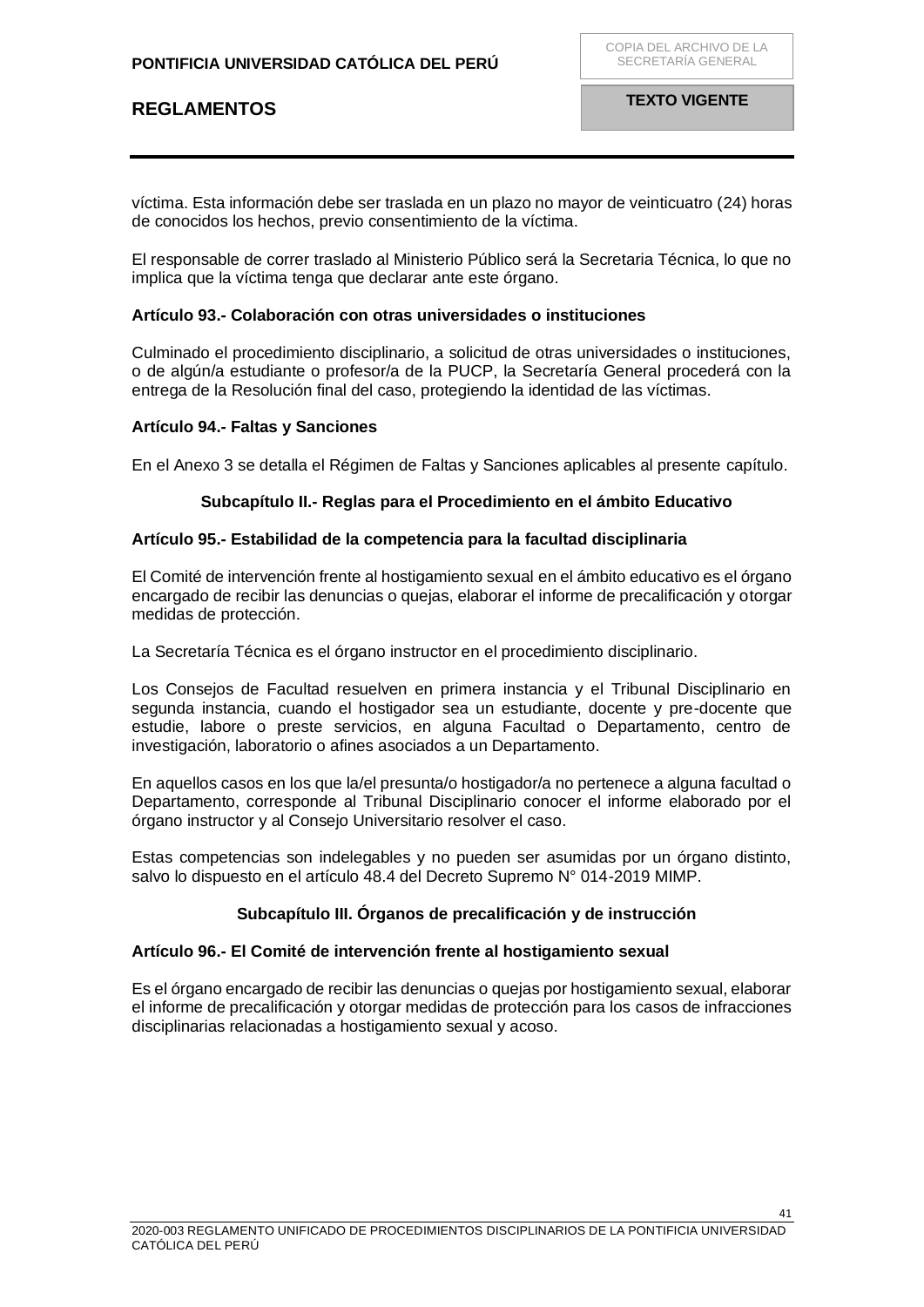### **Artículo 97.- Funciones del Comité de intervención frente al hostigamiento sexual en el ámbito educativo**

<span id="page-41-0"></span>Son funciones del Comité frente al hostigamiento sexual en el ámbito educativo las siguientes:

- **1.** Recibir las denuncias o quejas por posibles faltas. En los casos en los que el Comité desestime la denuncia sin que se inicie un procedimiento dará cuenta a la Facultad correspondiente en un plazo máximo de tres (3) días calendario.
- **2.** Recibir los descargos.
- **3.** Dictar medidas de protección, en los plazos previstos en el artículo 108 del presente Reglamento.
- **4.** Elaborar el informe de precalificación de la denuncia y remitirlo a la Secretaría Técnica, a fin de dar inicio del procedimiento disciplinario.
- **5.** Remitir al órgano competente, de manera semestral, la relación de denuncias recibidas, las medidas adoptadas, así como el estado de los procedimientos, para que dicha información sea remitida a la Superintendencia Nacional de Educación Superior Universitaria – SUNEDU, de acuerdo al artículo 52 del Decreto Supremo 014-2019- MIMP.
- **6.** Remitir información al Registro Único de Sanciones.

#### <span id="page-41-1"></span>**Artículo 98.- Composición del Comité de intervención frente al hostigamiento sexual**

El Comité de intervención frente al hostigamiento sexual se compone de tres (3) miembros: un/a profesor/a, el/la Defensor/a Universitario/a y un/a representante de los/as alumnos/as, garantizando que, al menos, dos de los tres integrantes sean mujeres. El/a docente debe ser abogado/a, con formación en género o en derechos humanos. El/la alumno/a debe ser elegido/a entre los representantes estudiantiles que forman parte de la Asamblea Universitaria.

El/la profesor/a tiempo completo que conforme el Comité de intervención frente al hostigamiento sexual tendrá una descarga académica equivalente a cinco (5) créditos por semestre académico y por el tiempo que dure su designación como miembro del Comité. En el caso de que se trate de un docente por horas (TPA) se le remunerará el equivalente a dicha cantidad de créditos, los que no se considerarán créditos lectivos.

El/a alumno/a que integre el Comité de intervención frente al hostigamiento sexual debe cumplir con los siguientes requisitos:

- 1. Ser representante estudiantil ante la Asamblea Universitaria y, de preferencia, estar matriculado(a) en la Facultad de Derecho y ser una estudiante. Excepcionalmente se podrá designar a un estudiante de otra facultad.
- 2. Cumplir con los requisitos establecidos por el Estatuto, para ser elegible y ejercer el cargo de representante estudiantil ante la Asamblea Universitaria.
- 3. No haber sido sancionado por el Tribunal de Honor o por hostigamiento sexual.
- 4. No registrar antecedentes policiales, penales o judiciales, y no haber sido sentenciado de manera definitiva por violencia contra las mujeres y los integrantes del grupo familiar.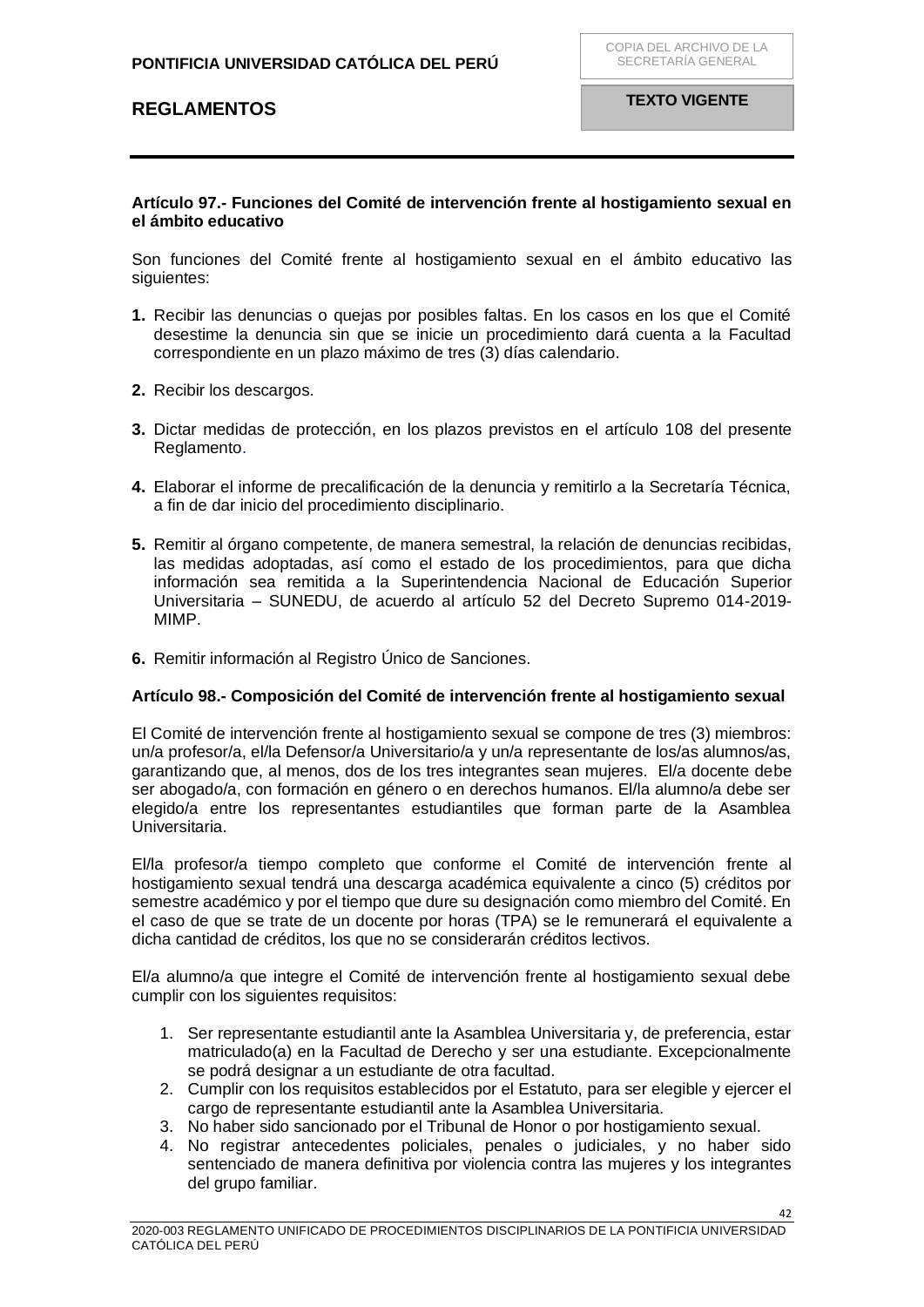5. Comportamiento ético y acorde a los valores de la PUCP.

### <span id="page-42-0"></span>**Artículo 99.- Nombramiento de los miembros del Comité de intervención frente al hostigamiento sexual**

Los/las profesores/as titular y suplente del Comité serán nombrados por el Consejo Universitario, por un periodo de tres (3) años, renovables hasta por dos (2) periodos. El/la profesora titular presidirá el Comité. El/La Defensor/a Universitario/a será el/la vicepresidente/a.

El/la representante de los/as alumnos/as será nombrado por el plazo que dure su representación ante la Asamblea Universitaria. No obstante, ello, este/a se mantendrá en el cargo hasta la juramentación de los nuevos representantes tras las respectivas elecciones.

En caso de que el representante estudiantil no haya sido elegido, se procederá de acuerdo a lo establecido en el artículo 48.4 del Decreto Supremo N° 014-2019-MIMP.

### <span id="page-42-1"></span>**Artículo 100.- Quórum y adopción de acuerdos**

El quórum de funcionamiento será el de la mayoría de sus miembros.

Los acuerdos se adoptan por mayoría simple. El voto dirimente corresponde a la presidenta de la Comisión.

### <span id="page-42-2"></span>**Artículo 101.- Funciones de la Secretaría Técnica en los casos de hostigamiento sexual en el ámbito educativo**

La Secretaría Técnica para casos de hostigamiento sexual en el ámbito educativo es el órgano instructor que lleva a cabo el procedimiento disciplinario hasta el Informe Final de Instrucción. Sus principales funciones son las siguientes:

- 1. Investigar las denuncias y dar cuenta al órgano sancionador;
- 2. Solicitar a las diversas unidades al interior de la Pontificia Universidad Católica del Perú y personas en general su colaboración para el esclarecimiento de las investigaciones;
- 3. Recibir los descargos;
- 4. Presentar el Informe Final de Instrucción;
- 5. Realizar las notificaciones necesarias de la etapa de instrucción;
- 6. Elaborar el proyecto de resolución del Consejo de Facultad y de la Sala del Tribunal Disciplinario, conforme con las instrucciones recibidas por sus respectivos miembros;
- 7. Comunicar a la Secretaría General y remitir directamente los actuados del procedimiento disciplinario al Ministerio Público, en caso de delitos.

## **Subcapítulo IV. Órganos de resolución de primera instancia**

### <span id="page-42-4"></span><span id="page-42-3"></span>**Artículo 102.- Órgano de resolución de primera instancia**

El Consejo de Facultad es la primera instancia del procedimiento disciplinario. Es el órgano sancionador, que decide a través de una Resolución, si sanciona al denunciado o archiva el procedimiento disciplinario.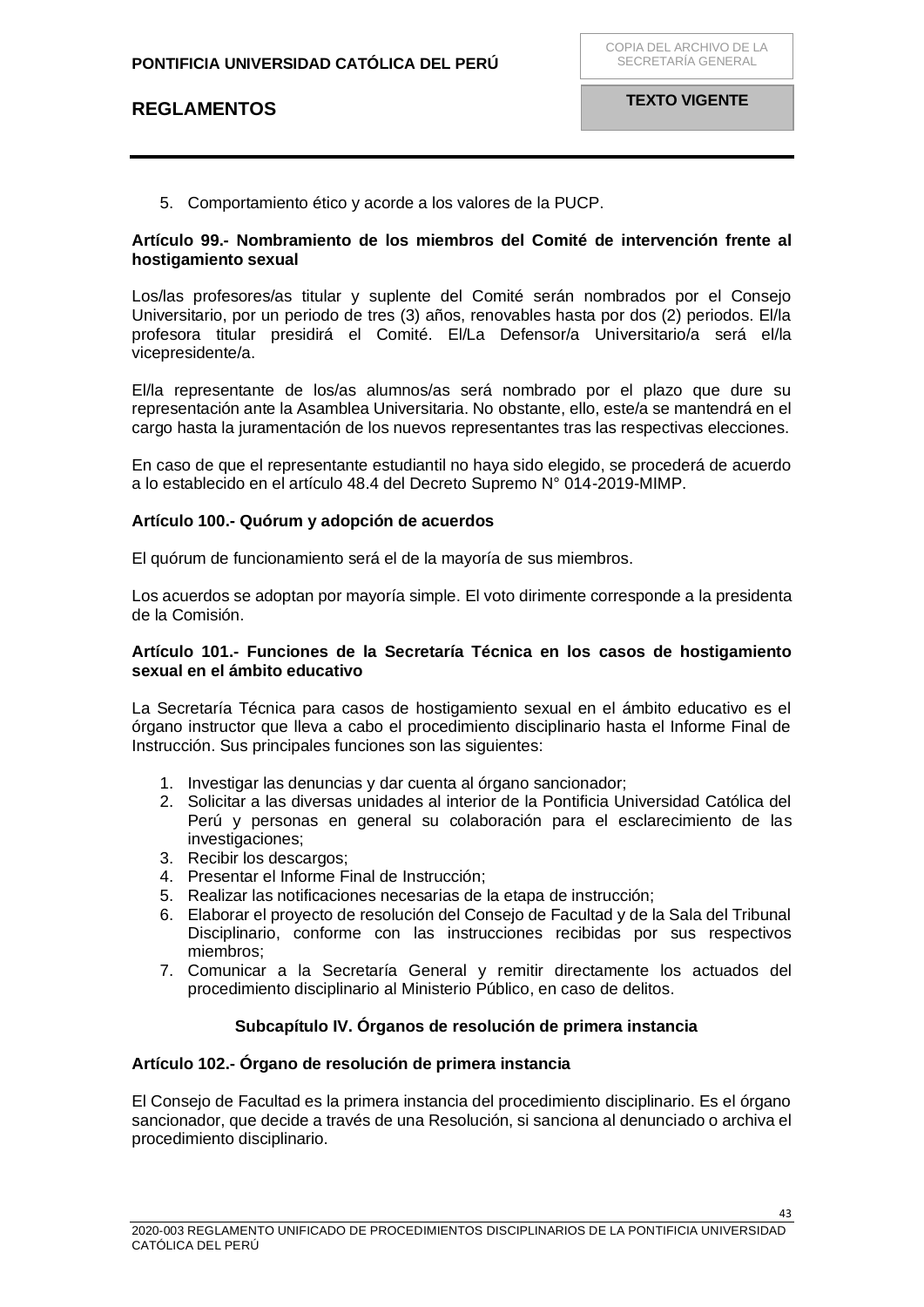En el caso de que el Consejo de Facultad no cuente con especialistas en materia de género, solicitará la opinión especializada en violencia de género de hasta dos (2) profesoras(es). Estas(os) profesoras(es) tendrán acceso al expediente, previa aceptación de la víctima y compromiso de confidencialidad, y participarán de la respectiva sesión del consejo con voz, pero sin voto.

En los casos en los que el presunto hostigador no pertenezca a una facultad, corresponde al Tribunal Disciplinario conocer el informe elaborado por el órgano instructor y al Consejo Universitario resolver el caso.

### <span id="page-43-0"></span>**Artículo 103.- Competencia del Consejo de Facultad**

El Consejo de Facultad es competente para lo siguiente:

**1.-** Disponer, si correspondiera, que la Secretaría Técnica para casos de hostigamiento sexual realice acciones de investigación complementarias cuando la denuncia haya sido desestimada o requiera de mayores elementos de convicción.

**2.-** Recibir el Informe Final de Instrucción.

**3.-** Citar a informe oral, si lo considera necesario y en los casos en los que haya sido solicitado por el/la investigado/a, su abogado/a o por la víctima.

**4.-** Recibir el Informe de Precalificación del Comité de intervención frente al hostigamiento sexual, si lo solicitara.

**5.-** Resolver sobre la existencia de la falta y la aplicación de la sanción o sobre la no existencia de la falta.

**6.-** Realizar, a través de la Secretaría Técnica, todas las notificaciones necesarias para garantizar la efectividad del debido procedimiento.

**7.-** Ordenar a la Secretaría Técnica, la ampliación de la investigación para el recojo y presentación de las pruebas que considere necesarias para el esclarecimiento de los hechos.

**8.-** Solicitar a las diversas unidades al interior de la PUCP, si lo considera necesario, su colaboración para el esclarecimiento de las investigaciones.

**9.-** Resolver sobre la ejecución de las resoluciones una vez consentidas las mismas.

**10.-** Remitir al Comité de intervención frente al hostigamiento sexual todas las decisiones adoptadas para el registro correspondiente, según lo dispuesto en el inciso 6 del artículo 97 del presente Reglamento.

#### <span id="page-43-1"></span>**Artículo 104.- Impedimentos, recusación y abstención**

Las normas sobre impedimentos, recusación y abstención previstas referidos en los artículos 17,18 y 19 en el presente Reglamento son de aplicación a los integrantes de los Consejos de Facultad.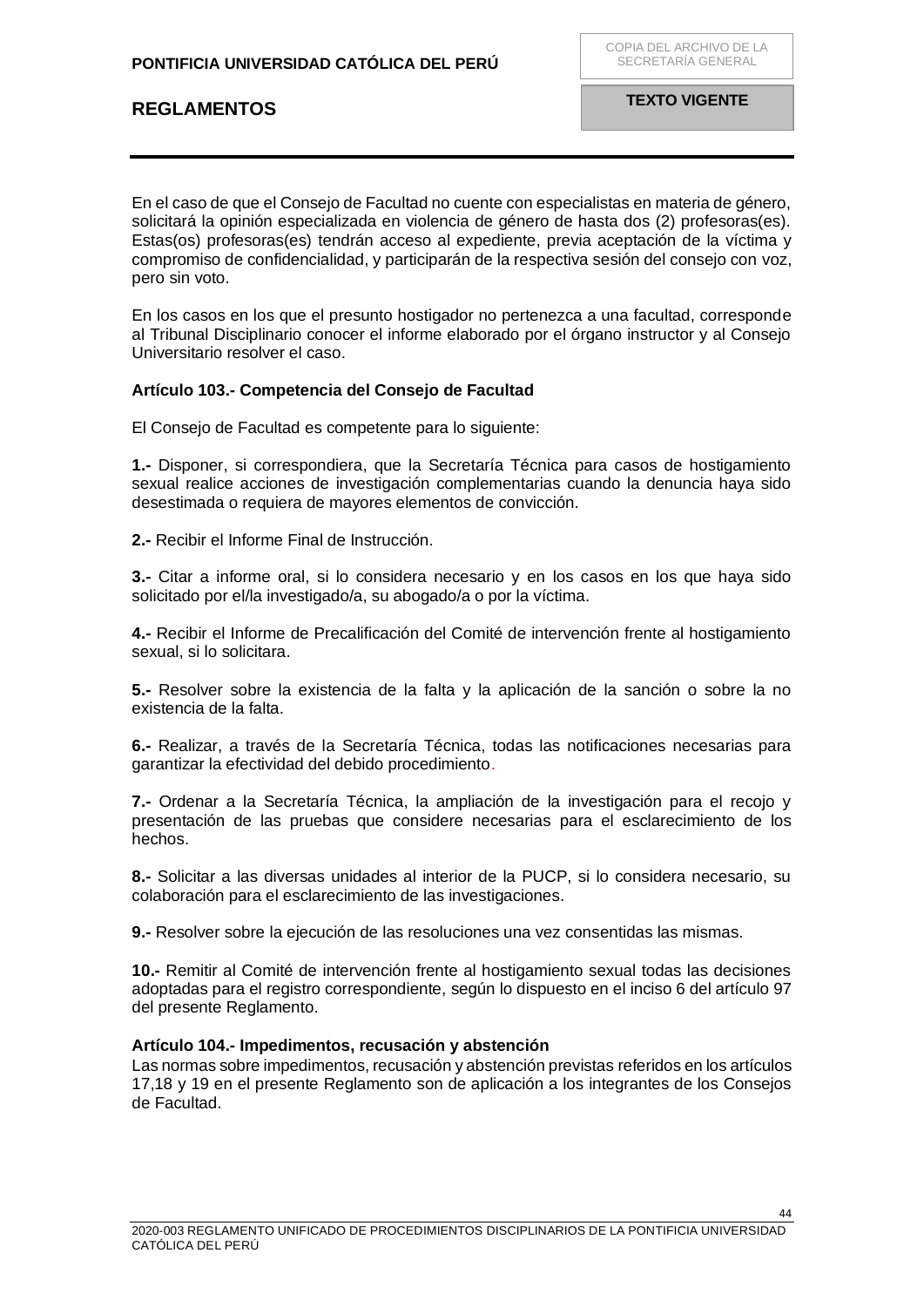### **Subcapítulo V. Sobre el órgano de resolución de segunda instancia**

#### <span id="page-44-1"></span><span id="page-44-0"></span>**Artículo 105.- Sobre el órgano de resolución de segunda instancia**

El Tribunal Disciplinario es la segunda y última instancia cuando el presunto hostigador pertenece a una facultad. Las disposiciones generales del presente Reglamento son de aplicación supletoria a este capítulo.

### **Subcapítulo VI. El Procedimiento**

### <span id="page-44-3"></span><span id="page-44-2"></span>**Artículo 106.- Sobre la denuncia**

La queja o denuncia puede ser presentada por la presunta víctima o un tercero, de forma verbal, escrita o electrónica, ante el Comité de intervención frente al hostigamiento sexual en el ámbito educativo. Asimismo, en caso de que el Comité tome conocimiento de hechos que puedan constituir hostigamiento sexual a través de redes sociales, notas periodísticas, informes policiales u otras fuentes de información, está obligado a iniciar el procedimiento sin que medie solicitud de la parte interesada.

Cuando el órgano que recibe la queja o denuncia es distinto al Comité de intervención frente al hostigamiento sexual en el ámbito educativo, la pondrá en conocimiento de este y del/de la quejado/a o denunciado/a la denuncia en un plazo no mayor a un (1) día hábil, bajo responsabilidad de las personas que integran dichos órganos.

La denuncia contiene por lo menos lo siguiente:

- a) Datos del/la denunciante.
- b) Datos del denunciado/a, de contar con dicha información.
- c) Detalle sobre los hechos objeto de presunto hostigamiento sexual.
- d) Medios probatorios, de corresponder.

### <span id="page-44-4"></span>**Artículo 107.- Atención médica y psicológica**

El Comité de intervención frente al hostigamiento sexual o la Defensoría Universitaria, en un plazo no mayor a un (1) día hábil, pondrán a disposición de la víctima los canales de atención médica y psicológica especializado con los que cuenta la Universidad. De no contar con esos canales o de ser insuficientes, instruyen a la víctima sobre los servicios de los Centros de Emergencia Mujer, de los centros de salud mental comunitarios y del Programa Nacional contra la Violencia Familiar y Sexual del Ministerio de la Mujer y Poblaciones Vulnerables. También podrán informar sobre centros privados de atención médica y psicológica.

El informe que se emita como resultado de la atención médica, física y mental o psicológica, es incorporado al procedimiento y considerado medio probatorio, solo si la víctima lo autoriza.

### <span id="page-44-5"></span>**Artículo 108.- Sobre las medidas de protección**

El Comité de intervención frente al hostigamiento sexual dicta las medidas de protección en un plazo máximo de tres (3) días hábiles, contados desde que se interpuso la denuncia o desde que la Comisión decida por acuerdo debidamente motivado iniciar una investigación de oficio. Las medidas de protección son otorgadas por propia iniciativa del Comité o a solicitud de parte y se ejecutan de manera inmediata.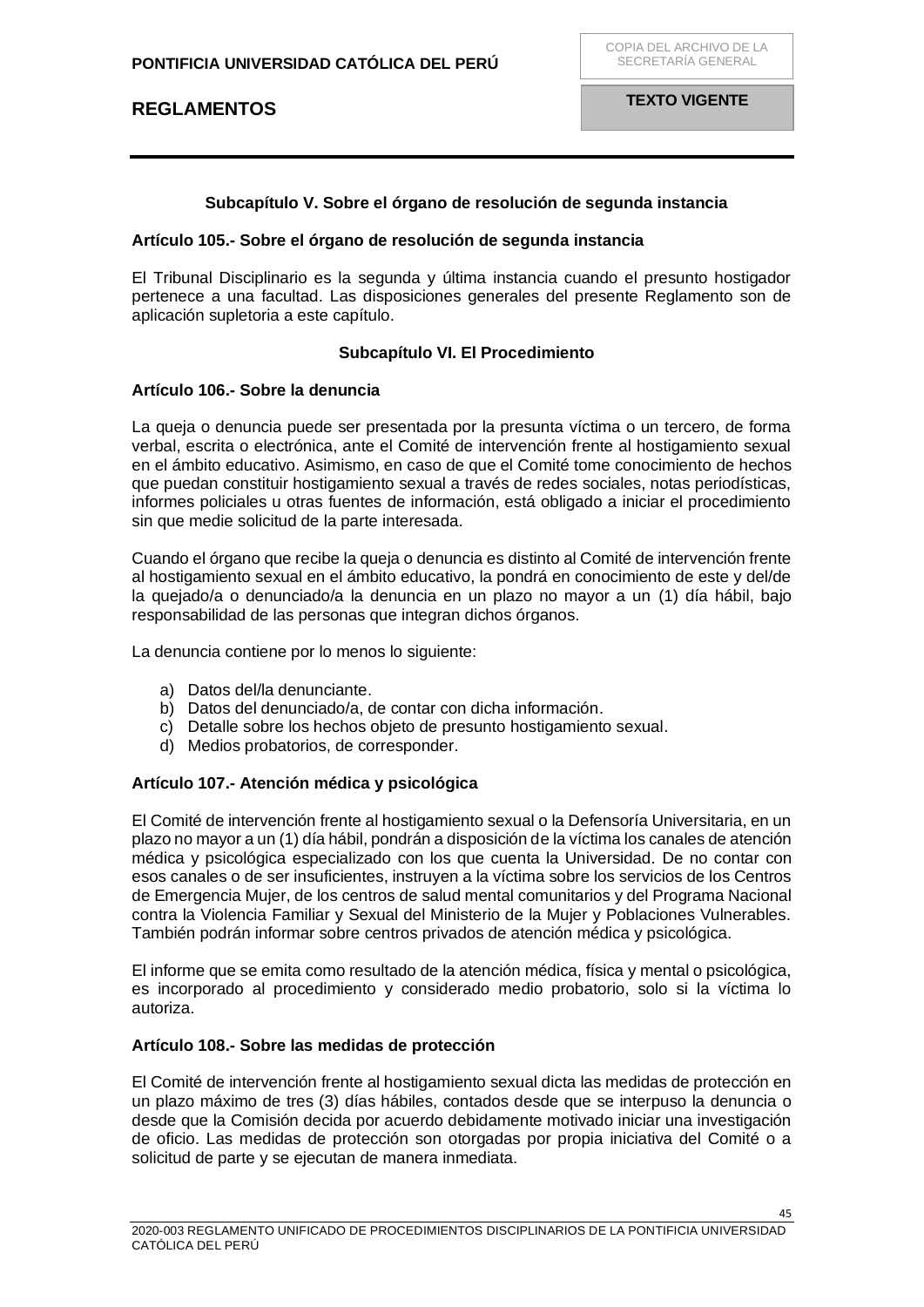### **PONTIFICIA UNIVERSIDAD CATÓLICA DEL PERÚ**

# **REGLAMENTOS**

Las medidas pueden adoptarse durante el procedimiento o fuera del mismo, con cargo a que este sea iniciado.

Las medidas de protección a favor de la víctima pueden ser:

a) Rotación o cambio de lugar del/de la presunto/a hostigador/a.

b) Suspensión temporal del/de la presunto/a hostigador/a.

c) Rotación o cambio de lugar de la víctima, siempre que haya sido solicitada por ella.

d) Orden de impedimento de acercamiento, proximidad a la víctima o a su entorno familiar, o de entablar algún tipo de comunicación con la víctima. Esta medida puede implicar el impedimento de ingreso del denunciado a las instalaciones de la PUCP independientemente de que el denunciado sea profesor, estudiante, pre-docente.

En el caso de que el denunciado tenga doble condición (profesor/estudiante de posgrado, /docente TPA, etc.), y se dicta una medida de impedimento de ingreso a las instalaciones de la PUCP, no podrá ingresar y tampoco se podrá invocar esa doble condición para evitar que la medida se cumpla.

e) Se evaluará para el caso del pre-docente, del estudiante o del personal no docente denunciado, la separación preventiva; sin perjuicio de la sanción que se le imponga de conformidad con las leyes especiales, ni de la responsabilidad penal que pudiera ser determinada por los órganos correspondientes.

f) Otras medidas que busquen proteger y asegurar el bienestar de la víctima.

Cuando la denuncia se formule contra un/a docente, la/el misma/o es separada/o preventivamente, de acuerdo a lo establecido en el artículo 90 de la Ley N° 30220, Ley Universitaria.

El Comité de intervención frente al hostigamiento sexual en el ámbito educativo también puede dictar medidas de protección a favor de los/as testigos, siempre que resulten estrictamente necesarias para garantizar su colaboración con la investigación.

### <span id="page-45-0"></span>**Artículo 109.- Sobre la sustitución o ampliación de las medidas de protección**

A pedido de parte, las medidas de protección pueden ser sustituidas o ampliadas, atendiendo a las circunstancias de cada caso, con la debida justificación y cautelando que la decisión sea razonable, proporcional y beneficiosa para la víctima.

### <span id="page-45-1"></span>**Artículo 110.- Sobre la vigencia de las medidas de protección**

Las medidas de protección se mantienen vigentes hasta que se emita la decisión que pone fin al procedimiento de investigación y sanción del hostigamiento sexual. Sin perjuicio de ello, en la Resolución que pone fin al procedimiento, el órgano encargado de sancionar puede establecer medidas temporales a favor de la víctima con la finalidad de garantizar su bienestar.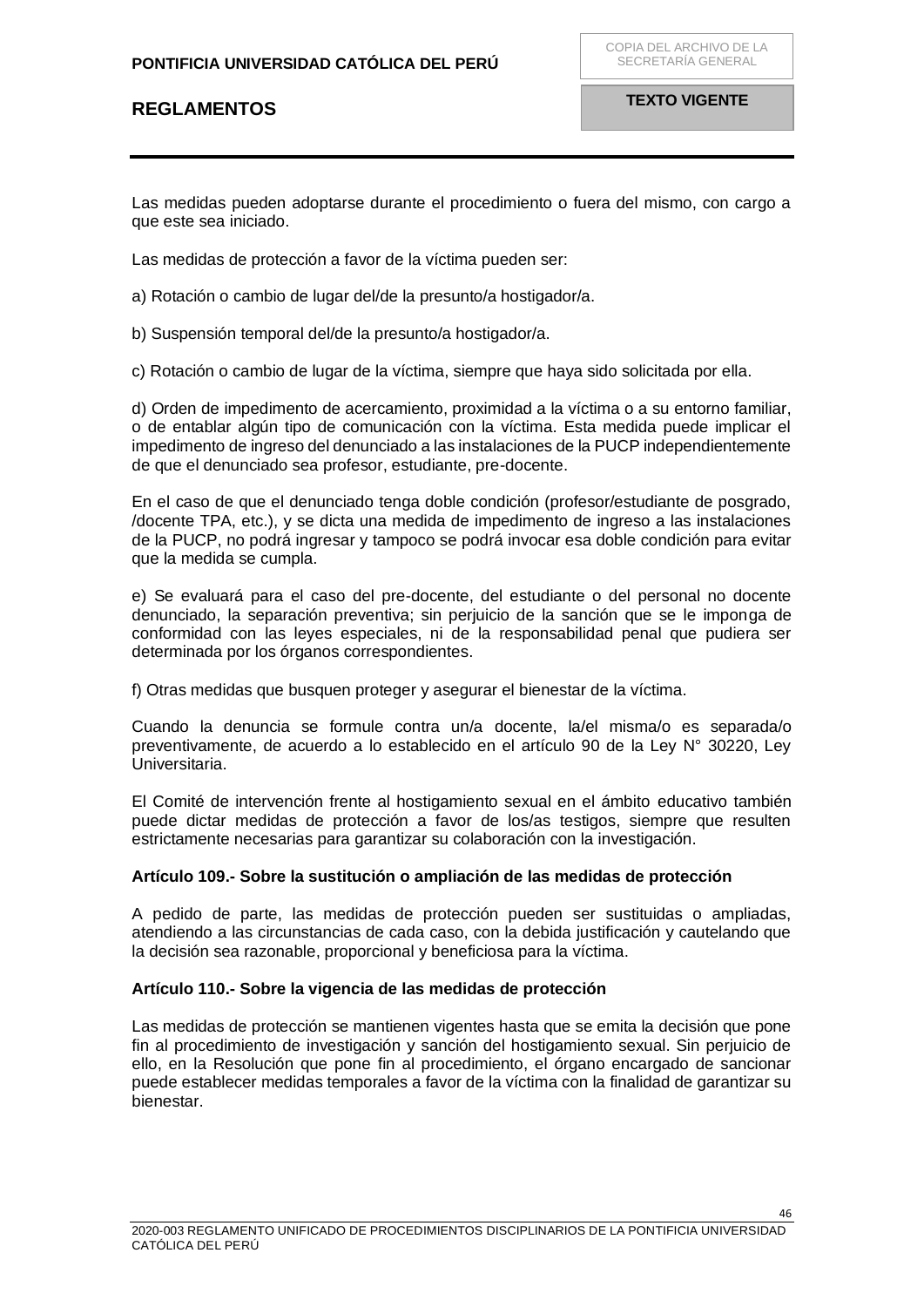## <span id="page-46-0"></span>**Artículo 111.- Sobre el informe de precalificación**

El Comité de intervención frente al hostigamiento sexual, en un plazo no mayor a quince (15) días calendario de recibida la queja o denuncia, emite un informe de precalificación que contiene la evaluación preliminar sobre el caso de hostigamiento sexual.

El informe de precalificación debe contener, por lo menos, lo siguiente:

- 1. La descripción de los hechos.
- 2. La valoración de las pruebas ofrecidas o recabadas.
- 3. La recomendación de sanción aplicable o de archivamiento, según corresponda.
- 4. De ser el caso, recomendación de medidas adicionales para evitar nuevos casos de hostigamiento sexual y/o de reparación simbólica.

Se respeta el derecho al debido procedimiento de ambas partes. Como mínimo, el/la quejado/a o denunciado/a debe conocer los hechos imputados, presentar sus descargos por la vía electrónica o física, y tener la posibilidad de presentar los medios probatorios que considere convenientes, dentro del plazo de tres (3) días calendario.

El Comité de intervención frente al hostigamiento sexual deriva el informe de precalificación a la Secretaría Técnica para casos de hostigamiento sexual, en un plazo no mayor a un (1) día hábil.

### <span id="page-46-1"></span>**Artículo 112.- Sobre el Informe Final de Instrucción**

La Secretaría Técnica, en un plazo no mayor a quince (15) días calendario de recibido el informe de precalificación, emite el Informe Final de Instrucción con las conclusiones de la investigación de los hechos materia de la denuncia. Si lo considera necesario, dentro de ese plazo, otorgará tres (3) días calendario al denunciado para presentar sus descargos y los medios probatorios que considere pertinentes, física o electrónicamente.

El Informe Final de Instrucción debe contener, por lo menos, lo siguiente:

- 1. La descripción de los hechos.
- 2. La valoración de las pruebas ofrecidas o recabadas.
- 3. La propuesta de sanción o archivamiento debidamente motivada.
- 4. De ser el caso, la recomendación de medidas adicionales para evitar nuevos casos de hostigamiento sexual, y/o de reparación simbólica.

El Informe Final de Instrucción con las conclusiones de la investigación es derivado al Consejo de Facultad, a través del Decano, en un plazo no mayor a un (1) día hábil.

En aquellos casos en los que la/el presunta/o hostigador/a no pertenece a alguna facultad o Departamento, la Secretaría Técnica remite el Informe Final de Instrucción al Tribunal Disciplinario para conocimiento, quien lo deberá remitir al Consejo Universitario.

### <span id="page-46-2"></span>**Artículo 113.- Etapa de sanción**

Una vez recibido el Informe Final de Sanción, el/la Decano/a convoca al Consejo de Facultad y lo pone en su conocimiento. El Consejo de Facultad en base a este resuelve el caso en un plazo máximo de quince (15) días calendario, contados desde que recibe el informe. Dentro de dicho plazo, el Decano traslada el Informe Final de Instrucción a el/la quejado/a o denunciado/a otorgándole un plazo de tres días (3) calendario para que, de considerarlo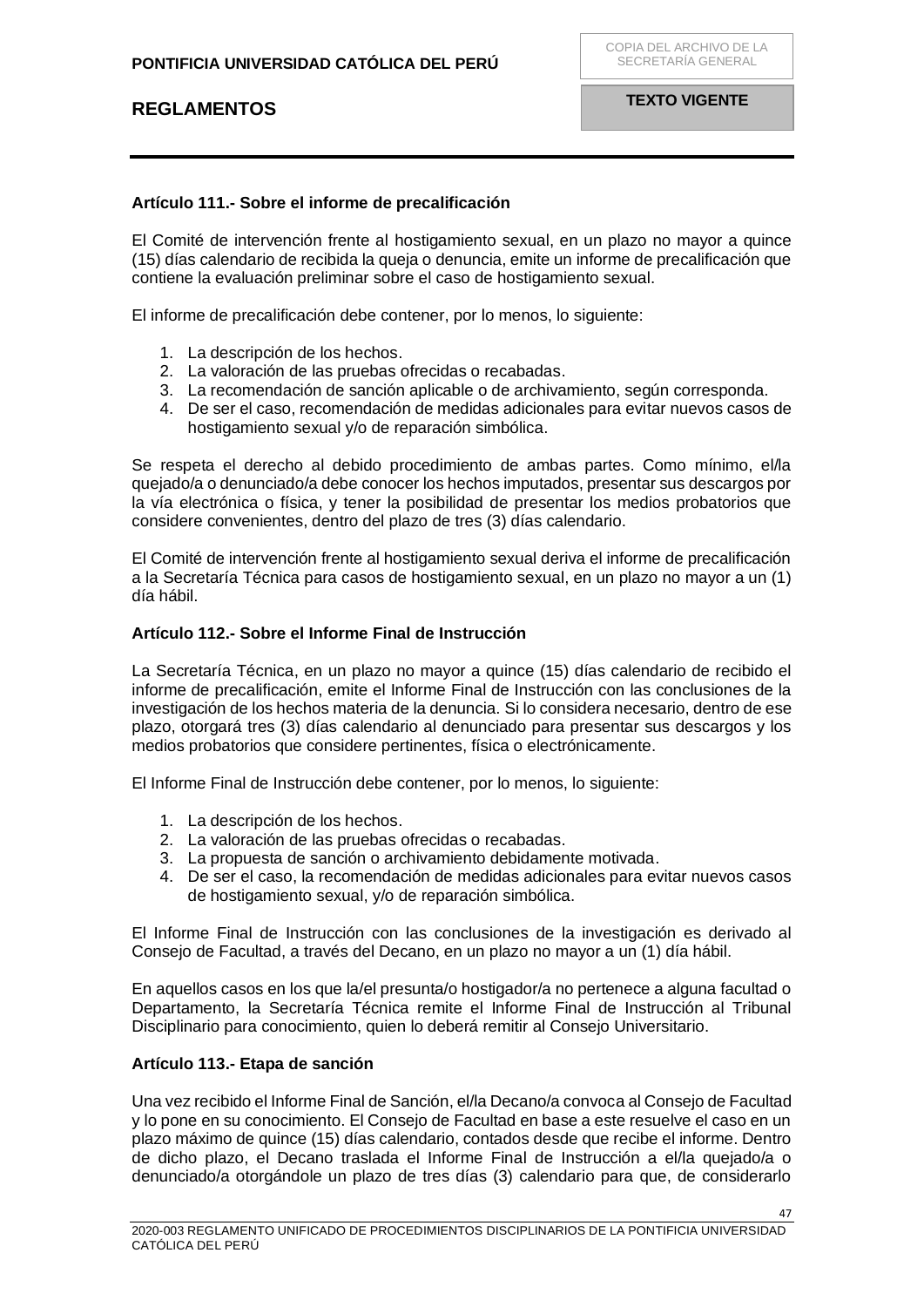pertinente, presente sus alegatos.

El citado informe también será notificado a la presunta víctima, quien puede solicitar audiencia oral ante el Consejo de Facultad y presentar alegatos. En ese caso, se deberán adoptar las medidas necesarias para evitar que la presunta víctima y el presunto infractor coincidan en mismo espacio físico. La audiencia se desarrollará conforme a lo establecido en el artículo 62 del presente Reglamento.

La Resolución del Consejo de Facultad contiene la sanción contra el/la hostigador/a o la decisión de archivamiento. De ser el caso, también contiene otras medidas que resulten necesarias para evitar nuevos casos de hostigamiento sexual, medidas temporales a favor de la víctima para garantizar su bienestar y/o medidas de reparación simbólica.

En aquellos casos en los que la/el presunta/o hostigador/a no pertenece a alguna facultad o Departamento corresponde al Consejo Universitario emitir la respectiva Resolución de sanción o archivo en instancia única.

En el caso de que la persona sancionada tenga más de una condición (profesor/estudiante de posgrado/docente TPA, personal administrativo, etc.) se aplicará el procedimiento y la sanción que corresponda a la condición en la que cometió la falta disciplinaria. El sancionado no podrá alegar sus distintas condiciones para incumplir la sanción.

#### <span id="page-47-0"></span>**Artículo 114.- De la impugnación de la resolución del Consejo de Facultad**

Los recursos impugnatorios pueden ser presentados por el denunciado/a y por la víctima, de forma física o electrónica, según las circunstancias y conforme a lo establecido a lo largo del presente Reglamento.

El recurso de reconsideración se presenta ante el Consejo de Facultad, quien resuelve. El plazo es de cinco (5) días calendario.

El recurso de apelación se presenta ante el Consejo de Facultad, que lo eleva al Tribunal Disciplinario. El plazo es de cinco (5) días calendario.

La presunta víctima también puede solicitar audiencia oral ante el Tribunal Disciplinario, y presentar alegatos. En ese caso se deberán adoptar las medidas necesarias para evitar que la presunta víctima y el presunto infractor coincidan en mismo espacio físico.

Los recursos impugnatorios se rigen por las normas establecidas en el presente Reglamento, en cuanto le sean aplicables.

La decisión del Tribunal Disciplinario que resuelve la apelación no puede superar el plazo de quince (15) días calendario.

La Resolución de segunda instancia contiene la sanción contra el/la hostigador/a o la decisión de archivo. De ser el caso, también contiene otras medidas que resulten necesarias para evitar nuevos casos de hostigamiento sexual, medidas temporales a favor de la víctima para garantizar su bienestar y/o medidas de reparación simbólica.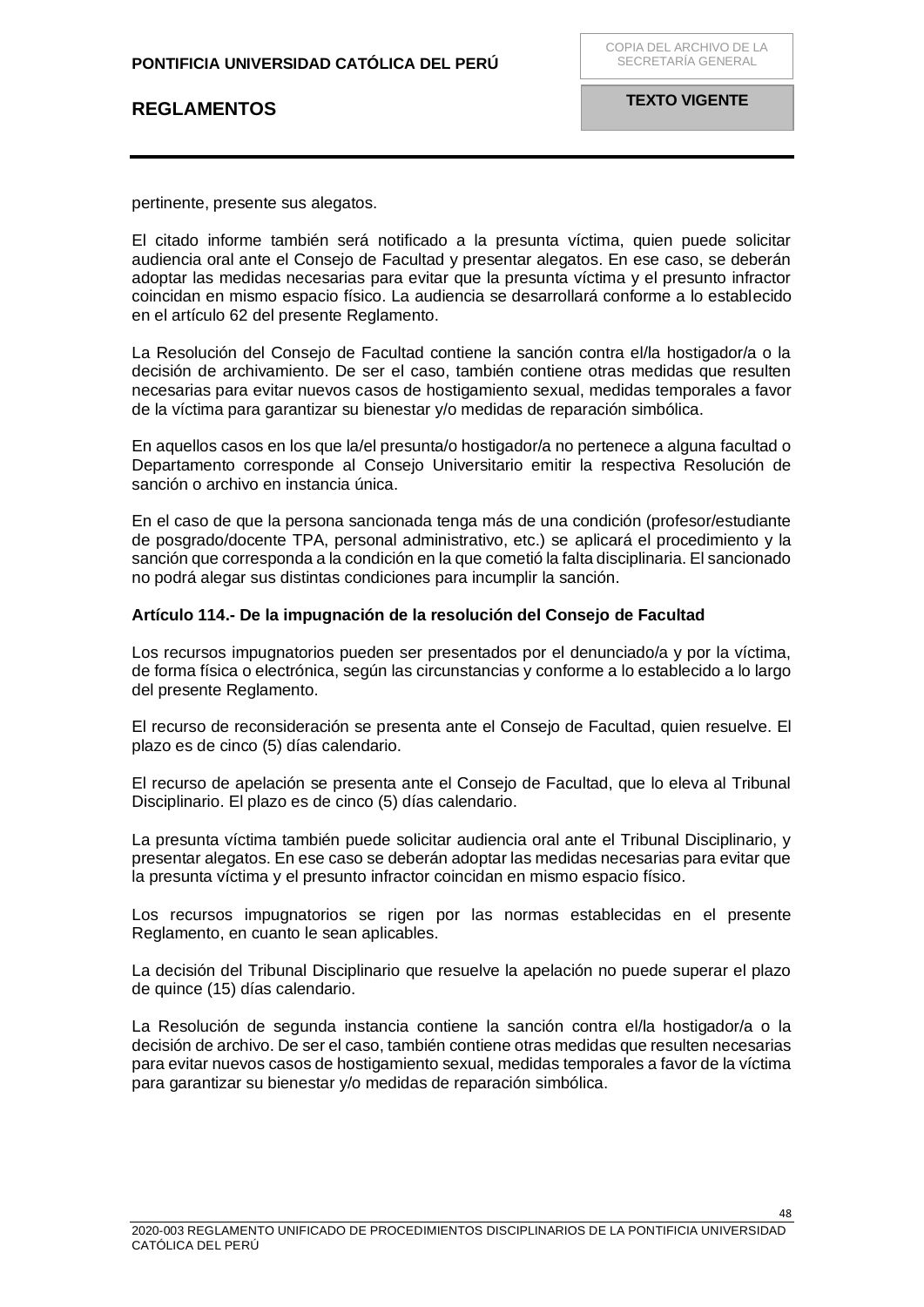**TEXTO VIGENTE**

## **CAPÍTULO TERCERO**

### <span id="page-48-1"></span><span id="page-48-0"></span>**DEL RÉGIMEN DISCIPLINARIO DEL PERSONAL DOCENTE Y PRE-DOCENTE**

#### **Subcapítulo I. Aspectos generales**

#### <span id="page-48-3"></span><span id="page-48-2"></span>**Artículo 115.- Procedimiento disciplinario**

El procedimiento disciplinario que inicie la PUCP contra docentes y pre-docentes que cometan algún acto u omitan realizar algún acto y que como consecuencia de ello puedan ser merecedores a una medida disciplinaria se ceñirá a lo establecido por el presente Reglamento, el Texto Único Ordenado de la Ley de Productividad y Competitividad Laboral, Decreto Supremo N° 003-97-TR, así como las normas que los modifiquen, complementen o sustituyan.

#### <span id="page-48-4"></span>**Artículo 116.- La responsabilidad disciplinaria**

Todo comportamiento de docentes y pre-docentes, en los que les resulte aplicable, que vulnere los valores y principios contenidos en el Estatuto PUCP, el Reglamento del Profesorado, el Reglamento Interno de Trabajo, el Reglamento de Seguridad y Salud en el Trabajo, el presente Reglamento Disciplinario, las obligaciones dispuestas por la Universidad en ejercicio de su poder de dirección; y, los instrumentos normativos que pudieran corresponder, será materia de responsabilidad disciplinaria. Las medidas disciplinarias que la Universidad puede aplicar a docentes y pre-docentes son las siguientes:

- a. Amonestación verbal.
- b. Amonestación escrita.
- c. Suspensión sin goce de remuneraciones.
- d. Despido.

El despido consiste en la extinción de todo vínculo entre la Universidad y el docente o predocente sancionado; por consiguiente, implica la pérdida de todos los derechos y beneficios inherentes a la condición de docente o pre-docente y, de ser el caso, de trabajador de la Universidad. Quien hubiere sido despedido no podrá ser nuevamente contratado para realizar actividad académica universitaria o labores administrativas en la Universidad.

La sanción corresponde a la magnitud de las faltas, según su menor o mayor gravedad. Su aplicación no es necesariamente correlativa ni automática. La clasificación realizada en este Reglamento respecto de las faltas leves, graves y muy graves, será tomada en cuenta a modo referencial.

Los descuentos por tardanzas e inasistencia no tienen naturaleza disciplinaria, por lo que no eximen de la aplicación de la debida sanción.

### <span id="page-48-5"></span>**Artículo 117.- Diferente sanción por la misma falta**

Tratándose de la comisión de una misma falta por varios docentes y pre-docentes, la Universidad podrá imponer sanciones diversas a todos ellos, en atención a los antecedentes de cada cual y otras circunstancias coadyuvantes, según su criterio, el que deberá ser expreso y motivado.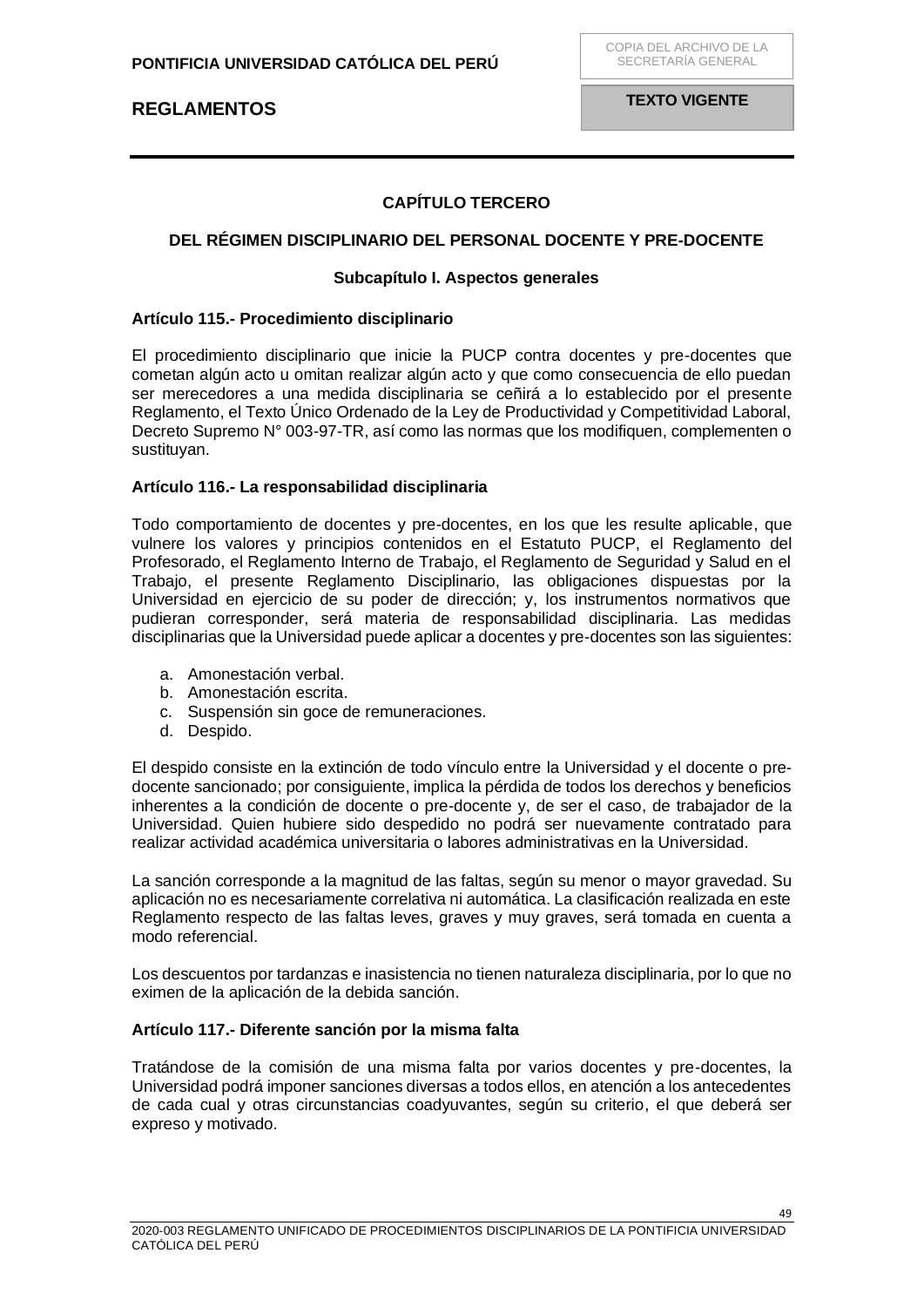### <span id="page-49-0"></span>**Artículo 118.- Las garantías y derechos en el procedimiento**

En el procedimiento disciplinario se respetan los derechos fundamentales de los/las docentes y pre-docentes. Los órganos competentes están vinculados a ellos y garantizan su ejercicio.

#### **Subcapítulo II. Procedimiento disciplinario**

### <span id="page-49-2"></span><span id="page-49-1"></span>**Artículo 119.- El procedimiento disciplinario**

Los órganos competentes en el ejercicio de su facultad disciplinaria se ciñen a las siguientes disposiciones:

#### **119.1.- Procedimiento disciplinario**

El procedimiento disciplinario se inicia de oficio por la Secretaría Técnica, en atención a los siguientes supuestos:

#### **a. Inicio del procedimiento por iniciativa de la Secretaría Técnica**

Cuando la Secretaría Técnica tome conocimiento de que algún docente o pre-docente ha realizado alguna acción que podría configurar una falta, tiene la obligación de iniciar un procedimiento especificando los hechos que configuran la supuesta falta, el nombre del posible responsable y los medios probatorios con que cuente para sustentar el inicio de su investigación.

#### **b. Denuncias presentadas por el jefe inmediato superior**

El jefe inmediato superior que tome conocimiento de que algún docente o pre-docente a su cargo ha realizado alguna acción que podría configurar una falta, tiene la obligación de comunicarlo al Secretario Técnico, especificando los hechos que configuran la supuesta falta, el nombre del posible responsable y los medios probatorios con que cuente para sustentar su denuncia. El aviso deberá realizarse dentro de los cinco (5) días hábiles siguientes a la fecha en que toma conocimiento de los hechos que podrían configurar la falta. La omisión de dar aviso a la Secretaría Técnica dará lugar a una sanción por constituir un acto de obstrucción al procedimiento disciplinario.

#### **c. Denuncias presentadas por un tercero**

Toda persona que conozca que algún docente o pre-docente ha realizado alguna acción que podría configurar una falta, tiene la obligación de dar aviso al Secretario Técnico. En la denuncia se debe especificar los datos del denunciante, los hechos que configuran la supuesta falta, el nombre del posible responsable y los medios probatorios con que cuente para sustentar su denuncia. A solicitud del denunciante o a criterio de la Secretaría Técnica, ésta podrá mantener reserva sobre los datos del denunciante.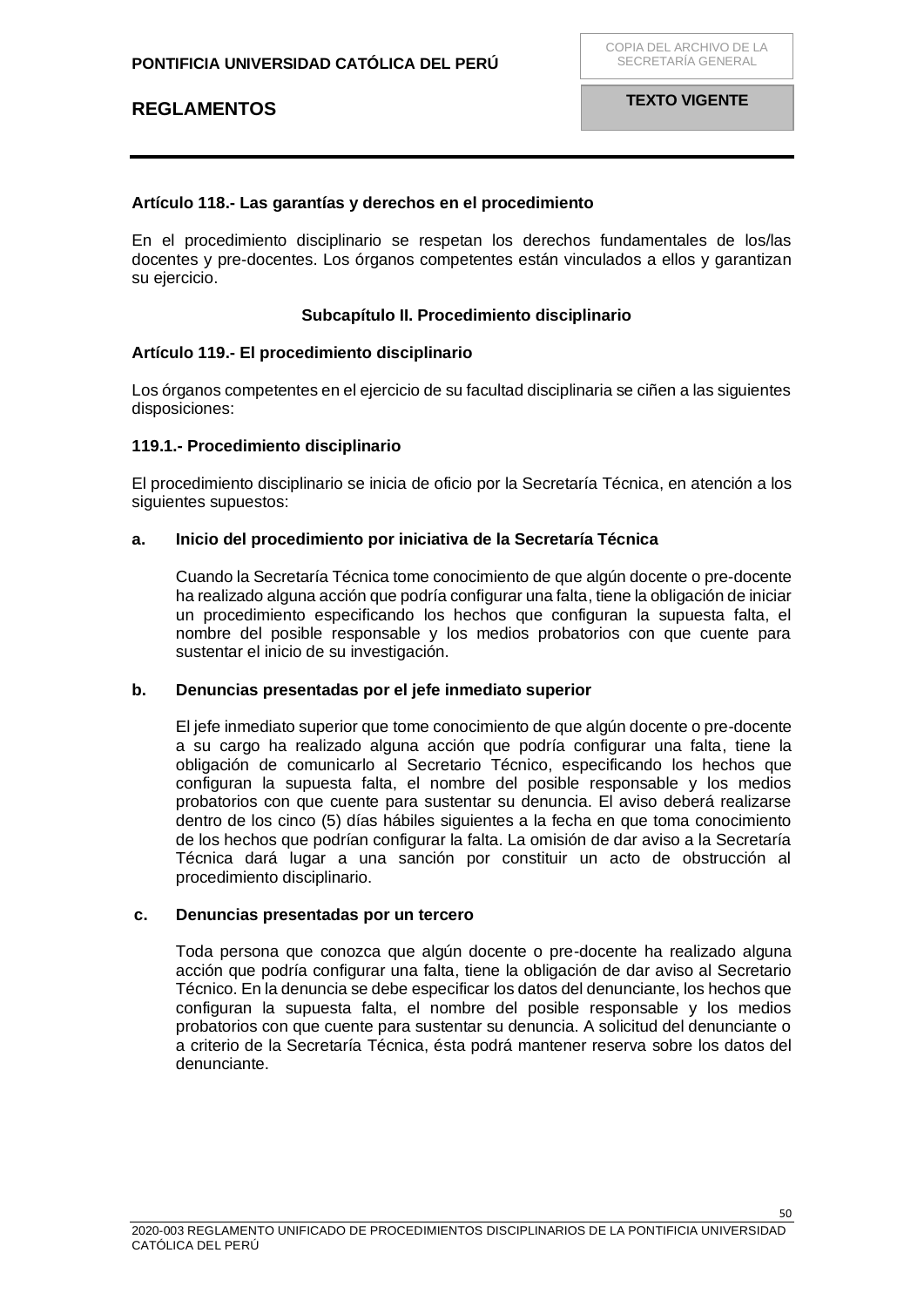## **119.2. Etapa de investigación**

#### **119.2.1. Plazos de investigación**

Recibida la denuncia, la Secretaría Técnica dará inicio a la etapa de investigación, la cual podrá tomar hasta treinta (30) días hábiles contados desde el día siguiente en que la Secretaría Técnica recibió la denuncia.

En los casos en que, por la naturaleza de los hechos denunciados o por el número de personas involucradas, la investigación revista especial complejidad, la etapa de investigación podrá ser ampliada por la Secretaría Técnica hasta por quince (15) días hábiles adicionales, con cargo de comunicar a la Comisión, motivando su decisión.

En los casos en que por la naturaleza de los hechos o por el número de personas involucradas, la investigación revista especial complejidad y la Secretaría requiera de más de quince (15) días hábiles adicionales para la investigación, ésta podrá ser ampliada por el plazo que solicite la Secretaría Técnica, previa autorización expresa y por escrito de la Comisión. La Comisión resuelve dicha solicitud en un plazo no mayor de tres (3) días hábiles.

### **119.2.2. Traslado de la denuncia**

Dentro de los tres (3) días hábiles siguientes a la conclusión de la etapa de investigación, la Secretaría Técnica notificará por escrito o electrónicamente al/la investigado/a de las presuntas faltas, para que formule sus descargos y presente las pruebas que considere convenientes. Los descargos podrá presentarlos física o electrónicamente, conforme a lo señalado en el presente Reglamento. El plazo para que el/la investigado/a presente sus descargos será de un máximo de cinco (5) días hábiles.

Cuando el procedimiento disciplinario involucre hechos que pudieran dar lugar al despido del investigado/a, la Secretaría Técnica lo/a notificará con una carta de preaviso de despido por escrito al domicilio del/de la investigado/a, dentro de los tres (3) días hábiles siguientes de la conclusión de la etapa de investigación. El/la investigado/a tendrá un plazo máximo de cinco (5) días hábiles para presentar sus descargos de forma física o electrónica, con las pruebas que crea conveniente para su defensa; salvo en aquellos casos en los que exista falta grave flagrante, en los que no resulta razonable tal posibilidad.

Si iniciado el trámite previo al procedimiento de despido la Secretaría Técnica toma conocimiento de alguna otra falta grave en la que incurriera el docente o pre-docente, y que no fue materia de imputación, podrá reiniciar el procedimiento a efectos de incluir la nueva falta.

Mientras dure el procedimiento de despido por causa relacionada con la conducta del docente o pre-docente investigado/a, la Secretaría Técnica puede exonerarlo/a de su obligación de asistir al centro de trabajo. Esta decisión deberá ser comunicada al Jefe/a del Departamento al cual pertenece el docente o pre-docente investigado/a y a la Dirección Académica del Profesorado, cuando corresponda.

Los casos en los que, por la naturaleza de los hechos o por el número de personas involucradas, la investigación revista especial complejidad e involucre hechos que pudieran dar lugar al despido del denunciado/a, el plazo para notificarlo/a podrá ser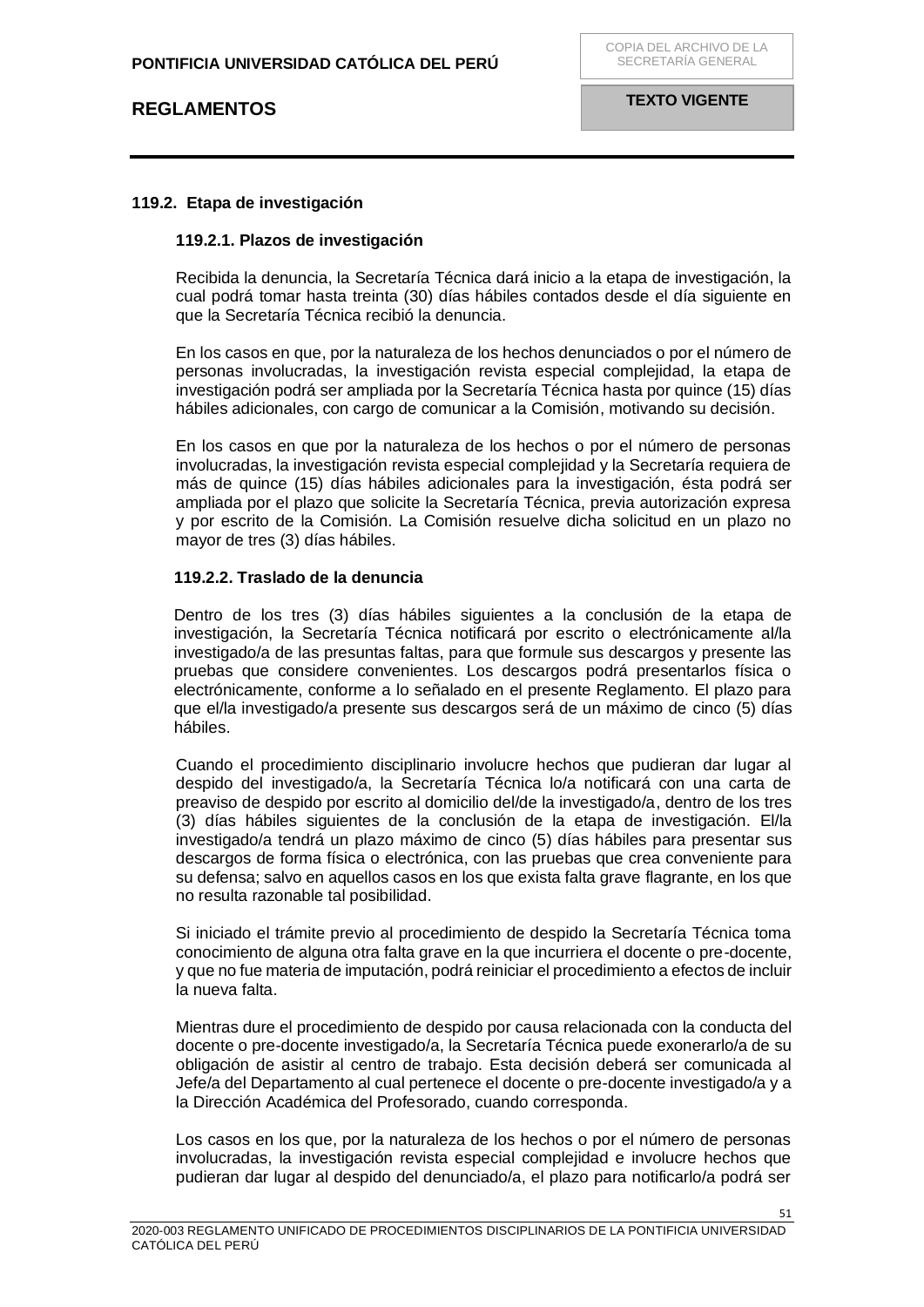**TEXTO VIGENTE**

ampliado hasta por cinco (5) días hábiles adicionales, con cargo a que la Secretaría Técnica comunique su decisión a la Comisión.

El plazo para que los investigados/as presenten sus descargos es improrrogable, salvo en aquellos casos excepcionales y debidamente justificados, en los que, por la complejidad de los temas involucrados, la Secretaría Técnica brinde un plazo mayor para permitir el correcto ejercicio del derecho de defensa.

### **119.2.3. Uso de la palabra**

Como parte de sus descargos, el docente o pre-docente investigado/a podrá solicitar el uso de la palabra ante la Comisión para exponer, por sí mismo o a través de su abogado, los fundamentos en que se sustenta su defensa. La Comisión podrá formular preguntas a lo largo de la exposición oral. Su pedido será resuelto por la Comisión dentro de los tres (3) días hábiles siguientes y en caso sea aceptado se le notificará a través de la Secretaría Técnica para que haga uso de la palabra en un plazo no menor a dos (2) días hábiles contados desde la fecha en que es notificado electrónicamente, en la fecha y hora que señale la Comisión.

### **119.3. Informe Final de Instrucción**

Desde el día siguiente hábil de presentado el descargo o del vencimiento del plazo para ello, la Secretaría Técnica tendrá un plazo de quince (15) días hábiles para presentar al órgano de resolución que corresponda, un Informe Final de Instrucción especificando los hechos ocurridos, la identificación del responsable, la tipificación de la falta, la norma que prevé la imposición de la sanción y la sanción propuesta.

La declaración de no existencia de falta será remitida al Jefe/a de la Unidad a la que pertenecen los investigados/as. Dicho informe se remitirá en forma física y/o electrónica y será acompañado de copia de los actuados.

### **119.4. Etapa sancionadora**

a. En los casos en los que la Secretaría Técnica proponga una sanción, el Informe Final de Instrucción será discutido y votado por la Comisión, dentro de los cinco (5) días hábiles siguientes de recibido.

La decisión de la Comisión es inapelable y será comunicada física o electrónicamente al investigado/a, al Departamento al que pertenece el docente o pre-docente sancionado y a la Dirección Académica del Profesorado, cuando corresponda, dentro de los cinco (5) días hábiles siguientes.

En casos excepcionales, el órgano de resolución podrá disponer que la Secretaría Técnica realice una investigación adicional por un plazo máximo e improrrogable de diez (10) días hábiles.

### <span id="page-51-0"></span>**Artículo 120.- Apoyo del procedimiento disciplinario**

La Secretaría Académica de las Facultades, la Defensoría Universitaria, los Departamentos Académicos, toda unidad al interior de la Universidad y, en general, toda persona que conozca de algún hecho de interés para la investigación, tiene la obligación de brindar apoyo al órgano competente para el esclarecimiento de los hechos y el impulso del procedimiento correspondiente.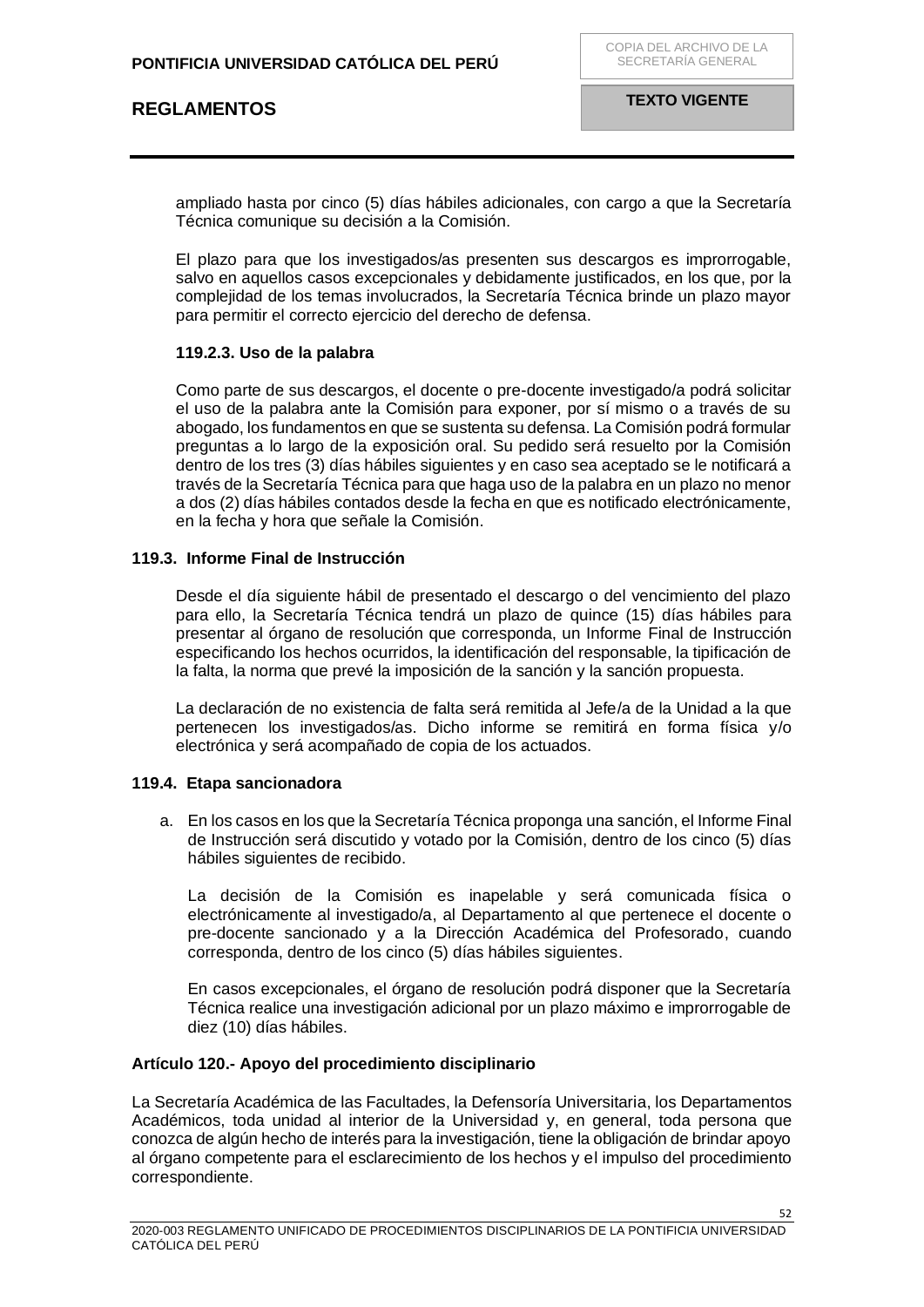### <span id="page-52-0"></span>**Artículo 121.- Comunicación del inicio del procedimiento disciplinario**

El inicio del procedimiento disciplinario se debe comunicar por escrito o mediante correo electrónico:

**1.-** Cuando el imputado sea un docente o pre-docente, a su respectivo Departamento y, en caso de docentes, además, a la Dirección Académica del Profesorado.

**2.-** En todos los casos, al órgano competente para resolver.

El plazo para comunicar el inicio del procedimiento disciplinario será de cinco (5) días hábiles contabilizados a partir de la notificación física o electrónica al investigado/a.

### <span id="page-52-1"></span>**Artículo 122.- Acumulación de procedimientos**

El órgano responsable de la instrucción podrá disponer la acumulación de los procedimientos en trámite que guarden conexión.

#### <span id="page-52-2"></span>**Artículo 123.- Suspensión de la actividad académica**

La Secretaría Técnica, una vez iniciado el procedimiento disciplinario por la presunta comisión de faltas graves que pudieran dar lugar al despido, podrá suspender al docente y pre-docente de realizar su actividad académica universitaria mientras se llevan a cabo las actuaciones e investigaciones en el marco del procedimiento disciplinario, sin que ello perjudique su derecho de defensa, el abono de su remuneración ni los demás derechos y beneficios que pudieran corresponderle. La suspensión deberá constar por escrito debiendo estar debidamente motivada. La medida caduca a los seis (6) meses contados desde que esta comenzó a ser aplicada. Esta medida deberá ser comunicada dentro de los dos (2) días siguientes hábiles de tomada al Departamento al que pertenece el docente o pre-docente suspendido y a la Dirección Académica del Profesorado.

### **CAPÍTULO CUARTO DEL RÉGIMEN DISCIPLINARIO DE LAS AUTORIDADES**

#### **Subcapítulo I. Aspectos generales**

### <span id="page-52-6"></span><span id="page-52-5"></span><span id="page-52-4"></span><span id="page-52-3"></span>**Artículo 124.- Procedimiento disciplinario**

El procedimiento disciplinario que inicie la Universidad contra las autoridades que cometan algún acto u omitan realizar algún acto y que como consecuencia de ello puedan ser merecedores a una medida disciplinaria se ceñirá a lo establecido por el presente Reglamento, el Texto Único Ordenado de la Ley de Productividad y Competitividad Laboral, Decreto Supremo N° 003-97-TR, así como las normas que los modifiquen, complementen o sustituyan.

No son sancionables los actos de gobierno ejecutados por las autoridades como parte del ejercicio regular de sus funciones. Las denuncias presentadas por estos actos serán declaradas improcedentes por la Secretaría Técnica, quien comunicará su decisión al Tribunal Disciplinario y al denunciante para su conocimiento, dentro de los quince (15) días hábiles siguientes a su presentación.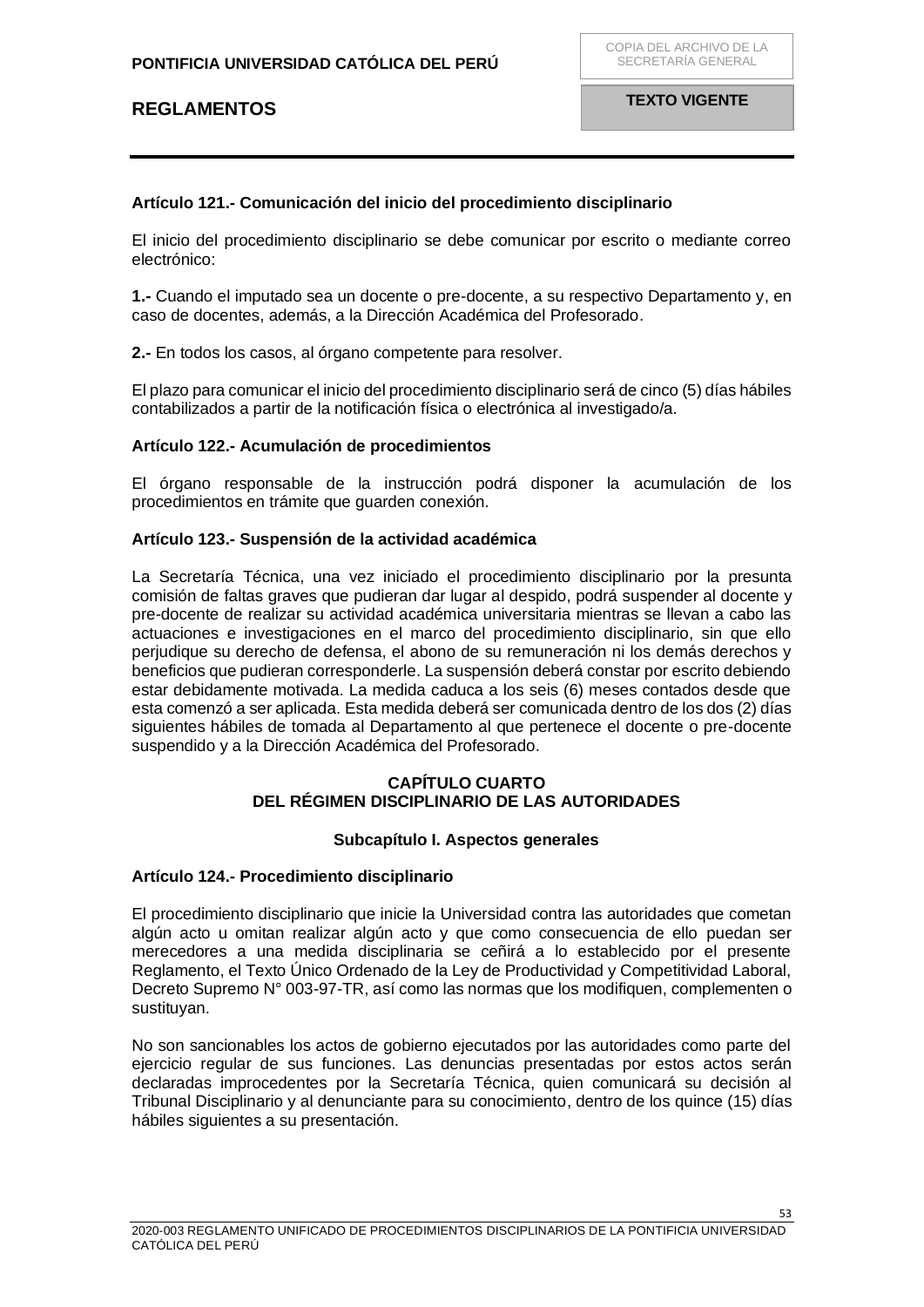### <span id="page-53-0"></span>**Artículo 125.- La responsabilidad disciplinaria**

Todo comportamiento de las autoridades que vulnere los valores y principios contenidos en el Estatuto PUCP, el Reglamento del Profesorado, el Reglamento Interno de Trabajo, el Reglamento de Seguridad y Salud en el Trabajo, el presente Reglamento Disciplinario, las obligaciones dispuestas por la Universidad en ejercicio de su poder de dirección y los instrumentos normativos que pudieran corresponder, será materia de responsabilidad disciplinaria. Las medidas disciplinarias que la Universidad puede aplicar a autoridades son las siguientes:

- a. Amonestación verbal.
- b. Amonestación escrita.

c. Suspensión en el cargo de autoridad, sin goce de remuneraciones y beneficios que perciba como autoridad.

d. Despido.

El despido consiste en la extinción de todo vínculo entre la autoridad sancionada y la Universidad; por consiguiente, implica la pérdida de todos los derechos y beneficios inherentes a la condición de autoridad, docente y, en general, trabajador de la Universidad. Quien hubiere sido despedido no podrá ser nuevamente contratado para realizar actividad académica universitaria o labores administrativas en la Universidad.

La sanción corresponde a la magnitud de las faltas, según su menor o mayor gravedad. Su aplicación no es necesariamente correlativa ni automática. La clasificación realizada en este Reglamento respecto de las faltas leves, graves y muy graves, será tomada en cuenta a modo referencial.

Los descuentos por tardanzas e inasistencia no tienen naturaleza disciplinaria, por lo que no eximen de la aplicación de la debida sanción.

### <span id="page-53-1"></span>**Artículo 126.- Comunicación de las sanciones a los órganos de gobierno de la Universidad**

Las sanciones laborales impuestas a las autoridades serán comunicadas a los órganos de gobierno de la Universidad a los que ellas pertenezcan o de los que dependan para que estos inicien las medidas distintas a las laborales que pudieran corresponder.

La imposición a las autoridades de las medidas de remoción o vacancia previstas en el Estatuto de la Universidad no necesariamente conlleva el inicio de un procedimiento disciplinario.

### <span id="page-53-2"></span>**Artículo 127.- Diferente sanción por la misma falta**

Tratándose de la comisión de una misma falta por varias autoridades, la Universidad podrá imponer sanciones diversas a todos ellos, en atención a los antecedentes de cada cual y otras circunstancias coadyuvantes, según su criterio que deberá ser expreso y motivado.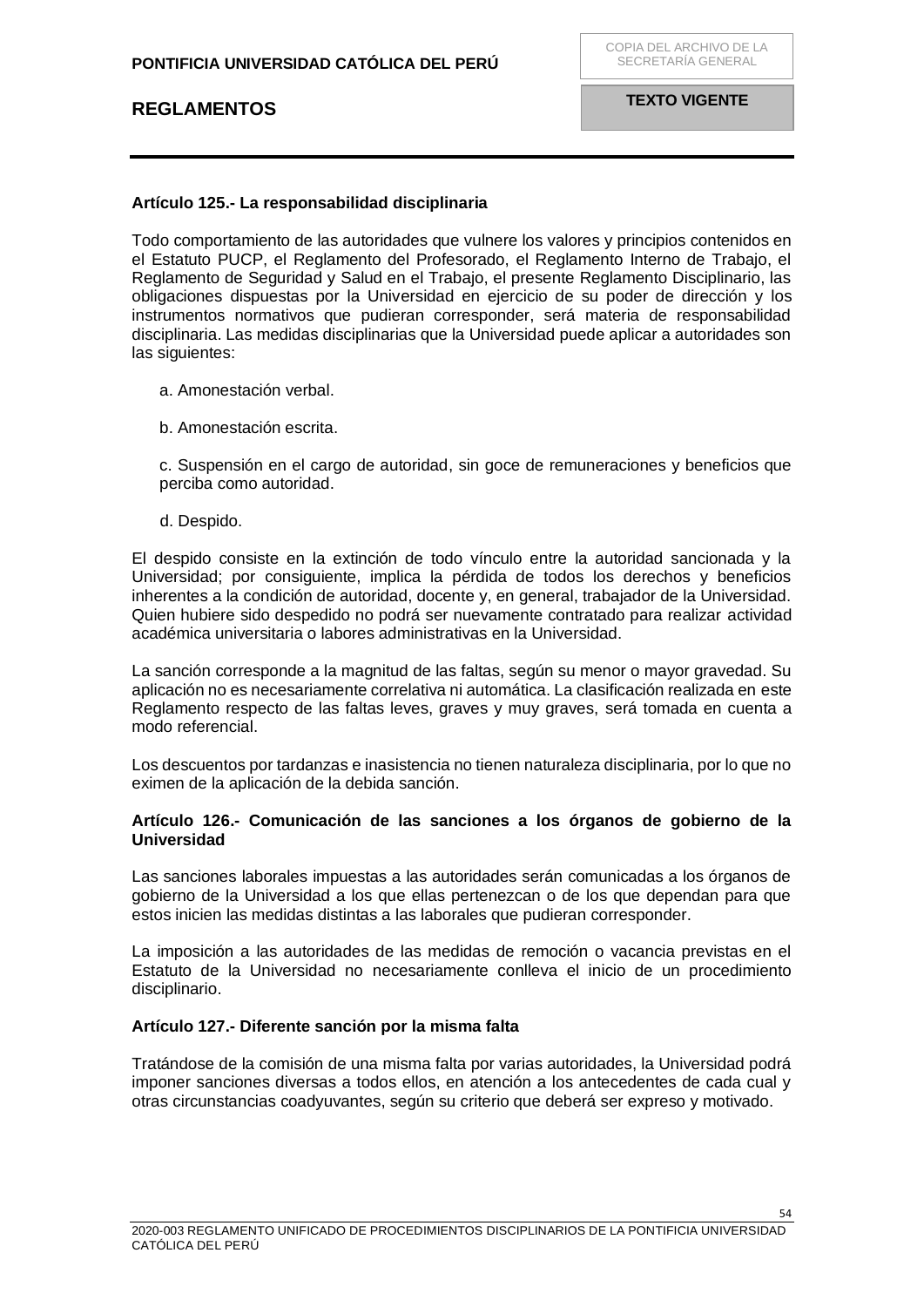### <span id="page-54-0"></span>**Artículo 128.- Las garantías y derechos en el procedimiento**

En el procedimiento disciplinario se respetan los derechos fundamentales de las autoridades. Los órganos competentes están vinculados a ellos y garantizan su ejercicio.

#### **Subcapítulo II. Procedimiento disciplinario**

#### <span id="page-54-2"></span><span id="page-54-1"></span>**Artículo 129.- El procedimiento disciplinario**

Los órganos competentes en el ejercicio de su facultad disciplinaria se ciñen a las siguientes disposiciones:

#### **129.1.- Procedimiento disciplinario**

El procedimiento disciplinario se inicia de oficio por la Secretaría Técnica, en atención a los siguientes supuestos:

#### **a. Inicio del procedimiento por iniciativa de la Secretaría Técnica**

Cuando la Secretaría Técnica tome conocimiento de que alguna autoridad ha realizado alguna acción que podría configurar una falta en el ejercicio de su función, tiene la obligación de iniciar un procedimiento especificando los hechos que configuran la supuesta falta, el nombre del posible responsable y los medios probatorios con que cuente para sustentar el inicio de su investigación.

#### **b. Denuncias presentadas por un tercero**

Toda persona que conozca de alguna autoridad que hubiere realizado alguna acción que podría configurar una falta en el ejercicio de su función, tiene la obligación de dar aviso al Secretario Técnico, la cual deberá ser comunicada especificando los datos del denunciante, los hechos que configuran la supuesta falta, el nombre del posible responsable y los medios probatorios con que cuente para sustentar su denuncia. A solicitud del denunciante o a criterio de la Secretaría Técnica, esta podrá mantener reserva sobre los datos del denunciante.

#### **129.2. Etapa de investigación**

### **129.2.1. Plazos de investigación**

Recibida la denuncia, la Secretaría Técnica dará inicio a la etapa de investigación, la cual podrá tomar hasta treinta (30) días hábiles contados desde el día siguiente en que la Secretaría Técnica recibió la denuncia.

En los casos en que por la naturaleza de los hechos denunciados o por el número de personas involucradas, la investigación revista especial complejidad, la etapa de investigación podrá ser ampliada por la Secretaría Técnica hasta por quince (15) días hábiles adicionales, con cargo de comunicar su decisión motivada al Tribunal.

En los casos en que por la naturaleza de los hechos o por el número de personas involucradas, la investigación revista especial complejidad y la Secretaría requiera de más de quince (15) días hábiles adicionales para la investigación, ésta podrá ser ampliada por el plazo que solicite la Secretaría Técnica, previa autorización expresa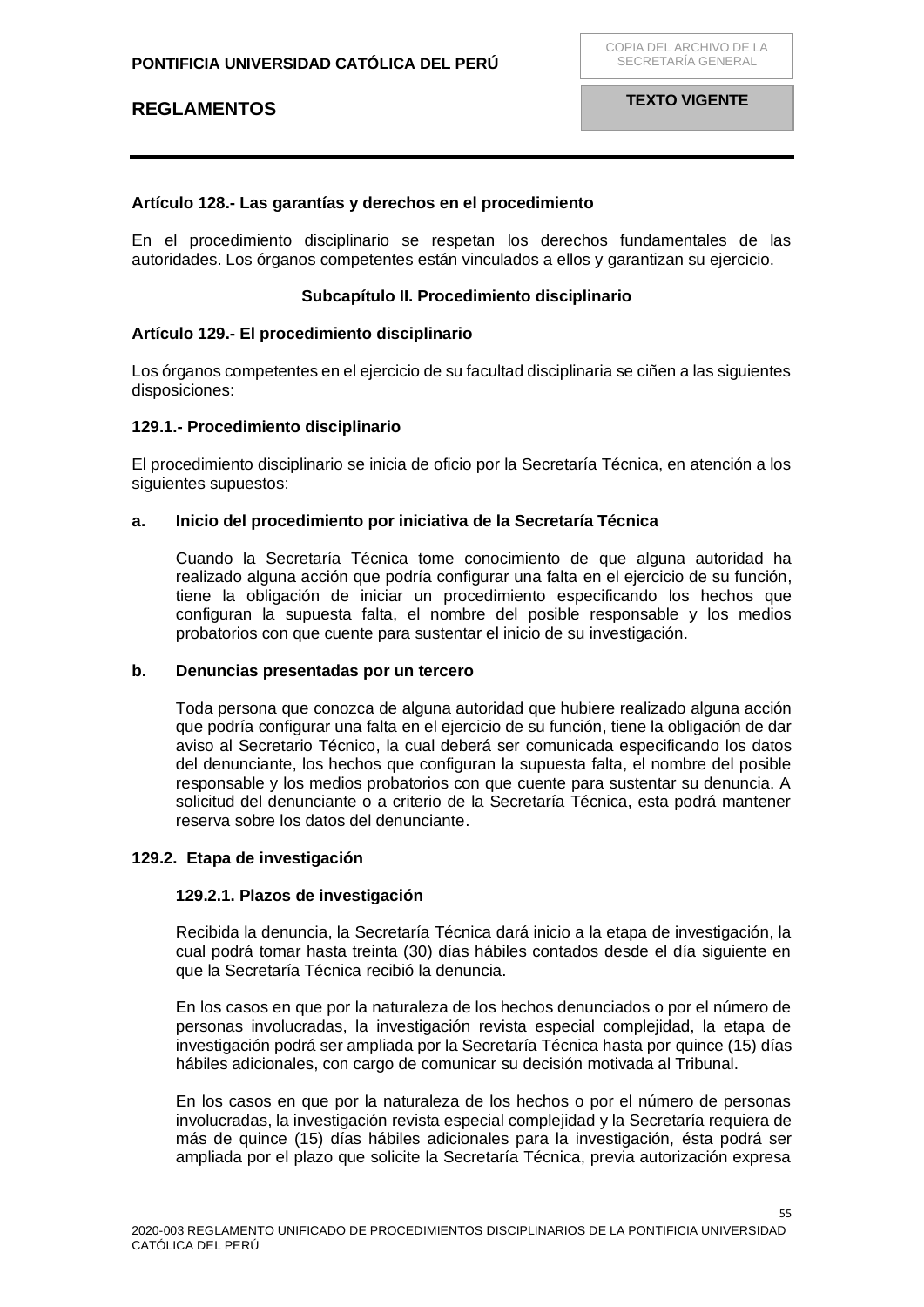y por escrito del Tribunal Disciplinario. El Tribunal resuelve dicha solicitud en un plazo no mayor de tres (3) días hábiles.

#### **129.2.2. Traslado de la denuncia**

Dentro de los tres (3) días hábiles siguientes de concluida la etapa de investigación, la Secretaría Técnica notificará por escrito o electrónicamente al/la investigado/a de las presuntas faltas, para que formule sus descargos y presente las pruebas que considere convenientes. Los descargos podrá presentarlos física o electrónicamente, conforme a lo señalado en el presente Reglamento. El plazo para que el/la investigado/a presente sus descargos será de un máximo de cinco (5) días hábiles.

Cuando el procedimiento disciplinario involucre hechos que pudieran dar lugar al despido del denunciado/a, la Secretaría Técnica lo notificará por escrito con la correspondiente carta de preaviso de despido directamente o a su domicilio, dentro de los tres (3) días hábiles siguientes de concluida la etapa de investigación. El/la investigado/a tendrá un plazo máximo de cinco (5) días hábiles para presentar sus descargos de forma física y/o electrónica, con las pruebas que crea conveniente para su defensa; salvo en aquellos casos en los que exista falta grave flagrante, en los que no resulte razonable tal posibilidad.

Mientras dure el procedimiento de despido por causa relacionada con la conducta de la autoridad, la Secretaria Técnica puede exonerar al denunciado/a de su obligación de ejercer sus funciones como autoridad. Esta decisión deberá ser comunicada a los órganos de gobierno de la Universidad a los que pertenezca o de los que dependa.

Los casos en los que, por la naturaleza de los hechos o por el número de personas involucradas, la investigación revista especial complejidad e involucre hechos que pudieran dar lugar al despido del denunciado/a, el plazo para notificarlo/a podrá ser ampliado hasta por tres (3) días hábiles adicionales; lo expuesto, con cargo a que la Secretaría Técnica comunique su decisión al Tribunal Disciplinario.

Si iniciado el trámite previo al procedimiento de despido, la Secretaría Técnica toma conocimiento de alguna otra falta grave en la que incurriera la autoridad y que no fue materia de imputación, podrá reiniciar el procedimiento a efectos de incluir la nueva falta.

El plazo para que los investigados/as presenten sus descargos es improrrogable, salvo en aquellos casos excepcionales y debidamente justificados, en los que, por la complejidad de los temas involucrados, la Secretaría Técnica brinde un plazo mayor para permitir el correcto ejercicio del derecho de defensa.

### **129.2.3. Uso de la palabra**

Como parte de sus descargos, la autoridad investigada podrá solicitar el uso de la palabra ante el Tribunal Disciplinario para exponer, por sí mismo o a través de su abogado, los fundamentos en que se sustenta su defensa. El Tribunal podrá formular preguntas a lo largo de la exposición oral. Su pedido será resuelto por el Tribunal dentro de los tres (3) días hábiles siguientes y en caso sea aceptado se le notificará a través de la Secretaría Técnica para que haga uso de la palabra en un plazo no menor a dos (2) días hábiles contados desde la fecha en que es notificado electrónicamente, en la fecha y hora que señale el Tribunal.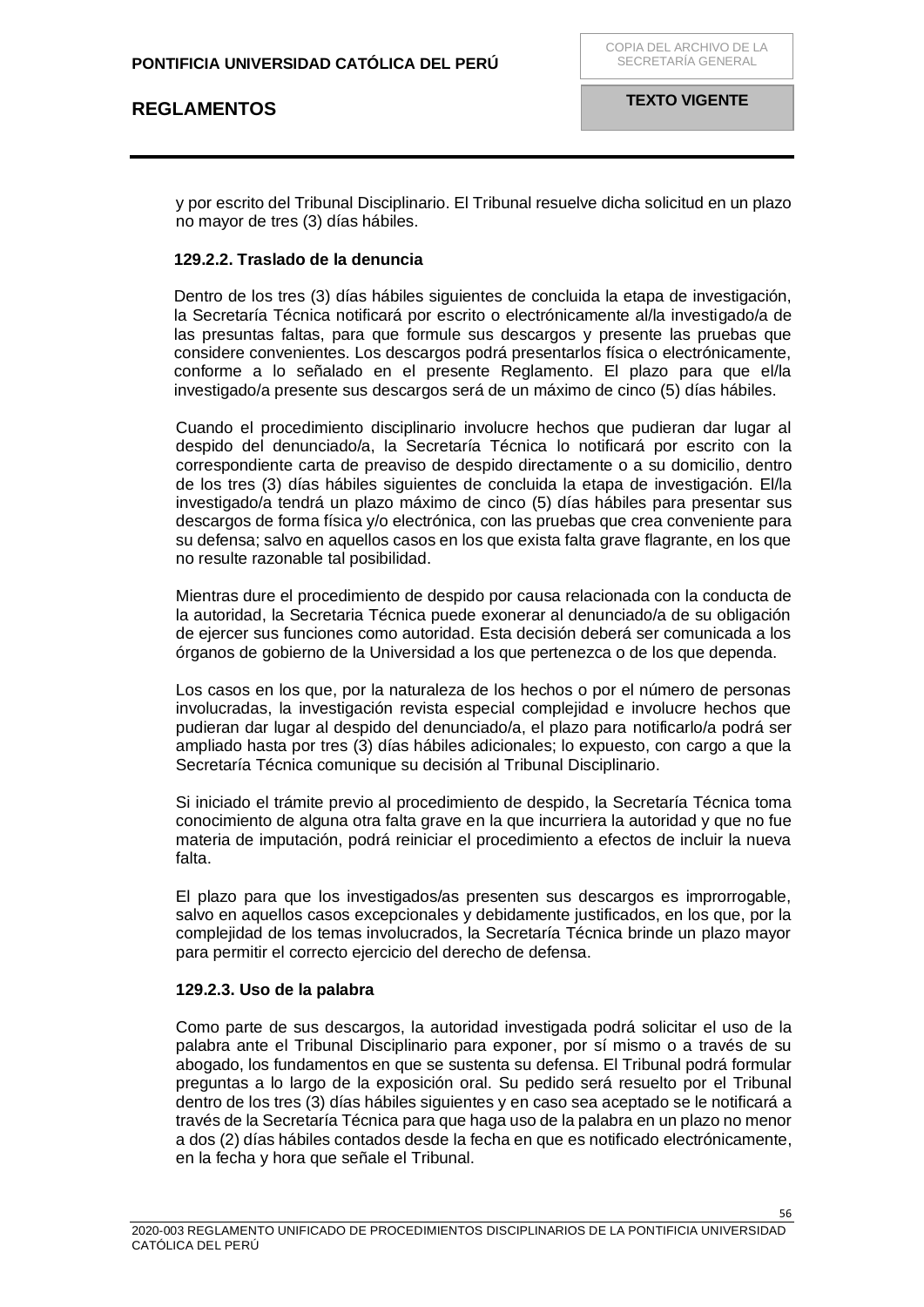### **129.3. Informe Final de Instrucción**

Desde el día siguiente hábil de presentado el descargo o del vencimiento del plazo para ello, la Secretaria Técnica tendrá un plazo de veinte (20) días hábiles para presentar al Tribunal Disciplinario un Informe Final de Instrucción especificando los hechos ocurridos, la identificación del responsable, la tipificación de la falta, la norma que prevé la imposición de la sanción y la sanción propuesta. Dicho informe se remitirá en forma física y electrónica y será acompañado de copia de los actuados.

### **129.4. Etapa sancionadora**

El Informe Final de Instrucción será discutido y votado por el Tribunal Disciplinario dentro de los cinco (5) días hábiles siguientes de recibido el Informe. La decisión del Tribunal es inapelable y será comunicada física o electrónicamente al investigado/a dentro de los cinco (5) días hábiles siguientes.

En casos excepcionales, el órgano de resolución podrá disponer que la Secretaría Técnica realice una investigación adicional por un plazo máximo e improrrogable de veinte (20) días hábiles.

### <span id="page-56-0"></span>**Artículo 130.- Comunicación del inicio y fin del procedimiento disciplinario**

El inicio y el fin del procedimiento disciplinario debe ser comunicado por la Secretaría Técnica a los órganos de gobierno de la Universidad a los que pertenezca o de los que dependa la autoridad investigada. De igual modo, cuando la decisión del Tribunal Disciplinario sea el despido, ésta deberá ser comunicada al Departamento al cual pertenece la autoridad investigada y a la Dirección Académica del Profesorado.

El plazo para comunicar el inicio y fin del procedimiento disciplinario será de cinco (5) días hábiles contabilizados a partir de la notificación al investigado/a de la denuncia por parte de la Secretaría Técnica o de la resolución emitida por el Tribunal Disciplinario, según corresponda.

#### <span id="page-56-1"></span>**Artículo 131.- Acumulación de procedimientos**

<span id="page-56-2"></span>El órgano responsable de la instrucción podrá disponer la acumulación de los procedimientos en trámite que guarden conexión.

### **CAPÍTULO QUINTO FALTAS APLICABLES A DOCENTES, PRE-DOCENTES Y AUTORIDADES**

### <span id="page-56-4"></span><span id="page-56-3"></span>**Artículo 132.- Régimen de faltas y sanciones**

En los Anexos 4, 5 y 6 se detalla el Régimen de Faltas y Sanciones aplicables al presente capítulo.

El presente Reglamento Disciplinario, el Reglamento Interno de Trabajo y otros dispositivos normativos que resulten aplicables establecen las faltas y sanciones aplicables contra docentes, pre-docentes y autoridades.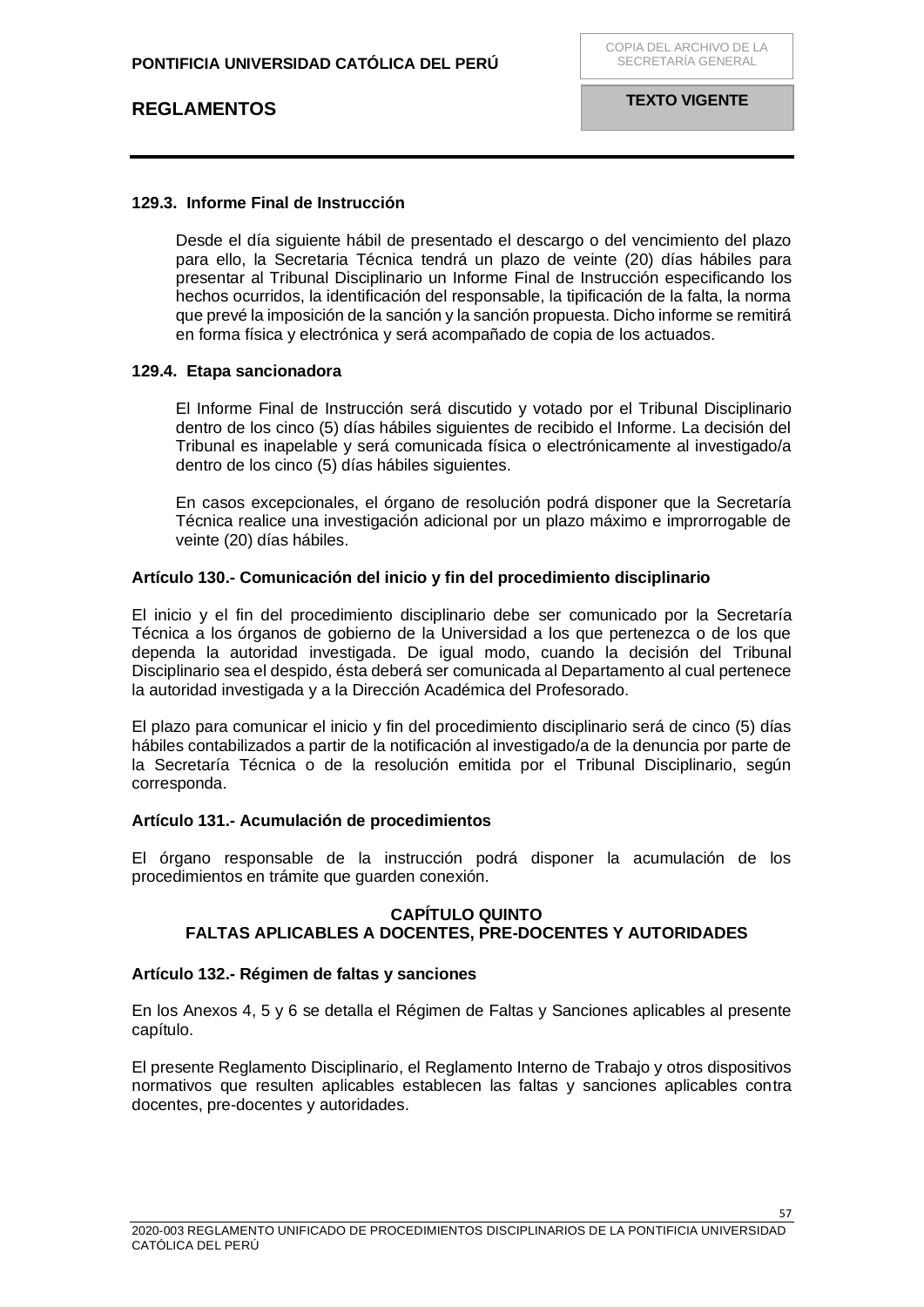## <span id="page-57-0"></span>**Artículo 133.- Responsabilidad penal y civil**

Las faltas laborales en las que puedan incurrir las autoridades, así como las sanciones a que den lugar, son independientes de las implicancias y responsabilidades de carácter civil, penal o de otra índole que de ellas puedan derivarse.

## **DISPOSICIONES COMPLEMENTARIAS FINALES**

### <span id="page-57-2"></span><span id="page-57-1"></span>**Primera.- Referencias al Reglamento**

Las referencias al Reglamento del Procedimiento Disciplinario de la Pontificia Universidad Católica del Perú se efectuarán indicando el número del artículo seguido de la mención "del Reglamento Disciplinario".

### <span id="page-57-3"></span>**Segunda.- Vigencia del presente Reglamento**

Este Reglamento Disciplinario entrará en vigor a partir del 1 de enero de 2021.

### **DISPOSICIONES COMPLEMENTARIAS TRANSITORIAS**

### <span id="page-57-5"></span><span id="page-57-4"></span>**Primera.- Regulación transitoria**

Los procedimientos disciplinarios iniciados antes de la entrada en vigor del presente Reglamento Disciplinario deberán ser concluidos por la normativa y órganos competentes anteriores, inclusive hasta la presentación, tramitación y resolución de los recursos impugnativos.

### <span id="page-57-6"></span>**Segunda.- Procedimientos en casos de hostigamiento sexual asumidos por las Comisiones**

Los órganos disciplinarios competentes para resolver los casos de hostigamiento sexual señalados en el presente Reglamento serán competentes para resolver los casos de docentes personal que no se encuentra bajo el ámbito de la Ley Universitaria, tales como docentes de Ceprepucp, Institutos de Idiomas, Educación Continua u otros órganos de la universidad de análoga naturaleza, ello en tanto no se conforme y entre en funcionamiento el Comité contra el Hostigamiento Sexual Laboral o su equivalente.

### <span id="page-57-7"></span>**Tercera. - Competencia para resolver los recursos de apelación**

El Tribunal Disciplinario asume la competencia para admitir y resolver los recursos de apelación, a partir de la entrada en vigencia de la modificación del Estatuto de la Universidad mediante la cual crea el referido Tribunal Disciplinario.

### <span id="page-57-8"></span>**Cuarta.- Difusión del presente Reglamento**

La Universidad, a través de sus diversas unidades, deberá realizar acciones de difusión, información y capacitación del contenido y alcances del presente Reglamento a favor de su personal y de la comunidad universitaria. Dichas acciones podrán ejecutarse a través de Internet, medios impresos, charlas, afiches u otros medios que aseguren la adecuada difusión de la misma.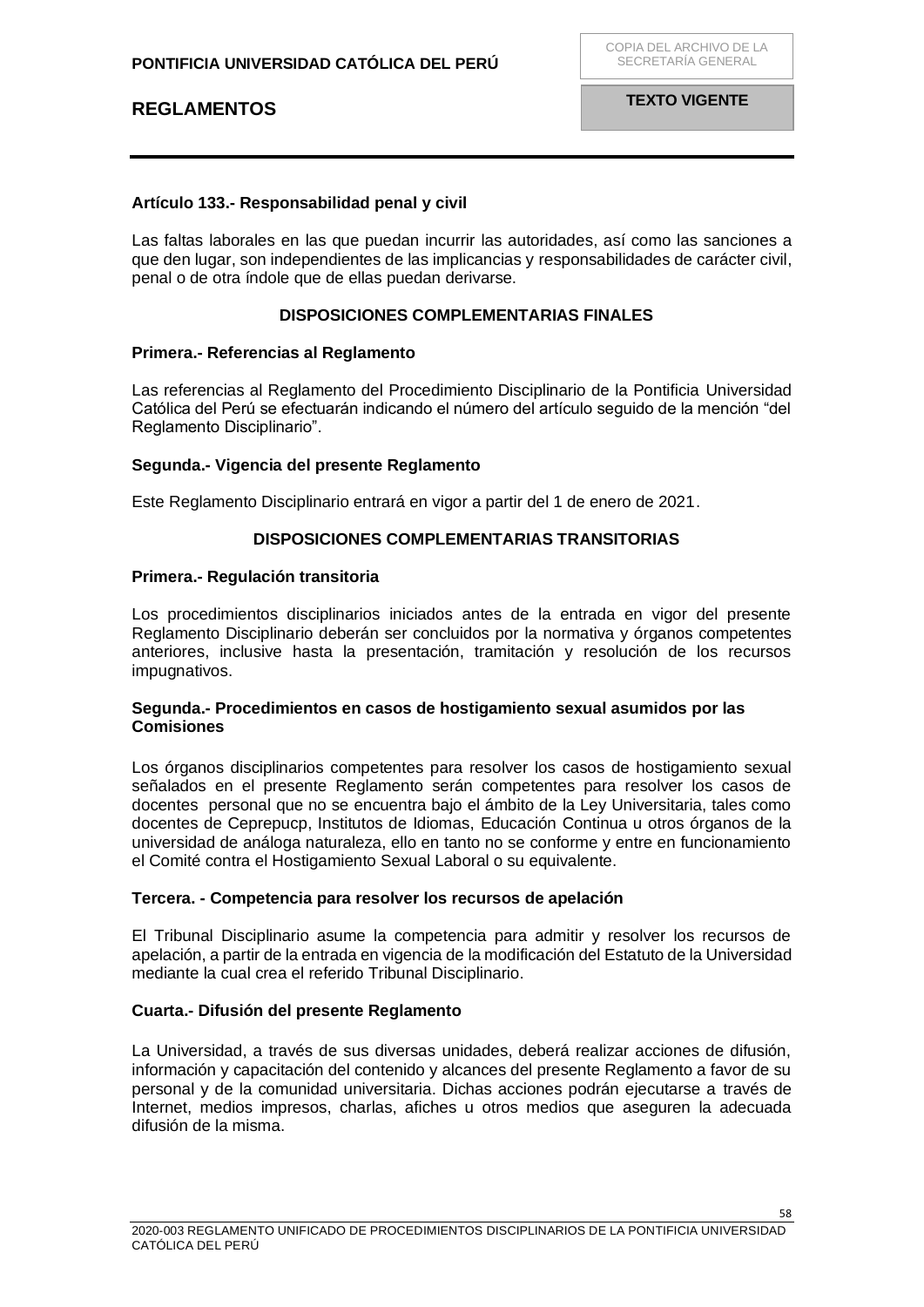**TEXTO VIGENTE**

### **DISPOSICIONES COMPLEMENTARIAS DEROGATORIAS**

#### <span id="page-58-1"></span><span id="page-58-0"></span>**Primera.- Derogación genérica**

Este Reglamento deroga todas las disposiciones normativas de la Universidad, de igual o inferior rango, que se le opongan o contradigan.

#### <span id="page-58-2"></span>**Segunda.- Derogación expresa**

A partir de la vigencia del presente Reglamento, quedan expresamente derogadas, las siguientes normas:

**1.-** Reglamento Disciplinario Aplicable a los y las estudiantes de la Pontificia Universidad Católica del Perú.

**2.-** Reglamento para la prevención e intervención en los casos de hostigamiento sexual aplicable a estudiantes y docentes de la Pontificia Universidad Católica del Perú.

**3.-** Reglamento disciplinario aplicable al personal académico de la Pontificia Universidad Católica del Perú.

#### **DISPOSICIONES TRANSITORIAS**

El Tribunal Disciplinario asume la competencia para admitir y resolver los recursos de apelación y llevar a cabo los procedimientos disciplinarios de autoridades, a partir de su instalación, la cual deberá efectuarse dentro de los 5 días hábiles después de la elección de sus miembros por la Asamblea Universitaria.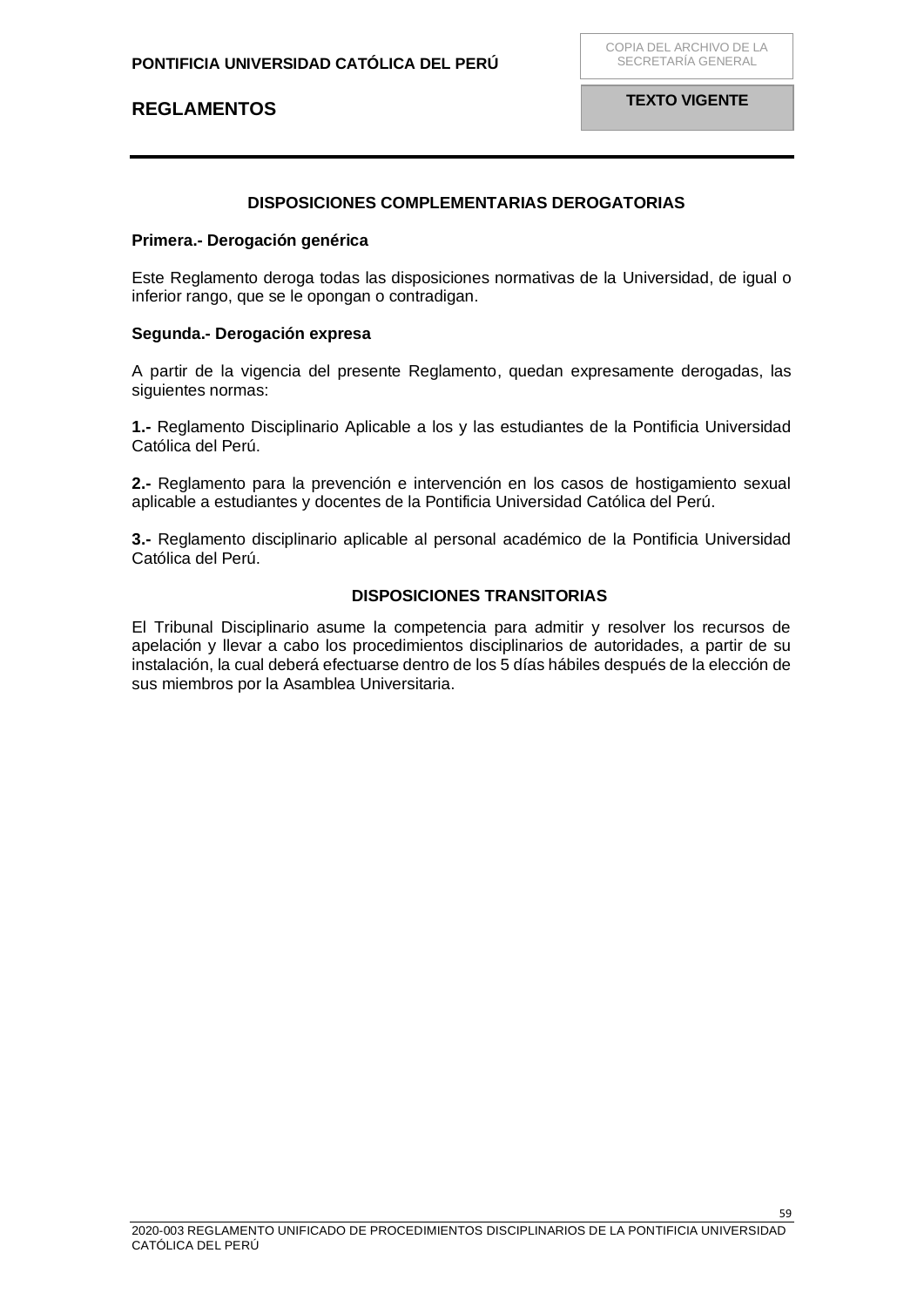### **ANEXO 1**

### <span id="page-59-1"></span><span id="page-59-0"></span>**RÉGIMEN GENERAL DE FALTAS Y SANCIONES APLICABLES A LA COMUNIDAD UNIVERSITARIA EN GENERAL**

El siguiente listado establece las faltas y sanciones aplicables a la Comunidad Universitaria en general, sin perjuicio de aquellas otras faltas y sanciones que, por su condición de estudiante, trabajador, docente, pre-docente, personal de apoyo al docente o autoridad, pudieran ser igualmente aplicable, según lo señalado en el presente reglamento.

| <b>Numeral</b> | <b>Falta</b>                                                                                                                                                                                                                                              | <b>Sanción</b> |
|----------------|-----------------------------------------------------------------------------------------------------------------------------------------------------------------------------------------------------------------------------------------------------------|----------------|
| $\mathbf{1}$   | Utilizar o manipular de manera negligente la infraestructura, los<br>materiales o los servicios que brinda la universidad.                                                                                                                                | Leve           |
| $\overline{2}$ | Dirigirse de manera manifiestamente ofensiva o irrespetuosa a<br>cualquier persona que se encuentre en alguna de las<br>instalaciones de la Universidad o que mantengan algún vínculo<br>con esta.                                                        | Leve           |
| 3              | Utilizar las instalaciones, materiales, equipos, servicios, nombre<br>o logotipo de la Universidad de forma distinta a la que<br>corresponde a la autorización que se le ha otorgado.                                                                     | Leve           |
| 4              | No respetar las reglas de urbanidad, estacionamiento, tránsito<br>interno y convivencia que se aplican dentro del campus y<br>permiten su adecuado funcionamiento.                                                                                        | Leve           |
| 5              | Realizar propaganda electoral en contra de lo establecido por<br>las normas electorales de la Universidad.                                                                                                                                                | Leve           |
| 6              | Presentar documentos de identidad que no le pertenecen, haber<br>prestado sus documentos personales a terceros, sean miembros<br>o no de la comunidad universitaria, que hayan pretendido<br>ingresar a los locales de esta o hacer uso de sus servicios. | Leve           |
| 7              | Introducir, comercializar, proveer, distribuir o poseer, salvo que<br>sea para consumo propio, productos alimenticios con fin<br>lucrativo que no cuenten con autorización de la Universidad,<br>dentro de las instalaciones de la Universidad.           | Leve           |
| 8              | Consumir, ingresar, poseer, comercializar, proveer o distribuir<br>bebidas<br>alcohólicas dentro<br>de las instalaciones<br>de<br>la.<br>Universidad.                                                                                                     | Grave          |
| 9              | Fumar o consumir tabaco en las instalaciones de la Universidad.                                                                                                                                                                                           | Grave          |
| 10             | Utilizar las instalaciones, materiales, equipos, servicios, nombre<br>o logotipo de la Universidad sin autorización alguna de esta.                                                                                                                       | Grave          |
| 11             | Utilizar indebidamente los recursos y servicios informáticos que<br>brinda la Universidad o ingresar indebidamente a ellos.                                                                                                                               | Grave          |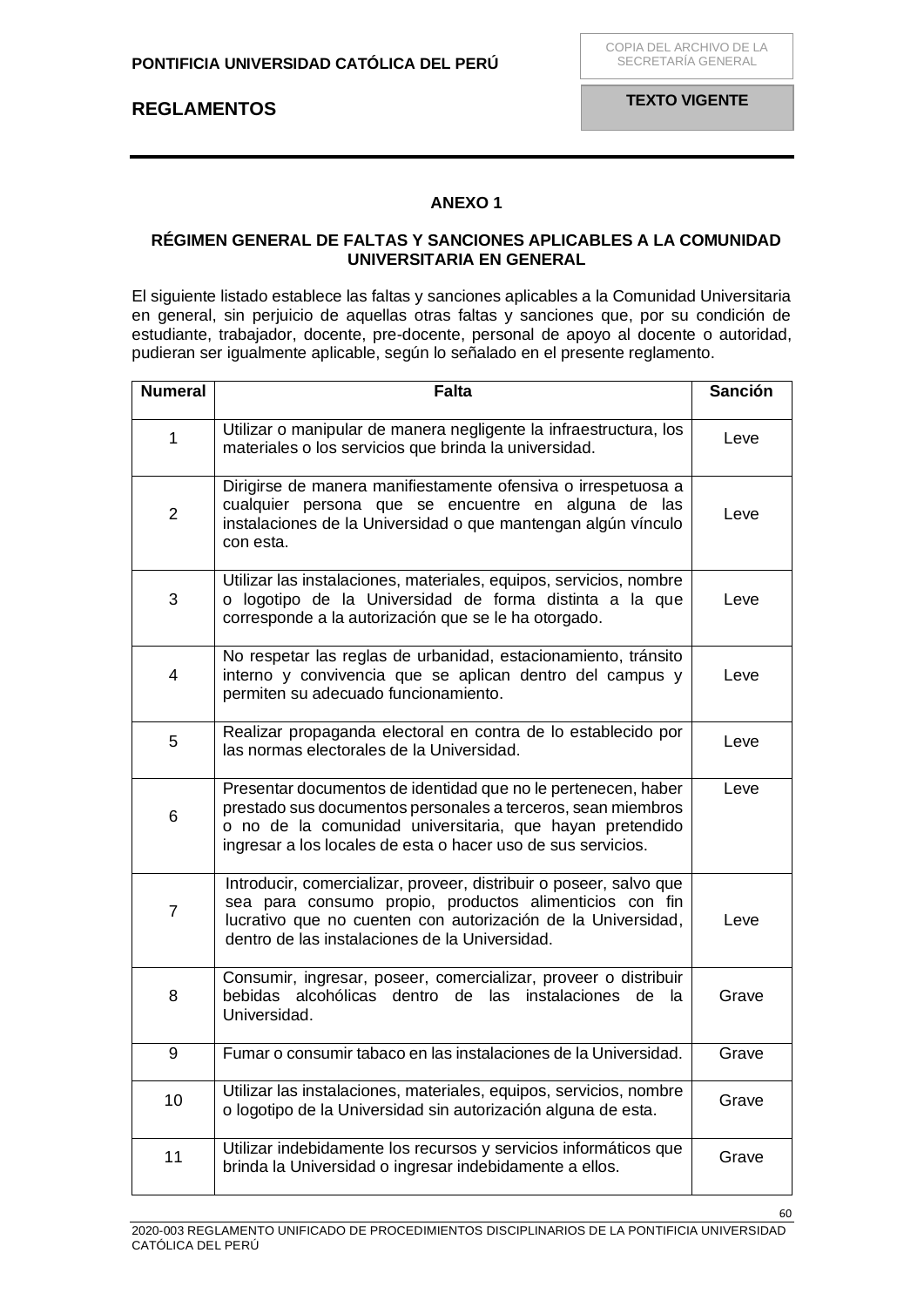| 12 | Limitar, restringir u obstaculizar la libertad de enseñanza o el<br>ejercicio legítimo de cualquier otro tipo de libertades de las<br>personas que se encuentran en las instalaciones de la<br>Universidad.                                                                                                                                                                                                                                                                                                                                                                                                              | Grave |
|----|--------------------------------------------------------------------------------------------------------------------------------------------------------------------------------------------------------------------------------------------------------------------------------------------------------------------------------------------------------------------------------------------------------------------------------------------------------------------------------------------------------------------------------------------------------------------------------------------------------------------------|-------|
| 13 | Discriminar por razón de origen, sexo, raza, orientación sexual,<br>identidad de género, religión, opinión, condición económica,<br>social, idioma, o de cualquier otra índole a cualquier persona o<br>grupo de personas.                                                                                                                                                                                                                                                                                                                                                                                               | Grave |
| 14 | Agredir físicamente a alguna persona que se encuentre en las<br>instalaciones de la Universidad, sin causar lesiones                                                                                                                                                                                                                                                                                                                                                                                                                                                                                                     | Grave |
| 15 | Mantener relaciones sexuales o realizar actividad sexual en<br>cualquier ambiente de las instalaciones de la Universidad.                                                                                                                                                                                                                                                                                                                                                                                                                                                                                                | Grave |
| 16 | Realizar actos que promuevan, generen o conduzcan al<br>desorden público dentro de las instalaciones de la Universidad.                                                                                                                                                                                                                                                                                                                                                                                                                                                                                                  | Grave |
| 17 | Insultar, difamar, agredir verbalmente o efectuar cualquier acto<br>de menosprecio público o privado dirigido de manera reiterada<br>contra cualquier miembro de la comunidad universitaria o<br>cualquier persona que se encuentre en alguna de las<br>instalaciones de la Universidad en forma manifiestamente<br>ofensiva o irrespetuosa.                                                                                                                                                                                                                                                                             | Grave |
| 18 | Utilizar las redes sociales para agredir, insultar, realizar<br>comentarios vejatorios en contra de la Universidad, una<br>autoridad, docente, trabajador, estudiante o cualquier miembro<br>de la comunidad universitaria.                                                                                                                                                                                                                                                                                                                                                                                              | Grave |
| 19 | Incitar a cometer actos de violencia física o psicológica o<br>intimidación contra cualquier persona que se encuentre dentro<br>del campus.                                                                                                                                                                                                                                                                                                                                                                                                                                                                              | Grave |
| 20 | Presentar documentos de identidad que no le pertenecen, haber<br>prestado sus documentos personales a terceros, sean miembros<br>o no de la comunidad universitaria, que hayan pretendido<br>ingresar a los locales de esta o hacer uso de sus servicios,<br>poniendo en peligro la seguridad o el patrimonio de las personas<br>que se encuentran en alguna de las instalaciones de la<br>Universidad o el normal funcionamiento de los servicios que esta<br>presta o su patrimonio, o realizar cualquier otro acto de<br>simulación o sustitución de la identidad, salvo lo dispuesto en el<br>inciso 13 del anexo 2. | Grave |
| 21 | Cometer plagio o cualquier otro acto análogo, presentando ideas<br>ajenas como si fueran propias, sin respetar los derechos de<br>autor de un tercero.                                                                                                                                                                                                                                                                                                                                                                                                                                                                   | Grave |
| 22 | Reiterar faltas leves.                                                                                                                                                                                                                                                                                                                                                                                                                                                                                                                                                                                                   | Grave |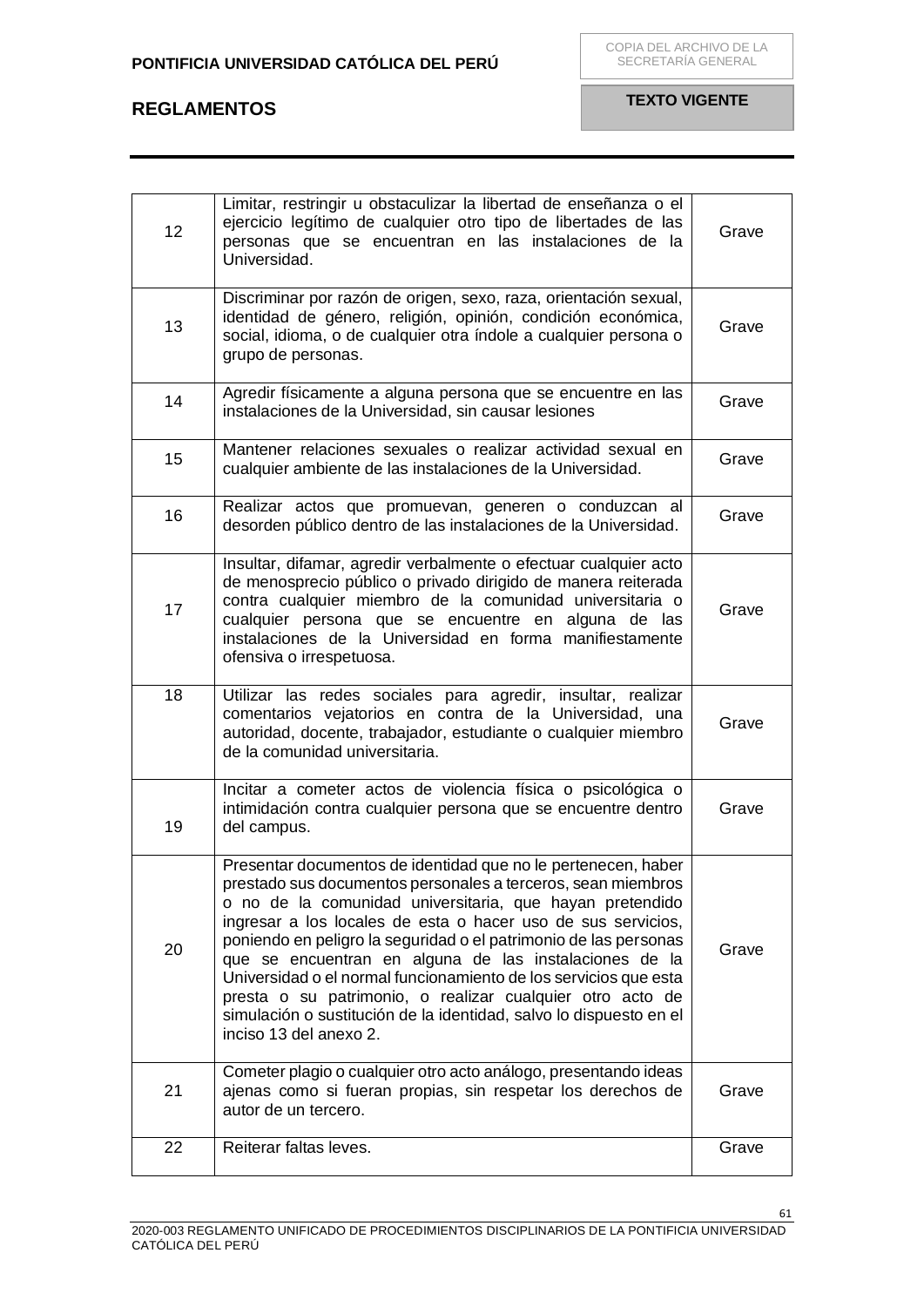| 23 | Incurrir en la comisión u omisión de un delito doloso que hubiere<br>traído consigo una condena judicial.                                                                                                                                                                                                                                                                                                                                 | Muy Grave |
|----|-------------------------------------------------------------------------------------------------------------------------------------------------------------------------------------------------------------------------------------------------------------------------------------------------------------------------------------------------------------------------------------------------------------------------------------------|-----------|
| 24 | Acceder a información de los sistemas o bases de datos de la<br>institución sin la autorización correspondiente o vulnerando<br>claves o códigos de acceso; así como alterar, destruir, sustraer<br>o usar indebidamente la información de la Universidad, de los<br>miembros de la comunidad universitaria o de terceros vinculados<br>con la Universidad, a través de cualquier medio, sea de manera<br>directa o a través de terceros. | Muy Grave |
| 25 | Consumir bebidas alcohólicas en alguno de los locales de la<br>Universidad o haber ingresado a estos bajo los efectos de tales<br>sustancias, poniendo en riesgo la integridad de las personas que<br>están en las instalaciones de la Universidad o el normal<br>funcionamiento de los servicios que esta brinda.                                                                                                                        | Muy Grave |
| 26 | Consumir, ingresar, poseer, comercializar, proveer o distribuir<br>drogas, sustancias estupefacientes y sustancias psicotrópicas,<br>en las instalaciones de la Universidad.                                                                                                                                                                                                                                                              | Muy Grave |
| 27 | Representar a la universidad en cualquier evento externo,<br>encontrándose bajo los efectos de alcohol, drogas, sustancias<br>estupefacientes o sustancias psicotrópicas.                                                                                                                                                                                                                                                                 | Muy Grave |
| 28 | Participar en juegos de azar u organizarlos dentro de las<br>instalaciones de la Universidad.                                                                                                                                                                                                                                                                                                                                             | Muy Grave |
| 29 | Realizar actos que afecten el patrimonio, los bienes y servicios<br>de la Universidad o de cualquier miembro de la Universidad.                                                                                                                                                                                                                                                                                                           | Muy Grave |
| 30 | Realizar intencionalmente cualquier acto dirigido o destinado a<br>menoscabar de manera ilegítima el prestigio y la reputación de<br>la Universidad.                                                                                                                                                                                                                                                                                      | Muy Grave |
| 31 | Cometer actos de coacción o violencia que interfieran o limiten<br>la libertad de la enseñanza o el funcionamiento general de la<br>Universidad.                                                                                                                                                                                                                                                                                          | Muy Grave |
| 32 | Sustraer o apropiarse bienes ajenos al interior del campus, sin<br>importar su valor económico, con la finalidad de obtener un<br>provecho indebido, causando un perjuicio patrimonial a la<br>Universidad o a otro miembro de la comunidad universitaria.                                                                                                                                                                                | Muy Grave |
| 33 | Agredir físicamente causando lesiones a alguna persona que se<br>encuentre en las instalaciones de la Universidad o fuera de ellas,<br>en este último caso cuando se esté ejerciendo alguna actividad<br>por encargo o en representación de la Universidad.                                                                                                                                                                               | Muy Grave |
| 34 | Elaborar en todo o en parte un documento falso, adulterar uno<br>verdadero, o hacer uso de uno de ellos con la pretensión de<br>obtener cualquier ventaja o beneficio.                                                                                                                                                                                                                                                                    | Muy Grave |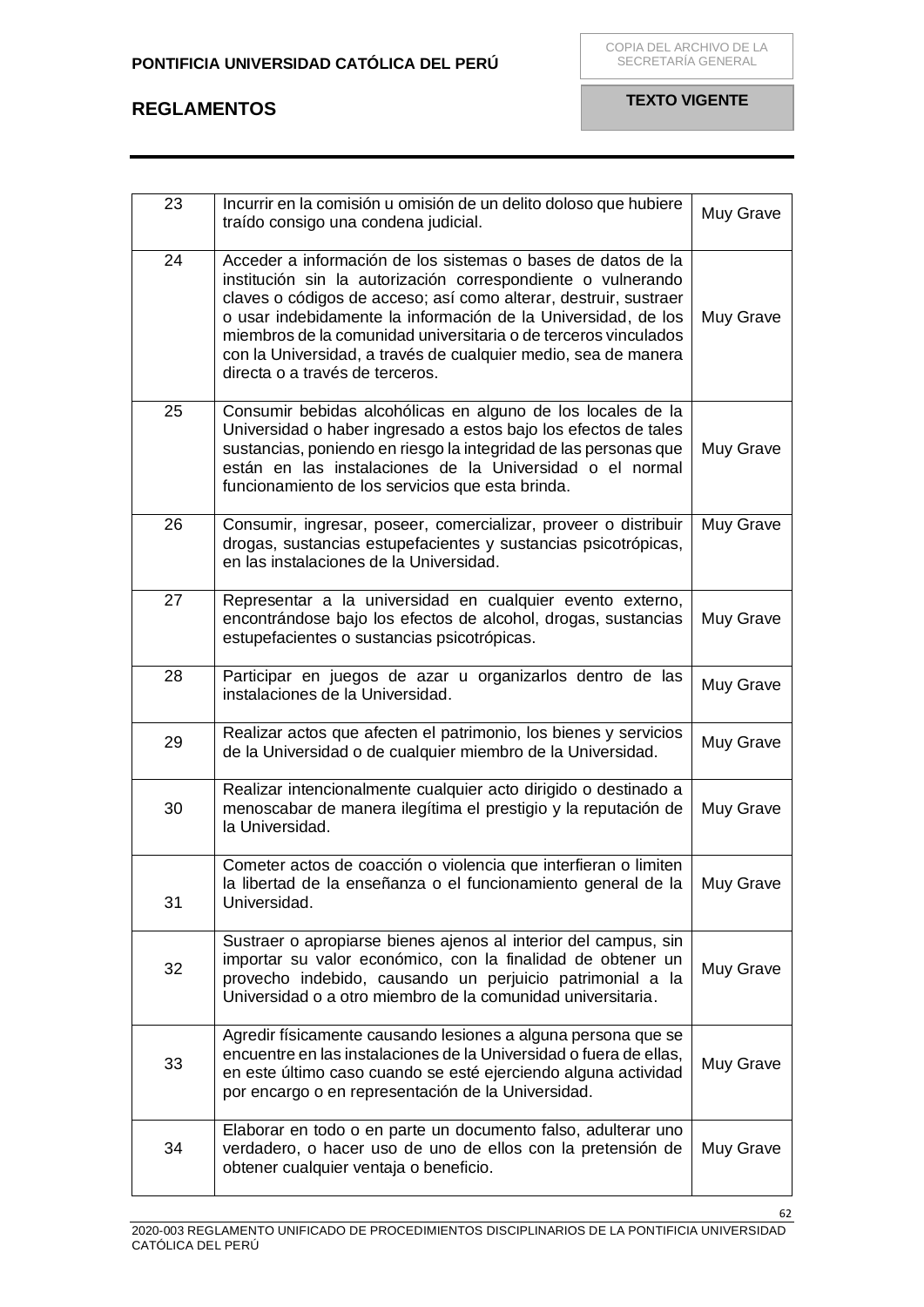| 35 | Portar armas blancas o armas de fuego dentro de la<br>Universidad, incluso en los casos en los que se tenga permiso<br>de ley para portar las mismas.                                                                                                                                                               | Muy Grave |
|----|---------------------------------------------------------------------------------------------------------------------------------------------------------------------------------------------------------------------------------------------------------------------------------------------------------------------|-----------|
| 36 | Extorsionar, por cualquier medio, a cualquier miembro de la<br>comunidad universitaria.                                                                                                                                                                                                                             | Muy Grave |
| 37 | Participar en organizaciones con fines ilícitos o contrarios a los<br>valores que promueve la Universidad.                                                                                                                                                                                                          | Muy Grave |
| 38 | Reiterar faltas graves, que se presenten en un periodo de dos<br>años.                                                                                                                                                                                                                                              | Muy Grave |
| 39 | La negativa a colaborar con el esclarecimiento<br>de<br>las<br>investigaciones disciplinarias cuando sean solicitados por los<br>órganos a cargo de ellas.                                                                                                                                                          | Muy Grave |
| 40 | No dar aviso escrito a la Secretaría Técnica correspondiente<br>dentro de los plazos señalados en el presente Reglamento<br>Disciplinario de posibles faltas que haya tomado conocimiento.                                                                                                                          | Muy Grave |
| 41 | No comunicar y/o incumplir con lo dispuesto por las autoridades<br>judiciales respecto del cumplimiento de garantías personales<br>otorgadas por autoridad competente en casos de agresión,<br>violencia u otros de similar naturaleza; mediante resolución<br>judicial cuya ejecución sea inmediata.               | Muy Grave |
| 42 | Divulgar o hacer pública, por cualquier medio, cualquier<br>información que haya sido considerada de carácter reservado o<br>confidencial, de manera oral o escrita por el órgano responsable<br>de manejar la información, a la que haya accedido en virtud del<br>ejercicio de cualquier cargo de representación. | Muy Grave |
| 43 | Cometer actos de violencia física o psicológica por razones de<br>género en el ámbito de competencia del presente reglamento.                                                                                                                                                                                       | Muy Grave |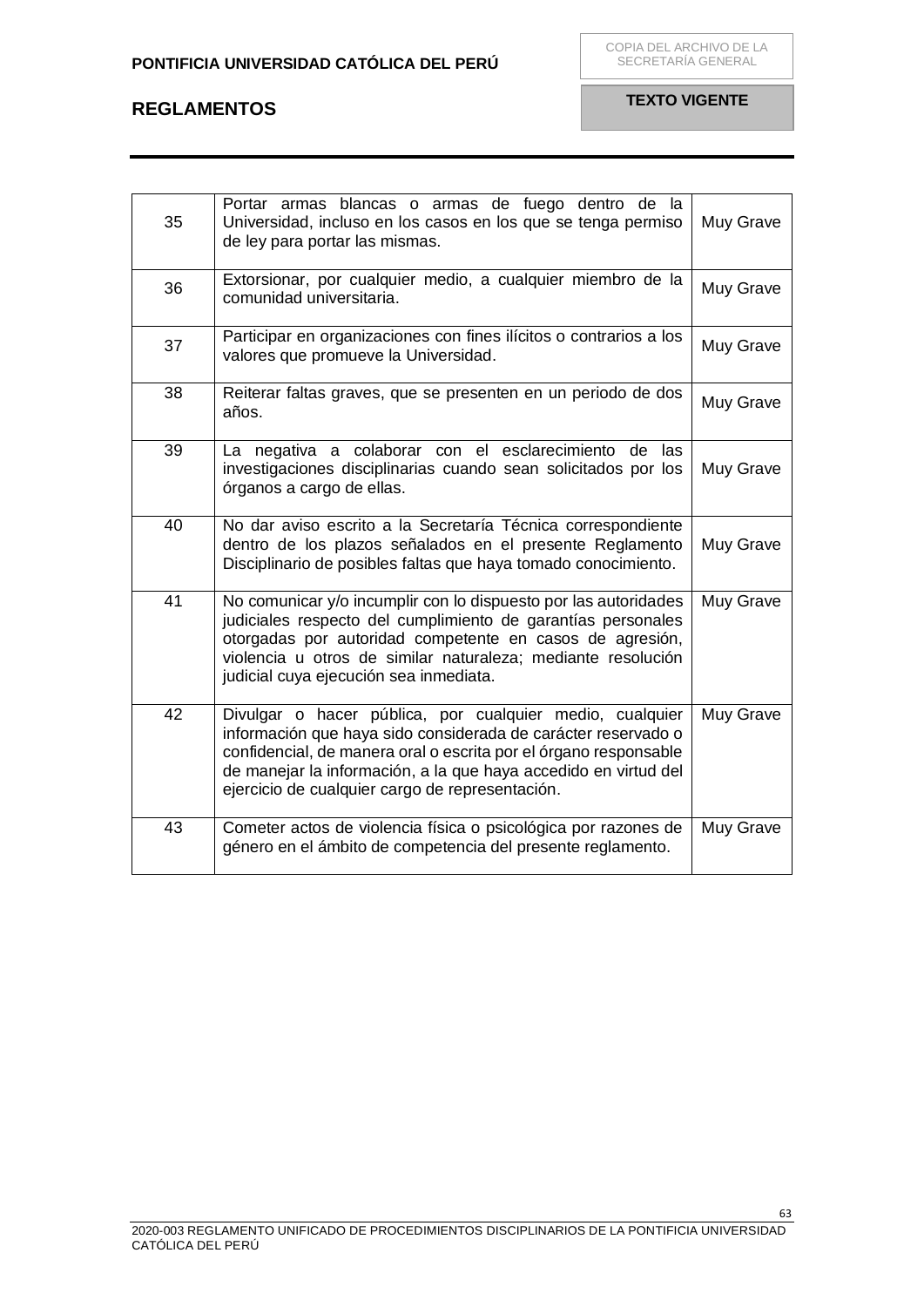## **ANEXO 2**

### **RÉGIMEN DE FALTAS Y SANCIONES APLICABLES A ESTUDIANTES**

<span id="page-63-1"></span><span id="page-63-0"></span>El siguiente listado establece las faltas y sanciones aplicables a los estudiantes, sin perjuicio de aquellas otras faltas y sanciones que por su condición pudieran serle aplicables, según lo señalado en el presente reglamento.

| <b>Numeral</b> | <b>Falta</b>                                                                                                                                                                                                                                                                                                                                                                                                   | <b>Sanción</b> |
|----------------|----------------------------------------------------------------------------------------------------------------------------------------------------------------------------------------------------------------------------------------------------------------------------------------------------------------------------------------------------------------------------------------------------------------|----------------|
| 1              | No proporcionar los documentos universitarios de identificación<br>personal cuando sean requeridos por docentes, autoridades o<br>miembros de seguridad, al momento de ingreso a las instalaciones<br>de la universidad o ante el indicio o la certeza de la comisión de<br>alguna infracción al reglamento.                                                                                                   | Leve           |
| $\overline{2}$ | La conducta que, sin que constituya falta grave o muy grave,<br>implique la falta de deberes o prohibiciones del estudiante<br>contenidos en otras disposiciones de la Universidad.                                                                                                                                                                                                                            | Leve           |
| 3              | Difundir en las redes sociales, aplicativos, y por cualquier otro<br>medio, imágenes, audios y/o audiovisuales de docentes de la<br>institución durante el dictado de clases, sin el consentimiento<br>expreso del mismo o de la Universidad.                                                                                                                                                                  | Grave          |
| $\overline{4}$ | Reiterar faltas leves.                                                                                                                                                                                                                                                                                                                                                                                         | Grave          |
| 5              | Copiar del examen de otro estudiante durante la evaluación,<br>permitir que otro estudiante copie del examen que el estudiante<br>viene desarrollando, autocopiar una idea propia presentada en una<br>anterior evaluación, copiar el trabajo o informe realizado por otro<br>estudiante para presentarlo como propio, o cualquier otro acto que<br>implique la alteración de la objetividad de la evaluación. | Grave          |
| 6              | Presentar un mismo trabajo, en todo o en parte, en más de una<br>asignatura sin el consentimiento del profesor competente.                                                                                                                                                                                                                                                                                     | Grave          |
| $\overline{7}$ | Presentar un trabajo elaborado por una tercera persona, cuando<br>debió ser el propio alumno quien lo elaborase.                                                                                                                                                                                                                                                                                               | Grave          |
| 8              | Elaborar, enviar, solicitar, o hacer uso del solucionario de un<br>examen de manera simultánea a la rendición de dicho examen.                                                                                                                                                                                                                                                                                 | Grave          |
| 9              | Realizar o promover cualquier conducta que distorsione la<br>medición real del aprendizaje del o la estudiante en las<br>evaluaciones, sea ya a través del uso de medios informáticos,<br>teléfonos celulares o cualquier otro mecanismo similar.                                                                                                                                                              | Grave          |
| 10             | Grabar, sea en audio o video, las clases de un curso, sin previo<br>conocimiento y consentimiento del docente a cargo, así como las                                                                                                                                                                                                                                                                            | Grave          |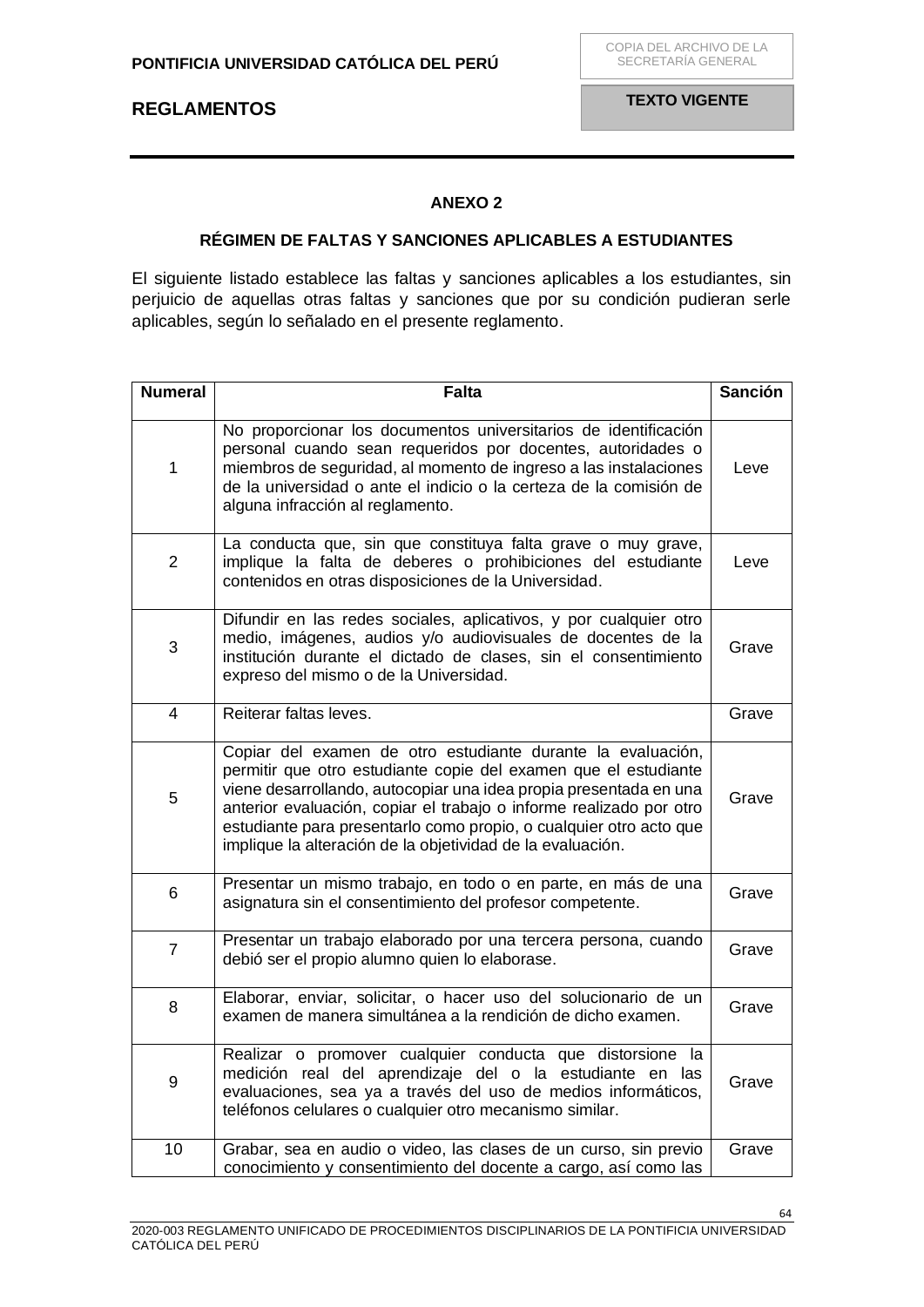|                 | conversaciones entre los miembros de la comunidad universitaria,<br>a menos que constituyan prueba de una infracción disciplinaria.                                                                                                                                                                                                                                   |              |
|-----------------|-----------------------------------------------------------------------------------------------------------------------------------------------------------------------------------------------------------------------------------------------------------------------------------------------------------------------------------------------------------------------|--------------|
| 11              | Asistir a clases pese a estar vigente la ejecución de una sanción<br>de suspensión académica que impide la asistencia a clases.                                                                                                                                                                                                                                       | Grave        |
| 12 <sup>2</sup> | Dentro de los trabajos grupales, en caso de plagio o cualquier otra<br>falta dirigida a distorsionar la objetividad de la evaluación<br>académica, todos y cada uno de los integrantes del grupo asumen<br>la responsabilidad sobre el íntegro de los avances y del trabajo final<br>que serán presentados y, por tanto, tienen el mismo grado de<br>responsabilidad. | Grave        |
| 13              | Suplantar a otro estudiante o hacerse suplantar por estudiantes o<br>terceros, a través de cualquier medio presencial o virtual, en<br>cualquier evaluación o actividad académica que le corresponda.                                                                                                                                                                 | Muy<br>Grave |
| 14              | Difundir y/o reproducir, total o parcial, por cualquier medio o<br>procedimiento, sin autorización del docente, el material académico<br>y la información que se proporcione con la ocasión del dictado de<br>un curso.                                                                                                                                               | Muy<br>Grave |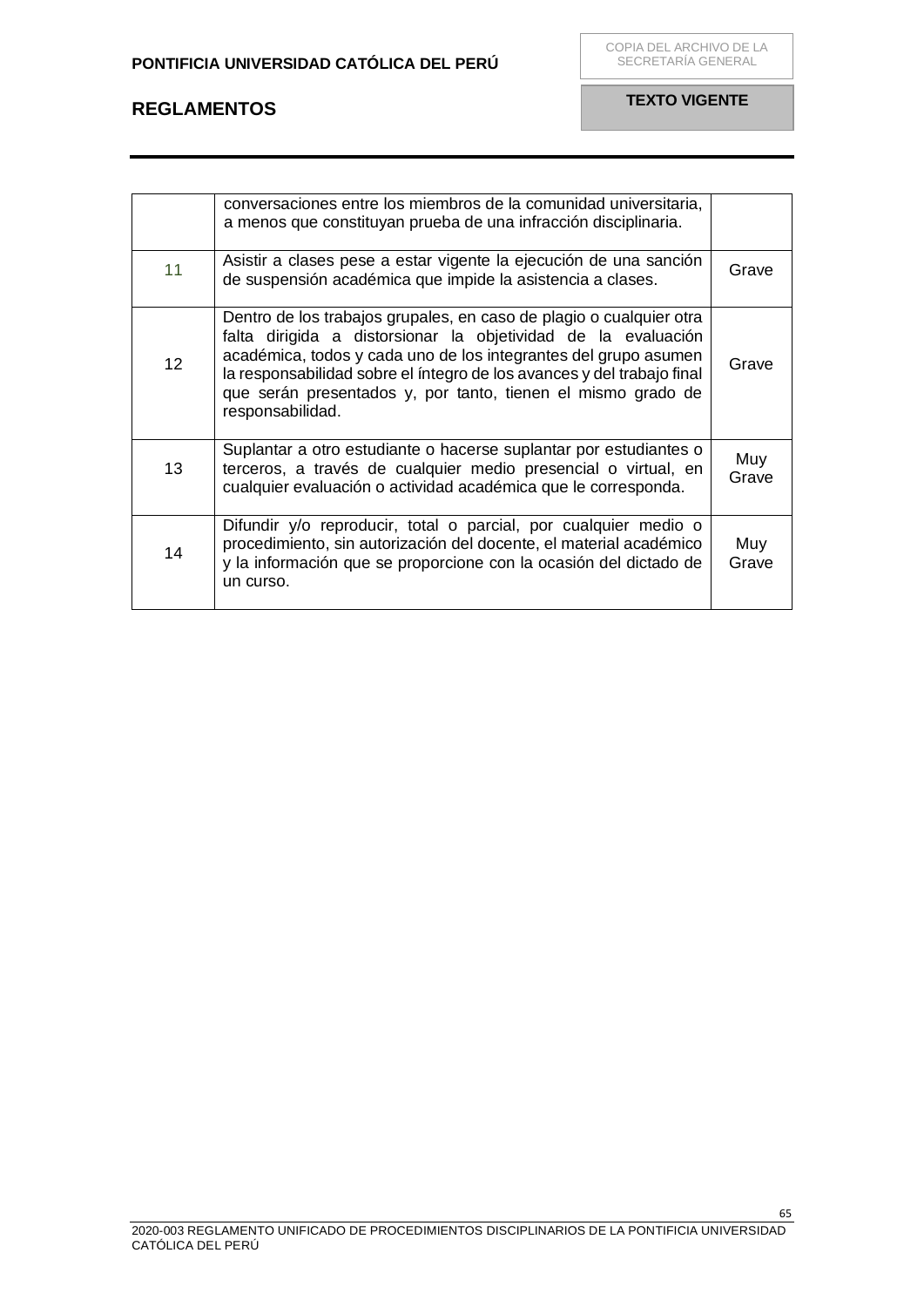## **ANEXO 3**

### <span id="page-65-1"></span><span id="page-65-0"></span>**RÉGIMEN DE FALTAS Y SANCIONES APLICABLES POR HOSTIGAMIENTO SEXUAL**

| <b>Numeral</b> | <b>Falta</b>                                                                                                                                                                                                                                                                                                                                                                    | <b>Sanción</b> |
|----------------|---------------------------------------------------------------------------------------------------------------------------------------------------------------------------------------------------------------------------------------------------------------------------------------------------------------------------------------------------------------------------------|----------------|
|                | El hostigamiento sexual es una forma de violencia que se configura<br>a través de una conducta de naturaleza o connotación sexual o<br>sexista no deseada por la persona contra la que se dirige, que<br>puede crear un ambiente intimidatorio, hostil o humillante; o que<br>puede afectar su actividad o situación laboral, docente, formativa o<br>de cualquier otra índole. |                |
|                | En estos casos no se requiere acreditar el rechazo ni la reiteración<br>de la conducta.                                                                                                                                                                                                                                                                                         |                |
|                | El hostigamiento sexual puede manifestarse, entre otras, a través<br>de las siguientes conductas:                                                                                                                                                                                                                                                                               |                |
|                | a) Promesa implícita o expresa a la víctima de un trato<br>preferente o beneficioso respecto a su situación actual o<br>futura a cambio de favores sexuales.                                                                                                                                                                                                                    |                |
| 1              | b) Amenazas mediante las cuales se exija en forma implícita<br>o explícita una conducta no deseada por la víctima, que<br>atente o agravie su dignidad.                                                                                                                                                                                                                         | Muy<br>Grave   |
|                | c) Uso de términos de naturaleza o connotación sexual o<br>sexista (escritos o verbales), insinuaciones sexuales,<br>proposiciones sexuales, gestos obscenos o exhibición a<br>través de cualquier medio de imágenes de contenido<br>sexual, que resulten insoportables, hostiles, humillantes u<br>ofensivos para la víctima.                                                  |                |
|                | d) Acercamientos corporales, roces, tocamientos u otras<br>conductas físicas de naturaleza sexual que resulten<br>ofensivas y no deseadas por la víctima.                                                                                                                                                                                                                       |                |
|                | e) Trato ofensivo u hostil por el rechazo de las conductas<br>señaladas en este artículo.                                                                                                                                                                                                                                                                                       |                |
|                | f)<br>Otras conductas que encajen en el concepto regulado en el<br>artículo 4° de la Ley N° 27942                                                                                                                                                                                                                                                                               |                |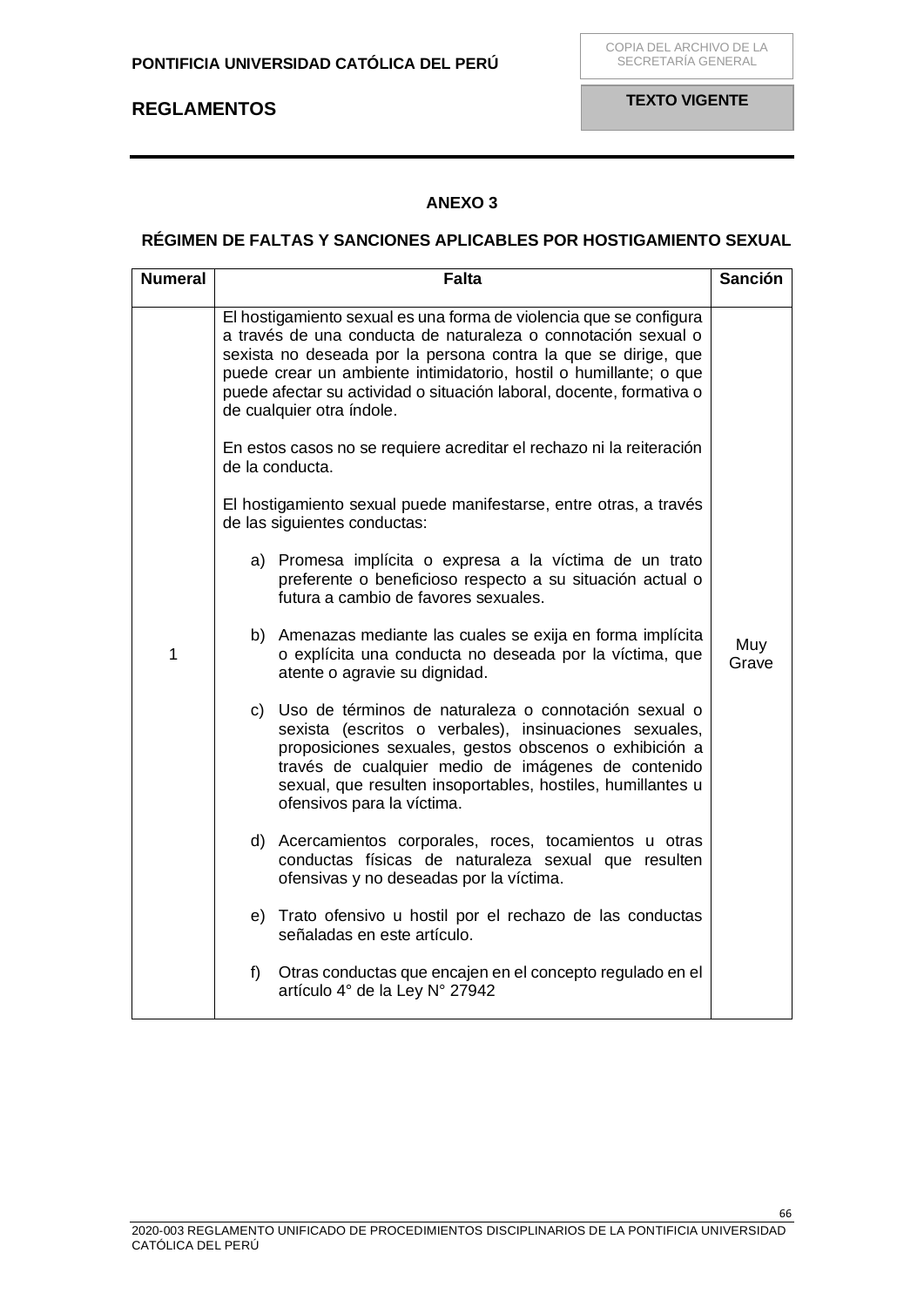## **ANEXO 4**

### <span id="page-66-1"></span><span id="page-66-0"></span>**RÉGIMEN DE FALTAS Y SANCIONES APLICABLE AL PERSONAL DOCENTE Y PRE-DOCENTE**

El siguiente listado establece las faltas y sanciones aplicables a los docentes, pre-docentes en lo que corresponda, sin perjuicio de aquellas otras faltas y sanciones que por su condición pudieran serle aplicables, según lo señalado en el presente reglamento u otras normas que resulten aplicables.

| <b>Numeral</b> | <b>Falta</b>                                                                                                                                                                                                                                          |  |
|----------------|-------------------------------------------------------------------------------------------------------------------------------------------------------------------------------------------------------------------------------------------------------|--|
| $\mathbf{1}$   | No observar los compromisos o no respetar los principios y valores que<br>inspiran a la Pontificia Universidad Católica del Perú.                                                                                                                     |  |
| $\overline{2}$ | Incumplir con las obligaciones específicas derivadas del contrato de trabajo.                                                                                                                                                                         |  |
| 3              | No respetar o tener actitudes deshonestas con sus superiores, compañeros<br>de trabajo, subordinados, profesores, alumnos y demás miembros de la<br>Comunidad Universitaria, así como con los usuarios de los servicios que<br>brinda la Universidad. |  |
| 4              | Incumplir con el deber de confidencialidad. Difundir información calificada<br>previamente por la Universidad que deba mantenerse bajo reserva.                                                                                                       |  |
| 5              | Sustraer o utilizar sin autorización previa documentos confidenciales de la<br>Universidad, o entregarlos a terceros.                                                                                                                                 |  |
| 6              | Realizar actos que afecten el patrimonio de la Universidad o de cualquier<br>miembro de la comunidad universitaria.                                                                                                                                   |  |
| $\overline{7}$ | Realizar actos que dañen la reputación de la Universidad o la reputación de<br>cualquier miembro de la comunidad universitaria. No se sanciona el ejercicio<br>del derecho de opinión.                                                                |  |
| 8              | No cumplir con los procedimientos establecidos para el manejo y/o utilización<br>de bienes o dinero de propiedad de la Universidad que se encuentre bajo la<br>custodia y/o asignación del docente y/o predocente.                                    |  |
| 9              | Utilizar o manipular de manera negligente la infraestructura, los materiales o<br>los servicios que brinda la Universidad.                                                                                                                            |  |
| 10             | Utilizar bienes, recursos y/ o servicios de la Universidad para fines<br>particulares o personales.                                                                                                                                                   |  |
| 11             | Dañar por negligencia las herramientas o equipos que la Universidad entrega<br>a sus docentes y/o predocentes para su uso.                                                                                                                            |  |
| 12             | Desperdiciar materiales u otros elementos otorgados con ocasión de las<br>tareas encomendadas.                                                                                                                                                        |  |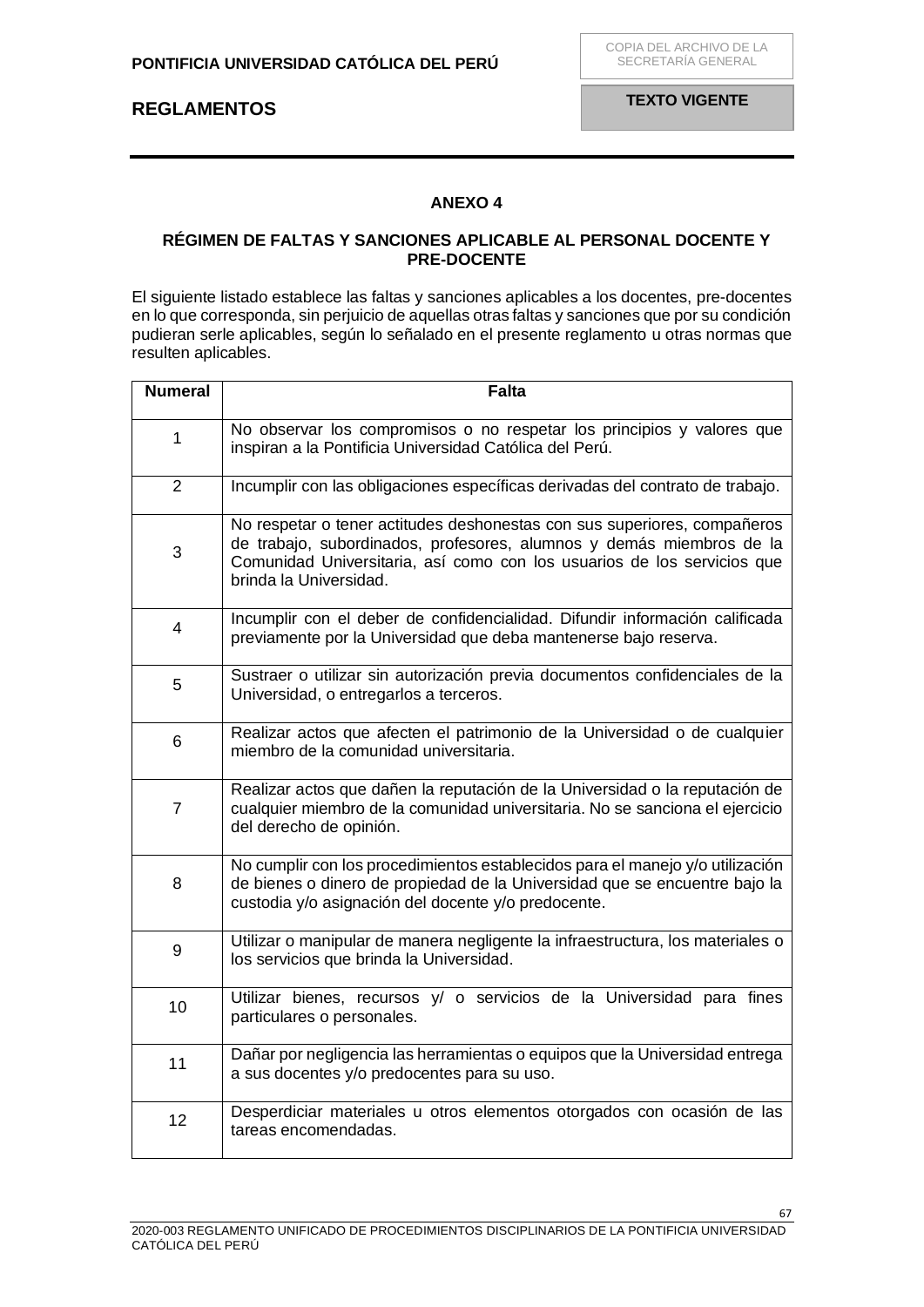| 13 | Hacer uso indebido de los vehículos, equipos, materiales, maquinarias u<br>otros bienes y servicios de propiedad de la Universidad o que estén bajo su<br>cuidado.                                                                                                                                             |
|----|----------------------------------------------------------------------------------------------------------------------------------------------------------------------------------------------------------------------------------------------------------------------------------------------------------------|
| 14 | Dañar y/o no mantener la higiene de la infraestructura y mobiliario de la<br>Universidad.                                                                                                                                                                                                                      |
| 15 | En general, cualquier acto que atente contra los bienes de propiedad de la<br>Universidad o de otros miembros de la comunidad universitaria, o que afecte<br>la política o las buenas relaciones que deben normar el desenvolvimiento<br>laboral.                                                              |
| 16 | Insultar, difamar, agredir verbalmente o efectuar cualquier acto de<br>menosprecio público o privado contra cualquier miembro de la comunidad<br>universitaria proferido directamente o a través de las redes sociales, o contra<br>cualquier persona que se encuentre en las instalaciones de la Universidad. |
| 17 | Pelear en el centro de trabajo o fuera de él cuando los hechos se deriven<br>directamente de la relación laboral, o provocar u obligar a pelear a otros<br>colaboradores en el trabajo.                                                                                                                        |
| 18 | Incumplir de manera reiterada con la asistencia puntual a las actividades<br>académicas universitarias de presencia obligatoria. Asimismo, no entregar,<br>en las fechas señaladas por la unidad académica, la información que esta<br>requiera para el normal desarrollo de las clases.                       |
| 19 | No registrar la asistencia.                                                                                                                                                                                                                                                                                    |
| 20 | Registrar la asistencia (entrada y/o salida) de otro docente o predocente.                                                                                                                                                                                                                                     |
| 21 | Borrar o alterar los registros de asistencia.                                                                                                                                                                                                                                                                  |
| 22 | No asistir injustificadamente al centro de trabajo.                                                                                                                                                                                                                                                            |
| 23 | No cumplir con el compromiso contraído voluntariamente de trabajar en horas<br>de sobretiempo.                                                                                                                                                                                                                 |
| 24 | Tardanzas injustificadas.                                                                                                                                                                                                                                                                                      |
| 25 | Dormir en horas de trabajo.                                                                                                                                                                                                                                                                                    |
| 26 | Realizar actividades personales o ejecutar trabajos particulares<br>no<br>autorizados dentro del centro de trabajo o durante la jornada de trabajo.                                                                                                                                                            |
| 27 | La competencia desleal.                                                                                                                                                                                                                                                                                        |
| 28 | Presentar documentos de identidad que no pertenecen al docente o<br>predocente; haber prestado sus documentos personales a terceros, sean o<br>no de la Universidad, que hayan pretendido ingresar a los locales de esta o<br>hacer uso de sus servicios; o realizar cualquier otro acto de suplantación.      |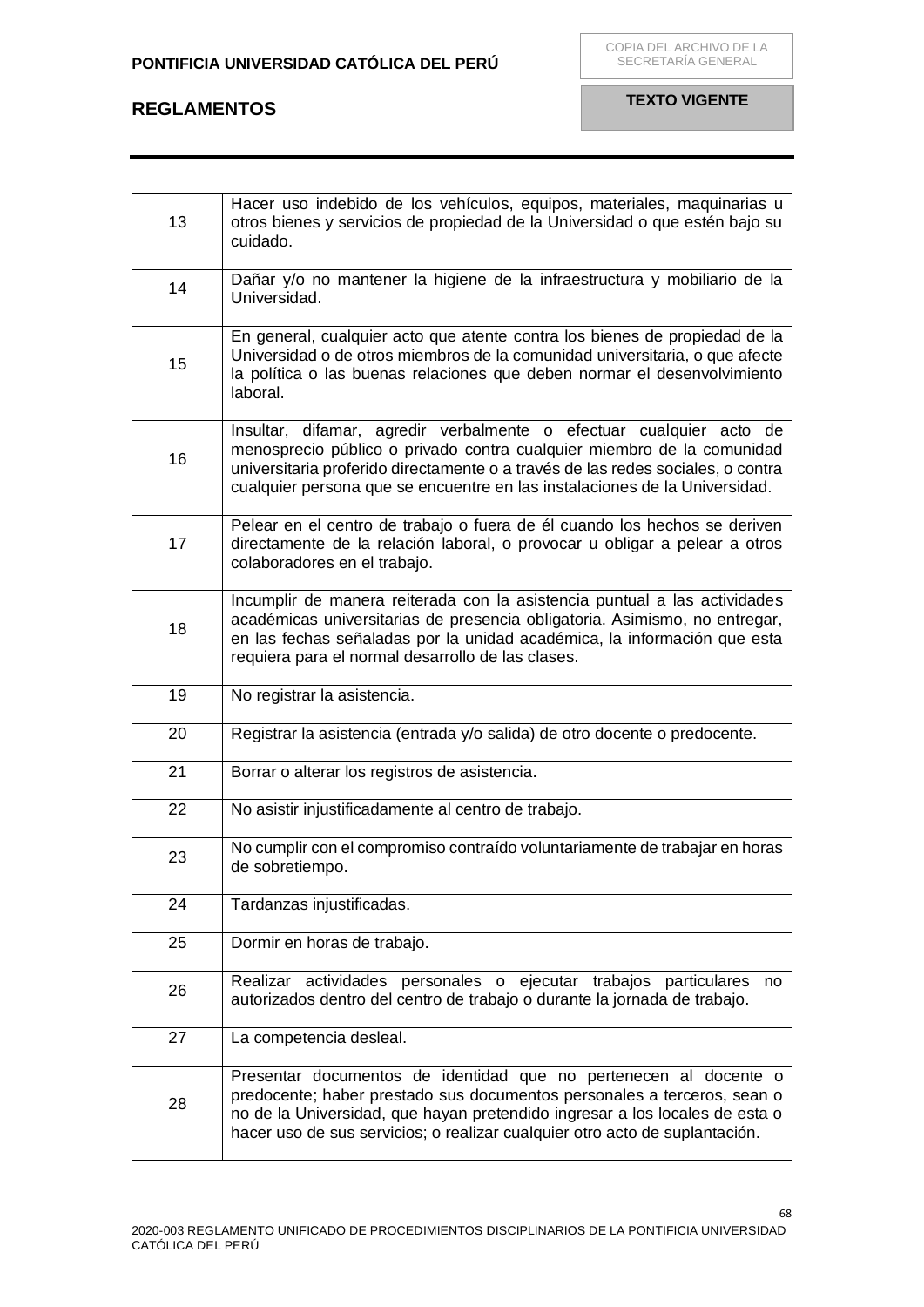| 29 | Negarse injustificadamente a realizar una labor perteneciente al ámbito de<br>sus funciones encomendada por su jefe o jefa.                                                                                                                                                                                                                                                                                                                                                                                                                                                                                                                                                                        |
|----|----------------------------------------------------------------------------------------------------------------------------------------------------------------------------------------------------------------------------------------------------------------------------------------------------------------------------------------------------------------------------------------------------------------------------------------------------------------------------------------------------------------------------------------------------------------------------------------------------------------------------------------------------------------------------------------------------|
| 30 | Utilizar o ingresar indebidamente a los recursos y servicios informáticos que<br>brinda la Universidad con el fin de alterarlos, dañarlos, destruirlos, alterar la<br>información oficial de estos o afectar derechos de terceros.                                                                                                                                                                                                                                                                                                                                                                                                                                                                 |
| 31 | Cualquier otra conducta calificada como falta en el Estatuto de la Universidad,<br>el Reglamento del Profesorado, las normas internas de la Universidad o las<br>normas laborales vigentes.                                                                                                                                                                                                                                                                                                                                                                                                                                                                                                        |
| 32 | Realizar cualquier acto tendiente a distorsionar la objetividad de una<br>evaluación académica que esté o no a su cargo.                                                                                                                                                                                                                                                                                                                                                                                                                                                                                                                                                                           |
| 33 | Elaborar un documento falso, adulterar uno verdadero o hacer uso de uno de<br>ellos con la pretensión de obtener cualquier ventaja o beneficio académico,<br>laboral o económico.                                                                                                                                                                                                                                                                                                                                                                                                                                                                                                                  |
| 34 | Presentación de documentos o información fraudulenta al inicio o durante la<br>vigencia de la relación laboral, sobre aspectos laborales, personales u otros<br>de cualquier naturaleza, a favor o en contra del mismo y/o de los<br>colaboradores de la Universidad.                                                                                                                                                                                                                                                                                                                                                                                                                              |
| 35 | Realizar negligentemente las labores a su cargo, sin el cumplimiento de los<br>deberes mínimos de cuidado que correspondan al nivel de responsabilidad<br>que le ha sido asignado.                                                                                                                                                                                                                                                                                                                                                                                                                                                                                                                 |
| 36 | Realizar juegos de azar, hacer apuestas, vender o comprar artículos de<br>cualquier naturaleza.                                                                                                                                                                                                                                                                                                                                                                                                                                                                                                                                                                                                    |
| 37 | Ingresar a las instalaciones de la Universidad armas de fuego, armas blancas<br>u objetos que puedan originar daños o accidentes, salvo cuando estén<br>expresamente autorizados para ello, o por razones de trabajo se justifiquen<br>y estén debidamente facultados para ello.                                                                                                                                                                                                                                                                                                                                                                                                                   |
| 38 | Resquebrajar la disciplina laboral interna por medio de acciones dirigidas a<br>ese fin o que afecten directamente el respeto debido al orden jerárquico<br>funcional de la autoridad universitaria.                                                                                                                                                                                                                                                                                                                                                                                                                                                                                               |
| 39 | Realizar actos públicos en referencia y/o vinculación a la Universidad, tanto<br>dentro como fuera del campus o en sus diferentes unidades ajenos a los<br>autorizados por esta, formular declaraciones públicas o periodísticas en<br>nombre de la Universidad, excepto en los casos en que se encuentren<br>debidamente facultados para ello; así como utilizar el nombre de la<br>Universidad, de sus directivos, marcas, logos, slogans u otros signos<br>distintivos, el uniforme y/o cualquier otro inherente a la Universidad, en<br>beneficio propio o de terceros, o hacer uso del uniforme asignado por la<br>Universidad en actos que atenten contra el prestigio e imagen de la misma. |
| 40 | Circular publicaciones, por cualquier medio, que alteren la disciplina de los<br>docentes y/o predocente.                                                                                                                                                                                                                                                                                                                                                                                                                                                                                                                                                                                          |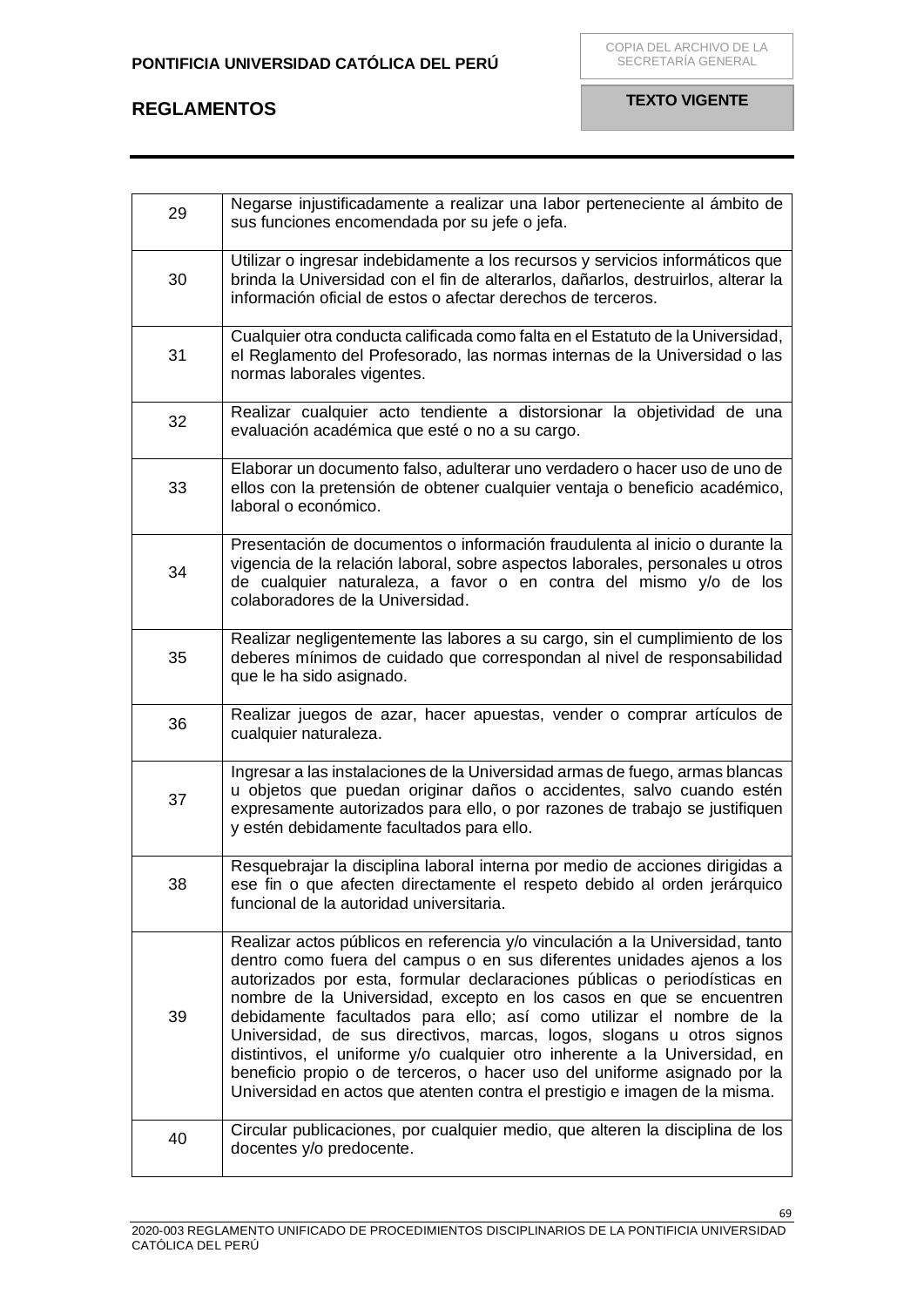| 41 | No reportar inmediatamente cualquier incidencia referida al manejo y/o<br>utilización de bienes u otros de propiedad de la Universidad que se<br>encuentren bajo la custodia y/o asignación del colaborador                                                                                                                                                                                                                                                                                                                                                                                             |
|----|---------------------------------------------------------------------------------------------------------------------------------------------------------------------------------------------------------------------------------------------------------------------------------------------------------------------------------------------------------------------------------------------------------------------------------------------------------------------------------------------------------------------------------------------------------------------------------------------------------|
| 42 | Dañar y/o utilizar sin autorización los bienes particulares y/u otorgados por la<br>Universidad a otros colaboradores, así como extraer de las instalaciones de<br>la Universidad bienes ajenos, sean de propiedad de ésta (salvo se cuente<br>con la debida autorización del jefe o jefa de cada unidad), de otros<br>colaboradores, de los alumnos, o de cualquier tercero.                                                                                                                                                                                                                           |
| 43 | Presentar excusas no veraces o simular enfermedad o accidente para<br>procurar justificar tardanzas, ausencias u otros incumplimientos.                                                                                                                                                                                                                                                                                                                                                                                                                                                                 |
| 44 | Ejercer su actividad académica universitaria dañando de manera manifiesta<br>y pública la reputación de la Universidad. No se sanciona el ejercicio del<br>derecho de opinión.                                                                                                                                                                                                                                                                                                                                                                                                                          |
| 45 | Presentarse en estado de embriaguez al trabajo o estar bajo los efectos de<br>drogas que alteren su conducta normal; o ingerir o fomentar el uso de bebidas<br>alcohólicas y/o drogas en el trabajo, o cuando estén realizando labores para<br>la Universidad fuera de sus instalaciones. El docente y/o predocente deben,<br>en estos casos, someterse a las pruebas correspondientes para determinar<br>su estado. La negativa a someterse a las pruebas correspondientes se<br>considerará como reconocimiento de dicho estado, lo que deberá dejarse<br>como constancia ante la autoridad policial. |
| 46 | Ofrecer o brindar servicios a terceros a cambio de una contraprestación<br>dineraria o para obtener otro beneficio personal, fuera de los canales<br>institucionales establecidos y utilizando indebidamente las instalaciones,<br>materiales, equipos, servicios, nombre o logotipo de la Universidad.                                                                                                                                                                                                                                                                                                 |
| 47 | Ofrecer a los estudiantes que estén matriculados en una asignatura a su<br>cargo, a cambio de una contraprestación dineraria u otro beneficio, servicios<br>educativos, de tutoría académica u otros análogos relacionados con la<br>materia del curso que no estén comprendidos dentro de la oferta educativa<br>contratada entre la Universidad y los referidos estudiantes; o aceptar el<br>ofrecimiento de los estudiantes bajo estas características.                                                                                                                                              |
| 48 | Negligencia o ineficiencia en el trabajo o faltas que signifiquen un peligro para<br>terceras personas, instalaciones y/o la propiedad de la Universidad                                                                                                                                                                                                                                                                                                                                                                                                                                                |
| 49 | No someterse a los exámenes médicos obligatorios o someterse a ellos<br>inoportunamente.                                                                                                                                                                                                                                                                                                                                                                                                                                                                                                                |
| 50 | No acudir a las capacitaciones o charlas obligatorias organizadas por la<br>Universidad sobre seguridad y Salud en el Trabajo.                                                                                                                                                                                                                                                                                                                                                                                                                                                                          |
| 51 | Cualquier otro incumplimiento o inobservancia al presente Reglamento,<br>disposiciones internas que emita la Universidad y/o a las normas laborales.                                                                                                                                                                                                                                                                                                                                                                                                                                                    |
| 52 | Cualquier acto que, de acuerdo a la Universidad, califique como falta laboral,<br>aun cuando no se encuentre establecido en este Reglamento.                                                                                                                                                                                                                                                                                                                                                                                                                                                            |